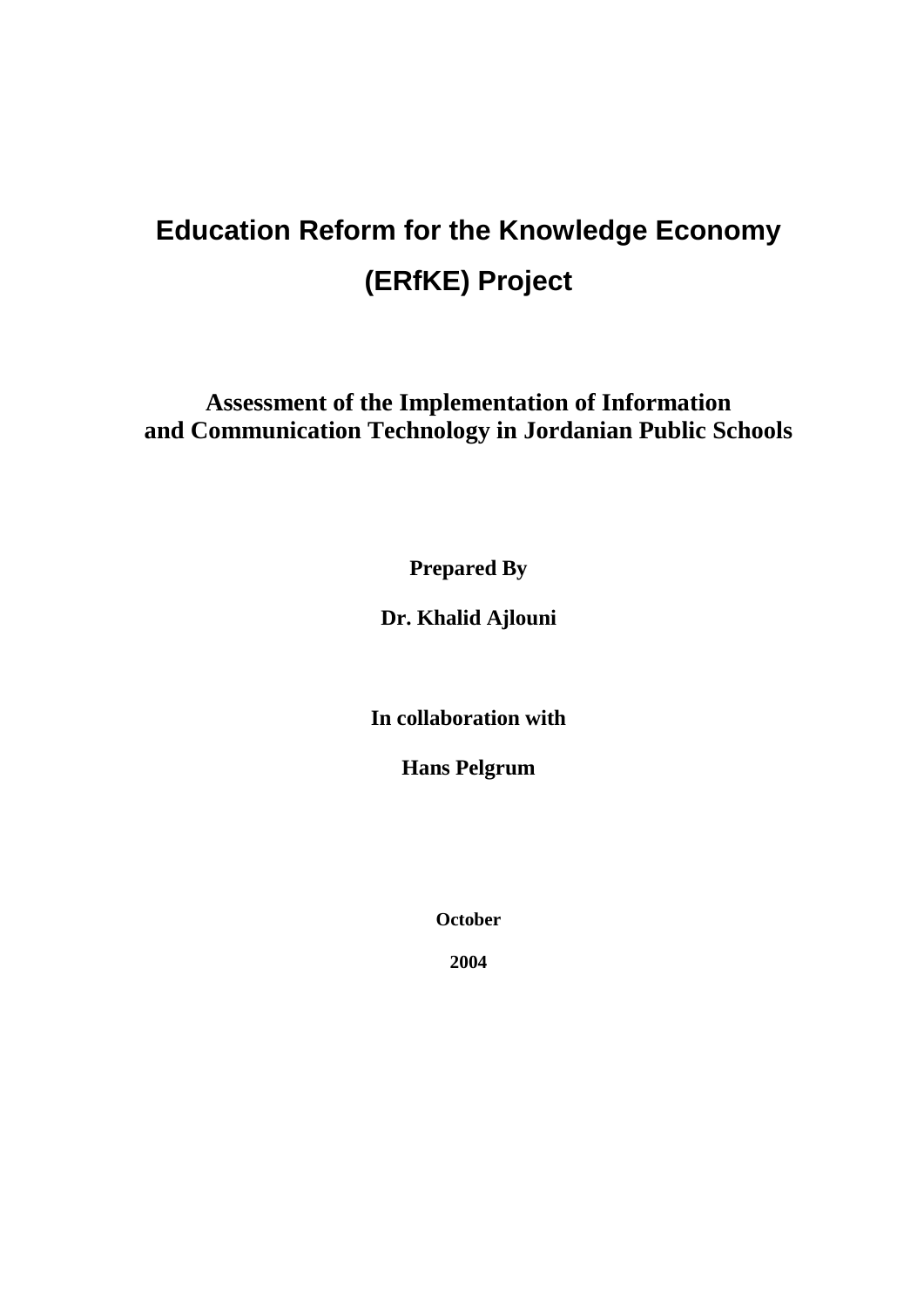# **CONTENTS**

| Perceived ICT-related opportunities regarding the emerging                   |    |
|------------------------------------------------------------------------------|----|
|                                                                              |    |
| Perceived ICT-related opportunities regarding the traditionally              |    |
|                                                                              |    |
|                                                                              |    |
|                                                                              |    |
|                                                                              |    |
|                                                                              |    |
|                                                                              |    |
|                                                                              |    |
|                                                                              |    |
| <b>Chapter 5: Management and Organization: </b>                              | 61 |
|                                                                              |    |
|                                                                              |    |
| Development of an ICT-related Vision regulation of                           |    |
|                                                                              |    |
| Use of ICT for monitoring student progress and for school administration  69 |    |
|                                                                              |    |
|                                                                              |    |
|                                                                              |    |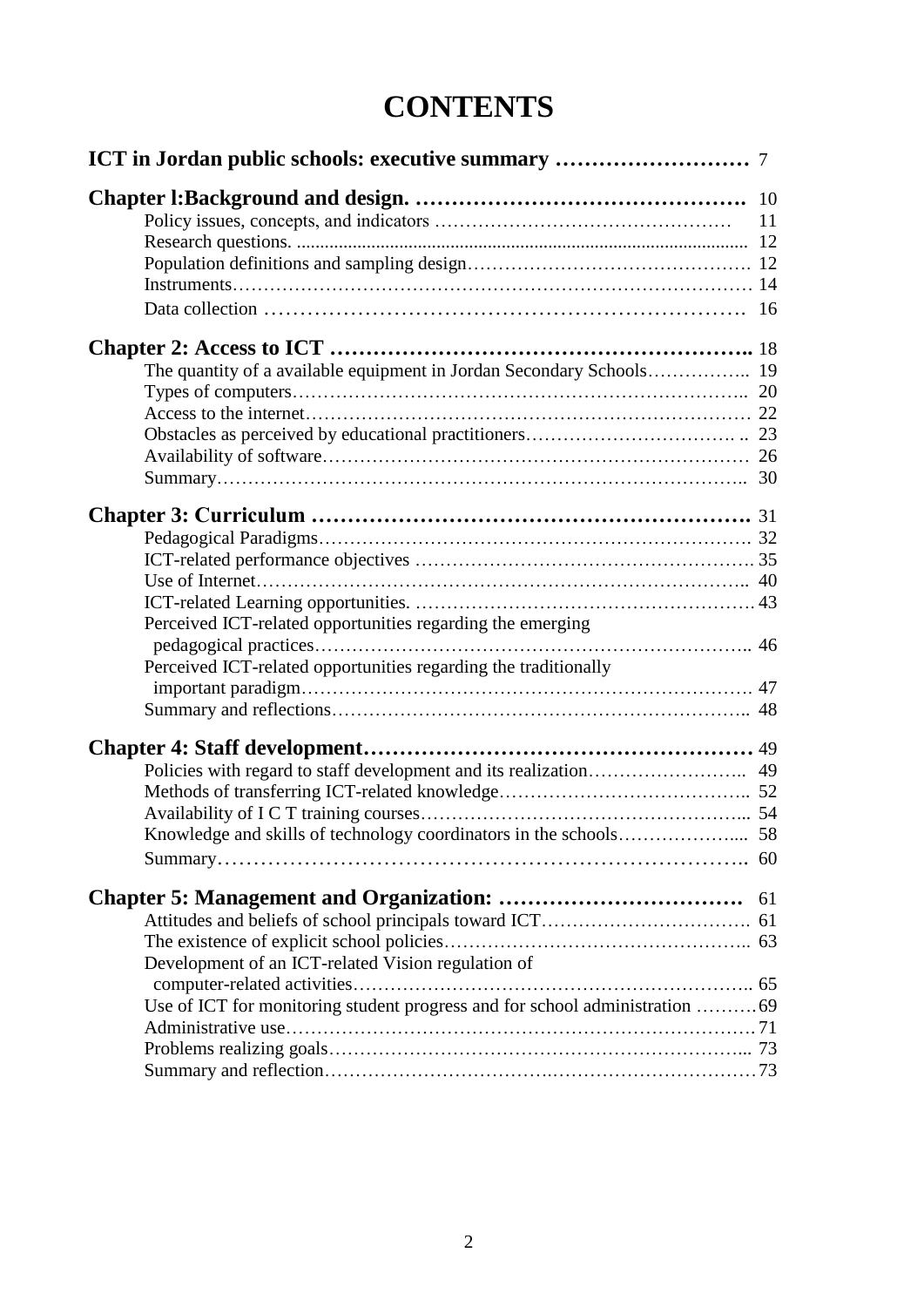| <b>Chapter 6: Conclusions and recommendations </b> 74 |  |
|-------------------------------------------------------|--|
|                                                       |  |
|                                                       |  |
|                                                       |  |
|                                                       |  |
|                                                       |  |
|                                                       |  |
|                                                       |  |
|                                                       |  |
|                                                       |  |
|                                                       |  |
|                                                       |  |
|                                                       |  |
|                                                       |  |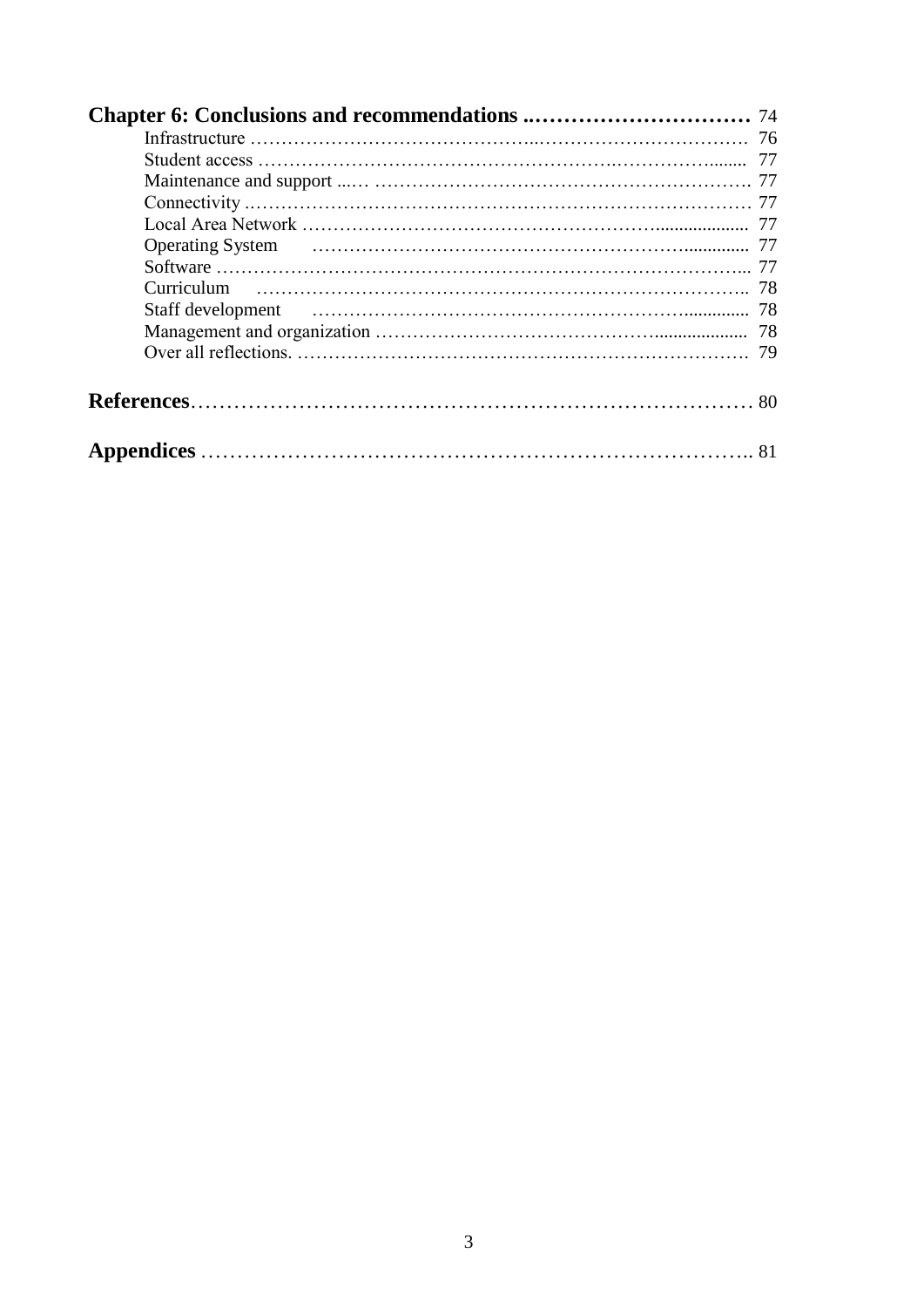# **Tables**

| Table          | Title                                                                                                                                 | Page   |
|----------------|---------------------------------------------------------------------------------------------------------------------------------------|--------|
| Number         |                                                                                                                                       | Number |
| 1              | Stratification of sampling frame and numbers of schools sampled per stratum.                                                          | 14     |
| $\sqrt{2}$     | Study topics with summaries of questionnaire content.                                                                                 | 15     |
| 3              | Important activities and deadlines for the administration of the SITES                                                                | 16     |
|                | questionnaires, Main Survey- adapted to the Jordan situation.                                                                         |        |
| $\overline{4}$ | Average percentages (and standard errors) of computers equipped with different                                                        | 22     |
|                | processor types and different operating systems at the grade range-lower                                                              |        |
|                | secondary education.                                                                                                                  |        |
| 5              | Percentages of students whose schools had access to the internet for                                                                  | 23     |
|                | instructional purposes, average percentages of computers (standard errors in                                                          |        |
|                | brackets) with simultaneous access to e-mail and/or to WWW-lower secondary                                                            |        |
|                | education                                                                                                                             |        |
| 6              | Percentages of students whose school principals reported that a particular                                                            | 24     |
|                | problem was a major obstacle in realizing the school's ICT-related objectives                                                         |        |
| $\overline{7}$ | for students in the grade range-lower secondary education.<br>Percentages of students whose technology coordinators reported that a   | 25     |
|                | particular problem was a major obstacle in realizing the school's ICT-related for                                                     |        |
|                | students in the grade range-lower secondary education.                                                                                |        |
| 8              | Percentages of students whose schools possessed particular types of software                                                          | 27     |
|                | for use at the grade rang-lower secondary education.                                                                                  |        |
| 9              | Percentages of students whose schools possessed software for school subjects                                                          | 29     |
|                | for use at the grade rang-lower secondary education.                                                                                  |        |
| 10             | Percentage of students, in 1995 and 1999 and the differences (DIFF) between                                                           | 31     |
|                | these years, indicating that they never used computers for mathematics.                                                               |        |
| 11             | Question and statements about the presence of pedagogical practices in the school.                                                    | 32     |
| 12             | Percentages of students whose school principals that pedagogical practices were                                                       | 33     |
|                | present a lot in the school-lower secondary education.                                                                                |        |
| 13             | Questions and statements about ICT-related instructional objectives of schools.                                                       | 36     |
| 14             | Percentages of students whose principals indicated that particular instructional                                                      | 37     |
|                | objectives were very important (Al-A8) and percentages answering those policy                                                         |        |
|                | goals were present (Bl-B8) lower secondary education.                                                                                 |        |
| 15             | Percentage of students whose school principals indicated that students should                                                         | 39     |
|                | have acquired particular ICT related skills at the end of the target grade-lower                                                      |        |
|                | secondary education.                                                                                                                  |        |
| 16             | Percentages of students whose schools (technical respondents) indicated which                                                         | 42     |
|                | percentages of teachers (from the grade range) and students (at the end of the                                                        |        |
|                | target grade) would have used e-mail (at schools that used e-mail and/or WWW                                                          |        |
| 17             | for instructional purposes)-lower secondary education<br>Percentages of students whose schools (technical respondents) indicated that | 44     |
|                | typical students by the end of the target grade would have practiced particular                                                       |        |
|                | Internet/WWW related activities (at schools that used e-mail and/or WWW for                                                           |        |
|                | instructional purposes)-lower secondary education                                                                                     |        |
| 18             | Percentage of students whose schools (technical respondents) indicated that a                                                         | 45     |
|                | typical student would have used particular ICT applications at the end of the                                                         |        |
|                | target grade-lower secondary education.                                                                                               |        |
| 19             | Percentages of students whose school principals indicated per instructional                                                           | 46     |
|                | activity that it had been realized a lot with the help of ICT-lower secondary                                                         |        |
|                | education                                                                                                                             |        |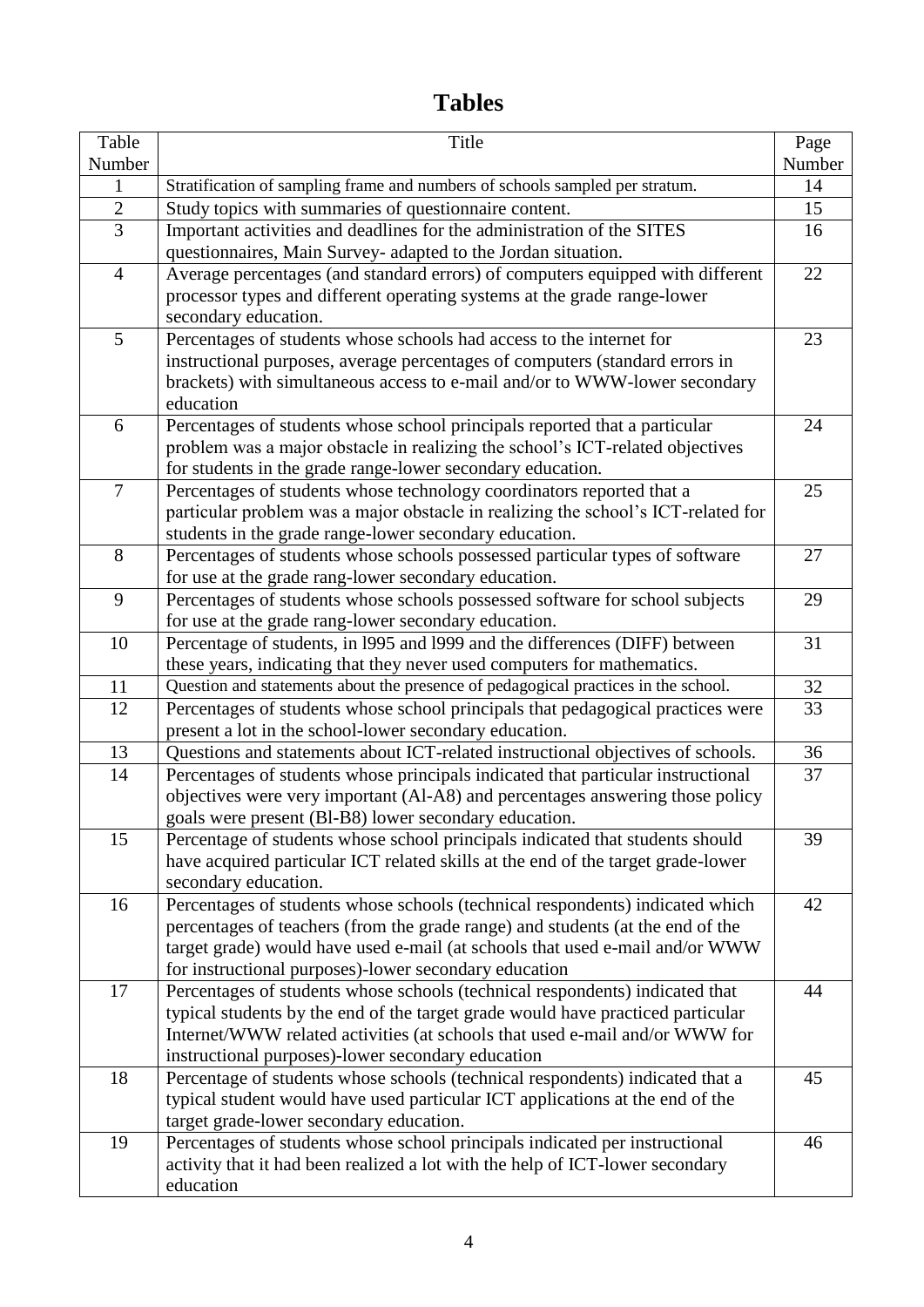| 20 | Percentage of students at schools that had adopted goals regarding the training<br>of teachers and percentages of schools that had realized these goals almost or<br>fully in primary, lower secondary and upper secondary education.                                                                                                                               | 50 |
|----|---------------------------------------------------------------------------------------------------------------------------------------------------------------------------------------------------------------------------------------------------------------------------------------------------------------------------------------------------------------------|----|
| 21 | Percentage of students at schools in lower secondary education where certain<br>arrangements were available regarding the transfer of ICT knowledge among<br>teachers.                                                                                                                                                                                              | 53 |
| 22 | Percentages of students whose schools (technical respondents) indicated that in-<br>house ICT-courses were available for teachers of the targeted grade range-lower<br>secondary education                                                                                                                                                                          | 55 |
| 23 | Percentages of students whose schools (technical respondents) indicated that<br>external ICT-courses were available for teachers of the targeted grade range-<br>lower secondary education                                                                                                                                                                          | 56 |
| 24 | Percentages of students whose schools (technical respondents) indicated that<br>they were adequately prepared for supporting ICT-activities in particular areas<br>in the school-lower secondary education                                                                                                                                                          | 59 |
| 25 | Principals' attitude towards ICT in lower secondary education. Average values<br>and standard errors (between brackets) for attitudes.                                                                                                                                                                                                                              | 62 |
| 26 | Percentage of students whose principals indicated that their school has a written<br>policy or statement with regard to the use of computers for educational purposes<br>by students in the grade range, and the issues included-lower secondary<br>education.                                                                                                      | 64 |
| 27 | Percentage of students whose principals indicated that the development of a<br>common vision on the use of computers respectively the attention to norms and<br>values in using Internet/WWW is a policy goal, and the percentage of students<br>whose principals indicated that these goals have not or only partially been<br>realized-lower secondary education. | 66 |
| 28 | Percentage of students whose principals indicated that particular measures have<br>been set up in their school-lower secondary education.                                                                                                                                                                                                                           | 68 |
| 29 | Percentage of students whose school principals indicated to what extent<br>computers are being used to keep track of students' learning process and for<br>other student data – lower secondary education.                                                                                                                                                          | 70 |
| 30 | Percentage of students whose principals indicated that in their schools<br>computers are used for particular administrative activities a few times or more<br>during a school year – lower secondary education.                                                                                                                                                     | 72 |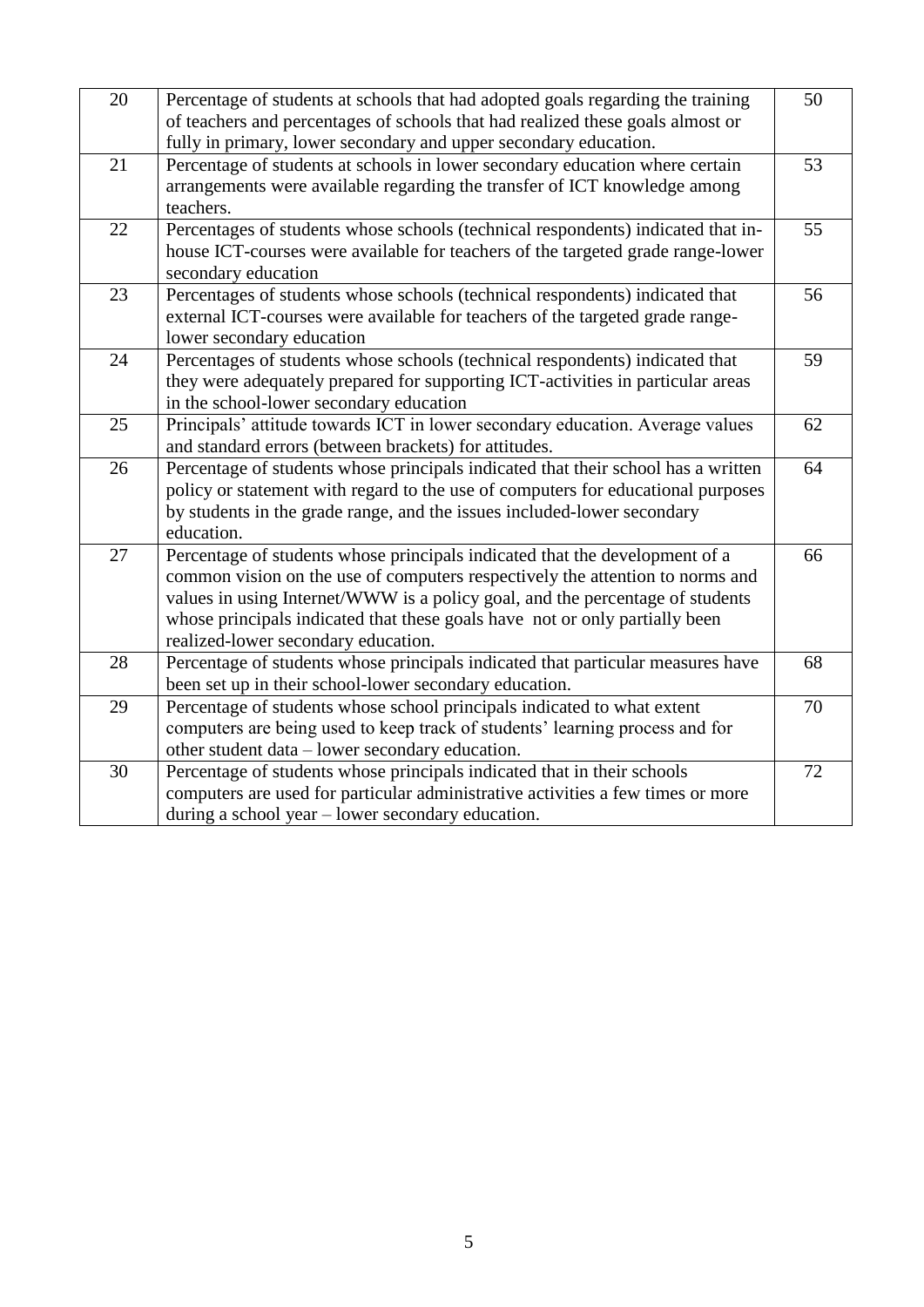# **Figures**

| Figure         | Title                                                                                                                                                                                                                                                                                                | Page   |
|----------------|------------------------------------------------------------------------------------------------------------------------------------------------------------------------------------------------------------------------------------------------------------------------------------------------------|--------|
| Number         |                                                                                                                                                                                                                                                                                                      | Number |
| $\mathbf{1}$   | Percentage of schools where more than 15 PC's were available in 1999 and 2003.                                                                                                                                                                                                                       | 18     |
| $\overline{2}$ | Box plots of student: computer ratios in computer-using lower secondary<br>education.                                                                                                                                                                                                                | 20     |
| $\mathfrak{Z}$ | Median student: computer ratio's in 1999 and 2003 in Jordan secondary schools.                                                                                                                                                                                                                       | 20     |
| $\overline{4}$ | Bars and 95% confidence interval of average percentages of multimedia<br>computers for the grade range in computer-using schools-lower secondary<br>education.                                                                                                                                       | 21     |
| 5              | Box plots of availability of types of software for use at the grade rang (lower<br>secondary education (average percentage available from a list of 21 types).                                                                                                                                       | 28     |
| 6              | Box plots of software coverage of schools subjects, for use at the grade range).<br>Average across schools of percentage available from a list of 15 school subjects<br>(lower secondary education)                                                                                                  | 30     |
| $\overline{7}$ | Box plots of indicators concerning the emerging and traditionally important<br>pedagogical practices paradigm                                                                                                                                                                                        | 34     |
| 8              | Breakdown of indicators of the emerging and traditionally important paradigm<br>with regard to number of years that schools at lower secondary level had been<br>using ICT for instructional purposes (for Jordan school only).                                                                      | 35     |
| 9              | Box plots of indicators concerning the emerging and traditionally important<br>objectives                                                                                                                                                                                                            | 38     |
| 10             | Percentages of schools (technical respondents) indicating that the e-mail/WWW<br>was used, within the grade range, for instructional purposes.                                                                                                                                                       | 40     |
| 11             | Box plots of indicators concerning emerging ICT-related opportunities.                                                                                                                                                                                                                               | 47     |
| 12             | Box plots of indicators concerning the traditionally important ICT-related<br>opportunities.                                                                                                                                                                                                         | 48     |
| 13             | Percentages of students at schools where it was obligatory that all teachers from<br>the targeted grade range had taken some basic ICT-course and percentages<br>reflecting if a substantial number of teachers actually had taken such course in<br>lower secondary education                       | 51     |
| 14             | Percentages of students at schools where it was obligatory that all teachers from<br>the targeted grade range take course to regularly update their ICT-knowledge and<br>percentages reflecting if a substantial number of teachers actually had taken such<br>courses in lower secondary education. | 52     |
| 15             | Average percentages across schools of available in-house and external courses<br>from list of 12 lower secondary education.                                                                                                                                                                          | 57     |
| 16             | Average values of self-ratings from technical respondents regarding the adequacy<br>of preparation for supporting general ICT-related activities and pedagogical ICT-<br>related activities-lower secondary education.                                                                               | 60     |
| 17             | Main phases in a monitoring cycle                                                                                                                                                                                                                                                                    | 76     |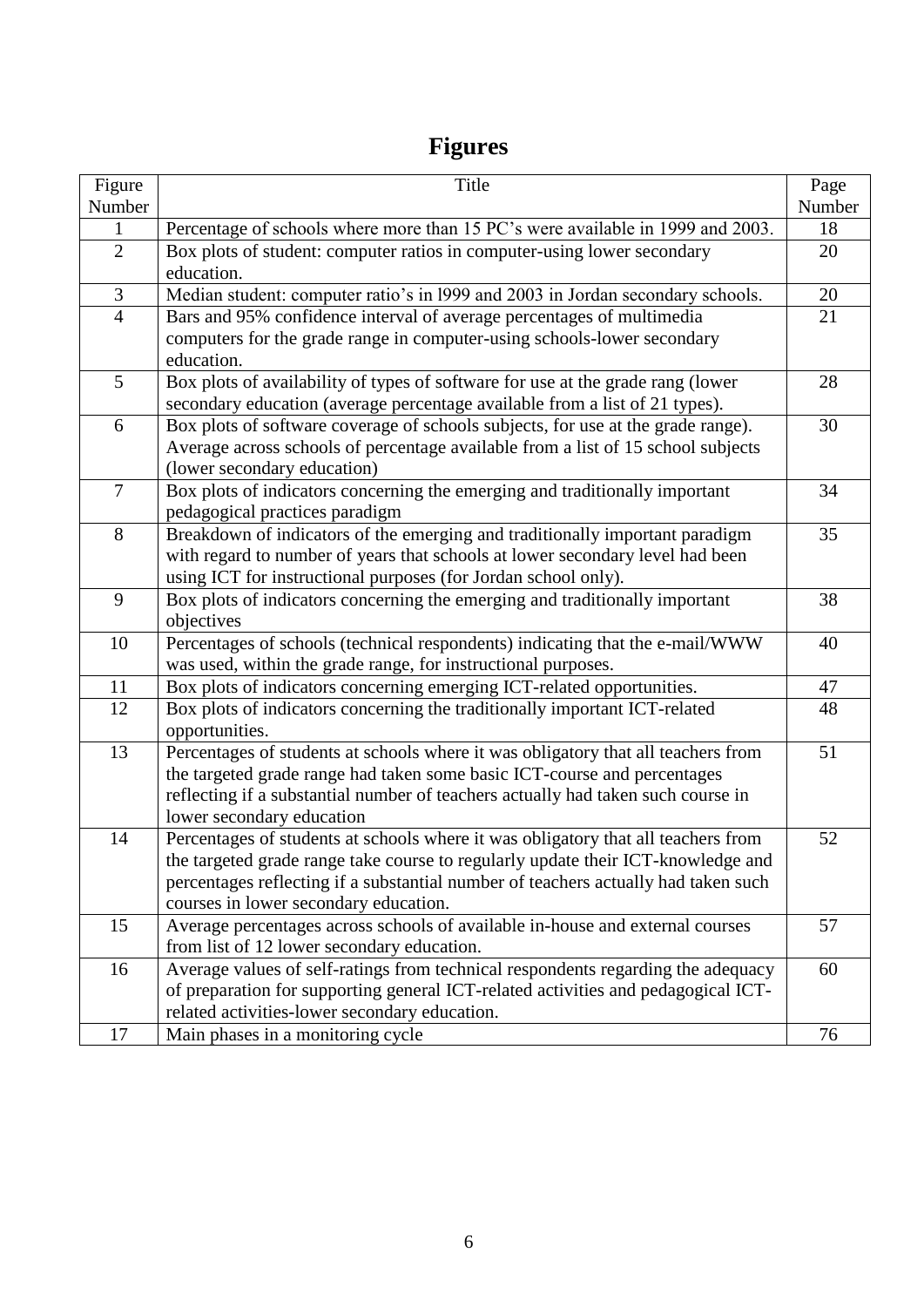### **ICT in Jordan public schools: executive summary**

The Jordan government has, in recent years, undertaken major initiatives to prepare the country for the information society. It was acknowledged that the economic health of the nation would depend heavily on being successful in preparing the current generations of students to be ready to work in digitized environments where the shelf-live of knowledge becomes increasingly shorter, where autonomy in updating knowledge and competencies is a major basic competency and in which crossborder cooperation and trading in virtual workspaces will become increasingly important. In the past four years roughly 60 millions of USD's were invested in order to equip school with ICTs and to train teachers, while early 2004 plans for connectivity were launched that aim at providing broad-band Internet access to all governmental schools.

In light of the huge investments it was deemed necessary to carefully monitor the implementation and effectiveness of the intended changes. Therefore it was decided to start in the school year 2003/2004 an educational ICT-assessment. The objectives of this assessment are:

- $\triangleright$  To produce statistical indicators of the extent to which ICTs are integrated in the educational processes
- $\triangleright$  To show developments over time and to investigate to what extent these are comparable to other countries in the region and beyond
- $\triangleright$  To analyze which factors inhibit and/or promote the nature and speed of educational changes
- $\triangleright$  To study and document examples of educational innovations that are supported by ICTs, so that best practices can be identified and further disseminated to the system at large.

In Spring 2004 the first round of this assessment took place by conducting a survey among a sample of Jordan MOE schools. The main topics that were addressed concerned: infrastructure (hardware, software and connectivity), the use of ICT in the curriculum (pedagogical practices, ICT-related performance objectives, and the use of the Internet), staff development (school objectives and realization) and issues regarding management & organization. The design and instrumentation of this first round of the Jordan ICT-assessment was based on the methodology that was developed in the Second Information Technology in Education Study (SITES) that was run between 1998 and 2000 by the International Association for the Evaluation of Educational Achievement (IEA). This first round of the assessment provides base-line data for evaluating the changes that may occur in the forthcoming years. Moreover, by comparing the current situation in Jordan schools with those of other countries that took part in SITES, a first appreciation of the current situation is feasible. In addition, the current data can be compared with data that were collected in other international studies in which Jordan participated in TIMSS-R 1999 and TIMSS 2003.

The results of this first round of the Jordan ICT-assessment showed that in the past few years the access to ICTs in Jordan secondary schools has improved considerably. Almost all MOE schools had in Spring 2004 access to computers. About 70% of the schools possessed already in 2003 fifteen computers or more, which in 1999 was the case for almost none of the schools. In a typical school there was, in Spring 2004, one computer available for every 30 students. Although this number is relatively low when compared with other countries, it may be argued that since ICT does not have a long tradition in most Jordan schools, it is a fair number to start work on pedagogical objectives and piloting the implementation and integration of ICT in the education process. Further, it was observed that there exists a substantial variation between schools in terms of the availability of computers: from 1 computer for 15 students to 1 computer for 60 students. Most schools possess general purpose software of the kind that is usually provided together with computers that operate under Windows (Word processor, spreadsheet, PowerPoint, and Internet browser). However, the availability of software that is suited for applying ICT in school subjects was still quite low. In theory, a compensation for this might be the Internet, where many valuable educational source materials can be found (although not always in the national language and tuned to the specific curricular context of the schools). However, in Spring 2004, the access to the Internet was still very low in Jordan schools. In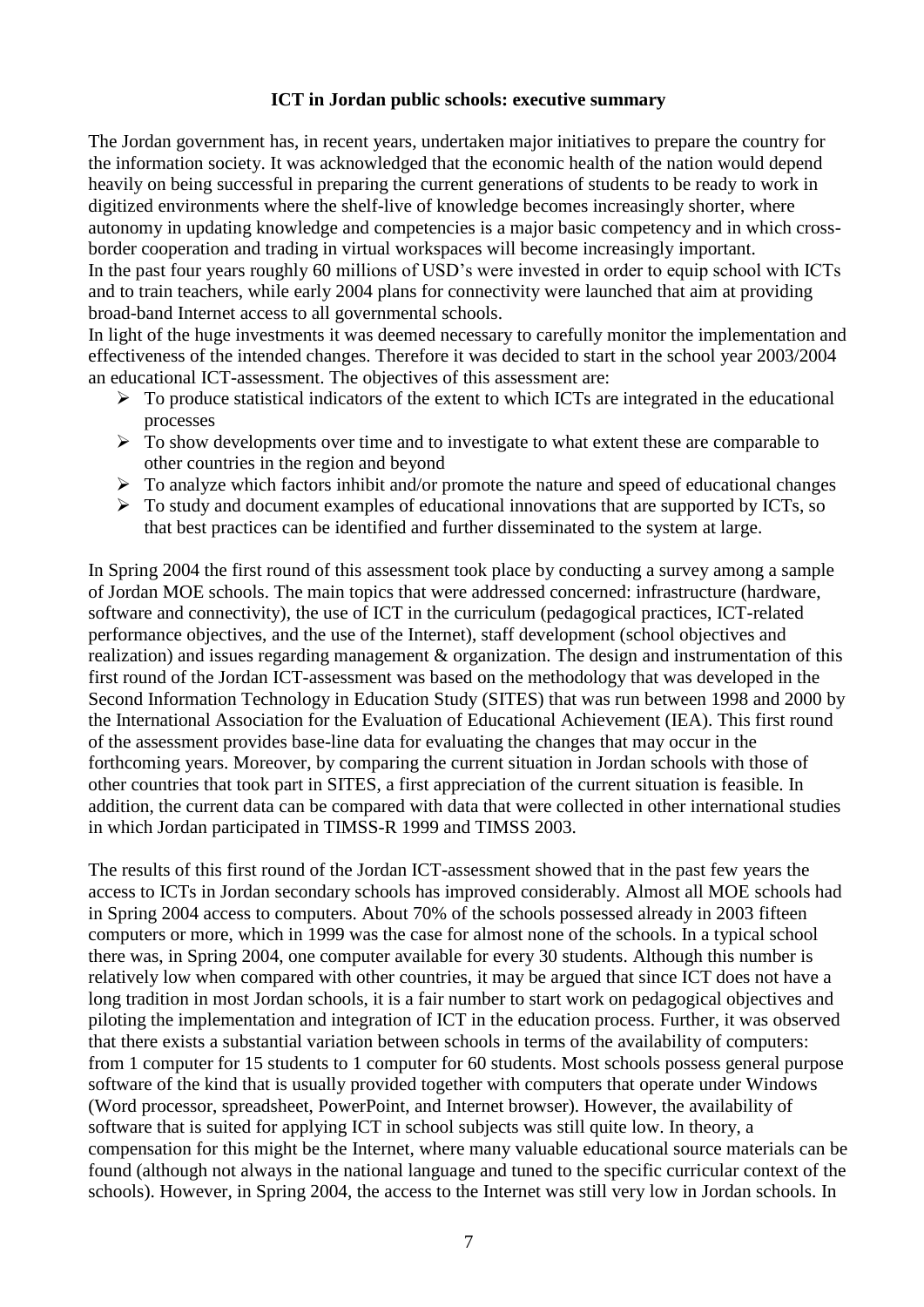the perception of educational practitioner the insufficient availability of hardware, software and connectivity are still major obstacles in realizing the schools' ICT related goals. Whether this concern is justified needs to be further investigated when (around October 2004) a selection of schools will be visited in order to determine to what extent there exists an imbalance between infrastructure, school vision, pedagogical practices, readiness of teachers to implement ICT, curricular orientations, and the like.

There are indications that Jordan schools tend to emphasize, in this stage of the introduction of ICT, learning about computers. This typically occurs in the first stage of introducing computers through which many countries have gone and which is followed by a stage of intensified integration in school subjects.

The results show that, in Jordan schools, emerging pedagogical practices are beginning to be realized. In this regard, the ambitions of Jordan schools are quite high, which points to a sound innovation spirit. It was also observed that in this respect great differences existed between schools: some schools seem to be much more innovation oriented than other schools. This observation is of interest for the second stage of the Jordan ICT-assessment, when the exact nature of innovation in schools can be investigated in-depth in order to determine what are the possible causes of these differences and what can be learned from this. In Spring 2004, the use of e-mail was still rather low, because, as mentioned above, many schools were not yet connected to the Internet. An important observation in connection with the integration of ICTs in the curriculum is that more than 80% of the school principals mentioned that a major obstacle is that teacher do not have enough time to prepare lessons in which computers are used.

A very crucial condition for changing pedagogical practices and integrating ICTs is that teachers and support staff need to be adequately trained in order to feel comfortable to apply ICTs in their daily instructional activities. A substantial number of school principals think that many teachers don't have yet the required knowledge and skills, despite the fact that almost all teachers have received some form of training. Also the technical resource persons in the schools, indicated that, although their technical knowledge was quite acceptable, only half of them indicated that they were well prepared regarding the didactical and organizational integration of computers. This is not a phenomenon that only existed in Jordan, it was observed in a substantial number of other countries.

After many years of exploring the possibilities for integrating ICT in education it seems that in countries which already started in the mid 1980s, the awareness has grown that, next to infrastructure, curricular flexibility and staff development, management & organizational factors play a crucial role in this process. School leaders, for instance, have a very important gate-keeping function in stimulating and steering global change processes in the school. This is only possible when they have a positive attitude towards ICTs and acknowledge the potential benefits of applying these new technologies. This may lead to stimulating the adoption of common vision in the school and establishing written policies in which objectives and trajectories towards further integration of ICTs in the learning processes are documented. From the data it appears that Jordan school principals have very high expectation regarding the benefits of ICTs: they expect increased achievements of students, they underscore the relevance of using the Internet and see ICTs as important for life long learning. Roughly 70% of the schools have written policies in which mainly issues like equity of access, computer related tasks and staff development have been specified. Most schools are aware that a common vision on ICTs in the school needs to be developed, but in a majority of cases (64%) it was indicated that this objective was only partially or not yet at all realized.

In summary, it appears that Jordan secondary schools are well underway to implement ICTs: the infrastructure is quickly becoming available and many educational actors are innovation oriented. However from the first stage of the Jordan ICT-assessment there are indications that continuous and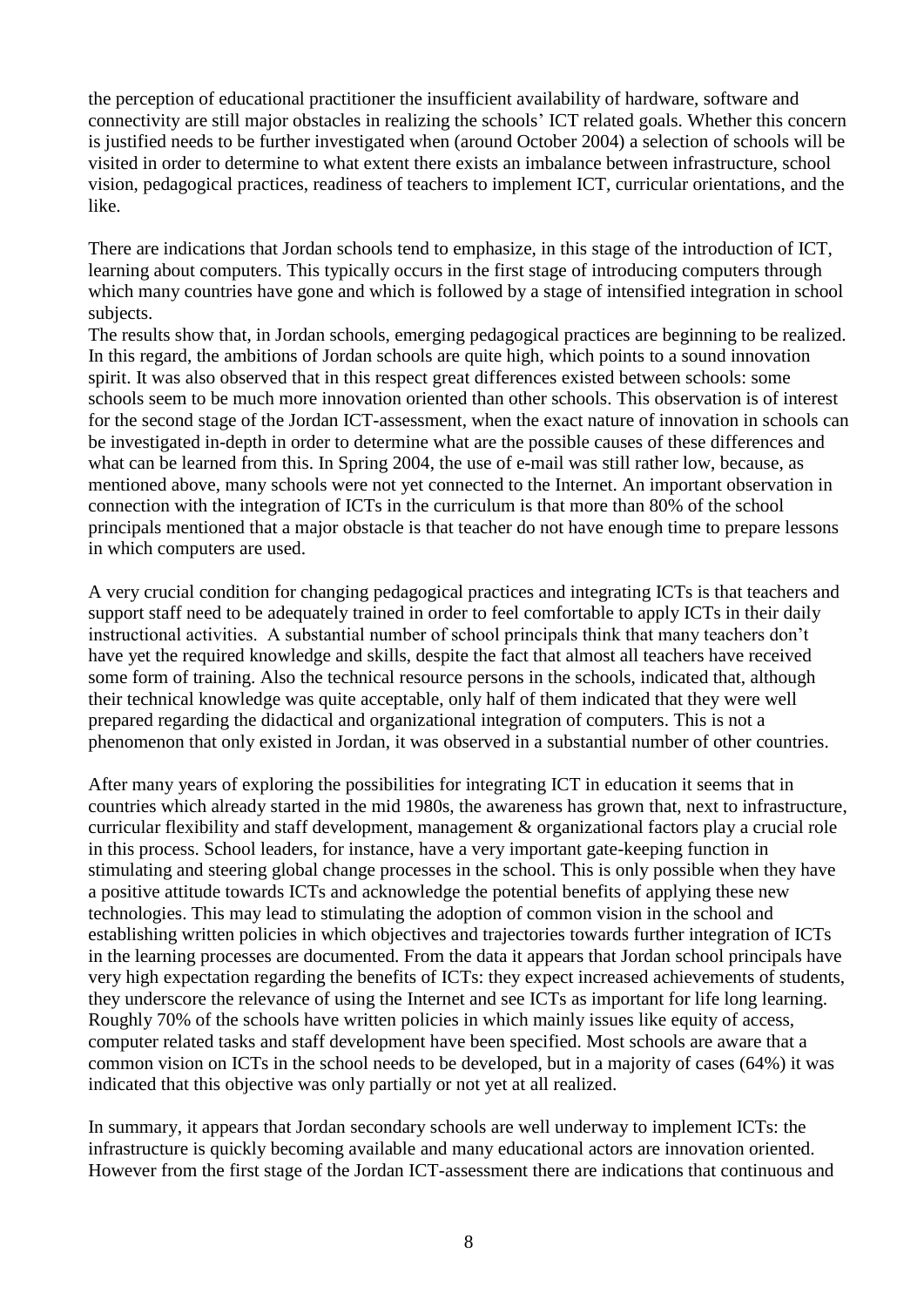maybe intensified attention is needed for the following potential obstacles that were identified in the research report:

- $\triangleright$  Student: computer ratios.
- $\triangleright$  Connectivity.
- $\triangleright$  Curriculum (e.g. time for teachers).
- Staff development:  $pedagogy$  and ICTs.
- Development of a common vision on ICT in schools and the trajectory to the future.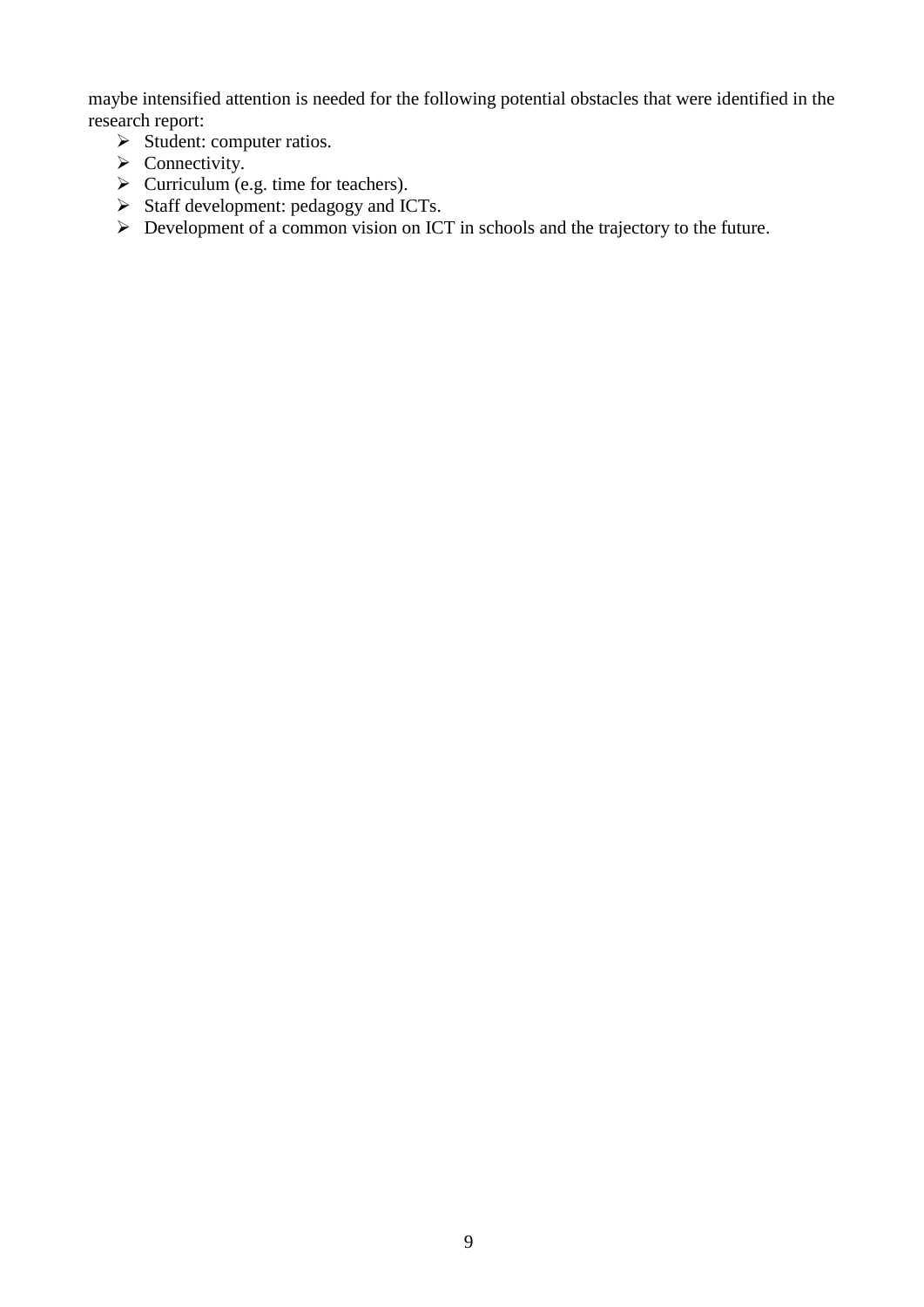# **Chapter 1: Background and design**

*This chapter contains a description of the political background regarding ICT and education in Jordan, the objectives of the study, concepts, indicators, research questions, and methodological issues (population definition, sampling procedures, and data collection)*

### **Background**

Since 2002 the Jordan government is striving for a major reform of the education system. The following four policy orientations were formulated:

- Structuring the educational system to ensure lifelong learning
- Ensuring responsiveness of the educational system to the economy
- Accessing and utilizing information and communication technologies to support effective learning and system management
- Ensuring quality learning experiences and environments

The ERfKE project takes place in the context of these policy orientations and is focused on:

- Reorienting education policy objectives and strategies and reforming governance and administrative systems
- Transforming education programs and practices to achieve the learning outcomes that are relevant for the knowledge economy
- Supporting the provision of quality physical learning environments
- Promoting learning readiness through expanded early childhood education

This project started in 2003 and during its initial stage consisted of equipping schools with ICT-infrastructure and the training of teachers.

One of the objectives of this project is to assess the outcomes of ICT deployment and utilization via benchmarking and in-depth qualitative analyses of what is actually happening at the educational floor in order to support the management and steering of the ongoing developments as well a tool for accountability towards the sponsors of the program. In order to achieve this monitoring objective, the intention is to repeat the IEA SITES-Modules 1 and 2, under the coordination of the National Centre for Human Resource Development (NCHRD) in Jordan. The SITES modules were international comparative studies that were conducted in over 25 countries and which offer benchmarks and in-depth analyses of innovative pedagogical practices that are supported by ICT.

Many studies have been carried out exploring the contribution that ICT can make to the processes of teaching the learning. Some have focused on students' outcomes, whereas others have focused on pedagogy. The Second Information Technology in Education Study (SITES), organized by the International Association for the Evaluation of Educational Achievement (IEA), was designed to make a further contribution to the growing body of evidence concerning the effective use of ICT within an educational context (Harris, 2002).

The very large expenditures being made by the Government of Jordan and the Ministry of Education in information and communications technology infrastructure require careful planning and coordination if the expenditure is to be translated into a real and measurable investment in education and learning. ICT hardware and software of appropriate specifications and standards for use by teachers and students in schools is the predominant vehicle for the transformation of all learning activities in the schools and will support, through advance in e-learning, the implementation of the new curriculum and assessment framework, the subsequence renewal of core curriculum, the use of on-line resources to support the implementation of the core curriculum, and the development and use of additional learning content, resources, and materials to supplement and expand learning through ICT. The start-up, exportation, and distribution through network capabilities of an e-learning portal "Eduwave" will create conditions where by rapid transformation of teaching practice and learning opportunity is possible across the country. This assessment study of the implementation of information and communications technology in schools will provide an essential evaluation of the impact of investment in ICT upon the quality and success of learning for students in both the basic and secondary cycles of public education.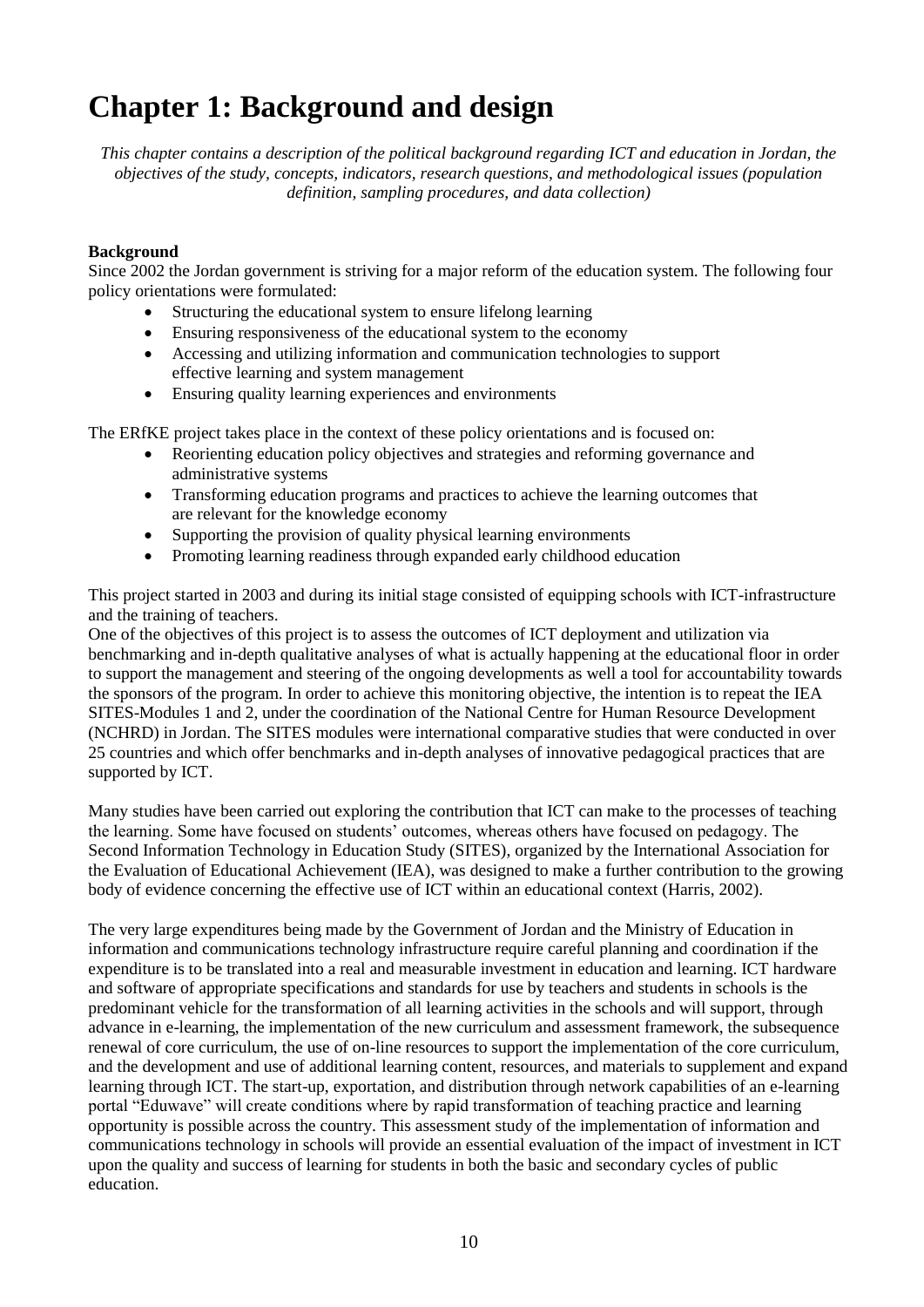In addition to the larger scale infrastructure initiatives, the Ministry of Education (MOE), at the current time is involved with some specifically targeted activities that are intended to build and support capacity in the utilization of ICT for teaching and learning. These activities include the Discovery Schools project, the Intel and world links teacher training programs, and the schools-on-line Project. This study will provide a timely opportunity for the assessment of the different impacts of these initiatives and will provide the data to guide the MOE decision-making about future policies procedures, and guidelines for the extended implementation of ICT within instructional learning settings and environments.

A great deal of theoretical and empirical work has been done for several decades regarding the impact of ICT on educational processes. The incorporation of ICT into the school has affected its functioning at multiple levels: new configurations of learning spaces and timetable have been created; innovative teaching methods have been devised; autonomous and active learning processes using the technology have been adopted, teachers' traditional roles have been expanded and included personal and group tutoring and guidance functions; and new ICT-based curricular solutions have been generated (Mioduser, Nash Micas, Tobin, and Frankish 2002).

### **Policy issues, concepts, indicators, and research questions**

The conceptual framework of SITESM1 was designed as a collaborative activity by researchers from over 25 countries (Pelgrum & Anderson, 2002). They took into account policy documents, the research literature on ICT and developed a conceptual framework in which four areas were distinguished (curriculum, infrastructure, staff development and management/organization). This framework was used as basis for mapping indicators, generating research questions and the construction of instruments. For any country that wants to repeat Module-1 it is important to verify whether the concepts, indicators and research questions from M1 are still relevant, given the actual status of educational policies.

From Pelgrum &Anderson (2002) the following list of concepts and indicators can be extracted:

### *Curriculum*

- Pedagogical practice paradigm (traditional versus life long learning)
- **ICT-related instructional objectives**
- Perceived ICT-related learning outcome expectations and learning opportunities
- Perceived opportunities for using ICT applications
- Perceived opportunities for using e-mail or the world wide web
- Perceived ICT-related opportunities regarding the merging pedagogical practices
- Perceived ICT-related opportunities regarding the traditional important paradigm

### *Infrastructure*

- Hardware
	- o Student: computer ratios
	- o Hardware functionality
	- o Peripherals
	- o Access to communication facilities
	- o Perceived obstacles regarding hardware infrastructure
- Software
	- o Availability
	- o Perceived obstacles
- Schools' investments in hardware and software

### *Staff development*

- Problems with regard to staff qualifications
- Policies with regard to staff development and its realization
- Methods of transferring ICT-related knowledge
- Availability of ICT-training courses
- **Respondents' self-ratings**

### *Management and organization*

- Attitudes and beliefs of school principals towards ICT
- Explicit school policies and existence of a common vision
- Use of ICT for monitoring student progress and for school administration
- Problems Realizing ICT Goals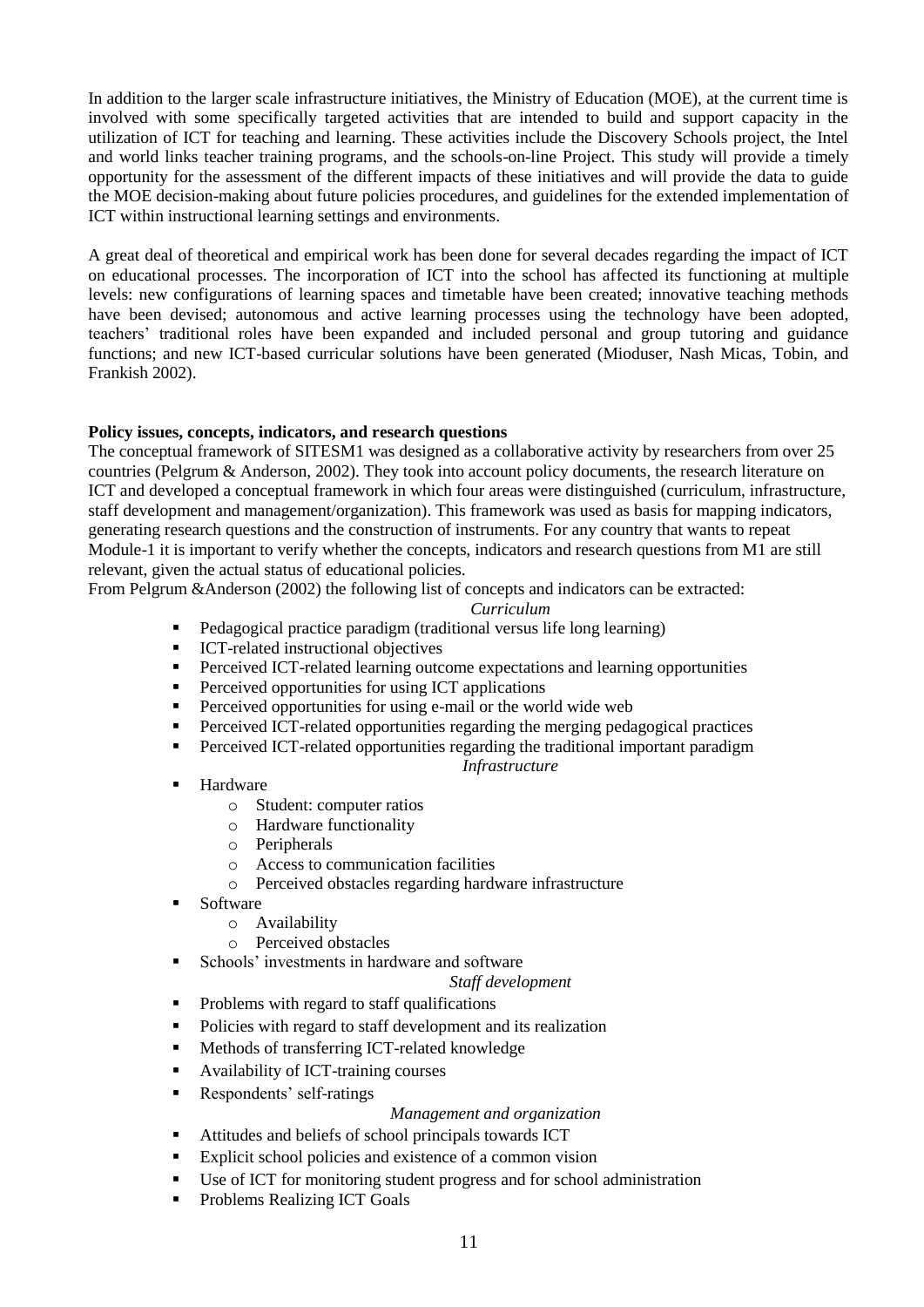### **Research questions**

The SITESM1 data base, including the Jordan data that were collected in 2004, offers opportunities to address and investigate many different research questions. For the purpose of this first preliminary report, the following questions will be highlighted:

### *Infrastructure*

- 1. Which percent of Jordan's MOE schools have access to ICT?
- 2. What is the quantity of equipment in schools that have access to ICT?
- 3. Which types of computers are available in schools?
- 4. To what extent do schools have access to the Internet?
- 5. Do schools experience a lack of equipment as major obstacle in realizing their ICT related goals?
- 6. To what extent is software available for a variety of school subjects?

### *Pedagogy and ICT*

- 1. To what extent have schools adopted pedagogical objectives that are oriented on life long learning and is this related to the number of years that schools have experience with ICT?
- 2. Which ICT related performance-objectives are pursued by schools?
- 3. To what extent is the Internet used in schools for pedagogical purposes?
- 4. Which ICT-related learning opportunities do schools offer to students?

#### *Staff development*

- 1. To what extent are staff development facilities available in schools?
- 2. Do schools have adopted specific policies regarding staff development on ICT?
- 3. How is ICT related knowledge transferred in the school?
- 4. Which ICT-related courses are available for teachers?

#### *Management and organization*

- 1. To what extent do school leaders have positive attitudes regarding the added value of ICT?
- 2. Do schools have explicit written policies on ICT?
- 3. To what extent is there a common vision in schools on ICT-related goals?
- 4. What kind of measures did schools take to regulate the computer related activities in the school?
- 5. Are computers used for supporting the monitoring of student progress?
- 6. To what extent are infrastructural characteristics (electricity, telecommunication facilities, and available space in the school) experienced as serious obstacle for realizing the school's ICT related goals?

### **Population definitions and sampling design**

In SITESM1, the population definitions and sampling design was summarized as follows:

*''When designing Module-1 of SITES, it was necessary to make assumptions about the likely definitions of student populations that would be used in Module-3. It was expected that Module-3 would focus on three student populations that would be defined in terms of particular target grade levels (defined below in the sections on population definitions).* 

*The definition of target grades had implications for the instrument development. This was because the instruments were meant to collect information about the school context that might affect students at the target grade. For example, in school systems containing schools with grades extending from the lower to the upper secondary levels, the ICT infrastructure might be different for each of these levels, with the upper level perhaps having better access than the lower levels to more sophisticated machines and particular software.* 

*Also, in regard to collecting data about intended instructional objectives in the schools, it was considered important to specify to the respondents the particular target groups that the researchers had*  in mind. However, that said, participants in SITES Module-1 had to solve the dilemma of relevant *school context characteristics not necessarily being restricted to students at particular grade levels. For instance, it was realized that whereas some schools might restrict the use of the available ICT*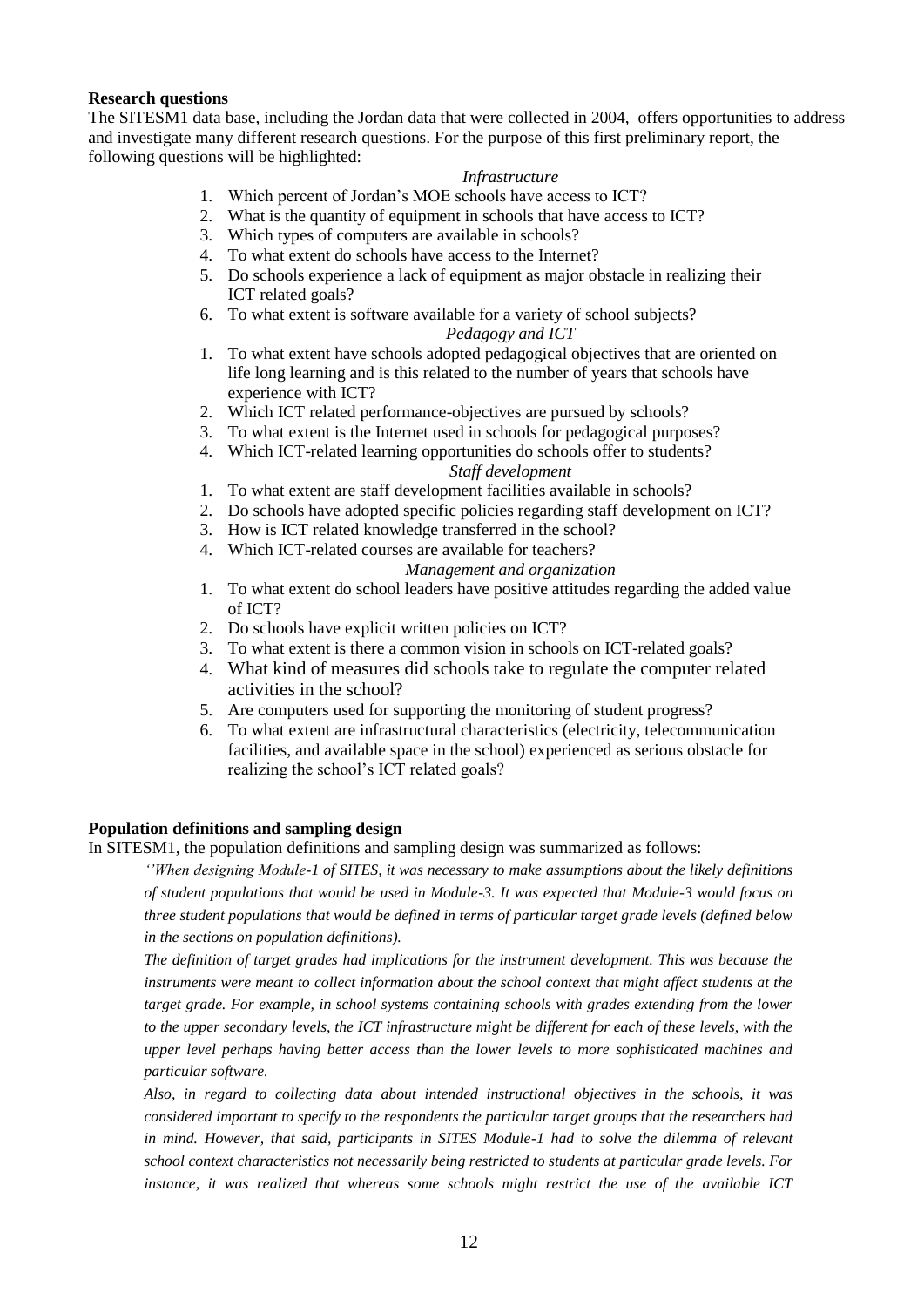*infrastructure to particular grade levels, others might make no distinction at all. It therefore was decided to distinguish three types of questionnaire-items:*

- *1. Those referring to a single target grade;*
- *2. Those referring to a grade range that included the target grade;*
- *3. Those referring to the entire school.*

*Decisions about the allocation of particular questionnaire items to each of these categories were made on the basis of consensus between the participating researchers. Moreover, NRCs were allowed to include an instruction to respondents that, whenever particular questionnaire items referred to a grade or grade range, answers might be provided as if they were posed in terms of 'the entire school'.*

### *Populations*

*Even though the school was the unit of analysis for SITES Module-1, the school populations were defined in terms of the characteristics of students attending schools<sup>1</sup> . As explained in the previous section, it was necessary to anticipate a student survey for SITES Module-3, and to define the populations in terms of schools with one of three types of student populations. Countries had to be able to collect data in at least one of these populations in order to participate in the study. Population 2 was considered as the core population. Those countries participating in only one population were urged to select population 2.* 

*A target age was defined for each population so as to provide a best comparative basis for comparing Module-1 and Module-3 data. The target age was then used (see points 1 and 2 under Population 2 below) to define the grade range and hence the schools constituting the population. The population definitions were as follows:*

*Population 2: To provide a basis for context information and trend data in Module-3, and to provide a basis for comparison with other IEA and OECD studies, it was agreed that the target age for population 2 would be '14 in the eighth month of the school year'. An effort will be made to ensure that testing in Module-3 coincides as much as possible with whenever the eighth month occurs in each participating country.*

- *1. The grade range was defined as the three grades within a school containing the most students of the target age (those aged 14 in the eighth month of the school year).*
- *2. The schools in population 2 consequently were those schools containing all three grades. However, some schools, while falling within the grade range, did not have all three grades because they catered for students bounded by a particular level school (as is seen in 'middle schools'). In such instances, it was determined that the grade range would include the two grades within such schools that contained the most students of the target age.*

*It should be pointed out that for some countries (for example, Bulgaria and Slovenia) the labeling of Population 2 as lower secondary was formally not correct, as the grade levels of part of this population are defined (in the formal education system) within the primary level. Although other labels (such as Middle School) were considered, it was ultimately decided to use lower secondary education because this terminology is consistent with the earlier IEA-Computers in Education studies, and because also the OECD and the European Commission use this terminology. Furthermore, it should be noted that in Singapore 'upper secondary education' refers to grades 9 and 10. Hence, for Singapore this level should be read as 'final school years'.*

#### *Sampling Criteria and Realized National Samples*

 $\overline{a}$ 

*The national centers participating in the study were required to submit national sampling plans that contained detailed proposals on defining the national populations and the procedures to be used for drawing the samples. The base criteria for national sampling were set as follows:*

<sup>1</sup> More specifically, SITES Module-1 focussed on schools that used computers for instructional purposes.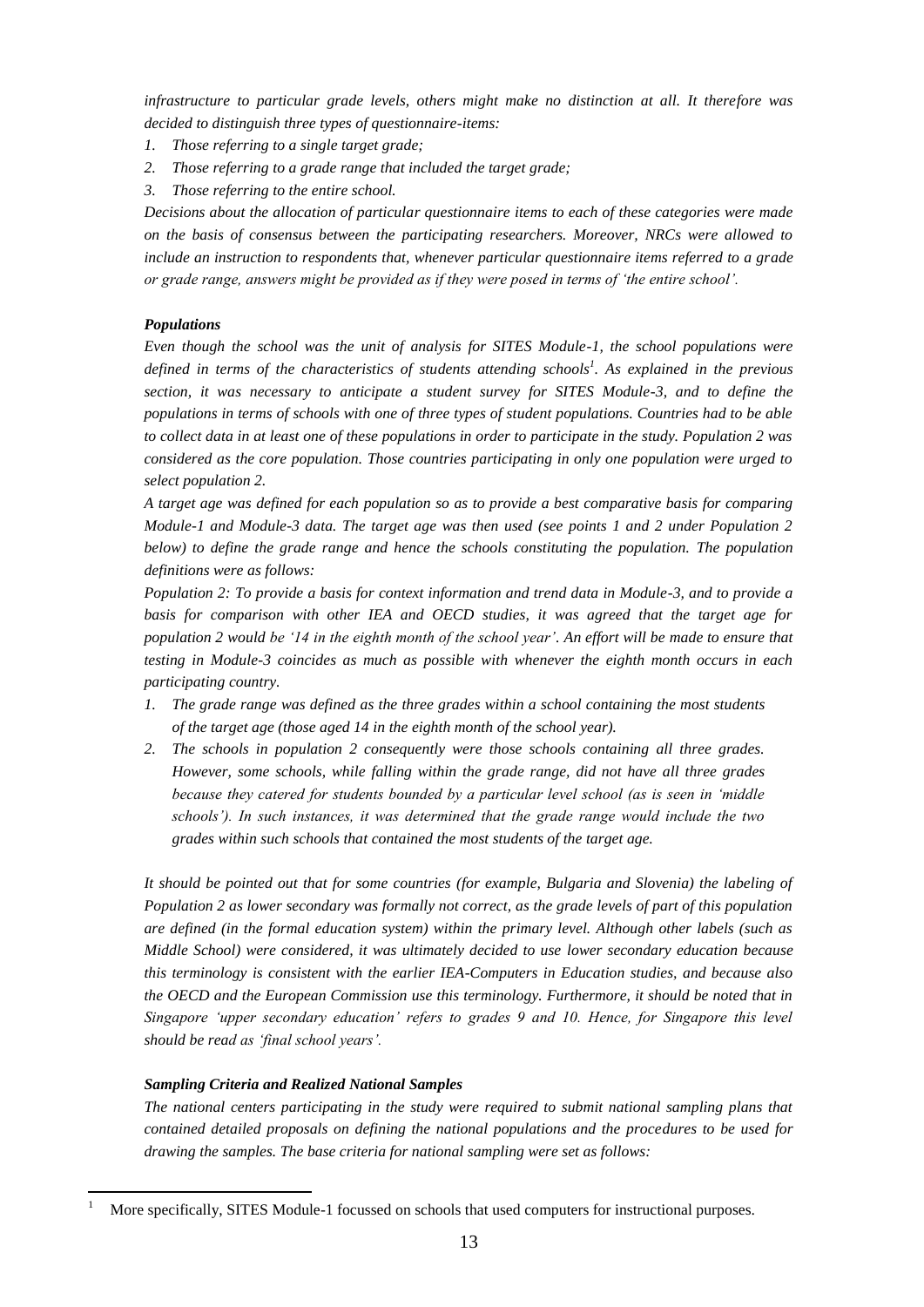- *1. Schools using ICT to be selected on the basis of a probability proportional to the number of students from the desired target population;*
- *2. The response rate to be at least 85% after one replacement; 70% in situations with no replacements for non-responding schools; and 70% for complete enumeration;*
- *3. The minimum sample size to be 200 ICT-using schools per population level."*

The population definition in Jordan is: all schools in which students from grade 7 or higher are enrolled *and* which have a computer lab (operationalized as at least 15 computers).

The sampling frame for this study consisted of a list of all MOE-schools possessing computers and having students from grade 7 or higher enrolled. This resulted in a list of 1240 school, enrolling 351279 students. The total number of schools that enrol students in grade 7 in Jordan is 1862. This means that roughly 67% of the schools in Jordan have in 2004 access to computers. This is roughly as estimates that were made on the basis of the TIMSS-2003 data.

Next the sampling frame was stratified according to size as shown in Table 1.

# Table 1.

*Stratification of sampling frame and numbers of schools sampled per stratum*

| <b>School size</b> | <b>Percent of population</b> | # schools |
|--------------------|------------------------------|-----------|
| < 100              | 4%                           |           |
| 100-200            | 14%                          | 21        |
| 200-400            | 30%                          | 45        |
| 400-600            | 20%                          | 30        |
| 600-800            | 14%                          | 22        |
| 800-1000           | 12%                          | 18        |
| >1000              | 6%                           | Ч         |
| <b>TOTAL</b>       | 100%                         | 152       |

This sample contains an equal distribution of male (68) and female schools (69) and it contains 15 mixed schools as well (15).

Although the sample size is less than 200 (as specified in SITESM1) due to the fact that the number of schools in the population is rather low the standard error for the statistics is still acceptable, because the expected standard error is 1.5.

Overall it can be concluded that the sampling design (sampling frame, sample size, and sampling procedures) was satisfactory.

### **Instruments**

The instrumentation of SITES Module 1 consisted of a questionnaire for school principals (further referred to as 'principal questionnaire') and a questionnaire for a person in the school who was knowledgeable about the ICT infrastructure and its use. This last questionnaire is further referred to as 'the technical questionnaire'. The content of these questionnaires is indicated in Table 2.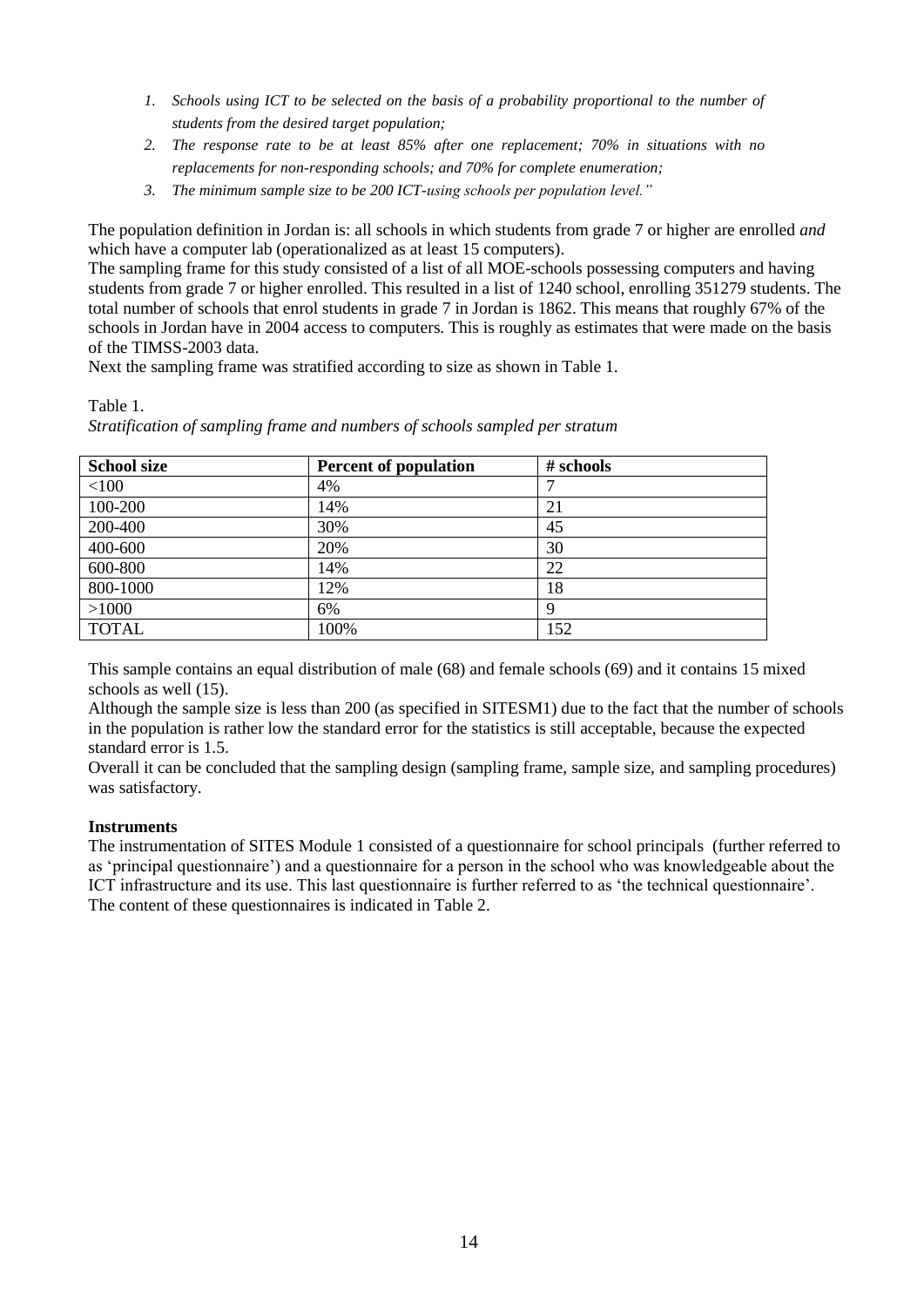| <b>Topic</b>                             | <b>Principal questionnaire</b>                                                                                                                                                                                                                                | <b>Technical questionnaire</b>                                                                                                                                                                                                                                                                                                                                                                                                                                      |  |  |  |  |  |
|------------------------------------------|---------------------------------------------------------------------------------------------------------------------------------------------------------------------------------------------------------------------------------------------------------------|---------------------------------------------------------------------------------------------------------------------------------------------------------------------------------------------------------------------------------------------------------------------------------------------------------------------------------------------------------------------------------------------------------------------------------------------------------------------|--|--|--|--|--|
| Curriculum                               | ICT-related objectives of the<br>$\bullet$<br>school<br>Presence of types of<br>$\bullet$<br>teaching and learning<br>practices<br>ICT attainment targets<br>$\bullet$<br>Realization of ICT-related<br>$\bullet$<br>objectives                               | Use of e-mail/WWW for<br>$\bullet$<br>instructional purposes<br>Percentage of<br>$\bullet$<br>students/teachers using WWW<br>Internet-related activities of<br>$\bullet$<br>students<br>Use of technology<br>$\bullet$<br>applications by students                                                                                                                                                                                                                  |  |  |  |  |  |
| <b>Infrastructure</b>                    | Needs and priorities<br>$\bullet$<br>Perceived obstacles<br>$\bullet$<br>Expenditures<br>$\bullet$<br>Hardware<br>$\bullet$<br>Software<br>$\bullet$<br>Maintenance<br>$\bullet$                                                                              | Number and types of<br>$\bullet$<br>computers<br>Operating systems<br>$\bullet$<br>Processor types<br>$\bullet$<br>Access to e-mail/WWW<br>$\bullet$<br>Existence and content of home<br>$\bullet$<br>page<br>Number of computers not in<br>$\bullet$<br>use<br>Availability of peripherals<br>$\bullet$<br>Availability of software types<br>$\bullet$<br>Availability of software for<br>$\bullet$<br>school subjects<br>Hard- and software- related<br>obstacles |  |  |  |  |  |
| <b>Staff</b><br>development              | Prescriptions for teachers<br>$\bullet$<br>Attendance by teachers<br>$\bullet$<br>Expenditures on staff<br>$\bullet$<br>development                                                                                                                           | Types of internal information<br>$\bullet$<br>exchange<br>Availability of in-<br>$\bullet$<br>house/external training<br>courses<br>Self assessment of ICT skills<br>$\bullet$                                                                                                                                                                                                                                                                                      |  |  |  |  |  |
| and<br><b>Management</b><br>organization | Existence of written policies<br>$\bullet$<br>on ICT<br>ICT-related policy measures<br>$\bullet$<br>Principal attitudes towards<br>$\bullet$<br><b>ICT</b><br>Use of ICT for<br>administration/monitoring<br>Technical support<br>$\bullet$<br>infrastructure | Priorities for external support<br>$\bullet$                                                                                                                                                                                                                                                                                                                                                                                                                        |  |  |  |  |  |
| <b>Innovative</b><br>practices           | Most satisfying ICT-related<br>$\bullet$<br>learning activities                                                                                                                                                                                               |                                                                                                                                                                                                                                                                                                                                                                                                                                                                     |  |  |  |  |  |
| <b>Background</b><br>information         | Gender, age, experience of<br>$\bullet$<br>principal<br>Own use and type of use of<br>$\bullet$<br><b>ICT</b><br>Enrollment figures<br>$\bullet$<br>Area in which school is<br>$\bullet$<br>located<br>Years of experience with<br><b>ICT</b>                 | Roles and tasks<br>$\bullet$<br>Experience as computer<br>$\bullet$<br>coordinator<br>Gender<br>$\bullet$<br>Age                                                                                                                                                                                                                                                                                                                                                    |  |  |  |  |  |

| Table 2                                                                               |  |
|---------------------------------------------------------------------------------------|--|
| Study topics with summaries of questionnaire content. Source: Pelgrum&Anderson (2002) |  |

During SITESM1 both questionnaires were translated in the national languages of the participating countries on the basis of guidelines that were described in a translation manual. Countries had to submit a translation report (describing the procedures, problems and solutions, potential deviations) for approval by the International Coordinating Centre.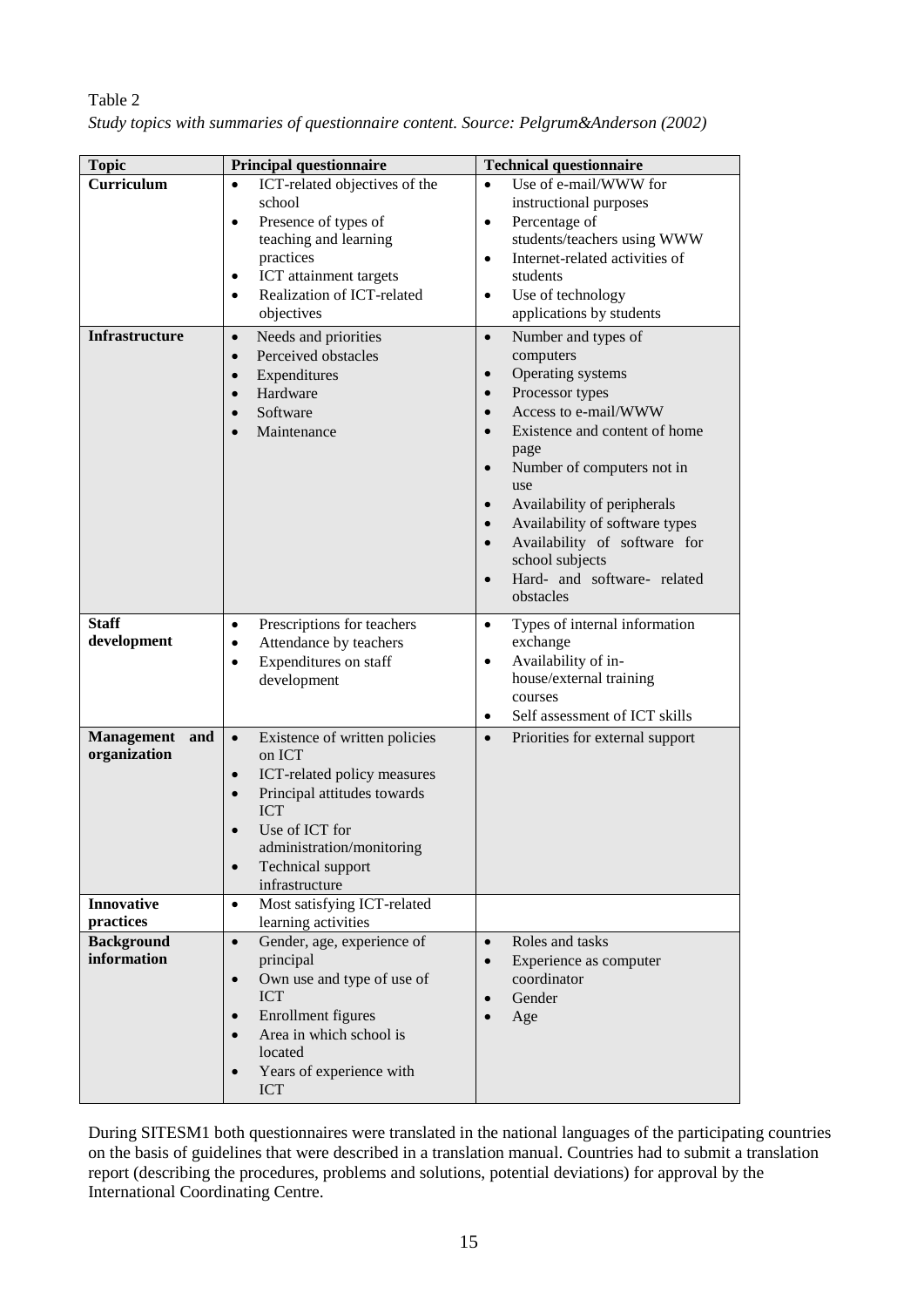The SITESM1 questionnaires were translated into Arabic by the local consultant. Next, several ICT-specialists and students who had a degree in English checked the translation. Moreover, a number of questions were added to the questionnaire, such as number of trained teachers and use of computers in various school subjects. The translated questionnaires were piloted in a group of university students who also had jobs as school principals and/or as teachers. These checks led to several adaptations in the translations, because it appeared that some words and sentences were interpreted differently by the 'respondents'.

On the basis of the inspection of the translation procedures it can be concluded that the translation were done with care and are acceptable.

### **Data collection**

The data collection procedures for SITESM1 were documented in the so called 'Administration manual', in which was written: '..... *Procedures outlined in this manual have been designed to ensure that high quality, comparable data will be available for analyses. They are based on procedures, which have been proven effective in earlier studies of the International Association for the Evaluation of Educational Achievement (IEA) including CompED and TIMSS. It is of vital importance that NRCs direct the studies in their countries according to these procedures and that any foreseen deviation from these procedures be brought to the attention of the ICC prior to implementation*….'.

This manual contained a schedule of activities, which is shown in a form adapted to the Jordan situation in Table 3.

### Table 3

*Important activities and deadlines for the administration of the SITES questionnaires, Main Survey- adapted to the Jordan situation*

| A. Instruments                   | <b>B.</b> Select sample          | C. Data processing          | <b>Deadlines</b>                        |  |  |  |
|----------------------------------|----------------------------------|-----------------------------|-----------------------------------------|--|--|--|
| A.1 Translate instruments        | <b>B.1 Select school samples</b> |                             | B.1 April 1                             |  |  |  |
| A.2 Approval of translation      | <b>B.2</b> General information   |                             | <b>B.2 March</b>                        |  |  |  |
| procedure<br>international<br>by | letter to schools by             |                             | 15                                      |  |  |  |
| consultant                       | ministry                         |                             | B.3 April 10                            |  |  |  |
| A.3 Duplicate instruments        | B.3 Contacting schools*          |                             | A.1 April 1                             |  |  |  |
|                                  |                                  |                             | A.2 April 5                             |  |  |  |
|                                  |                                  |                             | A.3 April 6                             |  |  |  |
| A.4 Collect data in schools (by  |                                  | C.1 Receive codebooks,      | A.4 April 15-                           |  |  |  |
| data collectors)                 |                                  | data entry software (DEM)   | 29                                      |  |  |  |
|                                  |                                  | and within country cleaning | C.1 April 1                             |  |  |  |
|                                  |                                  | software (SPSS)             | C.2 April 10                            |  |  |  |
|                                  |                                  | C.2 Adapt DEM to include    |                                         |  |  |  |
|                                  |                                  | national option questions   |                                         |  |  |  |
| A.5 Receipt of completed         | <b>B.3</b> Reminder to schools   | C.2 Start data entry        | A.5 April 18-                           |  |  |  |
| questionnaires                   |                                  |                             | May2<br>B.3 not                         |  |  |  |
|                                  |                                  |                             |                                         |  |  |  |
|                                  |                                  |                             | applicable<br>C <sub>2</sub> . April 13 |  |  |  |
|                                  |                                  | C.3 Finishing data entry    | May 2                                   |  |  |  |
|                                  |                                  | C.5 Data cleaning           | May $2-5$                               |  |  |  |
|                                  |                                  |                             |                                         |  |  |  |
|                                  |                                  | C.6 Data analysis           | May 5-June<br>30                        |  |  |  |
|                                  |                                  | C.7 Draft report            | May 30                                  |  |  |  |
|                                  |                                  |                             |                                         |  |  |  |

The data collection in Jordan has been done by sending data collectors to each of the sampled schools. These data collectors make sure that the questionnaires are completed and that any clarifications that are needed for answering the questions were provided to the respondents. A team of 15 data collectors were involved in this operation. Assuming that the administration of the questionnaires took one day per school and given the sample size of 150 schools this whole exercise were took 10 working days. The obvious advantage of this approach (although costly) is that it result in an almost 100% response rate and that the quality of the data will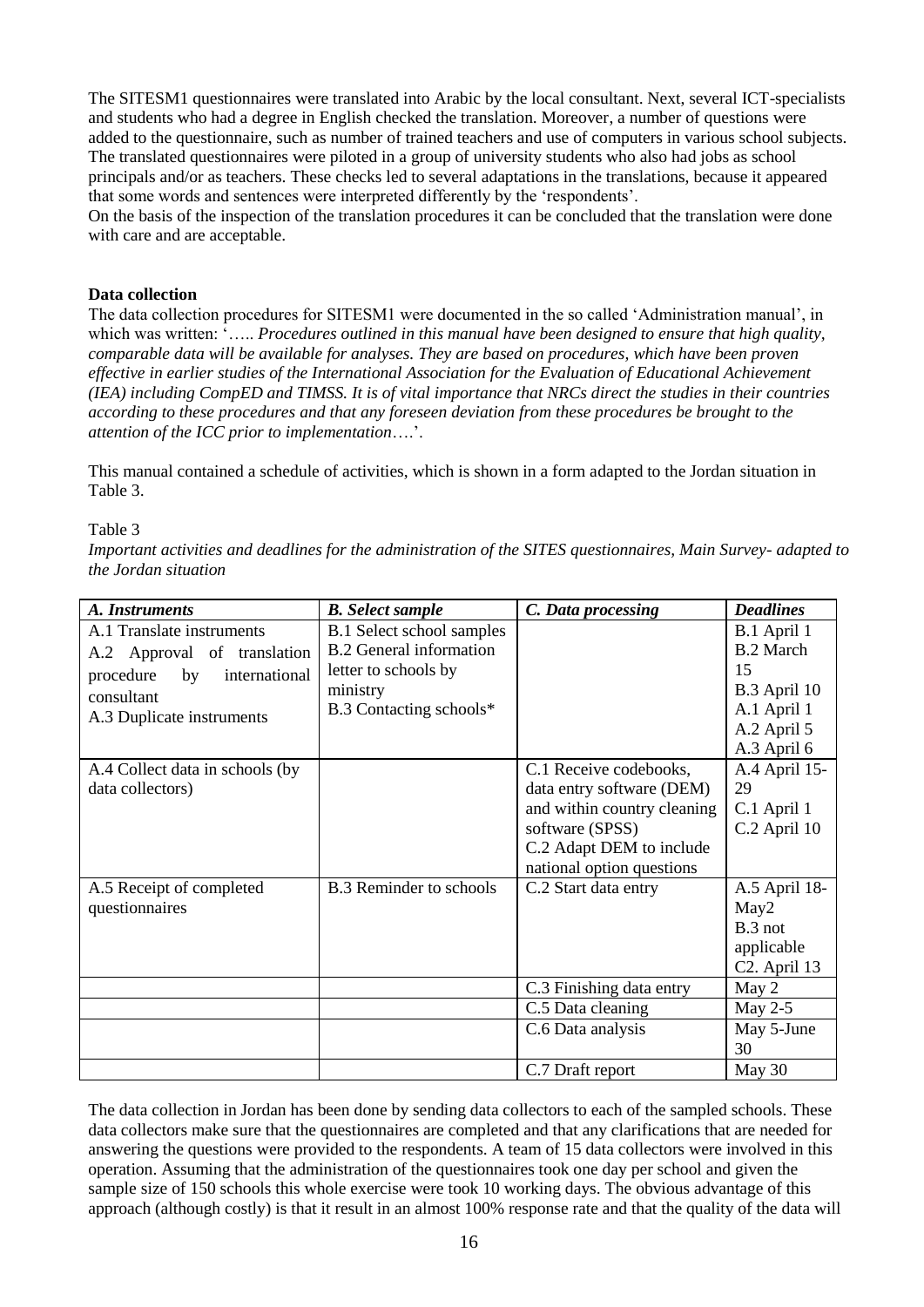be high, because the data collectors can at the spot clarify any problems that occur during the answering of the questions.

The data collectors were available and the planning was to start the data collection on April 18. In the preceding week a training session (see below) was organized. Moreover, in the same week a few schools (that were not part of the sample) were visited and the questionnaires were administered in order to double-check if any unforeseen problems may arise.

The data collection was run smoothly and no major problems occurred.

### **Outline of the content of this report**

 As the report of the current survey is based on the questionnaires and indicators from SITESM1, the current report will frequently, where appropriate, extract for the description of instruments and indicators parts of texts from Pelgrum & Anderson (2002). In addition to the background and methodology of the study, in Chapter 2 indicators regarding the available ICT-infrastructure (hardware, software, and connectivity) will be reported. Chapter 3 deals with issues regarding the curriculum, such as: objectives, pedagogical activities, opportunities for students to learn about ICT, and the use of the Internet. Chapter 4 concerns staff development and indicators regarding the availability of courses and staff qualifications are reviewed. Chapter 5 contains indicators that are related to issues regarding the management and organization of ICTs in schools. Finally, in Chapter 6 a summary of the main findings is presented as well as reflections and recommendations that related to the recently published policy framework regarding ICTs in schools.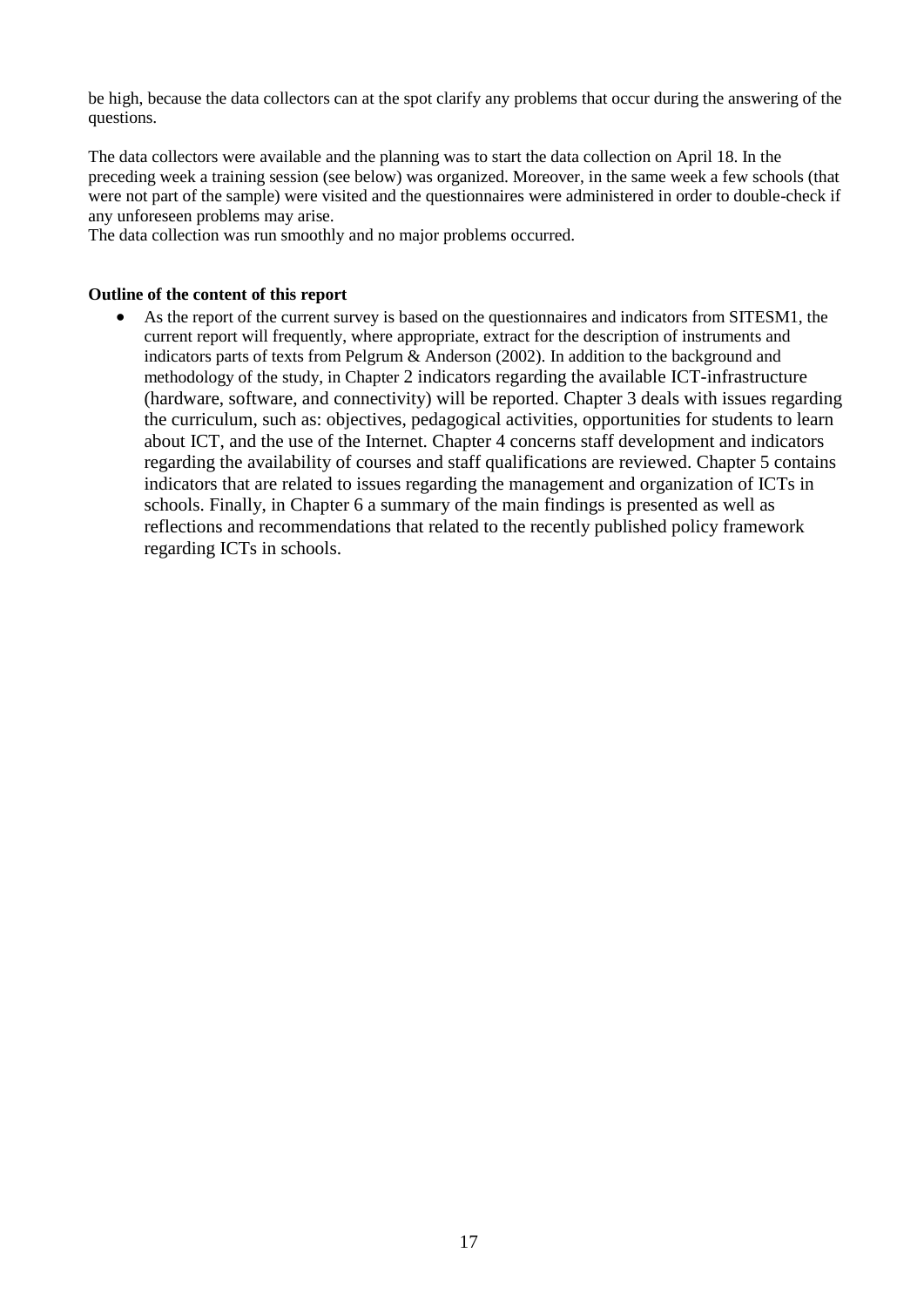# **Chapter 2: Access to ICT**

*This chapter will provide answers to a number of questions about the ICT-infrastructure in schools by focussing the availability of hardware, software and connectivity as well as the extent to which school principals and technology coordinators experience the current situation as sufficient*

### **Introduction**

In order to describe the situation with regard to the introduction of ICT in Jordan schools in the year 2004, a first question is to what extent ICT is available in the school buildings.

The sampling frame for this study consisted of a list of all MOE-schools possessing computers and having students from grade 7 or higher enrolled. This resulted in a list of 1240 school, enrolling 351279 students. The total number of schools that enrolled students in grade 7 in Jordan is 1862. This means that roughly 67% of the schools in Jordan had in 2004 access to computers. This figure is roughly comparable with the situation in 1999 in for instance Belgium, the Czech Republic and Lithuania. It is expected that in Jordan this figure will change very quickly over the forthcoming years, as a result of the intensive governmental ICT-stimulation programs. The speed of developments amongst others can be inferred from a comparison of data from 1999 and 2003, which were collected in the IEA-TIMSS project. Figure 1 shows that the percent of schools that had access to ICT quickly improved over a period of 4 years.



*Figure 1.* Percentage of schools where more than 15 PC's were available in 1999 and 2003.

In order to monitor the developments regarding the ICT-infrastructure, the current situation will in this chapter be reviewed on the basis of the following questions:

- 1. What is the quantity of equipment in schools that have access to ICT?
- 2. Which types of computers are available in schools?
- 3. To what extent do schools have access to the Internet?
- 4. Do schools experience a lack of equipment as major obstacle in realizing their ICT related goals?
- 5. To what extent is software available for a variety of school subjects?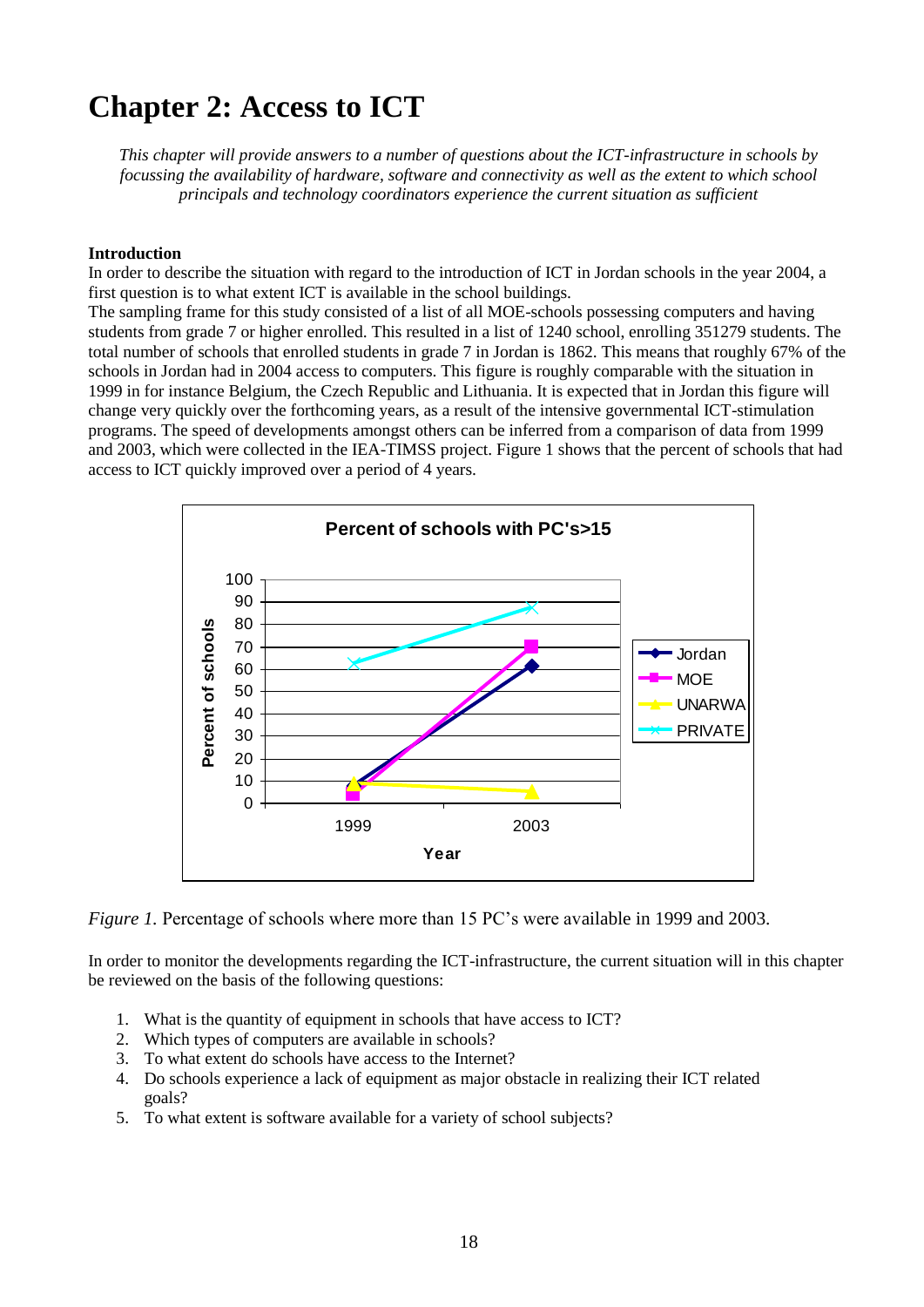### **The quantity of available equipment in Jordan secondary schools**

A general basic indicator of hardware availability in schools is the number of PCs (or work-stations) that are available to students and/or teachers of the target grades<sup>2</sup> for teaching and/or learning purposes. In the technical questionnaire, respondents were asked to specify the total number of computers available to students in the target grades. Although it is possible to calculate the mean or median of this variable, doing so would be meaningless unless the size of the schools was taken into account.

One indicator of the extent to which students can access hardware in a school is the student:computer ratio. This ratio indicates how many students on the average have to share one computer and can be determined by dividing the total number of students in the school by the total number of computers available. A ratio of 30, for example, indicates that for every 30 students there is one computer available. Furthermore, if these 30 students spend about 30 hours in lesson time per week in their school, then each student, on average, could use a computer for one hour per week.

Obviously, there are different ways of calculating the ratio, perhaps by taking into account the non-using schools in a country, or counting all the computers in the whole school or in a particular range of grades, or determining the number of students that use the available equipment. Each of these measures has limitations. For example, calculating the student:computer ratio on the basis of the number of students in the grade range divided by the number of computers available for these students can result in a downwards biased (that is, in this case, a too favourable) estimate because students other than those from the target grades may be using the computers. Alternatively, if the ratio is calculated on the basis of the number of students in the whole school divided by the number of computers in the whole school, the estimate might be inaccurate for the students in the target grade range. The assumption here is that these students have access to the computers when, in fact, they may not; the computers may be available only to students from other grade levels. Such a situation can occur if, for example, lower and upper secondary schools share the same building and facilities but the computers are available only to upper secondary students. (This happens in schools where computer use is restricted to computer science courses such as programming.)

In order to capture these different situations, the technical questionnaire included a whole series of questions about available computer equipment for the grade range, the entire school, numbers of students using computers, and so on (see Appendix B, technical questionnaire, questions 15-24). After extensive analyses of the results it was concluded that the student:computer ratio could best be based on:

Student:computer ratio = total number of students per school total number of computers available for student use in the whole school

The reasons for using this indicator were as follows:

- In many schools, the number of computers listed for the grade range appeared to be roughly the same as the number of computers for the whole school.
- The grade range definitions varied quite a lot between countries.

Figure 2 contains for Jordan and countries that participated in SITESM1 the box plots of the student:computer ratio's. The result shows that the median value for Jordan is 29, whereas in some other countries (e.g. West Europe) this ratio was much lower, while in other countries the ratio's were much higher (in particular the former East European countries).

 $\frac{1}{2}$ SITES Module-1 was conceived as producer of baseline information for SITES Module-3, in which samples of students at a particular grade level (the so-called target grade) will participate. In order to provide school-context information that is relevant for this group, Module-1 focused as much as possible on students at the target grade (see Chapter 1 for further explanations).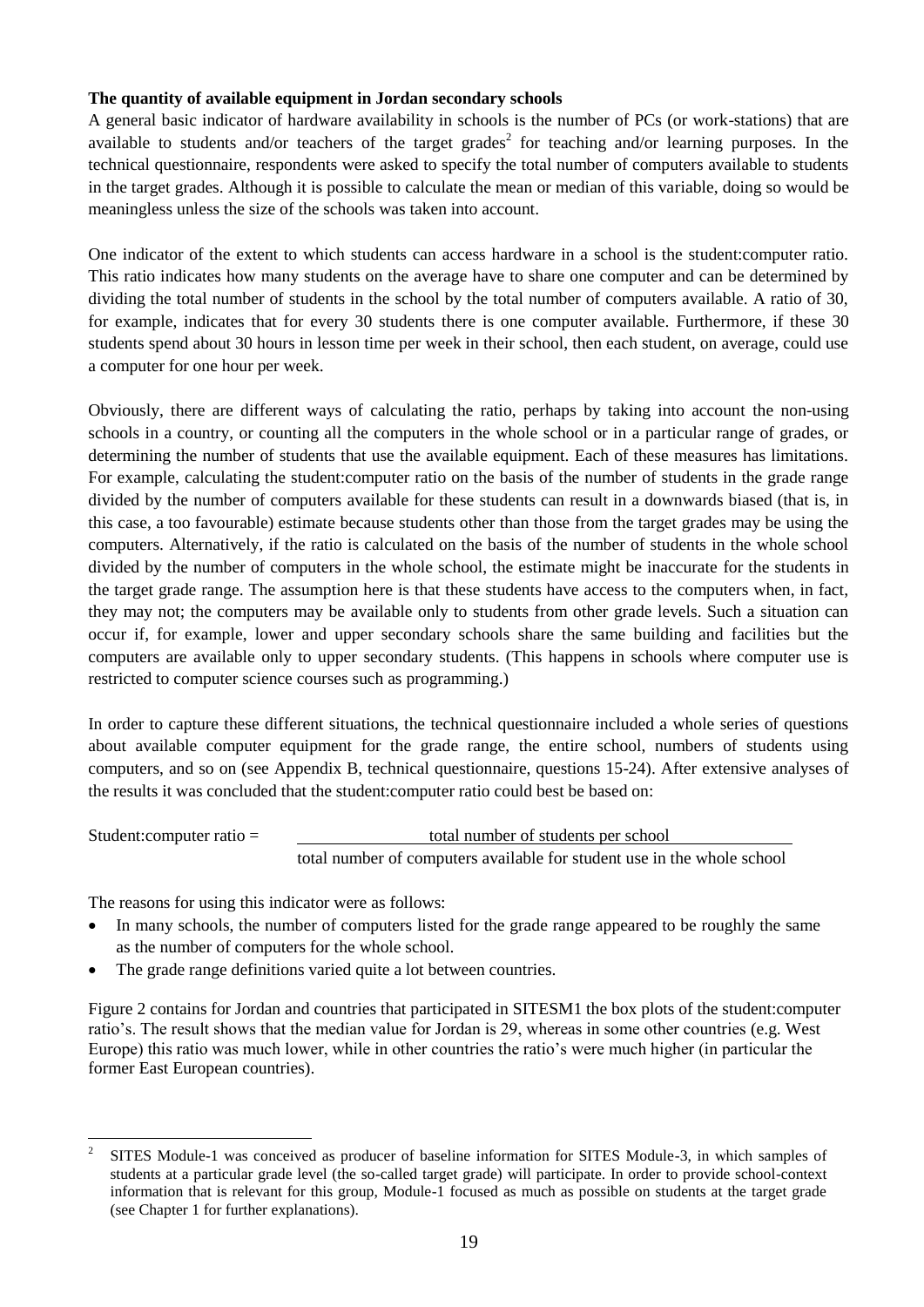**Lower Secondary Education**



*Notes:* \*: country did not satisfy all sampling criteria (see Chapter 1, Table 1.2). Boxes range from 25% lowest to 75% highest value; the horizontal line in the boxes represents the median; tiles show values for 10% and 90% of the cases. Because of the huge differences between countries, these box plots are presented on a logarithmic scale, the gridlines should be read as 1,2,3,…, 10, 20, 30, …,100, 200, 300, …

*Figure 2* (was 4.1) Box plots of student: computer ratios in computer-using lower secondary education.

The availability of equipment has drastically improved in the period 1999-2003, as is shown in Figure 3, which is based on data collected in IEA-TIMSS. This change in particular occurred in the MOE-schools, while there is some indication (although caution is needed because of the low sample size) that the situation in UNARWA schools got worse.



*Figure 3*. Median student:computer ratio's in 1999 and 2003 in Jordan secondary schools.

### **Types of computers**

The student:computer ratio, although of interest to policy-makers (given that policy targets in many countries refer to planned ratios), is a rather crude indicator of the available ICT-infrastructure. More illuminating for the purpose of interpreting the ICT-related curriculum indicators that will be discussed in Chapter 3 are indicators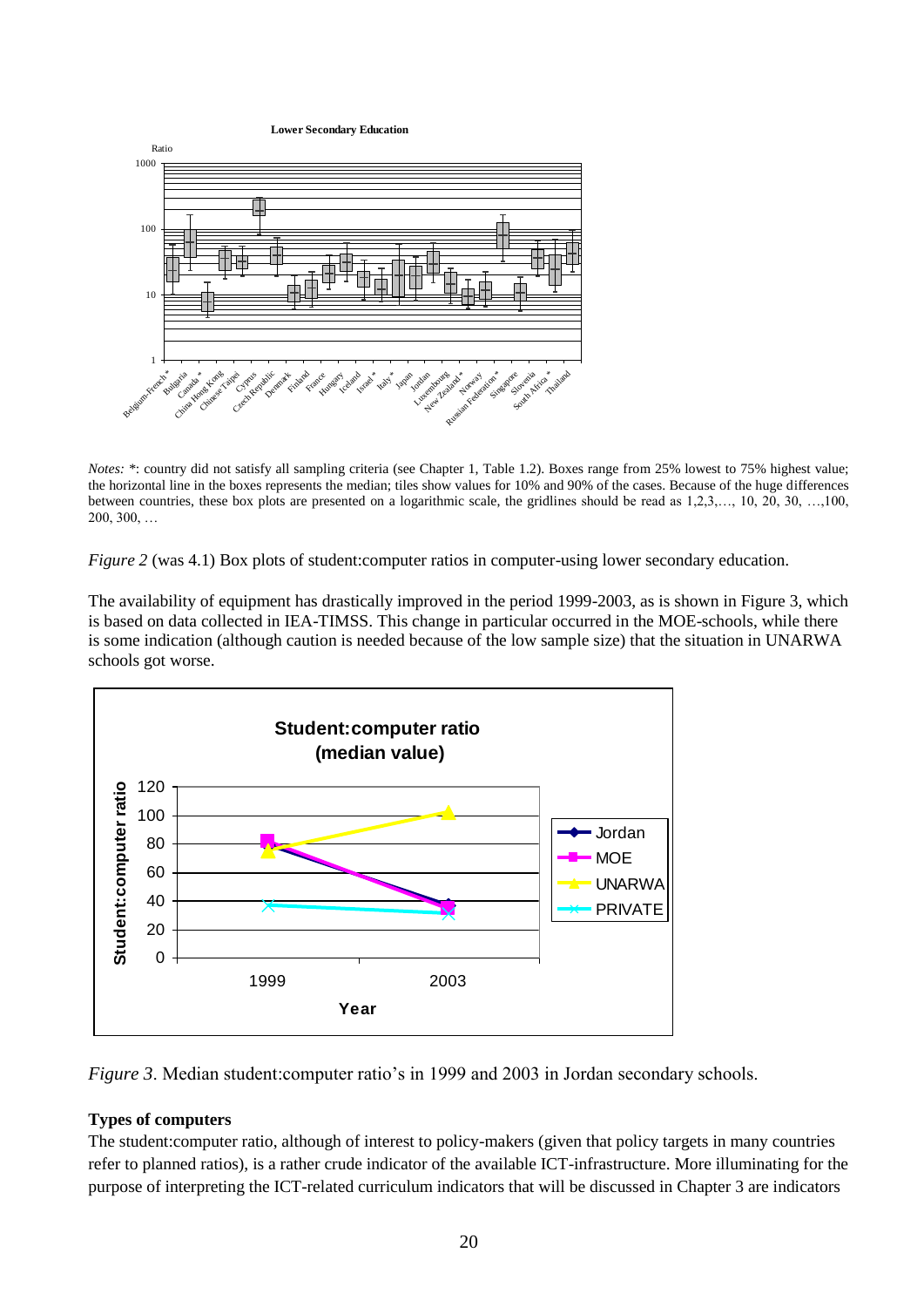of the quality and (potential) functionality of the available equipment. Therefore, a next question to be addressed is which types of computers are available in Jordan schools.

One potential indicator of hardware functionality is the percentage of computers in schools that are suited for multimedia applications. The respondents who filled out the technical questionnaire were asked:

26. With respect to the total number of computers from question 20 (that is the number of computers available for the grade range): How many are multimedia computers (equipped with a CD-ROM and a sound card)? Number of multimedia computers

The average percentage of equipment suited for multimedia purposes is shown in Figure 4. The percentage of multimedia computers in Jordan secondary schools was roughly 95%, which indicates (also in comparison with the SITESM1 data) that schools possessed rather up to date equipment.



#### **Lower Secondary Education**

*Notes*: \*: country did not satisfy all sampling criteria (see Chapter 1, Table 1.2). Top of bar displays 95% confidence interval. Missing boxes: data not available.

*Figure 4* Bars and 95% confidence interval of average percentages of multimedia computers for the grade range in computer-using schools-primary, lower, and upper secondary education.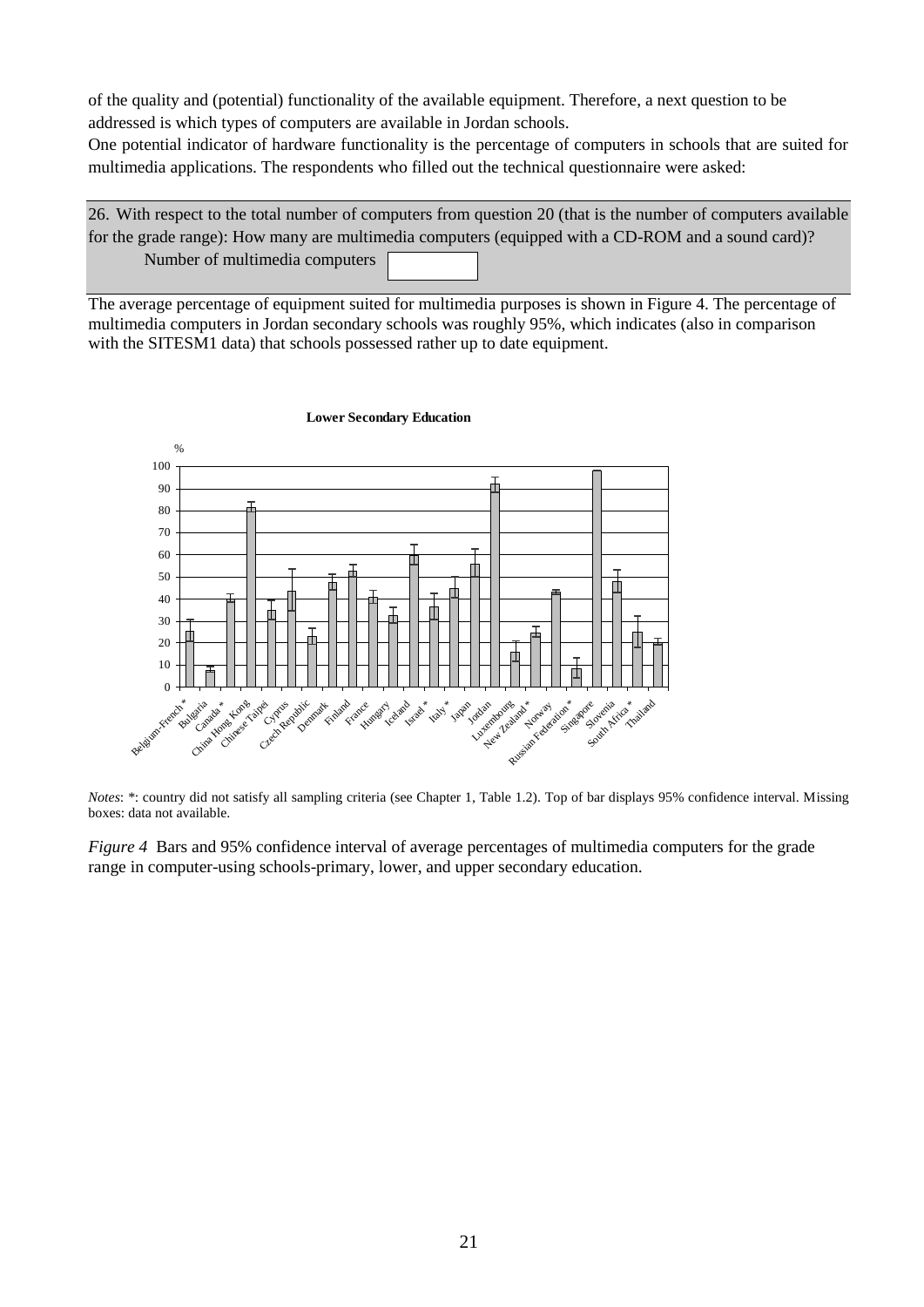# Table 4

*Average percentages (and standard errors) of computers equipped with different processor types and different operating systems at the grade range-lower secondary education*

| & 386 HRGSH D.H. Mac up to GR30 S<br>se NYRL Penr * Mac 103 History | & la Bir Commu Ar HRO385 |         | & & BIT Communication PRE | <b>SE Wind 3031 OS 3. Mac OS C. S. S.</b><br>SE Wind 95 98 WinN1. MacOS1. S.X. |         | as MS DOSG ! ! ? Dwillow Wind |                            |         |
|---------------------------------------------------------------------|--------------------------|---------|---------------------------|--------------------------------------------------------------------------------|---------|-------------------------------|----------------------------|---------|
|                                                                     |                          |         |                           |                                                                                |         |                               | st Oliver Orenting Systems |         |
|                                                                     |                          |         |                           |                                                                                |         |                               |                            |         |
|                                                                     |                          |         |                           |                                                                                |         |                               |                            |         |
|                                                                     |                          |         |                           |                                                                                |         |                               |                            |         |
|                                                                     |                          |         |                           |                                                                                |         |                               |                            |         |
|                                                                     |                          |         |                           |                                                                                |         |                               |                            |         |
| Country                                                             |                          |         |                           |                                                                                |         |                               |                            |         |
| Belgium-French*                                                     | 35(3,0)                  | 50(3,2) | 9(1,8)                    | 6(1,8)                                                                         | 40(3,2) | 40(3,2)                       | 19(2,6)                    | 1(0,7)  |
| Bulgaria                                                            | 12(1,0)                  | 27(1,3) | 30(1,3)                   | 31(1,6)                                                                        | 15(1,1) | 23(1,2)                       | 34(1,4)                    | 31(1,6) |
| Canada <sup>*</sup>                                                 | 48(1,4)                  | 40(1,2) | 10(0,8)                   | 1(0,3)                                                                         | 55(1,2) | 38(1,1)                       | 17(1,0)                    | 8(1,1)  |
| China Hong Kong                                                     | 84(1,3)                  | 16(1,3) | 0(0,2)                    | 0(0,0)                                                                         | 81(1,1) | 18(1,2)                       | 5(1,0)                     | 1(0,4)  |
| Chinese Taipei                                                      | 63(1,9)                  | 35(1,9) | 2(0,6)                    | 0(0,3)                                                                         | 73(1,9) | 19(1,7)                       | 7(1,0)                     | 2(0,9)  |
| Cyprus                                                              | 51(8,5)                  | 49(8,5) | (0,0)                     |                                                                                | 57(6,1) | 65(6,3)                       | 0(0,0)                     | 0(0,0)  |
| Czech Republic                                                      | 32(3,3)                  | 59(3,5) | 6(1,7)                    | 4(1,4)                                                                         | 47(2,9) | 55 $(3,0)$                    | 16(2,5)                    | 6(1,7)  |
| Denmark                                                             | 45(2,8)                  | 51(2,9) | 3(0,7)                    | 1(0,5)                                                                         | 53(2,1) | 53(2,1)                       | 6(1,4)                     | 0(0,3)  |
| Finland                                                             | 57(1,3)                  | 36(1,3) | 5(0,6)                    | 2(0,5)                                                                         | 55(1,7) | 40(1,6)                       | 5(0,7)                     | 0(0,0)  |
| France                                                              | 45(1,6)                  | 46(1,6) | 6(0,8)                    | 3(0,6)                                                                         | 47(1,6) | 43(1,6)                       | 10(1,1)                    | 0(0,2)  |
| Hungary                                                             | 48(2,0)                  | 43(2,0) | 7(1,0)                    | 2(0,6)                                                                         | 46(2,3) | 46(2,5)                       | 17(2,0)                    | 4(1,1)  |
| Iceland                                                             | 71(1,8)                  | 27(1,8) | 1(0,2)                    | 1(0,3)                                                                         | 76(1,6) | 19(1,4)                       | 1(0,2)                     | 8(1,6)  |
| Israel *                                                            | 42(5,5)                  | 48(5,5) | 7(3,0)                    | 2(1,8)                                                                         | 44(3,7) | 56(3,9)                       | 14(3,2)                    | 7(2,7)  |
| Italy *                                                             | 52(2,6)                  | 32(2,4) | 12(2,0)                   | 4(1,2)                                                                         | 57(2,5) | 27(2,3)                       | 17(2,1)                    | 0(0,3)  |
| Japan                                                               | 43(3,4)                  | 33(3,4) | 22(2,9)                   | 2(1,2)                                                                         | 42(3,2) | 8(1,9)                        | 47(3,3)                    | 13(2,6) |
| Jordan                                                              | 97(1,2)                  | 2(0,9)  | 1(0,8)                    | 0(0,1)                                                                         | 83(2,9) | 0(0,1)                        | 2(1,1)                     | 8(2,2)  |
| Luxembourg                                                          | 75(3,3)                  | 24(3,2) | 1(0,7)                    | 0(0,0)                                                                         | 69(3,9) | 31(3,7)                       | 1(0,5)                     | 0(0,0)  |
| New Zealand *                                                       | 53 $(1,6)$               | 43(1,5) | 3(0,4)                    | 1(0,2)                                                                         | 57(1,6) | 35(1,7)                       | 2(0,4)                     | 5(0,9)  |
| Norway                                                              | 48(1,2)                  | 48(1,2) | 2(0,3)                    | 2(0,3)                                                                         | 60(0,6) | 39(0,7)                       | 3(0,3)                     | 1(0,2)  |
| <b>Russian Federation *</b>                                         | 15(3,1)                  | 18(3,6) | 10(2,8)                   | 57 $(4,8)$                                                                     | 17(3,4) | 11(2,8)                       | 20(3,8)                    | 38(4,6) |
| Singapore                                                           | 96(0,1)                  | 4(0,1)  | 0(0,0)                    | 0(0,0)                                                                         | 95(0,0) | 18(0,4)                       | 0(0,0)                     | 1(0,1)  |
| Slovenia                                                            | 61(2,5)                  | 37(2,5) | 1(0,3)                    | 0(0,3)                                                                         | 79(2,3) | 21(2,3)                       | 0(0,2)                     | 2(0,9)  |
| South Africa *                                                      | 40(4,4)                  | 43(4,6) | 13(3,2)                   | 4(2,0)                                                                         | 49(4,8) | 21(4,1)                       | 30(4,4)                    | 0(0,3)  |
| Thailand                                                            | 52(1,6)                  | 43(1,6) | 4(0,7)                    | 2(0,5)                                                                         | 54(1,6) | 20(1,3)                       | 22(1,4)                    | 0(0,2)  |

Moreover, as is illustrated in Table 4 there existed in Jordan a high degree of standardization as most schools have roughly the same processor types and operating systems.

### **Access to the Internet**

The Internet and WWW are probably the most visible ICT innovations of the past 10 years. The ability of citizens and schools to access the Internet is rapidly increasing. Many governments formulated in the past explicit plans to equip schools with access to the Internet before or shortly after the year 2000. Although, as Pelgrum & Anderson (2002) showed, quite a number of the countries participating in SITES Module-1 had adopted such policies in 1998, many had not. The SITES researchers therefore asked a number of questions in order to determine if schools had *access* to the Internet for instructional purposes and to what extent the school computers could be connected simultaneously to the Internet.

Table 5 shows the percentages of schools that indicated they had access to the Internet for instructional purposes. It should be noted, however, that the actual percentages of schools that had access to the Internet but used it for purposes other than instruction are likely to be higher.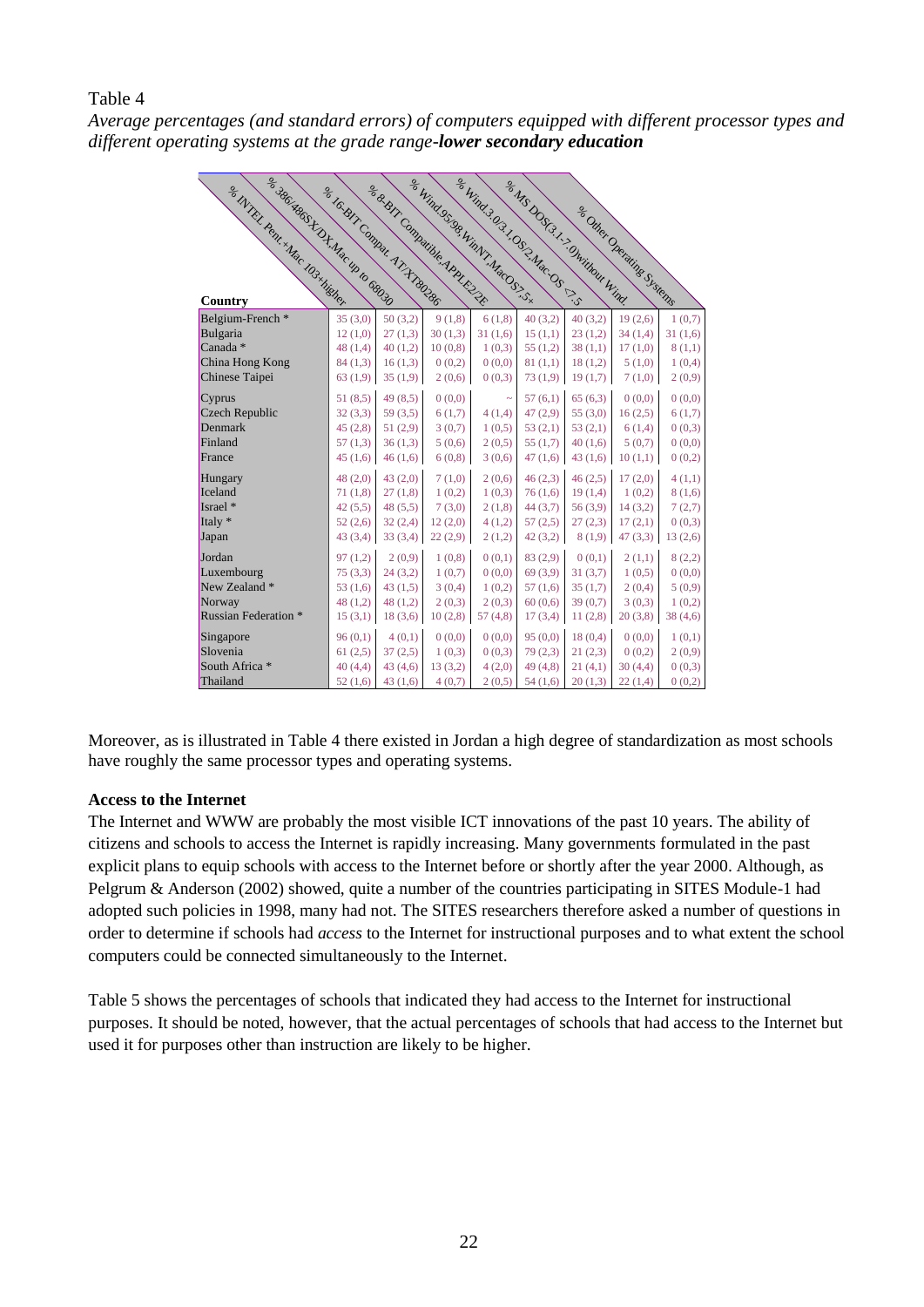### Table 5

*Percentages of students whose schools had access to the internet for instructional purposes, average percentages of computers (standard errors in brackets) with simultaneous access to e-mail and/or to WWW-lower secondary education*

| se simultaneous access e main                                                                 |     | ar simultaneous access WWW |          |
|-----------------------------------------------------------------------------------------------|-----|----------------------------|----------|
| Access to the Milenet                                                                         |     |                            |          |
|                                                                                               |     |                            |          |
|                                                                                               |     |                            |          |
|                                                                                               |     |                            |          |
| Country                                                                                       |     |                            |          |
| Belgium-French*                                                                               | 41  | 33(4,9)                    | 36(4,9)  |
| Bulgaria                                                                                      | 26  | 19(3,1)                    | 19(3,1)  |
| Canada *                                                                                      | 98  | 55(1,2)                    | 61(1,1)  |
| China Hong Kong                                                                               | 80  | 45(2,1)                    | 49(2,0)  |
| Chinese Taipei                                                                                | 62  | 67(2,7)                    | 68(2,4)  |
| Cyprus                                                                                        | 11  | 39(21,0)                   | 50(21,1) |
| Czech Republic                                                                                | 33  | 39(4,9)                    | 40(4,9)  |
| Denmark                                                                                       | 85  | 39(2,5)                    | 43(2,4)  |
| Finland                                                                                       | 96  | 67(1,8)                    | 71(1,5)  |
| France                                                                                        | 55  | 15(1,8)                    | 18(1,9)  |
| Hungary                                                                                       | 41  | 46(3,5)                    | 45(3,3)  |
| Iceland                                                                                       | 100 | 67(2,1)                    | 71(2,0)  |
| Israel *                                                                                      | 53  | 37(4,3)                    | 36(4,1)  |
| Italy *                                                                                       | 73  | 16(1,9)                    | 18(2,1)  |
| Japan                                                                                         | 58  | 14(3,0)                    | 20(3,8)  |
| Jordan                                                                                        | 37  | 60(5,6)                    | 66(4,9)  |
| Luxembourg                                                                                    | 79  | 35(7,4)                    | 50(6,3)  |
| New Zealand *                                                                                 | 89  | 39(2,1)                    | 32(1,9)  |
| Norway                                                                                        | 81  | 38(0,8)                    | 41(0,8)  |
| <b>Russian Federation *</b>                                                                   | 4   | 7(5,9)                     | 7(5,2)   |
| Singapore                                                                                     | 100 | 23(0,4)                    | 25(0,3)  |
| Slovenia                                                                                      | 85  | 51(3,4)                    | 52(3,4)  |
| South Africa *                                                                                | 52  | 47(6,3)                    | 34(6,0)  |
| Thailand<br>Notes: *: country did not satisfy all sampling criteria. See Appendix D for rules | 25  | 30(3,4)                    | 30(3,4)  |

of thumb for estimating the standard errors for percentages. Standard error (se): value  $\pm 2^*$ se provides 95% confidence interval for the population. See Appendix D for rules of thumb for estimating the standard errors for

Table 5 indicates that in Jordan 37% of the secondary schools had, in Spring 2004, access to the Internet. While in these schools slightly more than 50% of the computers could be simultaneously connected to the Internet. In comparison with other countries where these data were collected 5 years ago, these figures are showing that connectivity of schools was in Jordan in Spring 2004 not yet very favourable.

### **Obstacles as perceived by educational practitioners**

From the above one may infer that, although the past years have shown major changes with regard to the ICT infrastructure in Jordan school, the number of computers was still rather low (30 students per computer), while the connectivity to the Internet was also relatively still relatively low. Therefore, it is worthwhile to address research question four "Do schools experience a lack of equipment as major obstacle in realizing their ICT related goals?". In order to investigate this question, the respondents (principals as well as technology coordinators) the following questionnaire item was presented:

Indicate whether or not you consider each of the following to be **major obstacles** affecting the realization of your school's computer-related goals for students in grades \*-\*.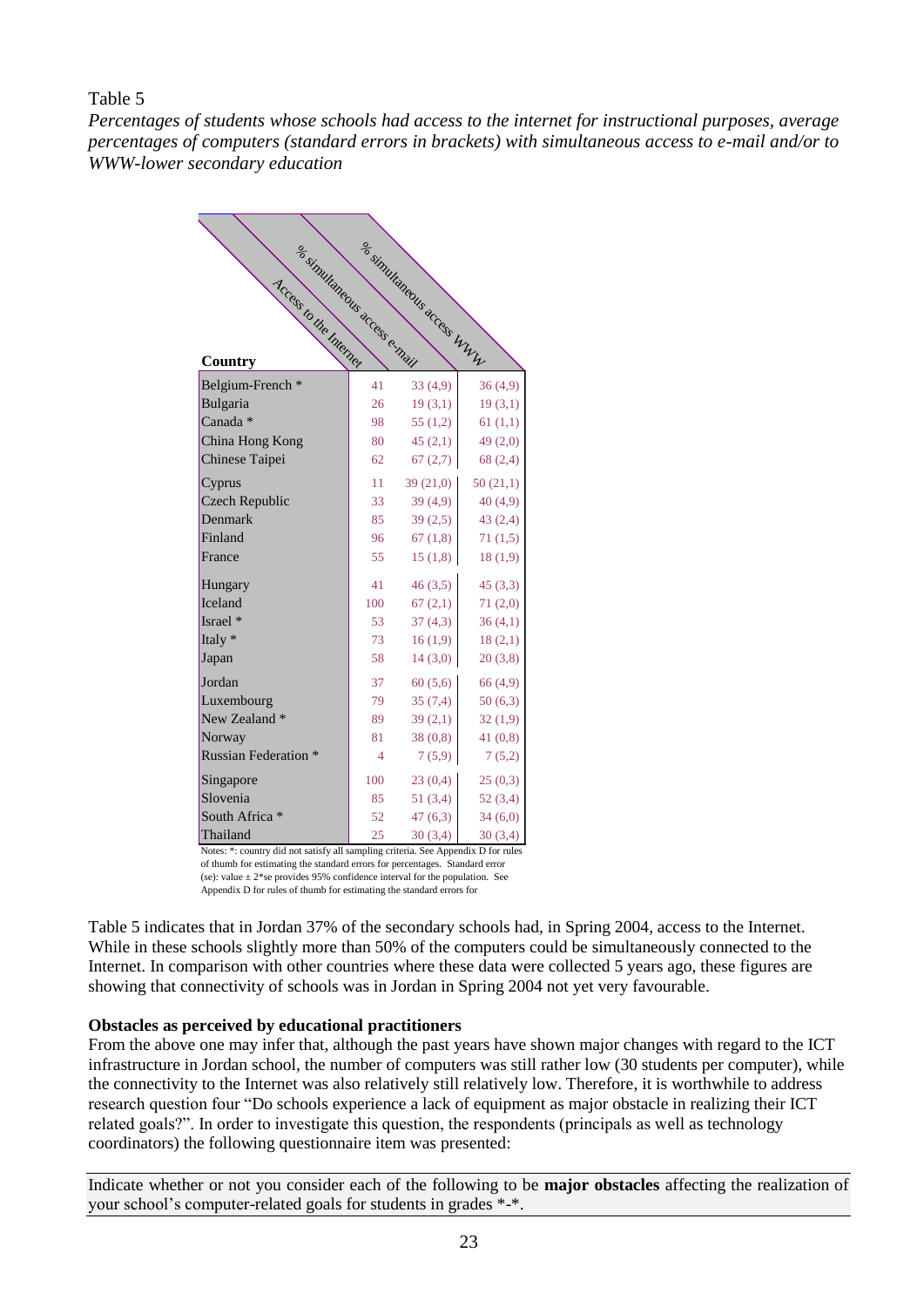Table 6 contains the percentages of respondents who checked each of the obstacles that were presented to the school principals.

Table 6

Table G.7.2

*Percentages of students whose school principals reported that a particular problem was a major obstacle in realizing the school's ICT-related objectives for students in the grade range-lower secondary education*

| 1. Not chough computers available<br>3. Not choulent variety or sommare<br>3. Not endured copies sortiuate | s. Difficult to integrate in instruc- | 5. Not chough subcrition state |    |                         |    |    | s. Difficult use low achieving stude<br>S. WWW.illouine school schedule<br>IO. WWW. no line leads explores<br>11. Not clouds pace to locate |                | 13. Teachers Lack knowledge skills<br>12 Lack of interest of leadings |             |    |    | 15. No plan prevent their vandable.<br>14 Notenwell training Sportage<br>17. Telecom infrastructure weat<br>I. C. Lack support school board |    |                           |                |    |                |
|------------------------------------------------------------------------------------------------------------|---------------------------------------|--------------------------------|----|-------------------------|----|----|---------------------------------------------------------------------------------------------------------------------------------------------|----------------|-----------------------------------------------------------------------|-------------|----|----|---------------------------------------------------------------------------------------------------------------------------------------------|----|---------------------------|----------------|----|----------------|
|                                                                                                            | A. Insuficient leader. The            |                                |    | >> Scheduling Comp Line |    |    |                                                                                                                                             |                |                                                                       |             |    |    |                                                                                                                                             |    | 18 Major Obstacles: other |                |    |                |
|                                                                                                            |                                       |                                |    |                         |    |    |                                                                                                                                             |                |                                                                       |             |    |    |                                                                                                                                             |    |                           |                |    |                |
|                                                                                                            |                                       |                                |    |                         |    |    |                                                                                                                                             |                |                                                                       |             |    |    |                                                                                                                                             |    |                           |                |    |                |
| Belgium-French <sup>*</sup>                                                                                | 85                                    | 75                             | 55 | 47                      | 67 | 65 | 60                                                                                                                                          | 16             | 56                                                                    | 51          | 37 | 27 | 73                                                                                                                                          | 37 | 19                        | 1              | 22 | $\overline{4}$ |
| Bulgaria                                                                                                   | 95                                    | 63                             | 77 | 33                      | 52 | 41 | 49                                                                                                                                          | 16             | 30                                                                    | 31          | 23 | 17 | 71                                                                                                                                          | 61 | 11                        | 9              | 20 | 14             |
| Canada <sup>*</sup>                                                                                        | 69                                    | 46                             | 55 | 69                      | 57 | 41 | 68                                                                                                                                          | 12             | 21                                                                    | 61          | 27 | 21 | 64                                                                                                                                          | 62 | 8                         | 17             | 32 | 6              |
| China Hong Kong                                                                                            | 80                                    | 88                             | 77 | 83                      | 57 | 59 | 73                                                                                                                                          | 24             | 56                                                                    | 60          | 58 | 21 | 62                                                                                                                                          | 69 | 26                        | 14             | 31 | 6              |
| Chinese Taipei                                                                                             | 60                                    | 70                             | 57 | 59                      | 71 | 69 | 46                                                                                                                                          | 38             | 25                                                                    | 25          | 20 | 26 | 59                                                                                                                                          | 54 | 26                        | 18             | 21 | $\overline{c}$ |
| Cyprus                                                                                                     | 90                                    | 49                             | 55 | 72                      | 88 | 77 | 58                                                                                                                                          | 32             | 51                                                                    | 46          | 56 | 19 | 75                                                                                                                                          | 44 | 18                        | 33             | 44 | 7              |
| Czech Republic                                                                                             | 83                                    | 36                             | 52 | 57                      | 67 | 52 | 52                                                                                                                                          | 13             | 34                                                                    | 32          | 28 | 45 | 69                                                                                                                                          | 19 | 14                        | 29             | 11 | 12             |
| Denmark                                                                                                    | 65                                    | 34                             | 53 | 17                      | 65 | 39 | 40                                                                                                                                          | 32             | 37                                                                    | 52          | 31 | 7  | 65                                                                                                                                          | 41 | 18                        | 8              | 5  | $\sqrt{2}$     |
| Finland                                                                                                    | 72                                    | 37                             | 48 | 49                      | 46 | 40 | 70                                                                                                                                          | 13             | 21                                                                    | 42          | 28 | 30 | 79                                                                                                                                          | 38 | 6                         | 14             | 7  | 3              |
| France                                                                                                     | 72                                    | 66                             | 54 | 48                      | 76 | 55 | 58                                                                                                                                          | 20             | 47                                                                    | 45          | 27 | 41 | 85                                                                                                                                          | 48 | 9                         | 3              | 18 | 11             |
| Hungary                                                                                                    | 70                                    | 55                             | 56 | 46                      | 57 | 44 | 49                                                                                                                                          | 13             | 35                                                                    | 39          | 26 | 18 | 68                                                                                                                                          | 41 | 6                         | $\overline{0}$ | 29 | $\,8\,$        |
| Iceland                                                                                                    | 63                                    | 32                             | 52 | 50                      | 32 | 50 | 74                                                                                                                                          | $\overline{4}$ | 37                                                                    | 51          | 23 | 25 | 40                                                                                                                                          | 39 | 4                         | 14             | 19 | 5              |
| Israel *                                                                                                   | 65                                    | 62                             | 67 | 60                      | 42 | 42 | 65                                                                                                                                          | 20             | 45                                                                    | 32          | 28 | 26 | 63                                                                                                                                          | 29 | 33                        | 8              | 28 | $\overline{7}$ |
| Italy *                                                                                                    | 54                                    | 50                             | 11 | 57                      | 57 | 49 | 42                                                                                                                                          | 17             | 53                                                                    | 51          | 31 | 26 | 45                                                                                                                                          | 50 | 18                        | 9              | 26 | 6              |
| Japan                                                                                                      | 63                                    | 51                             | 67 | $70\,$                  | 42 | 60 | 45                                                                                                                                          | 10             | 41                                                                    | 3           | 15 | 29 | 60                                                                                                                                          | 49 | 12                        | 25             | 41 | $\overline{4}$ |
| Jordan                                                                                                     | 88                                    | 80                             | 72 | 82                      | 64 | 72 | 79                                                                                                                                          | 65             | 64                                                                    | 66          | 35 | 34 | 61                                                                                                                                          | 49 | 28                        | 51             | 43 | 6              |
| Luxembourg                                                                                                 | 65                                    | 33                             | 14 | 41                      | 81 | 83 | 62                                                                                                                                          | 53             | 70                                                                    | 23          | 46 | 59 | 80                                                                                                                                          | 29 | 22                        | 17             | 9  | 26             |
| New Zealand *                                                                                              | 64                                    | 38                             | 34 | 76                      | 70 | 26 | 71                                                                                                                                          | 13             | 26                                                                    | 63          | 34 | 18 | 69                                                                                                                                          | 54 | 6                         | 1              | 11 | 10             |
| Norway                                                                                                     | 77                                    | 34                             | 52 | 54                      | 66 | 39 | 42                                                                                                                                          | 12             | 28                                                                    | 36          | 17 | 17 | 70                                                                                                                                          | 49 | 14                        | 27             | 14 | $\tilde{}$     |
| <b>Russian Federation *</b>                                                                                | 92                                    | 69                             | 80 | 37                      | 53 | 46 | 68                                                                                                                                          | $\thicksim$    | $\thicksim$                                                           | $\thicksim$ | 42 | 25 | 69                                                                                                                                          | 41 | 8                         | 65             | 26 | $\,$ 8 $\,$    |
| Singapore                                                                                                  | 63                                    | 46                             | 76 | 78                      | 43 | 62 | 66                                                                                                                                          | 15             | 57                                                                    | 66          | 44 | 18 | 42                                                                                                                                          | 17 | 23                        | 1              | 21 | 5              |
| Slovenia                                                                                                   | 71                                    | 52                             | 64 | 37                      | 39 | 47 | 63                                                                                                                                          | 37             | 54                                                                    | 36          | 33 | 15 | 60                                                                                                                                          | 14 | 6                         | 4              | 17 | 5              |
| South Africa *                                                                                             | 76                                    | 64                             | 57 | 59                      | 58 | 51 | 42                                                                                                                                          | 45             | 40                                                                    | 29          | 52 | 57 | 58                                                                                                                                          | 34 | 11                        | 14             | 9  | 4              |
| Thailand                                                                                                   | 90                                    | 75                             | 79 | 57                      | 40 | 77 | 64                                                                                                                                          | 35             | 42                                                                    | 34          | 21 | 20 | 71                                                                                                                                          | 65 | 24                        | 64             | 35 | 6              |

Notes: \*: country did not satisfy all sampling criteria. ~: no data collected. See Appendix D for rules of thumb for estimating the standard errors for percentages.

As Table 6 shows, the highest percentages occurred for the following obstacles:

- 1- Insufficient number of computers (88%).
- 4- Insufficient time for teachers to prepare lessons in which computers are used (82%).
- 2- Not enough copies of software for instructional purposes (80%).
- 7- Problems in scheduling enough computer time for different classes (79%).
- 3- Not enough types (variety) of software (72%).
- 5- Difficult to integrate computers in classroom instruction practices (72%).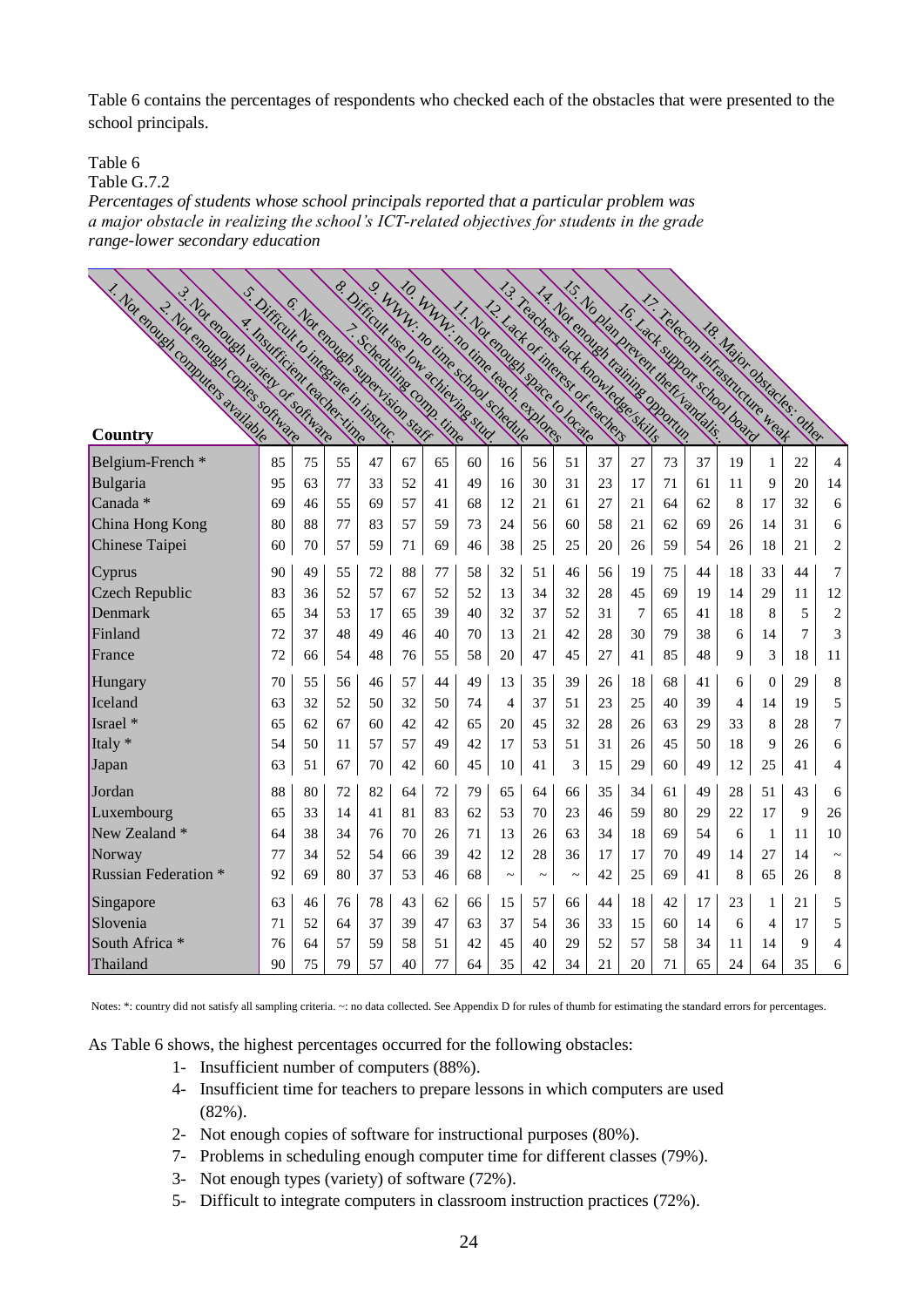From this outcome it may tentatively be inferred that insufficient hardware- and software infrastructure was experienced by many school principals as a major obstacle for realizing the school's ICT-related goals. These obstacles were also mentioned by a very large group of principals in some other countries (Belgium – French, China Hong Kong, China Taipei, Cyprus, and Russian Federation)

As shown in Table 7, the answers of the technology coordinators provide a similar picture, while in addition the lack of technical support and weak infrastructure were mentioned.

### Table 7

~ *students in the grade range-lower secondary education* Table G.8.2 *Percentages of students whose technology coordinators reported that a particular problem was a major obstacle in realizing the school's ICT-related objectives for*

| T. Faulticien numeror community<br>s sunuale loc communication des<br>y Nor environmental constant and<br>s Quanahan keduduan harusak<br>s : Limithician Reinham | e. Scriusic nd adminite enough |    |    |    | TO Settive Curriculum Incommutibility<br>S. Solutate Cultural incompanies<br>e Sonne non in tauture instruc-<br>Tud inc. akun sommer | THE WIND WAS DRIVING WINDOW AND |    | I.2. WWW. story ledge Decision of the Communities<br>T3 WWW.commed.commed. |    |                |            |              | is www.iowitte.cedu.wpp.com<br>14 WWW. mill bankers overlead<br>Is WWW.Different lineties und<br>17 WWW. Internation overload<br>14 Materials WWW Police Blaistic |                  |        |            |                           | Art Quality Leader Entimated Co Low<br><b>Syllut knowledge they lead less</b><br>21 Lack a duministrative distribution<br>G WWW.iongound.com<br>20. Lack or localities assistance |                      | 37. No Dunis Desert Health States |    |    |    | 23. Weat information of the community |    |
|------------------------------------------------------------------------------------------------------------------------------------------------------------------|--------------------------------|----|----|----|--------------------------------------------------------------------------------------------------------------------------------------|---------------------------------|----|----------------------------------------------------------------------------|----|----------------|------------|--------------|-------------------------------------------------------------------------------------------------------------------------------------------------------------------|------------------|--------|------------|---------------------------|-----------------------------------------------------------------------------------------------------------------------------------------------------------------------------------|----------------------|-----------------------------------|----|----|----|---------------------------------------|----|
|                                                                                                                                                                  |                                |    |    |    |                                                                                                                                      |                                 |    |                                                                            |    |                |            |              |                                                                                                                                                                   |                  |        |            |                           |                                                                                                                                                                                   |                      |                                   |    |    |    |                                       |    |
| Belgium-French *                                                                                                                                                 | 73                             | 56 | 53 | 66 | 6                                                                                                                                    | 26                              | 55 | 12                                                                         | 10 | 22             | 65         | 23           | 16                                                                                                                                                                | 6                | 25     | 32         | 20                        | 3                                                                                                                                                                                 | 31                   | 38                                | 5  | 34 | 25 | 17                                    | 33 |
| Bulgaria                                                                                                                                                         | 90                             | 82 | 80 | 47 | 6                                                                                                                                    | 40                              | 30 | 26                                                                         | 6  | -11            | 48         | 24           | 13                                                                                                                                                                | 2                | 19     | 12         | 6                         | 1                                                                                                                                                                                 | 24                   | 48                                | 6  | 20 | 29 | 9                                     | 23 |
| Canada *                                                                                                                                                         | 62                             | 42 | 29 | 53 | 13                                                                                                                                   | 30                              | 36 | 4                                                                          | 4  | 15             | 40         | 52           | 8                                                                                                                                                                 | 10               | 51     | 21         | 32                        | 3                                                                                                                                                                                 | 26                   | 68                                | 16 | 49 | 48 | 13                                    | 33 |
| China Hong Kong                                                                                                                                                  | 66                             | 56 | 67 | 84 | 12                                                                                                                                   | 51                              | 42 | 44                                                                         | 37 | 61             | 66         | 52           | 9                                                                                                                                                                 | 8                | 59     | 17         | 16                        | 3                                                                                                                                                                                 | 54                   | 83                                | 39 | 20 | 51 | 24                                    | 50 |
| Chinese Taipei                                                                                                                                                   | 60                             | 68 | 51 | 76 | 9                                                                                                                                    | 39                              | 32 | 16                                                                         | 6  | 28             | 32         | 67           | 1                                                                                                                                                                 | 22               | 32     | 10         | 9                         | $\mathbf{0}$                                                                                                                                                                      | 30                   | 42                                | 29 | 3  | 18 | 17                                    | 42 |
| Cyprus                                                                                                                                                           | 96                             | 77 | 67 | 52 | 12                                                                                                                                   | 28                              | 27 | 41                                                                         | 4  | 14             | 57         | 3            | 2                                                                                                                                                                 | 2                | 23     | 5          | 5                         | 2                                                                                                                                                                                 | 11                   | 35                                | 23 | 23 | 35 | 39                                    | 49 |
| Czech Republic                                                                                                                                                   | 76                             | 66 | 41 | 35 | 5                                                                                                                                    | 14                              | 35 | 7                                                                          | 2  | $\overline{2}$ | 59         | 24           | 10                                                                                                                                                                | $\boldsymbol{2}$ | 15     | 5          | 6                         | 5                                                                                                                                                                                 | 29                   | 30                                | 3  | 39 | 13 | 9                                     | 21 |
| Denmark                                                                                                                                                          | 60                             | 43 | 30 | 34 | 11                                                                                                                                   | 14                              | 41 | 8                                                                          | 23 | 16             | 45         | 16           | 6                                                                                                                                                                 | 20               | 20     | 44         | 34                        | 3                                                                                                                                                                                 | 32                   | 44                                | 16 | 55 | 33 | 16                                    | 20 |
| Finland                                                                                                                                                          | 70                             | 47 | 20 | 50 | 16                                                                                                                                   | 22                              | 37 | 11                                                                         | 14 | 16             | 34         | 19           | $\overline{c}$                                                                                                                                                    | 15               | 25     | 32         | 49                        | 6                                                                                                                                                                                 | 30                   | 47                                | 19 | 14 | 34 | 16                                    | 17 |
| France                                                                                                                                                           | 72                             | 67 | 57 | 71 | 14                                                                                                                                   | 16                              | 59 | 5                                                                          | 5  | 7              | 72         | 27           | 9                                                                                                                                                                 | 8                | 38     | 23         | 22                        | 2                                                                                                                                                                                 | 34                   | 60                                | 11 | 33 | 46 | 16                                    | 25 |
| Hungary                                                                                                                                                          | 66                             | 58 | 49 | 69 | 4                                                                                                                                    | 27                              | 40 | 30                                                                         | 12 | 17             | 35         | 18           | 4                                                                                                                                                                 | 6                | 45     | 12         | 3                         |                                                                                                                                                                                   | 36                   | 47                                | 6  | 17 | 19 | 8                                     | 34 |
| Iceland                                                                                                                                                          | 60                             | 35 | 23 | 40 | 11                                                                                                                                   | 10                              | 29 | 33                                                                         | 9  | 11             | 26         | 21           | 3                                                                                                                                                                 | 6                | 33     | 15         | 11                        | 3                                                                                                                                                                                 | 29                   | 40                                | 31 | 21 | 25 | 11                                    | 20 |
| Israel *                                                                                                                                                         | 62                             | 54 | 45 | 43 | 8                                                                                                                                    | 54                              | 28 | 10                                                                         | 10 | 11             | 57         | 34           | 11                                                                                                                                                                | 12               | 28     | 24         | 17                        | 3                                                                                                                                                                                 | 37                   | 45                                | 6  | 35 | 47 | 32                                    | 30 |
| Italy *                                                                                                                                                          | 52                             | 39 | 35 | 52 | 11                                                                                                                                   | 27                              | 29 | 13                                                                         | 6  | 6              | 54         | 22           | 7                                                                                                                                                                 | 8                | 35     | 19         | 16                        | 4                                                                                                                                                                                 | 37                   | 44                                | 46 | 43 | 43 | 24                                    | 36 |
| Japan                                                                                                                                                            | 60                             | 54 | 56 | 65 | 16                                                                                                                                   | 29                              | 30 | 1                                                                          | 2  |                | 66         | 13           | 10                                                                                                                                                                | 6                | 31     | 24         | 18                        | 1                                                                                                                                                                                 | 34                   | 50                                | 33 | 2  | 14 | 13                                    | 57 |
| Jordan                                                                                                                                                           | 86                             | 76 | 66 | 61 | 20                                                                                                                                   | 22                              | 46 | 31                                                                         | 26 | 25             | 71         | 57           | 58                                                                                                                                                                | 36               | 52     | 40         | 32                        | 27                                                                                                                                                                                | 39                   | 65                                | 31 | 22 | 53 | 34                                    | 66 |
| Luxembourg                                                                                                                                                       | 55                             | 32 | 30 | 38 | $\mathbf{0}$                                                                                                                         | $\mathbf{0}$                    | 41 | 20                                                                         | 12 | 18             | 24         | $\mathbf{0}$ | $\mathbf{0}$                                                                                                                                                      | 9                | 29     | 12         | 29                        | 0                                                                                                                                                                                 | 24                   | 72                                | 11 | 28 | 20 | 43                                    | 15 |
| New Zealand *                                                                                                                                                    | 69                             | 45 | 33 | 48 | 13                                                                                                                                   | 27                              | 38 | 3                                                                          | 10 | 24             | 56         | 31           | 7                                                                                                                                                                 | 15               | 47     | 31         | 39                        | 3                                                                                                                                                                                 | 41                   | 62                                | 24 | 50 | 47 | 9                                     | 31 |
| Norway                                                                                                                                                           | 71                             | 57 | 45 | 46 | 16                                                                                                                                   | 18                              | 30 | 4                                                                          | 7  | 8              | 56         | 26           | 5                                                                                                                                                                 | 9                | 30     | 36         | 38                        | 2                                                                                                                                                                                 | 49                   | 53                                | 10 | 36 | 39 | 19                                    | 25 |
| <b>Russian Federation</b> *                                                                                                                                      | 86                             | 91 | 65 | 53 | 4                                                                                                                                    | 35                              | 37 | 14                                                                         | 8  | 15             | $\tilde{}$ | $\tilde{}$   | $\tilde{}$                                                                                                                                                        | $\tilde{}$       | $\sim$ | $\tilde{}$ | $\widetilde{\phantom{m}}$ | $\tilde{}$                                                                                                                                                                        | $\ddot{\phantom{1}}$ | 63                                | 20 | 18 | 13 | 5                                     | 30 |
| Singapore                                                                                                                                                        | 61                             | 36 | 60 | 48 | 13                                                                                                                                   | 67                              | 36 | 1                                                                          | 26 | 53             | 75         | 51           | 11                                                                                                                                                                | 9                | 60     | 34         | 39                        | 24                                                                                                                                                                                | 42                   | 77                                | 22 | 32 | 30 | 34                                    | 50 |
| Slovenia                                                                                                                                                         | 59                             | 47 | 48 | 37 | 3                                                                                                                                    | 27                              | 48 | 24                                                                         | 22 | 22             | 63         | 32           | 3                                                                                                                                                                 | 6                | 16     | 14         | 17                        | 1                                                                                                                                                                                 | 52                   | 23                                | 7  | 55 | 33 | 8                                     | 37 |
| South Africa <sup>*</sup>                                                                                                                                        | 69                             | 53 | 49 | 49 | 13                                                                                                                                   | 32                              | 39 | 22                                                                         | 15 | 26             | 59         | 30           | 9                                                                                                                                                                 | 9                | 34     | 20         | 20                        | 8                                                                                                                                                                                 | 29                   | 49                                | 31 | 33 | 51 | 13                                    | 16 |
| Thailand                                                                                                                                                         | 91                             | 89 | 76 | 76 | 22                                                                                                                                   | 27                              | 45 | 32                                                                         | 14 | 24             | 62         | 33           | 16                                                                                                                                                                | 6                | 43     | 20         | 7                         | 3                                                                                                                                                                                 | 33                   | 70                                | 31 | 6  | 16 | 23                                    | 35 |

Notes: \*: country did not satisfy all sampling criteria. ~: no data collected. See Appendix D for rules of thumb for estimating the standard errors for percentages.

The obstacles that were relatively frequently mentioned by the technology coordinators were:

- 1- Insufficient number of computers (86%).
- 2- Insufficient peripherals (printers, scanners, transviewers) (76%).
- 11- Insufficient computers with simultaneous access to the Internet/WWW (71%).
- 25- Weak infrastructure (telecommunications, electricity, available room space, etc.)  $(66\%)$ .
- 3- Outdated or lack of school network or LAN (66%).
- 20- Not enough technical assistance for operating and maintaining computers and/or insufficient help for solving technical problems with ICT (66%).
- 4- Not enough copies of software for instructional purposes (61%).

These obstacles were also mentioned by a very large group of technology coordinators in some other countries (Bulgaria, Cyprus, Hungary, China Hong Kong, Thailand, China Taipei, and Russian Federation).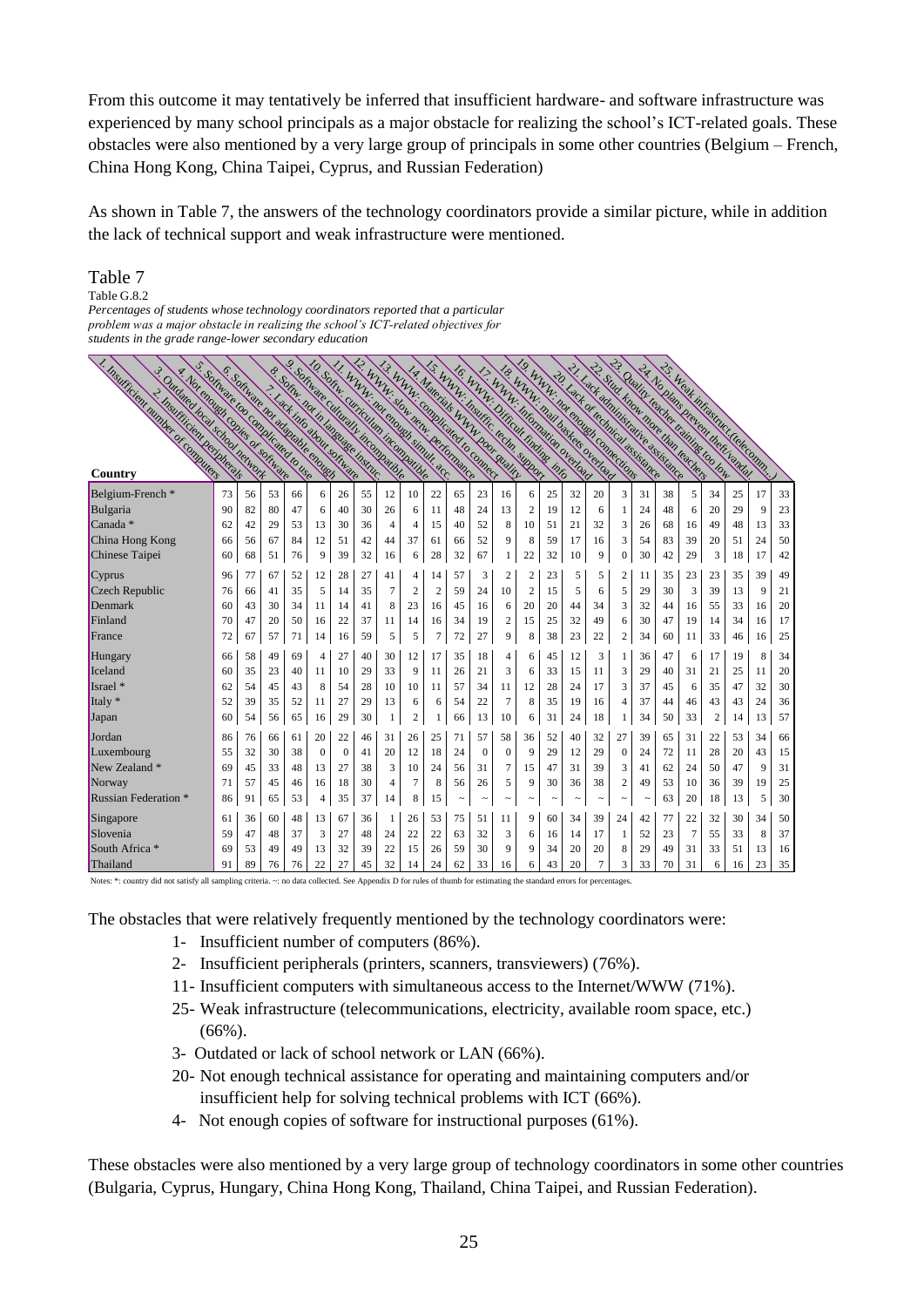### **Availability of software**

An important aspect of the ICT infrastructure in schools concerns software. The two main categories of software distinguished for SITES Module-1 were (1) general purpose software and (2) school subject-specific software. The importance of this distinction was documented by Pelgrum and Schipper (1993), who showed that the integration of computers in the school curriculum was associated with the availability of subjectspecific educational tool software. In other words, the more educational tool software available, the more computer use was integrated into the learning of subjects. However, the extent to which general-purpose programs was available was shown to be associated with an emphasis on an informatics type of curriculum. In order to determine which types of software are available in Jordanian schools, the technology coordinators were asked the following question:

In your school, which of the following types of software are available for teaching and learning (in grades \*-\*) on at least one computer?

# *Tick all that are available.*

- 1- Word processing, desktop publishing
- 2- Spreadsheet
- 3- Database
- 4- Graphics: presentation, no professional drawing
- 5- CAD (computer aided design), CAM (computer aided manufacturing)
- 6- Statistical/mathematical programs
- 7- Programming languages
- 8- Accounting, book keeping, financial software
- 9- Drill and practice programs
- 10- Tutorial programs (for self learning)
- 11- Simulations (e.g. real world simulations)
- 12- Educational games
- 13- Recreational games/other games
- 14- For exams/tests/constructing tests/administrating tests
- 15- Internet browser
- 16- E-mail software
- 17- Encyclopedia on CD-ROM
- 18- Video/audio/authorware
- 19 -Music composition
- 20- Presentation software (e.g. PowerPoint)
- 21- Software supporting Microcomputer Based Laboratories

Table 8 presents summative data drawn from the answers to this question. From an inspection of this table, it appears that lower secondary schools in Jordan possessed general purpose software for presentation (e.g. PowerPoint, 91%), Word processing and/or desktop publishing (89%), Spreadsheet (89%), Graphics presentation, Professional drawing (89%), Database (86%), and Programming languages (80%). These results are very close to the results for most of the other countries.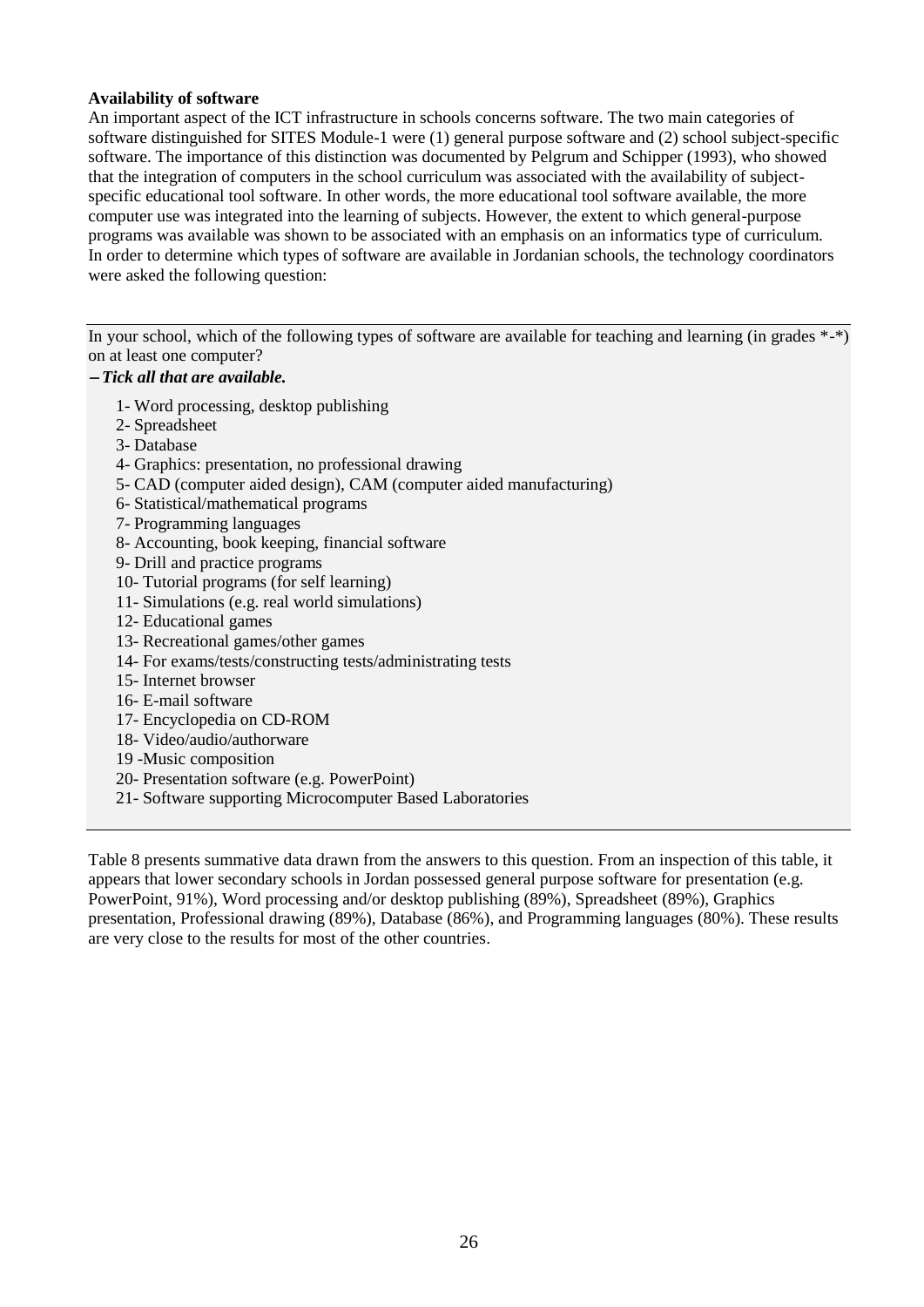### Table 8

Table  $G.5.2$ 

*Percentages of students whose schools possessed particular types of software for use at the grade range-lower secondary education*

| 1. Word Brec'desktop Dubling<br>2 Spreadhleas software<br>Country | s. Computer dided designment rec.<br>3 Data base converge |     |    |    | E. Satisf Indianation programs | 10. Tutarial program self communic<br>F Accommittee book keeping Linguist<br>s Drill and Inscrice Discharge<br>1. Angelamming language |    |                  |    | 11. Real world simulations | LA Literature Lead Construction<br>13. Recreation United Earnes<br>12. Educational Earned |    | I.s. Internet browser. |              | 17. Encyclopedia on O. ROW |    | 18. Videoraudio authorizate |                  | 21. Somu. Microcomp. Based Lan.<br>A. Bresentation (e.s. Powerpolin) |    |                  |
|-------------------------------------------------------------------|-----------------------------------------------------------|-----|----|----|--------------------------------|----------------------------------------------------------------------------------------------------------------------------------------|----|------------------|----|----------------------------|-------------------------------------------------------------------------------------------|----|------------------------|--------------|----------------------------|----|-----------------------------|------------------|----------------------------------------------------------------------|----|------------------|
| Belgium-French*                                                   | 86                                                        | 67  | 50 | 38 | 8                              | 19                                                                                                                                     | 26 | 8                | 61 | 37                         | 8                                                                                         | 26 | 18                     | 8            | 45                         | 39 | 44                          | 32               | 1                                                                    | 34 | 1                |
| Bulgaria                                                          | 86                                                        | 63  | 49 | 48 | 1                              | 6                                                                                                                                      | 64 | 4                | 15 | 19                         | 5                                                                                         | 25 | 66                     | 10           | 27                         | 27 | 15                          | 9                | 6                                                                    | 19 | 11               |
| Canada <sup>*</sup>                                               | 100                                                       | 97  | 90 | 81 | 48                             | 44                                                                                                                                     | 54 | 38               | 68 | 63                         | 35                                                                                        | 55 | 34                     | 41           | 94                         | 72 | 90                          | 31               | 29                                                                   | 79 | 14               |
| China Hong Kong                                                   | 93                                                        | 91  | 81 | 65 | 5                              | $\overline{7}$                                                                                                                         | 84 | $\overline{2}$   | 13 | 24                         | $\overline{4}$                                                                            | 28 | 28                     | 7            | 81                         | 71 | 35                          | 8                | 3                                                                    | 76 | $\mathfrak{2}$   |
| Chinese Taipei                                                    | 96                                                        | 71  | 37 | 61 | 9                              | 1                                                                                                                                      | 8  | 1                | 24 | 26                         | 1                                                                                         | 44 | 38                     | 8            | 78                         | 66 | 4                           | 9                | 6                                                                    | 66 | 1                |
| Cyprus                                                            | 75                                                        | 15  | 5  | 82 | 13                             | $\boldsymbol{0}$                                                                                                                       | 11 | $\mathbf{0}$     | 13 | 9                          | 11                                                                                        | 17 | 31                     | $\mathbf{0}$ | 10                         | 11 | 18                          | 1                | 0                                                                    | 12 | 5                |
| Czech Republic                                                    | 96                                                        | 86  | 55 | 67 | $\overline{4}$                 | 18                                                                                                                                     | 39 | 16               | 65 | 81                         | 9                                                                                         | 64 | 76                     | 42           | 39                         | 37 | 42                          | 4                | 6                                                                    | 32 | 5                |
| Denmark                                                           | 100                                                       | 100 | 92 | 80 | 3                              | 79                                                                                                                                     | 12 | 18               | 89 | 55                         | 38                                                                                        | 76 | 56                     | 13           | 85                         | 79 | 90                          | 34               | 34                                                                   | 59 | 18               |
| Finland                                                           | 100                                                       | 100 | 88 | 93 | 16                             | 33                                                                                                                                     | 88 | 13               | 51 | 30                         | 11                                                                                        | 60 | 47                     | 11           | 97                         | 89 | 84                          | 31               | 31                                                                   | 66 | 13               |
| France                                                            | 99                                                        | 96  | 76 | 69 | 60                             | 27                                                                                                                                     | 15 | 6                | 52 | 33                         | 13                                                                                        | 32 | 19                     | 15           | 54                         | 48 | 86                          | 14               | 12                                                                   | 51 | 20               |
| Hungary                                                           | 96                                                        | 91  | 53 | 62 | 2                              | 17                                                                                                                                     | 51 | 9                | 39 | 54                         | 4                                                                                         | 45 | 68                     | 14           | 50                         | 45 | 38                          | 34               | 16                                                                   | 61 | $\boldsymbol{2}$ |
| Iceland                                                           | 100                                                       | 99  | 64 | 94 | 1                              | 79                                                                                                                                     | 22 | 4                | 80 | 87                         | 16                                                                                        | 91 | 78                     | 16           | 96                         | 94 | 53                          | 22               | 16                                                                   | 91 | 5                |
| Israel *                                                          | 96                                                        | 94  | 55 | 66 | 24                             | 44                                                                                                                                     | 33 | 10               | 39 | 63                         | 30                                                                                        | 65 | 40                     | 10           | 45                         | 39 | 54                          | 22               | 9                                                                    | 73 | 36               |
| Italy *                                                           | 91                                                        | 90  | 62 | 35 | 28                             | 65                                                                                                                                     | 72 | 26               | 38 | 26                         | 16                                                                                        | 14 | 10                     | 11           | 54                         | 53 | 51                          | 27               | 8                                                                    | 57 | 19               |
| Japan                                                             | 97                                                        | 95  | 71 | 66 | 9                              | 46                                                                                                                                     | 54 | 3                | 54 | 18                         | 37                                                                                        | 38 | 27                     | 11           | 39                         | 35 | 43                          | 21               | 33                                                                   | 28 | 5                |
| Jordan                                                            | 89                                                        | 89  | 86 | 89 | 6                              | 19                                                                                                                                     | 80 | 14               | 12 | 16                         | 9                                                                                         | 28 | 53                     | 13           | 71                         | 47 | 39                          | 35               | 8                                                                    | 91 | 15               |
| Luxembourg                                                        | 96                                                        | 96  | 87 | 69 | 24                             | 37                                                                                                                                     | 48 | 15               | 25 | $\boldsymbol{0}$           | 11                                                                                        | 21 | 28                     | 5            | 87                         | 59 | 81                          | 23               | 15                                                                   | 73 | 20               |
| New Zealand *                                                     | 100                                                       | 99  | 95 | 84 | 59                             | 57                                                                                                                                     | 51 | 43               | 61 | 53                         | 48                                                                                        | 69 | 41                     | 29           | 82                         | 80 | 96                          | 23               | 60                                                                   | 77 | 15               |
| Norway                                                            | 98                                                        | 99  | 73 | 69 | 1                              | 48                                                                                                                                     | 14 | 8                | 89 | 39                         | $\overline{7}$                                                                            | 87 | 66                     | 5            | 70                         | 77 | 85                          | 32               | 26                                                                   | 79 | 1                |
| <b>Russian Federation</b> *                                       | 43                                                        | 30  | 27 | 41 | 1                              | 10                                                                                                                                     | 42 | $\boldsymbol{0}$ | 46 | 30                         | $\boldsymbol{2}$                                                                          | 40 | 48                     | 27           | 1                          | 4  | $\overline{4}$              | $\boldsymbol{0}$ | 5                                                                    | 10 | 1                |
| Singapore                                                         | 100                                                       | 96  | 84 | 92 | 49                             | 60                                                                                                                                     | 27 | 33               | 86 | 82                         | 41                                                                                        | 89 | 61                     | 41           | 86                         | 72 | 90                          | 52               | 20                                                                   | 98 | 25               |
| Slovenia                                                          | 99                                                        | 92  | 40 | 84 | 56                             | 56                                                                                                                                     | 71 | 13               | 74 | 43                         | 48                                                                                        | 79 | 77                     | 30           | 88                         | 86 | 73                          | 12               | 8                                                                    | 84 | 12               |
| South Africa *                                                    | 86                                                        | 82  | 74 | 51 | 16                             | 30                                                                                                                                     | 48 | 22               | 40 | 31                         | 13                                                                                        | 44 | 47                     | 17           | 41                         | 45 | 53                          | 6                | 9                                                                    | 40 | 1                |
| Thailand                                                          | 92                                                        | 75  | 68 | 43 | 4                              | 14                                                                                                                                     | 5  | $\mathbf{0}$     | 17 | 40                         |                                                                                           | 19 | 52                     | 17           | 22                         | 17 | 12                          | 19               | 8                                                                    | 60 | 3                |

Notes: \*: country did not satisfy all sampling criteria. See Appendix D for rules of thumb for estimating the standard errors for percentages.

Figure 5 offers a more condensed presentation of the data relating to software availability. The figure shows that the median percentage of available types of software for Jordanian lower secondary schools was comparable to most other countries.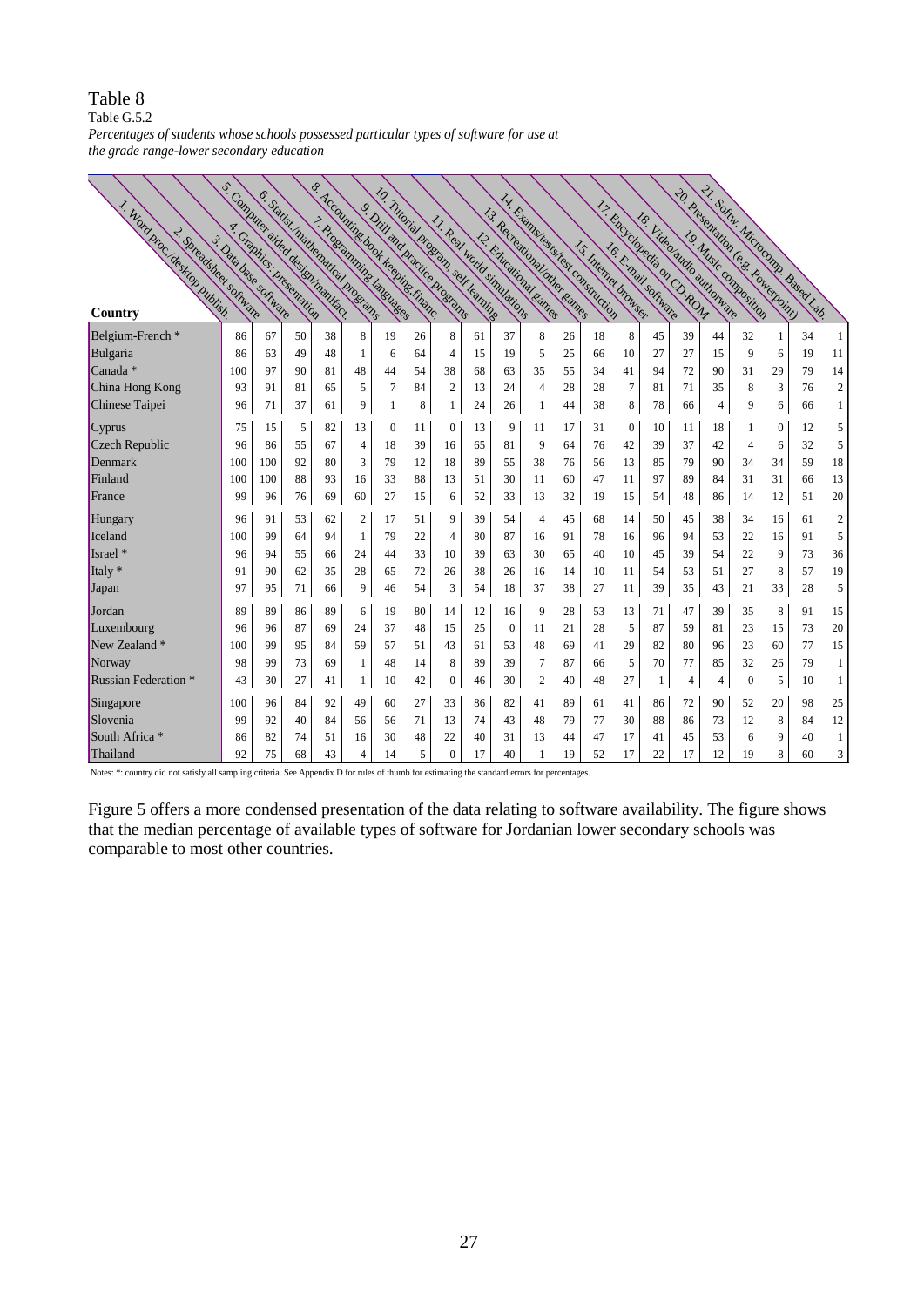#### **Lower Secondary Education**



Figure 5 Box plots of availability of types of software for use at the grade range (lower secondary education (average percentage available from a list of 21 types).

In order to understand the extent to which schools possessed software specifically dedicated to school subjects, the following question was included in the technical questionnaire:

For which of the following subjects (or subject areas) is educational software available in your school for use in grades \*-\*?

*Exclude programming languages or office programs (like word processing and spreadsheet programs) as educational software.* 

- *Tick all subjects (or subject areas) for which software is available (including software for multidisciplinary approaches).*
- 1- Mathematics
- 2- Physics
- 3- Chemistry
- 4- Biology/life science
- 5- Earth science
- 6- Language/mother tongue
- 7- Foreign language(s)
- 8- Creative arts (music, visual arts)
- 9- History
- 10- Civics
- 11- Economics
- 12- Geography
- 13- Vocational subjects
- 14- Computer education/informatics
- 15- Multidisciplinary projects or activities

Table 9 shows that the availability of subject specific software was still relatively low in Jordan secondary schools and comparable to the situation in 1999 in Bulgaria, Cyprus, Russia and Thailand (see also Figure 6, for a more condensed picture).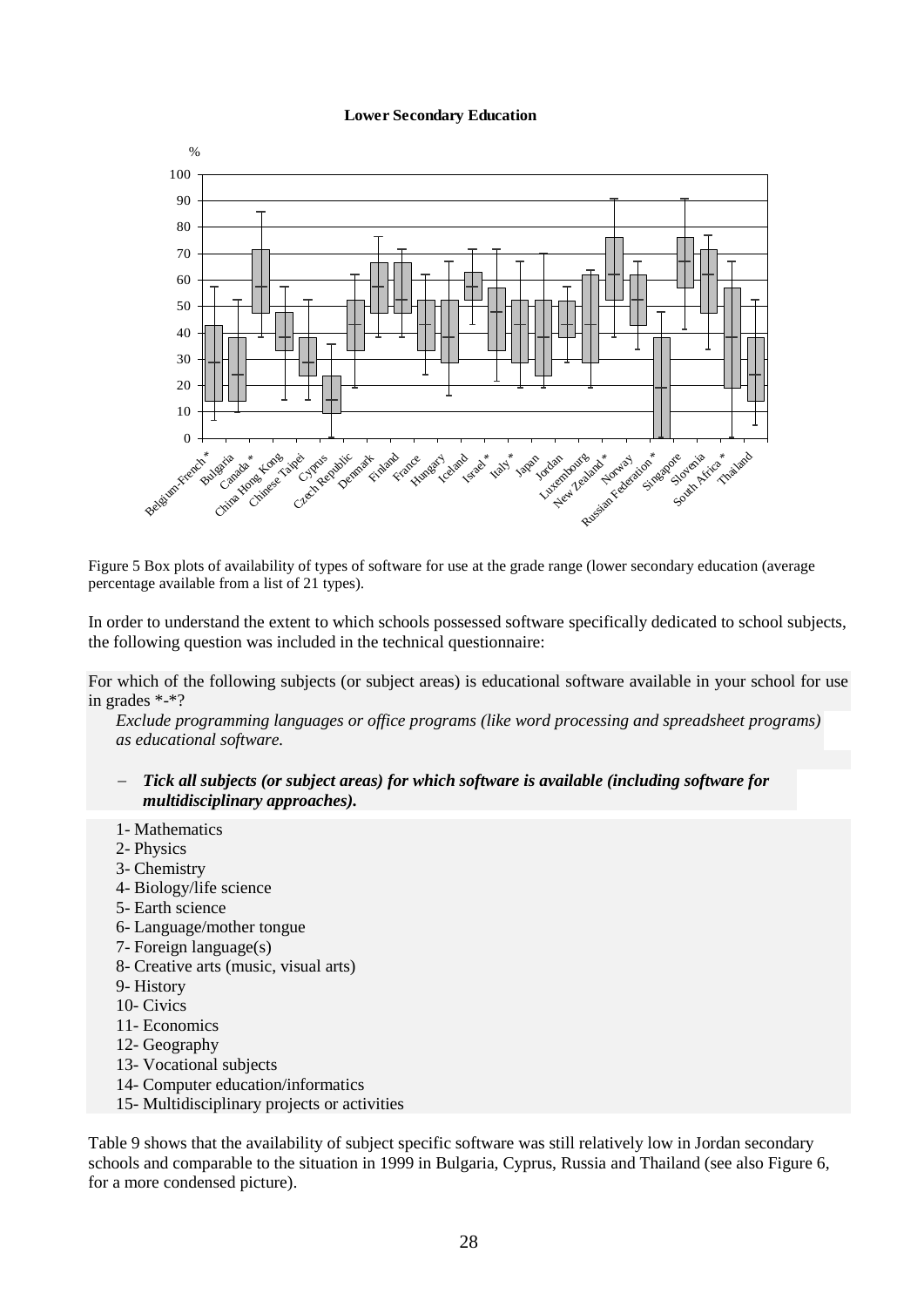# Table 9 ~ *the grade range-lower secondary education* Table G.6.2 *Percentages of students whose schools possessed software for school subjects for use at*

|                             |            |                         |                            |                |                |                     |                 |            |              |                  |                  |              | 14. Comm. education Internation |    |                |
|-----------------------------|------------|-------------------------|----------------------------|----------------|----------------|---------------------|-----------------|------------|--------------|------------------|------------------|--------------|---------------------------------|----|----------------|
|                             |            | y. Biology Life science | C. Language Mother Longine |                |                |                     |                 |            |              |                  |                  |              | 15 Multipscinlings projects     |    |                |
|                             |            |                         |                            |                |                |                     |                 |            |              |                  |                  |              |                                 |    |                |
|                             |            |                         |                            |                |                |                     |                 |            |              |                  |                  |              |                                 |    |                |
| 1. Malhematcis<br>Country   | 2. Physics |                         |                            |                |                | T. Foreign Language | & Creative atts | 9. History | 10. Civics   | 11. Rconomics    |                  |              |                                 |    |                |
| Belgium-French <sup>*</sup> | 52         | 13                      | 10                         | 29             | 15             | 72                  | 36              | 6          | 10           | $\boldsymbol{0}$ | 8                | 20           | 23                              | 36 | 6              |
| Bulgaria                    | 19         | 14                      | 9                          | 15             | $\overline{4}$ | $\overline{2}$      | 17              | 11         | 3            | $\overline{0}$   | $\overline{2}$   | 9            | 1                               | 37 | $\overline{2}$ |
| Canada <sup>*</sup>         | 77         | 29                      | 26                         | 50             | 33             | 39                  | 32              | 34         | 36           | 9                | 12               | 57           | 27                              | 53 | 31             |
| China Hong Kong             | 44         | 37                      | 24                         | 31             | 9              | 36                  | 30              | 15         | 23           | 14               | $\overline{7}$   | 23           | 6                               | 63 | 6              |
| Chinese Taipei              | 13         | 15                      | 11                         | 9              | 9              | $\tau$              | 19              | 14         | $\mathbf{1}$ | $\mathbf{1}$     | $\boldsymbol{0}$ | $\mathbf{1}$ | 23                              | 72 | 6              |
| Cyprus                      | 4          | $\overline{0}$          | $\mathbf{0}$               | $\overline{0}$ | $\overline{0}$ | $\mathbf{1}$        | 4               | 5          | 4            | $\boldsymbol{0}$ | $\boldsymbol{0}$ | $\mathbf{1}$ | 13                              | 13 | 27             |
| Czech Republic              | 86         | 75                      | 67                         | 71             | 11             | 75                  | 67              | 17         | 40           | 7                | $\overline{c}$   | 78           | 7                               | 49 | 4              |
| Denmark                     | 96         | 76                      | 59                         | 41             | 15             | 93                  | 82              | 47         | 24           | 46               | 11               | 60           | 3                               | 27 | 29             |
| Finland                     | 67         | 54                      | 57                         | 49             | $\sim$         | 42                  | 86              | 24         | 29           | 18               | 16               | 30           | 14                              | 47 | 15             |
| France                      | 68         | 23                      | 15                         | 40             | 28             | 53                  | 40              | 22         | 33           | 8                | 3                | 35           | 13                              | 36 | 15             |
| Hungary                     | 44         | 36                      | 30                         | 26             | 11             | 21                  | 44              | 23         | 23           | 3                | $\mathbf{1}$     | 29           | $\overline{c}$                  | 52 | 5              |
| Iceland                     | 89         | 34                      | 17                         | 37             | 25             | 90                  | 88              | 26         | 26           | 41               | 5                | 63           | $\overline{\mathcal{L}}$        | 55 | 28             |
| Israel *                    | 79         | 51                      | 28                         | 58             | 39             | 59                  | 66              | 25         | 47           | 15               | 5                | 47           | 22                              | 23 | 22             |
| Italy *                     | 81         | 51                      | 28                         | 19             | 14             | 36                  | 45              | 19         | 16           | 8                | 16               | 14           | 26                              | 47 | 24             |
| Japan                       | 76         | $\thicksim$             | $\thicksim$                | $\thicksim$    | $\thicksim$    | 39                  | 47              | 50         | $\thicksim$  | 1                | $\thicksim$      | $\thicksim$  | 77                              | 40 | 6              |
| Jordan                      | 20         | 40                      | 13                         | 13             | 11             | 15                  | 20              | 8          | 7            | 9                | 8                | 9            | 7                               | 24 | 24             |
| Luxembourg                  | 53         | 18                      | 15                         | 23             | $\sim$         | 15                  | $\Omega$        | 13         | 8            | $\overline{0}$   | 3                | 54           | 18                              | 43 | 18             |
| New Zealand *               | 72         | 41                      | 34                         | 47             | 30             | 52                  | 46              | 52         | 33           | 3                | 43               | 43           | $\tilde{\phantom{a}}$           | 39 | 18             |
| Norway                      | 85         | 26                      | 18                         | 27             | 5              | 86                  | 70              | 26         | 29           | 37               | 5                | 51           | 16                              | 19 | 10             |
| <b>Russian Federation *</b> | 28         | 23                      | 10                         | 9              | $\mathbf{1}$   | 12                  | 23              | 10         | 13           | $\boldsymbol{0}$ | $\mathbf{1}$     | 10           | 5                               | 38 | $\overline{4}$ |
| Singapore                   | 99         | 99                      | 99                         | 91             | 74             | 98                  | 13              | 72         | 98           | 63               | $\sim$           | 98           | 64                              | 66 | 43             |
| Slovenia                    | 69         | 91                      | 70                         | 71             | 70             | 85                  | 74              | 38         | 40           | $\overline{2}$   | $\overline{c}$   | 57           | 13                              | 48 | 13             |
| South Africa <sup>*</sup>   | 51         | 18                      | 16                         | 26             | 11             | 24                  | 6               | 5          | 16           | $\overline{0}$   | $\mathbf{1}$     | 24           | 17                              | 27 | 12             |
| Thailand                    | 18         | 10                      | 10                         | 10             | 8              | 9                   | 26              | 6          | 3            | 11               | $\mathbf{1}$     | 4            | $\overline{4}$                  | 40 | $\,8\,$        |

Notes: \*: country did not satisfy all sampling criteria. ~: no data collected. See Appendix D for rules of thumb for estimating the standard errors for percentages.

As reported above, the relatively low availability of subject related software was also experienced by the respondents as a major obstacle for realizing the ICT related goals of the school.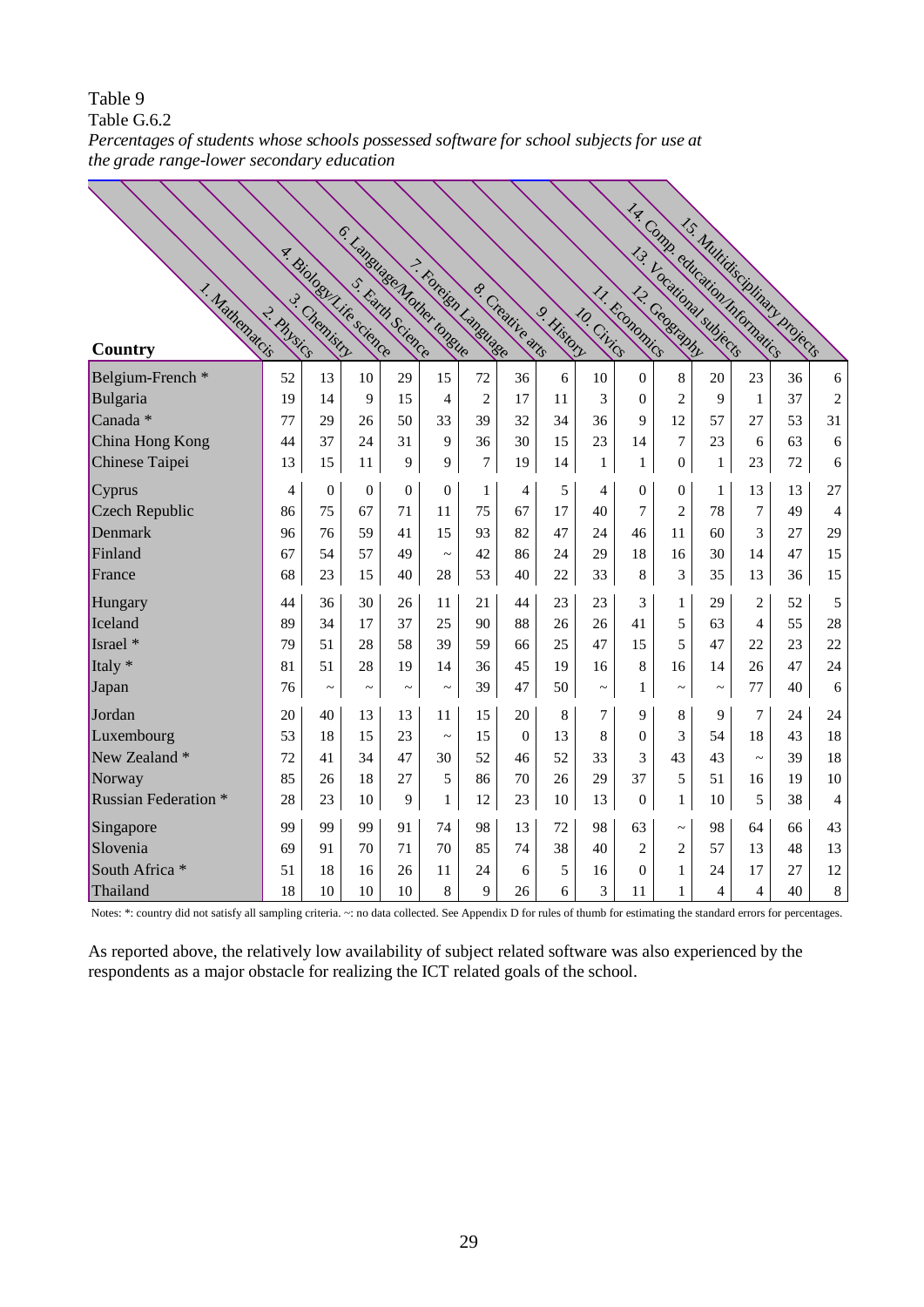### **Lower Secondary Education**



Figure 6 Box plots of software coverage of schools subjects, for use at the grade range). Average across schools of percentage available from a list of 15 school subjects (lower secondary education)

### **Summary**

The results that were presented in this chapter showed that very rapid developments took place over the past couple of years regarding the ICT-infrastructure in Jordan secondary schools. All MOE schools now posses rather modern computers and laser printers. The student:computer ratio (17 students per computer\*) was experienced by most respondents as insufficient for realizing the ICT related goals of the school. General purpose software is generally available in almost all schools. However, the availability of specific school subject related software was still rather low. Also the connectivity to the Internet was still relatively low and realized for roughly 1/3 of all MOE-schools. Most respondents indicated that a lack of Internet connection was a major problem. Some of the problems schools faced in implementing ICT concerned the lack of resources, notably insufficient teacher time for preparing computer lessons, and not enough time to work with computers. Respondents also pointed to the mismatch between available software and instructional practices. The recent governmental initiatives will probably result in quick changes in the forthcoming years.

Based on MOE data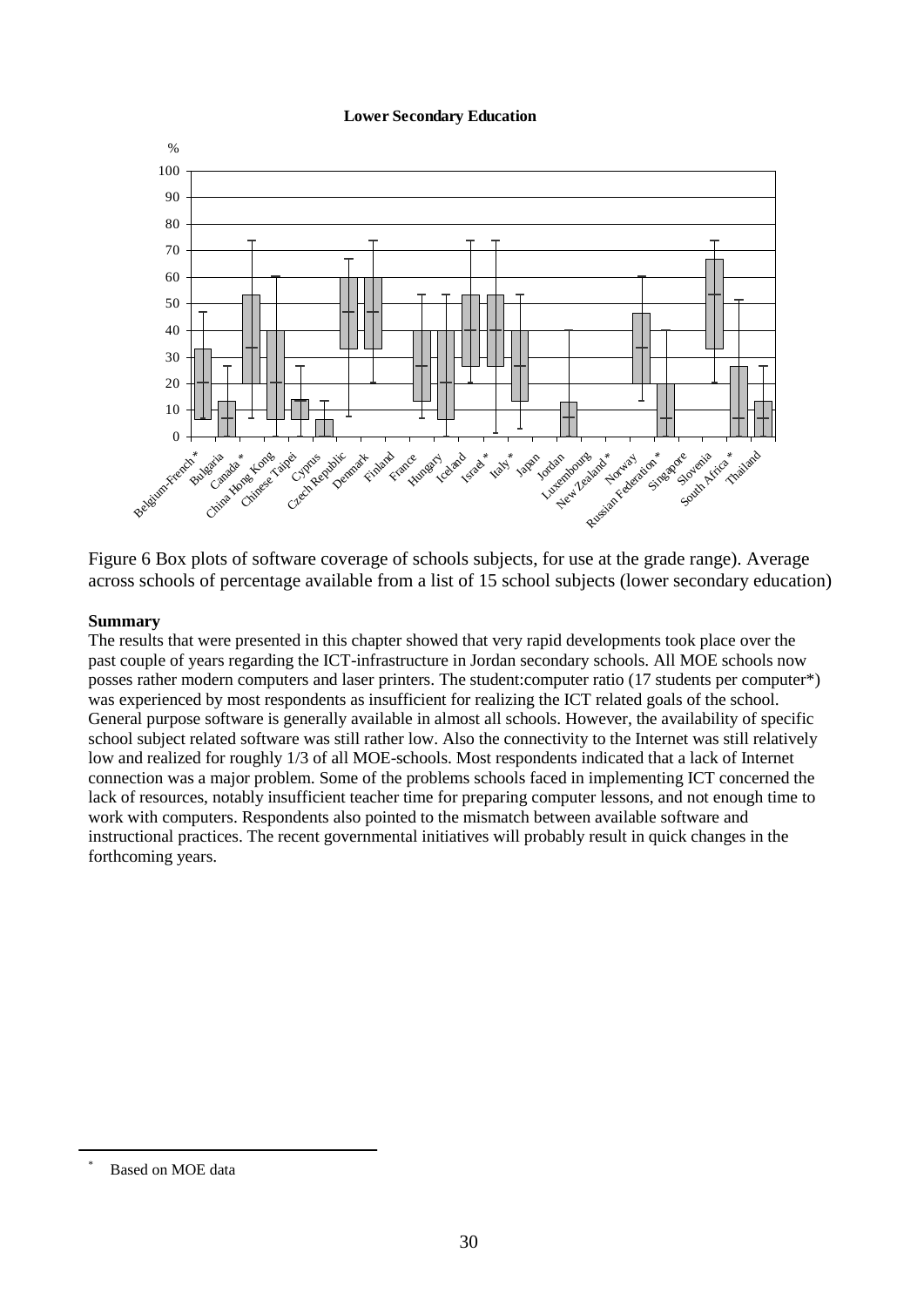# **Chapter 3: Curriculum**

*This chapter will address questions regarding ICT and the curriculum. It is argued that next to infrastructure, the integration of ICT in the curriculum in the school system at large is a main challenge for which worldwide solutions are sought. It is expected that the educational paradigm of schools need to change in order to accommodate the application of ICT. This chapter examines to what extent the objectives of Jordan schools reflect elements of this new paradigm and to what extent these are already realized as well as how school principals experience the contribution of ICT to realize these objectives.*

#### **Introduction**

In some recent policy documents (European Commission) it is argued that ICT-infrastructure nowadays is not anymore the highest concern with regard to ICT in education. Rather the challenging problem that needs to be solved is how ICT can be integrated in the daily learning activities of students. Integration of ICT in the curriculum of existing subjects is a problem which has bothered educational policy makers for a long time, because it appeared since the early days of introducing ICT in education, that developments in this area are taking place very slowly or not at all. This was for instance reflected in comparing the frequency of use of computers in mathematics learning. As shown in Table 10, between 1995 and 1999 hardly any change occurred, except in a few countries (e.g. Singapore).

*Table10. Percentage of students, in 1995 and 1999 and the differences (DIFF) between these years, indicating that they never used computers for mathematics (source: Pelgrum&Plomp, 2003)*

|                    | <i>'o</i> never use |       | % never use |                      |      |                   |                |  |  |  |  |
|--------------------|---------------------|-------|-------------|----------------------|------|-------------------|----------------|--|--|--|--|
| Country            | 1995                | 1999  | <b>DIFF</b> | Country              | 1995 | 1999              | <b>DIFF</b>    |  |  |  |  |
| Portugal           | 97                  | $-$   | $-$         | Greece               | 83   | $-$               | $-$            |  |  |  |  |
| Ireland            | 96                  |       | $-$         | Canada               | 82   | 67                | 15             |  |  |  |  |
| Colombia           | 95                  | $-$   | $-$         | Switzerland          | 82   |                   |                |  |  |  |  |
| Slovak Republic    | 94                  | 95    | 1           | Iceland              | 81   | $-$               |                |  |  |  |  |
| Belgium (Fl)       | 94                  | 93    | 1           | Netherlands          | 81   | 80                | 1              |  |  |  |  |
| Russian Fed.       | 94                  | 97    | 3           | New Zealand          | 79   | 73                | 6              |  |  |  |  |
| Belgium (Fr)       | 94                  | $-$   | --          | Romania              | 78   | 93                | 15             |  |  |  |  |
| Korea              | 93                  | 83    | 10          | Philippines          | 78   | 80                | $\overline{2}$ |  |  |  |  |
| Spain              | 93                  | $-$   | --          | Kuwait               | 78   | $\qquad \qquad -$ | --             |  |  |  |  |
| Iran, Islamic Rep. | 92                  | 96    | 4           | Australia            | 77   | 71                | 6              |  |  |  |  |
| Hungary            | 92                  | 92    | $\Omega$    | Japan                | 77   | 76                | 1              |  |  |  |  |
| Lithuania          | 92                  | $-$   | --          | Israel               | 76   | 67                | 9              |  |  |  |  |
| Latvia (LSS)       | 91                  | 95    | 4           | Cyprus               | 73   | 81                | 8              |  |  |  |  |
| Thailand           | 91                  | 85    | 6           | South Africa         | 70   | $-$               |                |  |  |  |  |
| Hong Kong          | 91                  | 75    | 16          | <b>United States</b> | 69   | 61                | 8              |  |  |  |  |
| Singapore          | 90                  | 46    | 44          | Austria              | 62   | --                |                |  |  |  |  |
| Slovenia           | 89                  | 81    | 8           | Sweden               | 61   | --                |                |  |  |  |  |
| Czech Republic     | 88                  | 84    | 4           | Scotland             | 53   |                   |                |  |  |  |  |
| Norway             | 88                  | $- -$ | --          | England              | 45   | 46                | 1              |  |  |  |  |
| France             | 88                  |       | --          | Denmark              | 40   |                   |                |  |  |  |  |
| Germany            | 84                  |       | --          |                      |      |                   |                |  |  |  |  |

Pelgrum & Anderson (2002) argued that the integration of ICT in learning requires a shift in pedagogical paradigm. The traditional educational paradigm does not allow for much flexibility to apply ICT. On the other hand, schools also have a task to prepare students to operate equipment and software. Hence, tin this chapter the following questions are featured:

- 1. To what extent have schools adopted pedagogical objectives that are oriented on life long learning and is this related to the number of years that schools have experience with ICT?
- 2. Which ICT related performance-objectives are pursued by schools?
- 3. To what extent is the Internet used in schools for pedagogical purposes?
- 4. Which ICT-related learning opportunities do schools offer to students?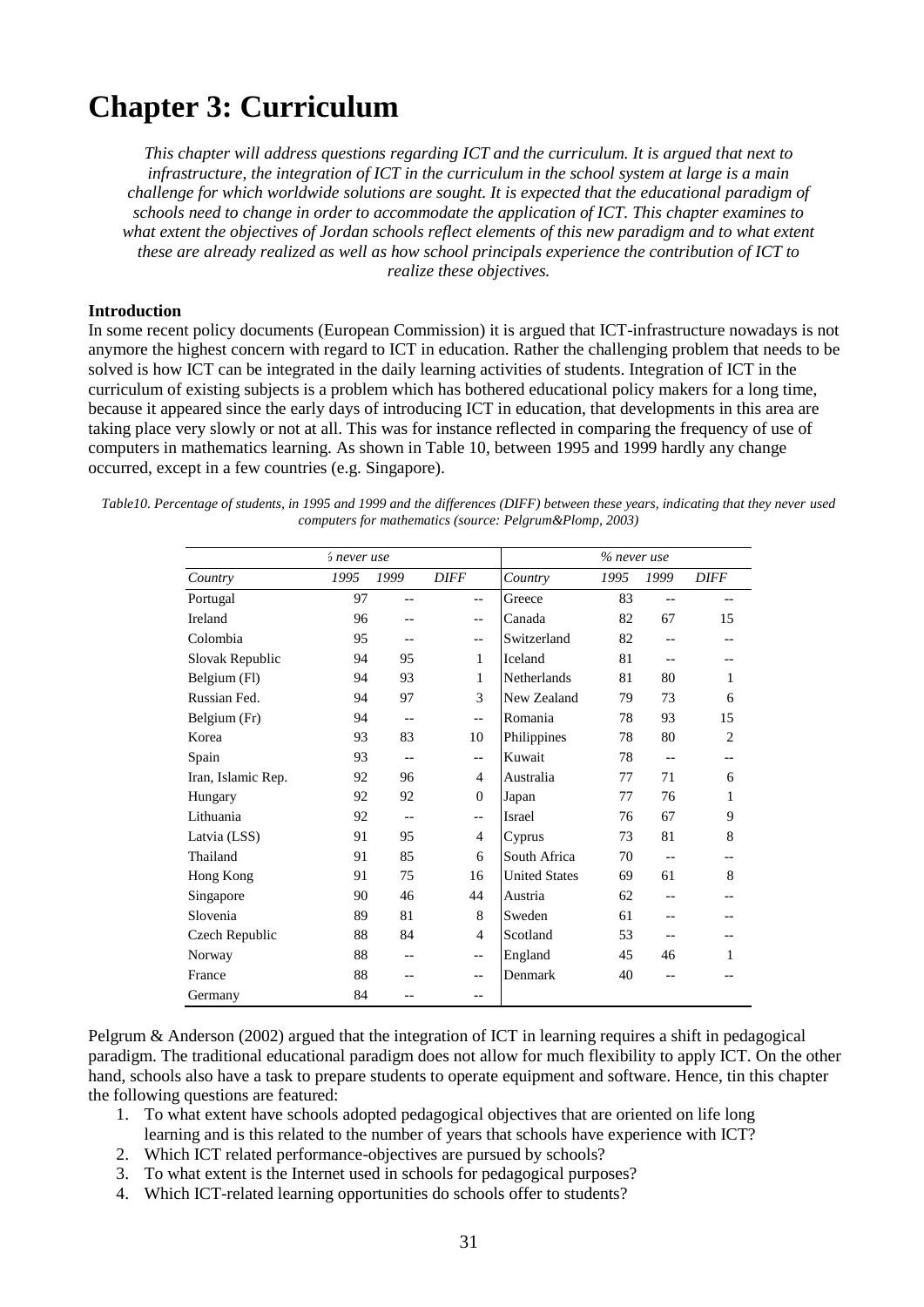### **Pedagogical paradigms**

To investigate the extent to which schools had adopted particular pedagogical practices, a list of statements was used. These statements as well as the stem of the related question are shown in Table 11.

Table 11.

*Question and statements about the presence of pedagogical practices in the school.*

To what extent is each of the following aspects of teaching and learning present in your school?

*(Answers alternatives were 'not at all', ' to some extent', 'a lot.')*

- 1. Students developing abilities to undertake independent learning
- 2. Providing weaker students additional instruction
- 3. Organizing teaching and learning so that differences in entrance level, learning pace, and learning route are taken into account.
- 4. Students learning to search for information, process data, and present information.
- 5. The emphasis in learning is on the development of skills.
- 6. Students working on the same learning materials at the same pace and/or sequence.
- 7. Teachers keeping track of all student activities and progress.
- 8. Students being largely responsible for controlling their own learning Progress.
- 9. Students learning and/or working during lessons at their own pace.
- 10. Students involved in cooperative and/or project-based learning.
- 11. Students determining for themselves when to take a test.
- 12. Students learning by doing.
- 13. Combining parts of school subjects with one another (multidisciplinary approach).

Table 12 shows the percentages of students whose principals indicated that each of practices was present 'a lot' in the school.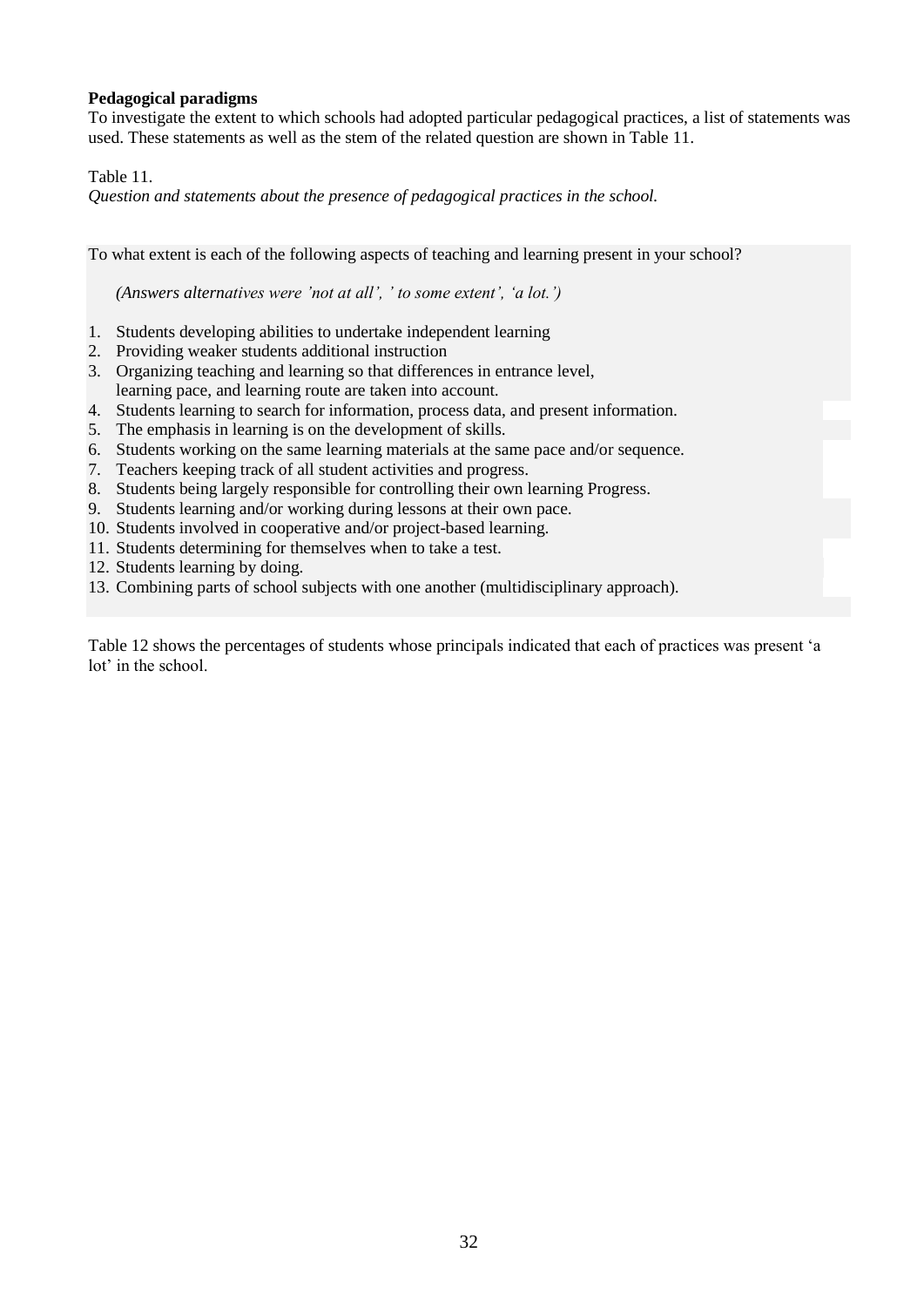Table 12 Percentages of students whose school principals indicated that pedagogical practices were present a lot in the school – lower secondary education.

Table F.1.2

Percentages of students whose school principals indicated that pedagogical practices were *present a lot in the school-lower secondary education*

| 1. Independent learning by students<br>2. Wedker students: addit. Instruc-<br>3. Differences in entrance level | s Emplasis on development skills |    |    |                              |    | 7. Teach. Gads all study activities<br>& Suul tehmisike own learning<br>S. Sudents work on own Bace |    | 11- Stud determine self taking less.<br>10. Comercini e proiects students |                | 13 Patis scholl subjects combined  |                |                |                | Trad inportant pedag Pradice<br>Emerging Redagasical Practice |            |
|----------------------------------------------------------------------------------------------------------------|----------------------------------|----|----|------------------------------|----|-----------------------------------------------------------------------------------------------------|----|---------------------------------------------------------------------------|----------------|------------------------------------|----------------|----------------|----------------|---------------------------------------------------------------|------------|
|                                                                                                                | 4. Students learn info.segrets   |    |    | E. Same materials, same hace |    |                                                                                                     |    |                                                                           |                | <b>L2- Students Learn by doing</b> |                |                |                |                                                               |            |
|                                                                                                                |                                  |    |    |                              |    |                                                                                                     |    |                                                                           |                |                                    |                |                |                |                                                               |            |
| Country                                                                                                        |                                  |    |    |                              |    |                                                                                                     |    |                                                                           |                |                                    |                |                |                |                                                               |            |
| Belgium-French *                                                                                               | 28                               | 27 | 10 | 36                           | 33 | 18                                                                                                  | 19 | 21                                                                        | 16             | 17                                 | $\mathbf{2}$   | 10             | 13             | 53 $(1.3)$                                                    | 50(1.8)    |
| Bulgaria                                                                                                       | 45                               | 12 | 27 | 46                           | 57 | 20                                                                                                  | 47 | 21                                                                        | 23             | 22                                 | $\overline{2}$ | 29             | 15             | 50(1.0)                                                       | 61(1.1)    |
| Canada <sup>*</sup>                                                                                            | 46                               | 39 | 29 | 71                           | 51 | 25                                                                                                  | 62 | 13                                                                        | 18             | 34                                 | 3              | 46             | 14             | 63(0.5)                                                       | 71(0.6)    |
| China Hong Kong                                                                                                | 4                                | 14 | 15 | $\overline{7}$               | 8  | 33                                                                                                  | 18 | $\mathbf{1}$                                                              | 1              | 14                                 | $\mathbf{1}$   | $\overline{7}$ | 3              | 36(0.5)                                                       | 52(0.8)    |
| Chinese Taipei                                                                                                 | 22                               | 17 | 36 | 22                           | 37 | 41                                                                                                  | 26 | 15                                                                        | 22             | 14                                 | 7              | 44             | $\tau$         | 51(1.1)                                                       | 64(1.3)    |
| Cyprus                                                                                                         | 27                               | 30 | 23 | 18                           | 37 | 28                                                                                                  | 57 | 20                                                                        | 29             | 48                                 | $\overline{0}$ | 51             | 6              | 49(3.2)                                                       | 55 $(4.1)$ |
| Czech Republic                                                                                                 | 15                               | 30 | 31 | 34                           | 51 | 20                                                                                                  | 60 | 17                                                                        | 23             | 5                                  | 1              | 31             | 33             | 56(0.9)                                                       | 69(1.1)    |
| Denmark                                                                                                        | 44                               | 72 | 41 | 58                           | 56 | $\overline{2}$                                                                                      | 41 | 3                                                                         | 27             | 55                                 | 3              | 11             | 29             | 69(0.8)                                                       | 61(1.0)    |
| Finland                                                                                                        | 27                               | 26 | 20 | 57                           | 43 | 23                                                                                                  | 79 | 19                                                                        | 14             | 12                                 | $\mathbf{0}$   | 44             | 6              | 59 (0.7)                                                      | 73 (0.9)   |
| France                                                                                                         | 20                               | 37 | 15 | 35                           | 38 | 28                                                                                                  | 47 | 5                                                                         | 10             | 13                                 | $\mathfrak{2}$ | 17             | $\tau$         | 51(0.9)                                                       | 64(1.2)    |
| Hungary                                                                                                        | 65                               | 42 | 51 | 55                           | 52 | $\overline{4}$                                                                                      | 50 | 45                                                                        | 44             | 13                                 | $\mathbf{1}$   | 32             | 29             | 69(0.9)                                                       | 58(1.1)    |
| Iceland                                                                                                        | 8                                | 52 | 41 | 23                           | 50 | 16                                                                                                  | 69 | 15                                                                        | 39             | 10                                 | $\mathbf{0}$   | 6              | $\overline{4}$ | 60(0.7)                                                       | 67(1.2)    |
| Israel *                                                                                                       | 20                               | 40 | 22 | 29                           | 24 | 16                                                                                                  | 40 | 10                                                                        | 25             | 29                                 | 3              | 16             | 13             | 57(1.5)                                                       | 57(1.7)    |
| Italy *                                                                                                        | 24                               | 25 | 19 | 31                           | 26 | $\overline{7}$                                                                                      | 25 | 8                                                                         | 15             | 12                                 | $\overline{c}$ | 32             | 16             | 52(1.3)                                                       | 54(1.4)    |
| Japan                                                                                                          | 5                                | 1  | 2  | 7                            | 11 | 14                                                                                                  | 12 | 3                                                                         | $\overline{7}$ | 6                                  | $\mathbf{1}$   | 16             | 3              | 29(1.1)                                                       | 44(1.4)    |
| Jordan                                                                                                         | 31                               | 20 | 28 | 34                           | 48 | 10                                                                                                  | 39 | 12                                                                        | 9              | 22                                 | 10             | 37             | 15             | 52(1.4)                                                       | 59(1.5)    |
| Luxembourg                                                                                                     | 16                               | 24 | 29 | 41                           | 59 | 38                                                                                                  | 46 | 6                                                                         | 11             | 12                                 | $\overline{0}$ | 24             | 10             | 52(2.5)                                                       | 72(3.1)    |
| New Zealand *                                                                                                  | 39                               | 32 | 25 | 68                           | 46 | 23                                                                                                  | 56 | 6                                                                         | 12             | 26                                 | $\overline{2}$ | 44             | $\overline{7}$ | 60(0.7)                                                       | 69(0.9)    |
| Norway                                                                                                         | 64                               | 57 | 36 | 56                           | 21 | $\overline{0}$                                                                                      | 27 | 16                                                                        | 29             | 57                                 | $\mathbf{1}$   | 32             | 44             | 71(0.3)                                                       | 43 (0.4)   |
| <b>Russian Federation</b> *                                                                                    | 31                               | 23 | 29 | 35                           | 66 | 21                                                                                                  | 51 | 14                                                                        | 41             | 15                                 | $\overline{7}$ | 31             | 14             | 50(2.2)                                                       | 67(2.4)    |
| Singapore                                                                                                      | 15                               | 36 | 22 | 24                           | 34 | 46                                                                                                  | 50 | 9                                                                         | 5              | 14                                 | $\theta$       | 21             | $\overline{4}$ | 52 $(0.3)$                                                    | 69(0.1)    |
| Slovenia                                                                                                       | 46                               | 30 | 27 | 45                           | 15 | 20                                                                                                  | 33 | 37                                                                        | 28             | 23                                 | 10             | 30             | 29             | 61(1.5)                                                       | 56(1.6)    |
| South Africa *                                                                                                 | 38                               | 37 | 21 | 44                           | 53 | 29                                                                                                  | 53 | 12                                                                        | 11             | 28                                 | $\mathbf{1}$   | 38             | 9              | 52(2.3)                                                       | 67(2.5)    |
| Thailand                                                                                                       | 37                               | 20 | 42 | 13                           | 51 | 46                                                                                                  | 60 | 24                                                                        | 34             | 32                                 | 1              | 46             | 12             | 58 (0.7)                                                      | 75 (0.9)   |

Notes: \*: country did not satisfy all sampling criteria. Last two columns: average values and standard errors (in brackets) for indicators of the emerging and traditionally important pedagogical practice paradigma. Standard error (se): value  $\pm 2*$ se provides 95% confidence interval for the population. See Appendix D for rules of thumb for estimating the standard errors for percentages.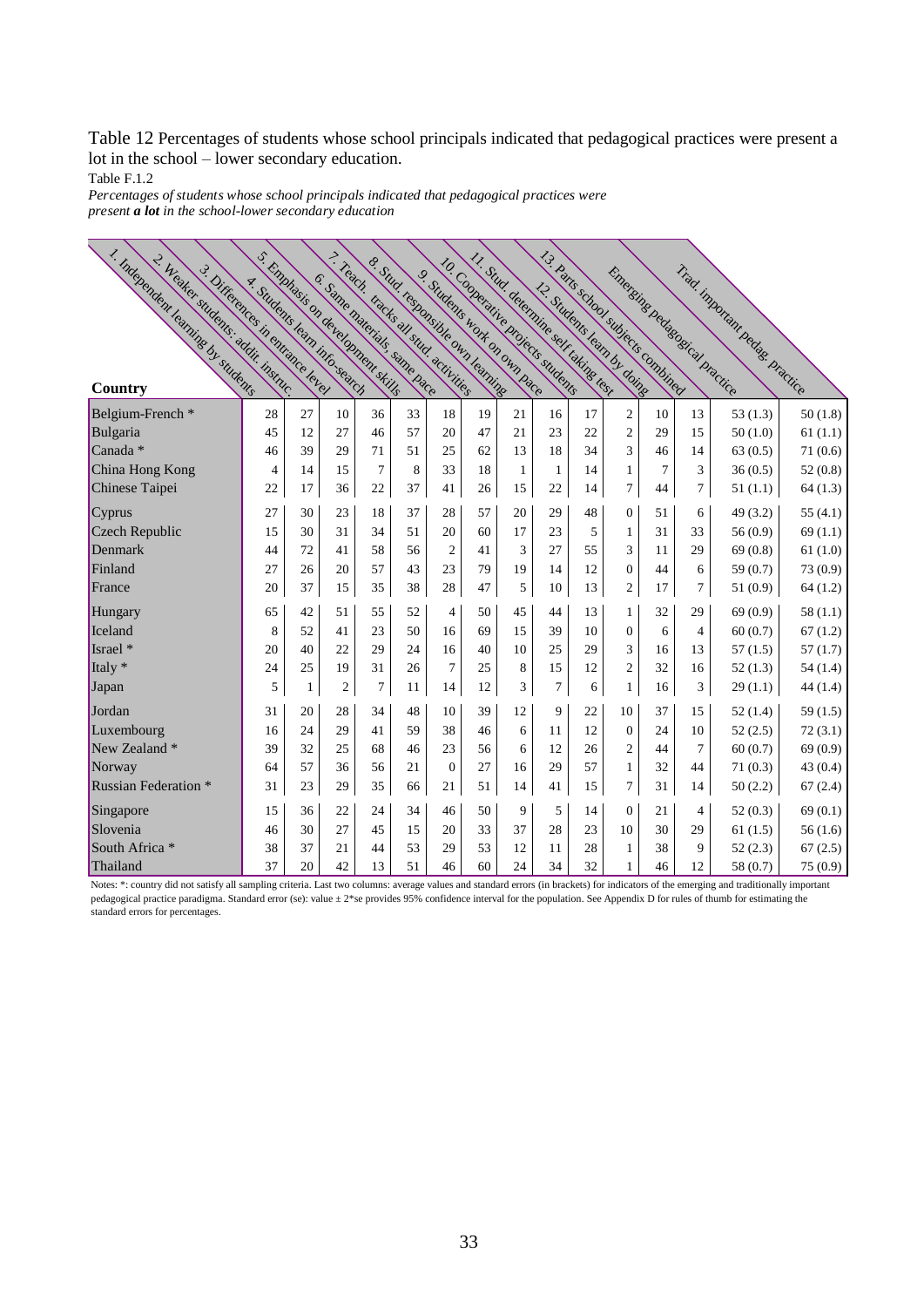The answers of Jordan school principals show indications that in a substantial number of schools (roughly 1/3) innovative pedagogical practices are occurring, such as: students learn by doing, independent learning by students, learning to search for information, process data and present information.

The box plot in Figure 7 provides a condensed summary of the median values per country and dispersion within countries of indicators of emerging and the traditionally important practices.



**Lower Secondary Education**

Figure 7. Box plots of indicators concerning the emerging and traditionally important pedagogical practices paradigm

Figure 7 reveals that the median score for the emerging pedagogical practices for Jordan secondary schools is 52%, which is comparable with other countries. Low median values on the indicator were observed particularly for China Hong Kong and Japan. The median value for Jordan secondary schools for the traditionally important practices is higher than the emerging practices, which is consistent with most countries.

A currently widely held belief is that the implementation of emerging pedagogical practices may be facilitated by applying ICT. A possible hypothesis that may be derived from this belief is that schools that have used ICT for a large number of years may have higher scores on the emerging pedagogical practices indicator than schools that had started only relatively recently. This breakdown (as shown in Figure 8) does not lend support to this hypothesis: the indicator of the traditional pedagogical paradigm tends to increase, while the emerging pedagogical practice indicator tends to decrease. This finding clearly deserves further investigation.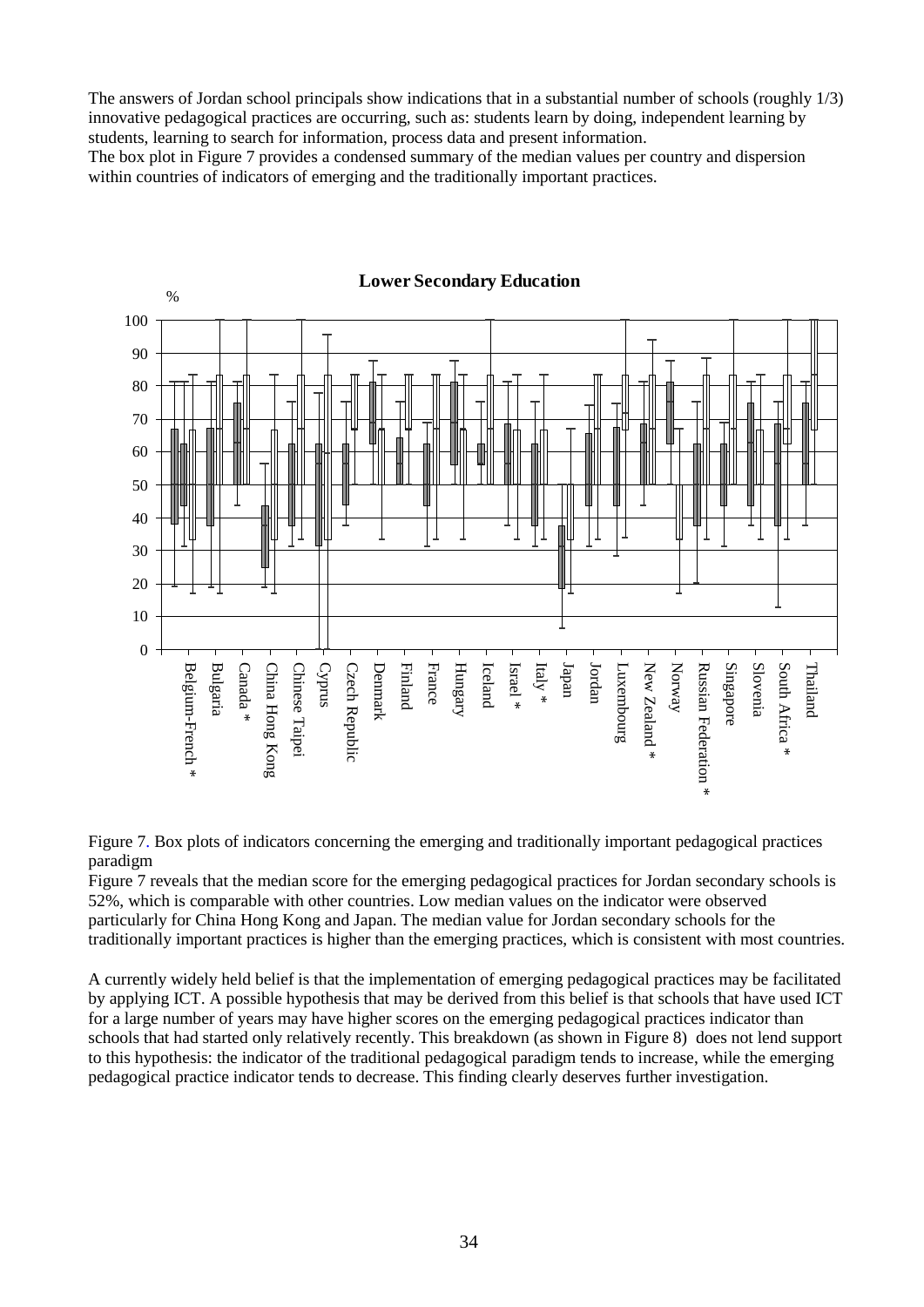

Figure 8 Breakdown of indicators of the emerging and traditionally important paradigm with regard to number of years that schools at lower secondary level had been using ICT for instructional purposes (*for Jordan school only*).

### **ICT related performance objectives**

In order to answer research question 2 ("Which ICT related performance-objectives are pursued by schools?"), the school principals were asked two questions (see Table 13). The first concerned the goals that were important in determining the current use of ICT in the schools. The second deals with the adoption by schools of ICT-related policy goals on aspects of instruction (teaching and/or learning).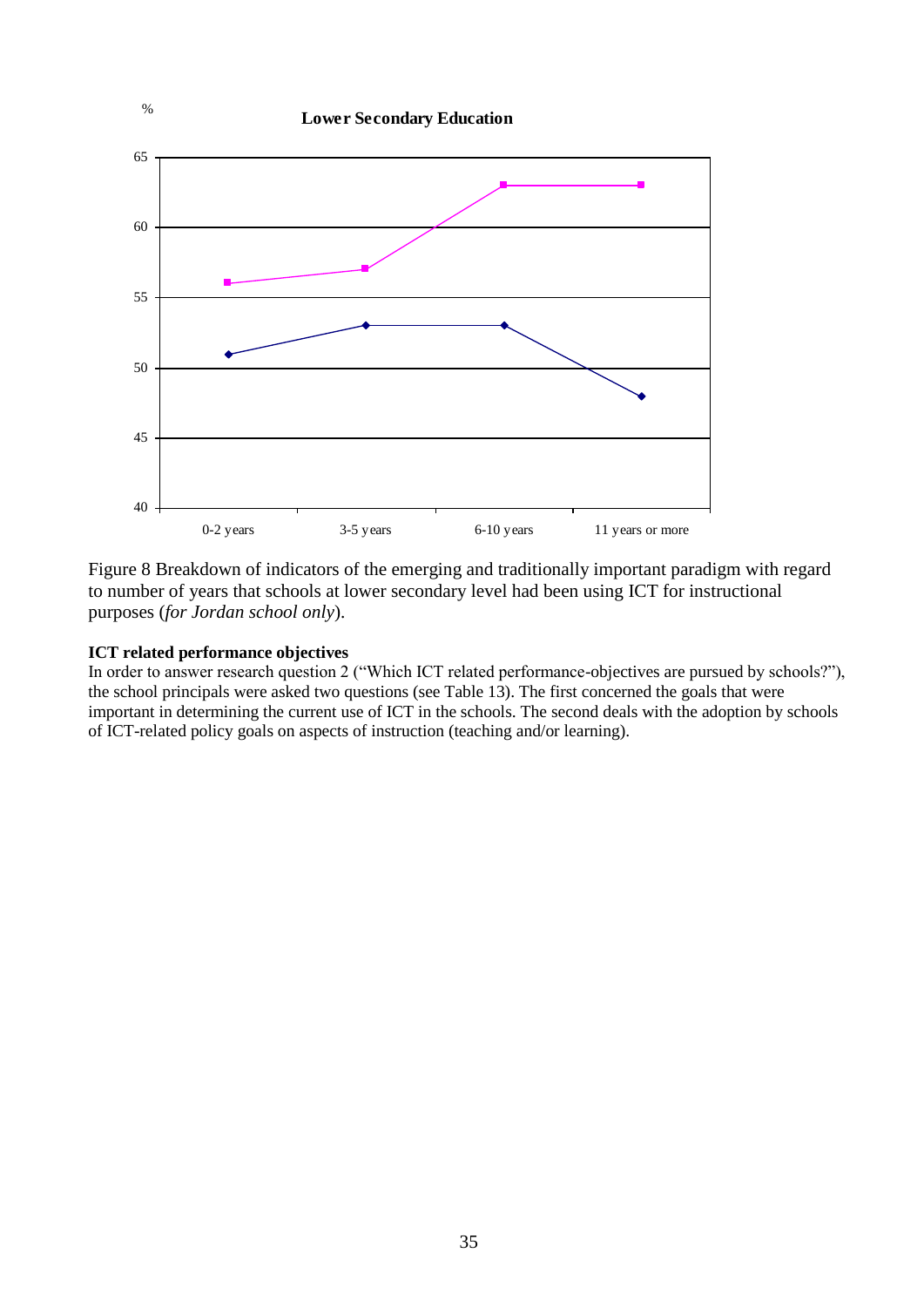Table 13. *Questions and statements about ICT-related instructional objectives of schools*.

A. How important were each of the following goals in determining how computers are now used at your school?

Answer options: 'not important', 'important', 'very important'*.*

- 1. To prepare students for future jobs.
- 2. To improve student achievement.
- 3. To promote active learning strategies.
- 4. To individualize student learning experiences.
- 5. To encourage more cooperative and project-based learning.
- 6. To develop student independence and responsibility for own learning.
- 7. To give students drill and practice exercises.
- 8. To make the learning process more interesting.
- B. The following statements concern the use of computers in different aspects.
- 1) Is this a policy goal in your school?

*Answer options: 'no', 'yes'.*

- 1. One or more computers available in every classroom.
- 2. Teachers use computers in their instructional practice.
- 3. Using software for students with learning problems.
- 4. Encouraging students' learning on their own with the computer/encouraging independent learning with the aid of computers.
- 5. Students using computers as supportive learning aids (e.g. searching, analyzing, and presenting information).
- 6. Students use e-mail.
- 7. Students access external databases via the Internet/WWW.
- 8. Cooperation with other schools in the area of computers.

Table 14 present the percentages of students at schools were the A-items and B-items were answered with respectively 'very important' and 'yes'.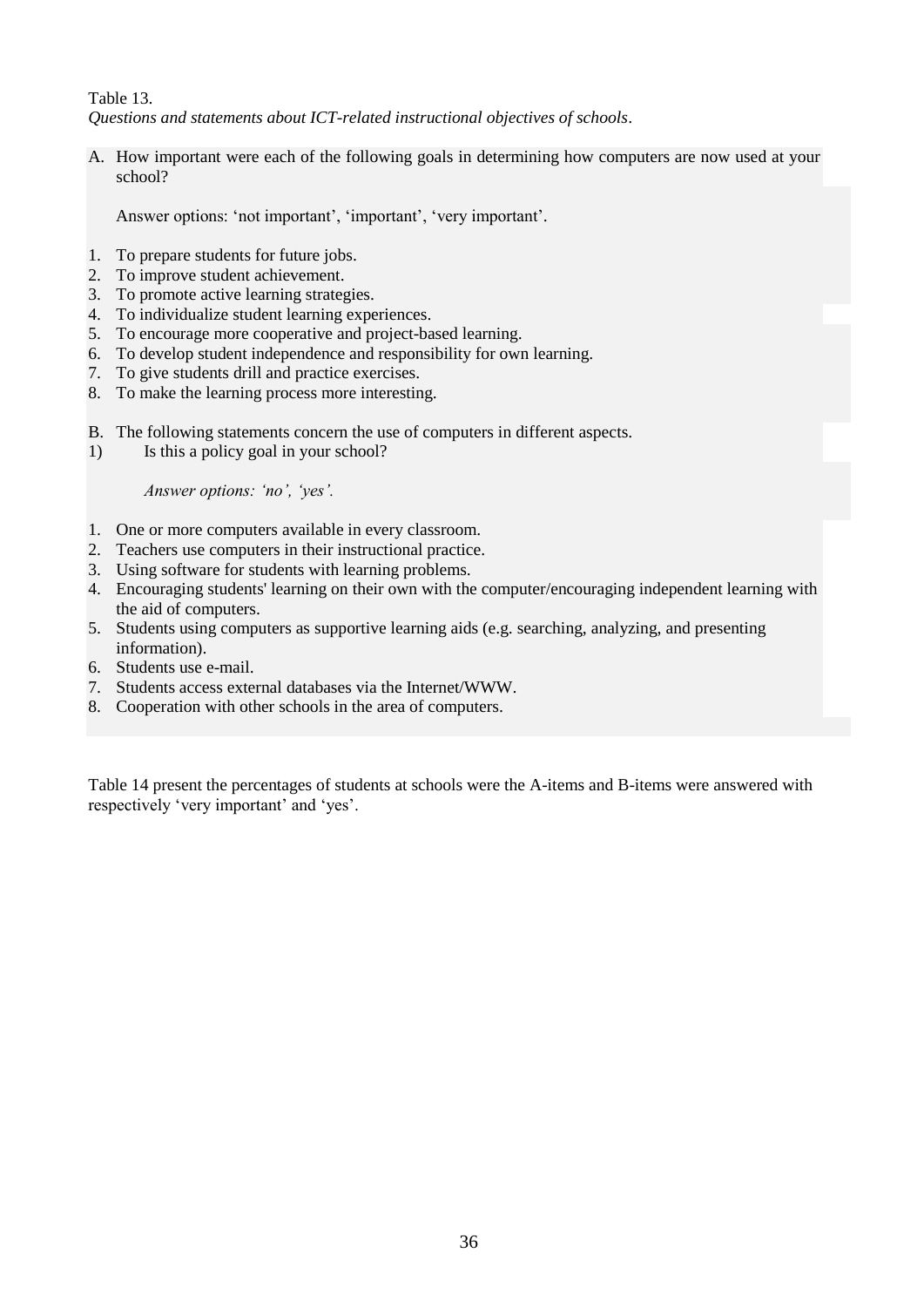Table 14. Percentages of students whose principals indicated that particular instructional objectives were very important (A1-A8) and percentages answering that policy goals were present (B1-B8) lower secondary education.

Table F.2.2

were very important (A1-A8) and percentages answering that policy goals were present (B1-B8)-*Percentages of students whose school principals indicated that particular instructional objectives lower secondary education*

| A1. Prepare students for Timure Folls<br>A2 Inprove student adjustment | A.S. Encourage connecting leading<br>Az Individualize leaming expe- |              |    |    | AG Develop independent learning | A). Give dillead particule e del des<br>A & Male learning more interesting<br><b>B1. More Commuters in event Clars</b> |                |    | ber Encourage independent learning<br>B55 Use as supporting learning aids<br>B2 Teach Me Comm For instruction |    |    |    | B7 . Sudd access of channal data balley<br><b>BAS Connectition with other schools</b> |    |     |    |                                |          |
|------------------------------------------------------------------------|---------------------------------------------------------------------|--------------|----|----|---------------------------------|------------------------------------------------------------------------------------------------------------------------|----------------|----|---------------------------------------------------------------------------------------------------------------|----|----|----|---------------------------------------------------------------------------------------|----|-----|----|--------------------------------|----------|
|                                                                        | A3 Promote active learning                                          |              |    |    |                                 |                                                                                                                        |                |    | B.3. Use by retainded studieds                                                                                |    |    |    |                                                                                       |    |     |    | Objectives traditional inport. |          |
|                                                                        |                                                                     |              |    |    |                                 |                                                                                                                        |                |    |                                                                                                               |    |    |    |                                                                                       |    |     |    | Objectives energing            |          |
| Country                                                                |                                                                     |              |    |    |                                 |                                                                                                                        |                |    |                                                                                                               |    |    |    |                                                                                       |    |     |    |                                |          |
| Belgium-French <sup>*</sup>                                            | 37                                                                  | 14           | 51 | 44 | 26                              | 51                                                                                                                     | 23             | 32 | 24                                                                                                            | 91 | 83 | 62 | 83                                                                                    | 41 | 78  | 56 | 51(1.5)                        | 68(1.4)  |
| Bulgaria                                                               | 52                                                                  | 27           | 30 | 24 | 34                              | 48                                                                                                                     | 44             | 56 | 35                                                                                                            | 76 | 35 | 71 | 82                                                                                    | 59 | 62  | 62 | 67(0.8)                        | 65(0.9)  |
| Canada *                                                               | 45                                                                  | 42           | 50 | 33 | 22                              | 32                                                                                                                     | 12             | 51 | 58                                                                                                            | 78 | 72 | 70 | 84                                                                                    | 59 | 82  | 54 | 57(0.7)                        | 65(0.7)  |
| China Hong Kong                                                        | 32                                                                  | 33           | 49 | 22 | 23                              | 42                                                                                                                     | 17             | 38 | 53                                                                                                            | 87 | 57 | 85 | 85                                                                                    | 69 | 81  | 65 | 60(0.6)                        | 70(0.6)  |
| Chinese Taipei                                                         | 30                                                                  | 23           | 31 | 45 | 22                              | 29                                                                                                                     | 38             | 59 | 31                                                                                                            | 80 | 58 | 80 | 68                                                                                    | 80 | 81  | 44 | 62(1.1)                        | 64(1.3)  |
| Cyprus                                                                 | 36                                                                  | 11           | 37 | 54 | 66                              | 41                                                                                                                     | 28             | 36 | 5                                                                                                             | 33 | 23 | 67 | 51                                                                                    | 20 | 35  | 27 | 49 (3.2)                       | 66 (4.7) |
| Czech Republic                                                         | 48                                                                  | 12           | 40 | 28 | 9                               | 35                                                                                                                     | 33             | 40 | 12                                                                                                            | 78 | 60 | 65 | 68                                                                                    | 31 | 46  | 55 | 61(1.1)                        | 59(1.3)  |
| Denmark                                                                | 38                                                                  | 8            | 42 | 40 | 37                              | 38                                                                                                                     | 34             | 33 | 47                                                                                                            | 88 | 77 | 68 | 89                                                                                    | 62 | 84  | 50 | 55(1.3)                        | 66(1.3)  |
| Finland                                                                | 42                                                                  | 17           | 22 | 25 | 19                              | 28                                                                                                                     | 11             | 26 | 74                                                                                                            | 96 | 87 | 92 | 98                                                                                    | 94 | 98  | 87 | 52(1.1)                        | 72(1.0)  |
| France                                                                 | 21                                                                  | 28           | 36 | 35 | 21                              | 44                                                                                                                     | 30             | 39 | 40                                                                                                            | 94 | 86 | 78 | 91                                                                                    | 50 | 75  | 57 | 51(1.3)                        | 67(1.3)  |
| Hungary                                                                | 64                                                                  | 11           | 15 | 19 | 8                               | 36                                                                                                                     | 14             | 28 | 37                                                                                                            | 89 | 60 | 82 | 91                                                                                    | 76 | 85  | 84 | 60(1.1)                        | 65(1.2)  |
| Iceland                                                                | 66                                                                  | 22           | 34 | 34 | 31                              | 42                                                                                                                     | 37             | 55 | 89                                                                                                            | 82 | 96 | 82 | 97                                                                                    | 85 | 93  | 70 | 68(1.0)                        | 70(1.2)  |
| Israel *                                                               | 49                                                                  | 53           | 55 | 48 | 57                              | 67                                                                                                                     | 39             | 66 | 27                                                                                                            | 97 | 79 | 92 | 89                                                                                    | 58 | 71  | 56 | 71(1.8)                        | 77(2.0)  |
| Italy *                                                                | 50                                                                  | 28           | 43 | 23 | 29                              | 28                                                                                                                     | 47             | 25 | 35                                                                                                            | 93 | 50 | 72 | 87                                                                                    | 46 | 72  | 58 | 66(1.4)                        | 65(1.7)  |
| Japan                                                                  | 10                                                                  | $\mathbf{2}$ | 54 | 44 | 18                              | 29                                                                                                                     | 6              | 37 | 11                                                                                                            | 81 | 38 | 67 | 59                                                                                    | 23 | 36  | 31 | 32(1.4)                        | 58(1.5)  |
| Jordan                                                                 | 52                                                                  | 40           | 39 | 37 | 48                              | 44                                                                                                                     | 35             | 64 | 18                                                                                                            | 74 | 13 | 84 | 89                                                                                    | 21 | 19  | 49 | 70(1.6)                        | 71(1.4)  |
| Luxembourg                                                             | 32                                                                  | $\Omega$     | 14 | 24 | 26                              | 37                                                                                                                     | 15             | 29 | 74                                                                                                            | 86 | 72 | 62 | 100                                                                                   | 86 | 100 | 86 | 41 $(3.6)$                     | 67(2.7)  |
| New Zealand *                                                          | 31                                                                  | 57           | 54 | 27 | 16                              | 42                                                                                                                     | $\overline{7}$ | 39 | 47                                                                                                            | 87 | 78 | 75 | 95                                                                                    | 74 | 88  | 56 | 55 (0.9)                       | 67(1.1)  |
| Norway                                                                 | 26                                                                  | 15           | 33 | 38 | 22                              | 26                                                                                                                     | 5              | 40 | 63                                                                                                            | 93 | 99 | 87 | 93                                                                                    | 71 | 90  | 69 | 45(0.4)                        | 68(0.4)  |
| <b>Russian Federation</b> *                                            | 35                                                                  | 19           | 32 | 28 | 18                              | 24                                                                                                                     | 18             | 49 | 53                                                                                                            | 37 | 57 | 33 | 35                                                                                    | 62 | 62  | 43 | 58(1.7)                        | 46(2.0)  |
| Singapore                                                              | 64                                                                  | 36           | 69 | 46 | 55                              | 63                                                                                                                     | 5              | 65 | 61                                                                                                            | 95 | 64 | 89 | 95                                                                                    | 70 | 82  | 62 | 59(0.2)                        | 80 (0.3) |
| Slovenia                                                               | 43                                                                  | 29           | 59 | 48 | 43                              | 51                                                                                                                     | 38             | 77 | 49                                                                                                            | 93 | 66 | 90 | 93                                                                                    | 79 | 89  | 78 | 65(1.7)                        | 80(1.2)  |
| South Africa *                                                         | 55                                                                  | 31           | 26 | 18 | 25                              | 37                                                                                                                     | 18             | 37 | 20                                                                                                            | 71 | 47 | 66 | 71                                                                                    | 49 | 57  | 51 | 55(2.6)                        | 54 (2.9) |
| Thailand                                                               | 55                                                                  | 33           | 53 | 65 | 36                              | 49                                                                                                                     | 19             | 49 | 16                                                                                                            | 70 | 36 | 62 | 63                                                                                    | 26 | 42  | 69 | 63(0.9)                        | 70 (0.9) |

Notes: \*: country did not satisfy all sampling criteria. Last two columns: average values and standard errors (in brackets) for indicators of the emerging and traditionally important objectives. Standard error (se): value ± 2\*se provides 95% confidence interval for the population. See Appendix D for rules of thumb for estimating the standard errors for percentages.

Table 14 reveals that, (for Jordan secondary schools), the 'very important' goals (the A-items) were*, to make the learning process more interesting (64%), to prepare students for future jobs (52%), to encourage more cooperative and project-based learning (48%)* this results is comparable with most of the other countries. The following observations can be made regarding the B-items (as highlighted in Table 14):

- 1. A very high percentage of Jordanian students were at schools that were:
	- $\triangleright$  striving to use computers as supportive learning aids (e.g. searching, analyzing, and presenting information) (89%).
		- $\triangleright$  encouraging students' learning on their own with the computer/encouraging independent learning with the aid of computers (84%).
	- $\triangleright$  teachers use computers in their instructional practice (74%).

These results are comparable with most of the other countries.

- 2. Low percentages of Jordanian students were attending schools that adopted objectives with regard to communication (Students access external databases via the Internet/WWW (19%); Students use e-mail (21%)), which is the lowest percentage comparing with all other countries. This finding is plausible, because many Jordan schools did not yet have access to the Internet.
- 3. Jordan school principals mentioned very seldom the objective to use software for students with learning problems (13%) and to make one or more computers available in every classroom (18%).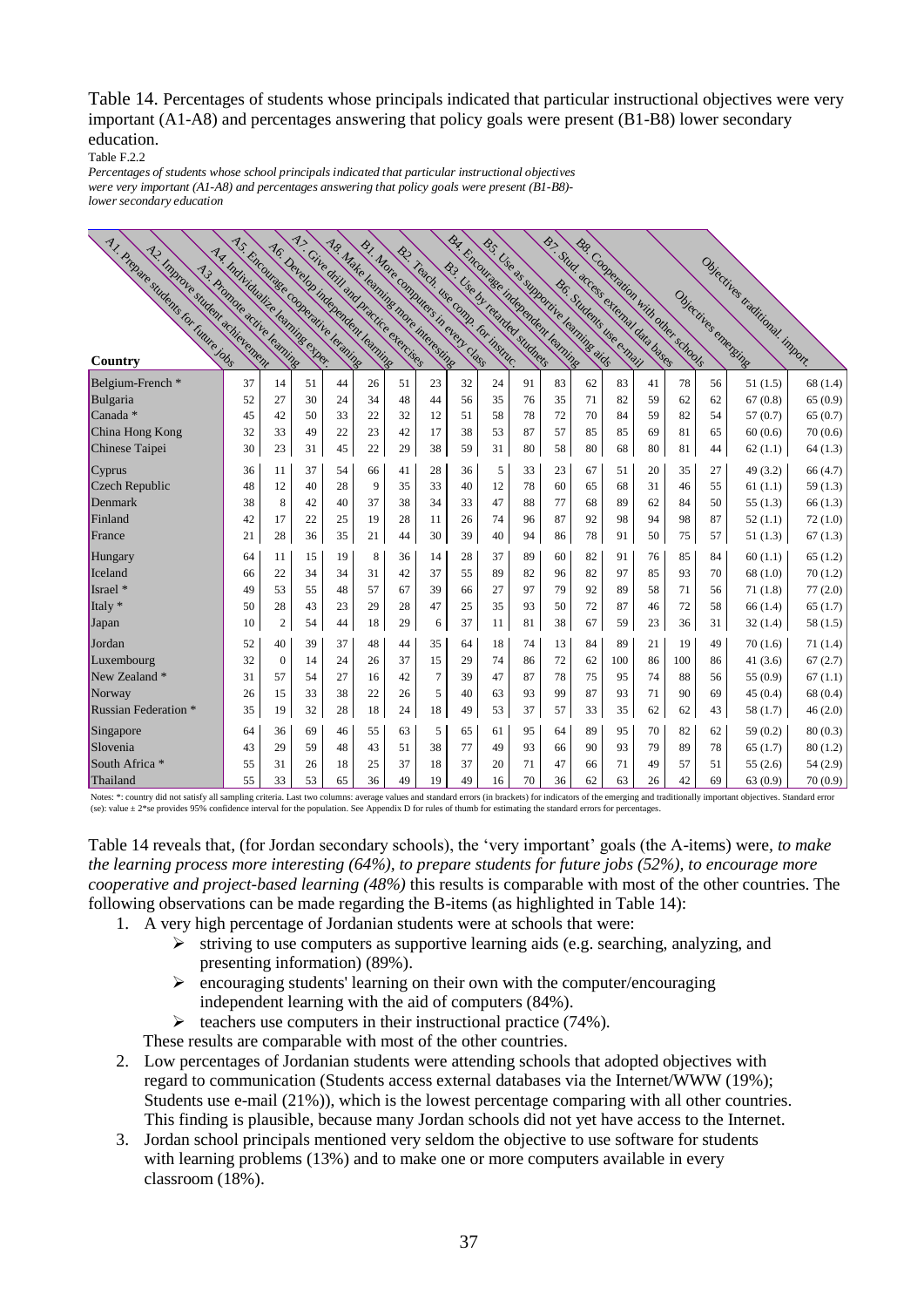The goal statements listed in Table 14 contain objectives that may be qualified as emerging versus traditionally important. It was hypothesized that A3, A4, A5, A6 , B6, B4, B5, and B8 might be combined into an indicator of emerging objective, while A1, A2, and A7 would be manifest traditionally important objectives.

Figure 9 contains the box plots for the indicators of emerging and traditionally important ICT-related objectives for secondary education level. It shows that emerging ICT-related objectives had been adapted to a high degree in for example, Israel and Singapore. For Jordan it was on average when compared with other countries.



Figure 9 Box plots of indicators concerning the emerging and traditionally important objectives With regard to expectations about the outcomes of learning about ICT, school principals were requested to indicate, on the basis of the school's objectives, which of the following skills students should have acquired by the time they had reached the end of the target grade:

- 1. Operating a computer (saving files, printing, keyboarding)
- 2. Writing documents with a word processor (typing, editing, layout)
- 3. Making illustrations with graphical programs
- 4. Calculating with spreadsheet programs (sheet creation, using formulas)
- 5. Writing simple programs (in e.g. Logo, Pascal)
- 6. Communicating via e-mail with teachers and other students
- 7. Sending, searching for, and using electronic forms of information
- 8. Other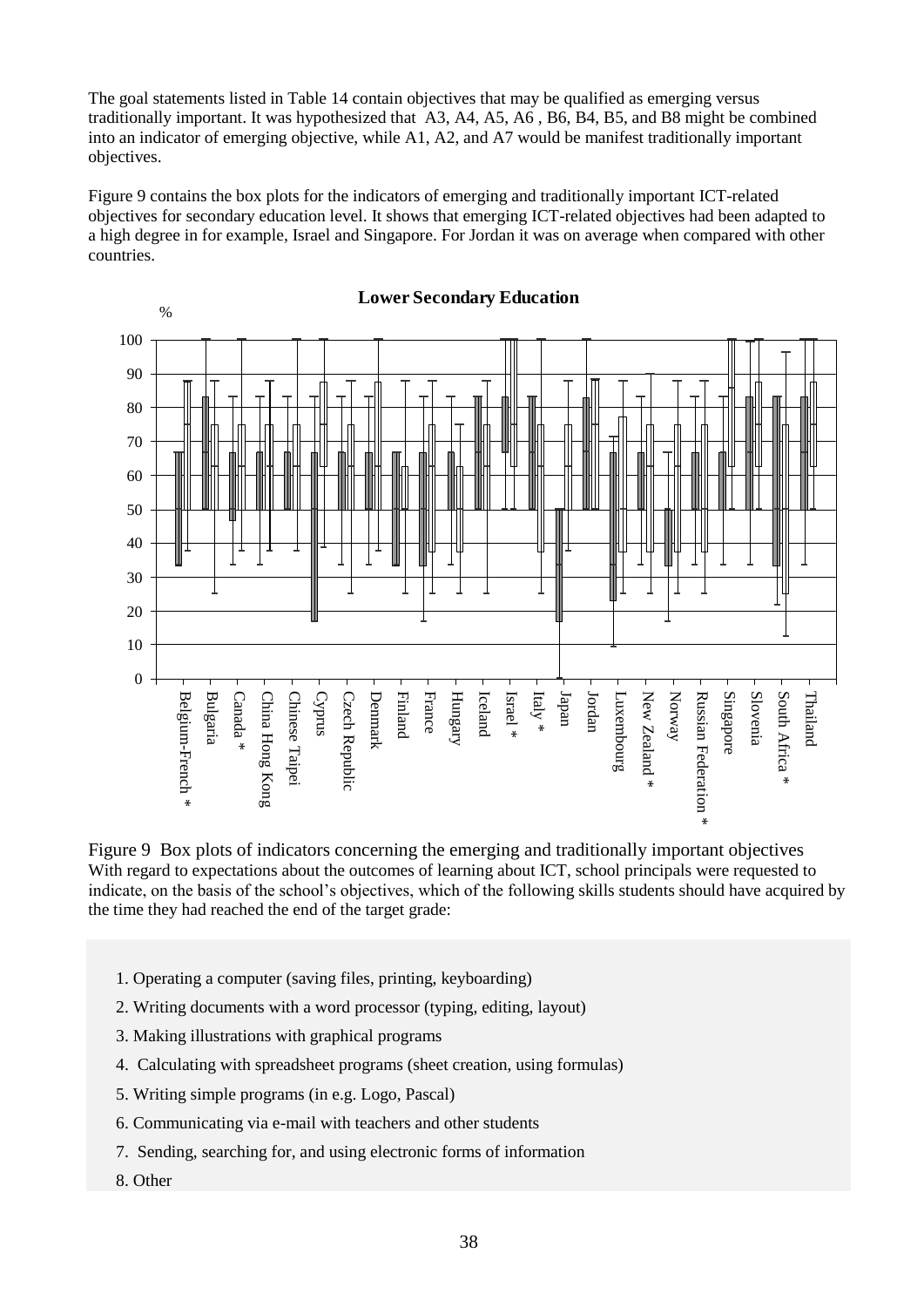Table 15 contains percentages of students at schools where principals checked each of the items in this list. The table also contains the percentages of total number of items that were checked (these were averaged across the schools for each country).

# Table 15

Table 3.3.2

*Percentage of students whose school principals indicated that students should have acquired particular ICT related skills at the end of the target grade-lower secondary education.*

*Last column: average values and standard errors (between brackets) for indicators of ICT skill coverage*

|                             | T. Calculating with spreadsheets | 5. Writings simple programs |    |    | 6. Communicating via email | 7. Use electronic inicmedion |                           |          |
|-----------------------------|----------------------------------|-----------------------------|----|----|----------------------------|------------------------------|---------------------------|----------|
| 1. Operating a commuter.    | 3. Illustrating with draming     |                             |    |    |                            |                              |                           |          |
|                             |                                  |                             |    |    |                            |                              |                           |          |
|                             |                                  |                             |    |    |                            |                              |                           |          |
|                             |                                  |                             |    |    |                            |                              |                           |          |
|                             |                                  |                             |    |    |                            |                              |                           |          |
| Country                     | 2. Word processing               |                             |    |    |                            |                              | <b>ICY skill coverage</b> |          |
| Belgium-French *            | 82                               | 49                          | 32 | 14 | 26                         | 32                           | 35                        | 39(2.1)  |
| Bulgaria                    | 87                               | 65                          | 37 | 19 | 38                         | 25                           | 19                        | 41(1.7)  |
| Canada *                    | 95                               | 94                          | 49 | 44 | 9                          | 51                           | 76                        | 60(0.8)  |
| China Hong Kong             | 94                               | 85                          | 42 | 43 | 59                         | 55                           | 55                        | 62(1.6)  |
| Chinese Taipei              | 99                               | 92                          | 80 | 30 | 10                         | 70                           | 66                        | 64(1.3)  |
| Cyprus                      | 74                               | 44                          | 72 | 6  | 10                         | 29                           | 22                        | 37(5.0)  |
| <b>Czech Republic</b>       | 96                               | 93                          | 62 | 66 | 22                         | 33                           | 36                        | 58(1.4)  |
| Denmark                     | 99                               | 98                          | 64 | 77 | 3                          | 62                           | 79                        | 69(1.2)  |
| Finland                     | 97                               | 91                          | 47 | 37 | 10                         | 71                           | 74                        | 61(1.6)  |
| France                      | 99                               | 97                          | 49 | 68 | 5                          | 48                           | 61                        | 61(1.1)  |
| Hungary                     | 98                               | 89                          | 65 | 53 | 51                         | 28                           | 44                        | 61(1.4)  |
| Iceland                     | 96                               | 90                          | 56 | 38 | 5                          | 52                           | 54                        | 56(2.5)  |
| Israel *                    | 94                               | 92                          | 73 | 69 | 21                         | 36                           | 35                        | 60(2.2)  |
| Italy *                     | 89                               | 83                          | 23 | 61 | 50                         | 29                           | 27                        | 52(1.7)  |
| Japan                       | 75                               | 64                          | 51 | 20 | 11                         | 13                           | $\overline{7}$            | 34(1.6)  |
| Jordan                      | 96                               | 85                          | 79 | 32 | 62                         | 36                           | 32                        | 60(1.9)  |
| Luxembourg                  | 100                              | 95                          | 40 | 33 | 12                         | 57                           | 82                        | 60(4.8)  |
| New Zealand *               | 99                               | 98                          | 63 | 58 | 10                         | 46                           | 67                        | 63(1.4)  |
| Norway                      | 89                               | 88                          | 25 | 61 | 4                          | 49                           | 70                        | 55 (0.9) |
| <b>Russian Federation *</b> | 42                               | 21                          | 27 | 19 | 30                         | 4                            | 6                         | 21(2.6)  |
| Singapore                   | 97                               | 99                          | 89 | 42 | 10                         | 67                           | 73                        | 68(1.7)  |
| Slovenia                    | 51                               | 73                          | 79 | 75 | 55                         | 79                           | 79                        | 70(1.9)  |
| South Africa *              | 83                               | 68                          | 40 | 34 | 16                         | 30                           | 26                        | 42(3.0)  |
| Thailand                    | 90                               | 80                          | 36 | 28 | 12                         | 10                           | 10                        | 38(1.1)  |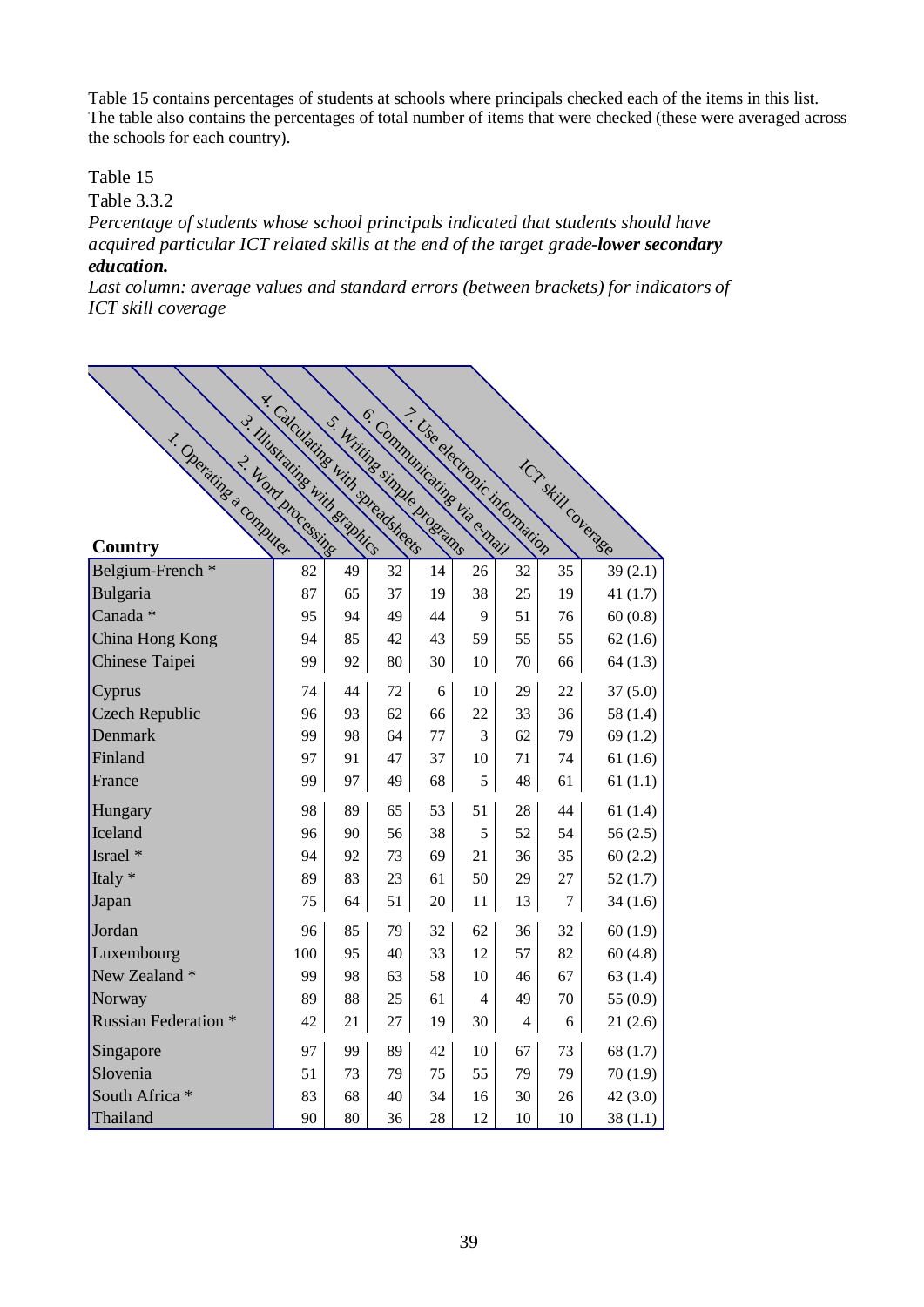It is evident from Table 15 that most important ICT-related skills for a majority of students in Jordan secondary schools were:

- 1. Operating a computer (saving files, printing, keyboarding) (96%)
- 2. Writing documents with a word processor (typing, editing, and layout) (85%)<br>Making illustrations with graphical programs (79%)
- Making illustrations with graphical programs (79%)
- 4. Writing simple programs (in e.g. Logo, Pascal) (62%).

These results are comparable with most of the other countries. On the other hand, the following items were mentioned less frequently by principals in Jordan:

- 1. Calculating with spreadsheet programs (sheet creation, using formulas) (32%)
- 2. Sending, searching for, and using electronic forms of information (32%)
- 3. Communicating via e-mail with teachers and other students (36%)

The overall index in Table 15 suggests that the highest expectations with regards to students' ICT-related skills were observed in Denmark, Singapore, and Slovenia, while the lowest expectations existed in Japan and the Russian Federation.

### **Use of the Internet**

In this section the following question will be addressed: "To what extent is the Internet used in schools for pedagogical purposes?" From Figure 10 one may infer that Jordanian secondary school students were least likely to be in schools using email and the WWW for instructional purposes when comparing with most other countries.



Figure 10 Percentages of schools (technical respondents) indicating that the e-mail/WWW was used, within the grade range, for instructional purposes .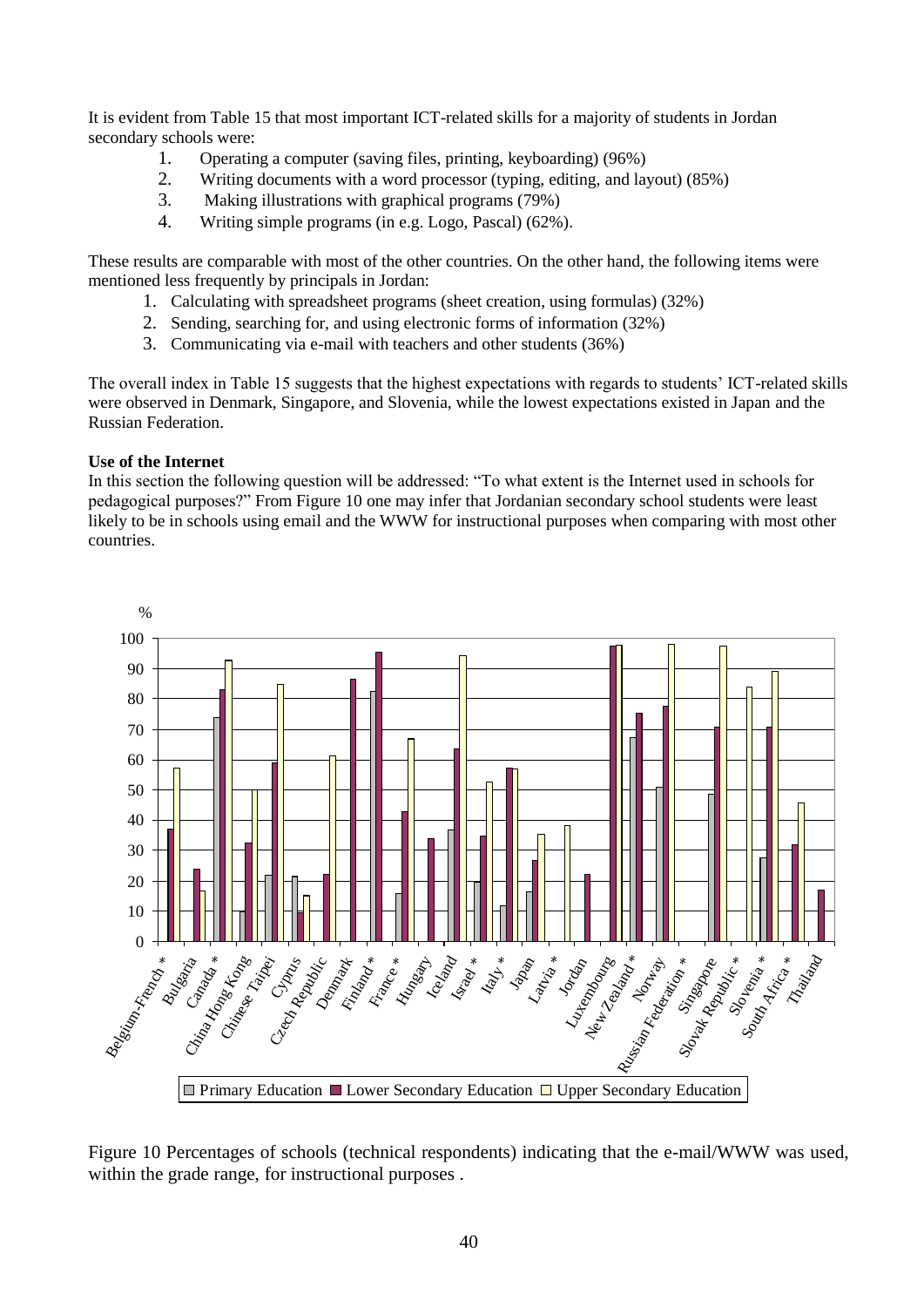Respondents who indicated that the school used email or WWW for instructional purposes answered a number of additional questions, namely:

- i. What percentage of students (will) have used email and/or the WWW by the end of the target grade?
- ii. What percentage of teachers (who teach in the grades range) use email and/or the WWW in their teaching in some way?
- iii. Will a typical student have done any of the following at the school by the end of grade [X]:
- 1. Communicating via e-mail with teachers within and/or outside the school for learning purposes
- 2. Communicating via e-mail with peers from other schools within and/or outside the country
- 3. Using e-mail or bulletin boards for group projects/collaboration within the school and/or with other schools
- 4. Using external databases to retrieve and extract information from different sites across the Internet and/or WWW Designing and maintaining Web sites
- 6. Disseminating information via the Internet and/or WWW (e.g. publishing projects)
- 7. Discussing, debating issues and exploring ideas by video conferencing with others (e.g. schools or experts) outside the school
- 8. Other

Given the fact that in many countries the percentage of schools using the internet/WWW was far below 100%, further statistics relating to the answers to these additional questions were considered to be insufficiently representative for all country samples. Table 16 contains the percentage of students and teachers using Internet and the WWW, while in Table 17 the percentages of respondents are shown who indicated that typical students would have done Internet-related activities.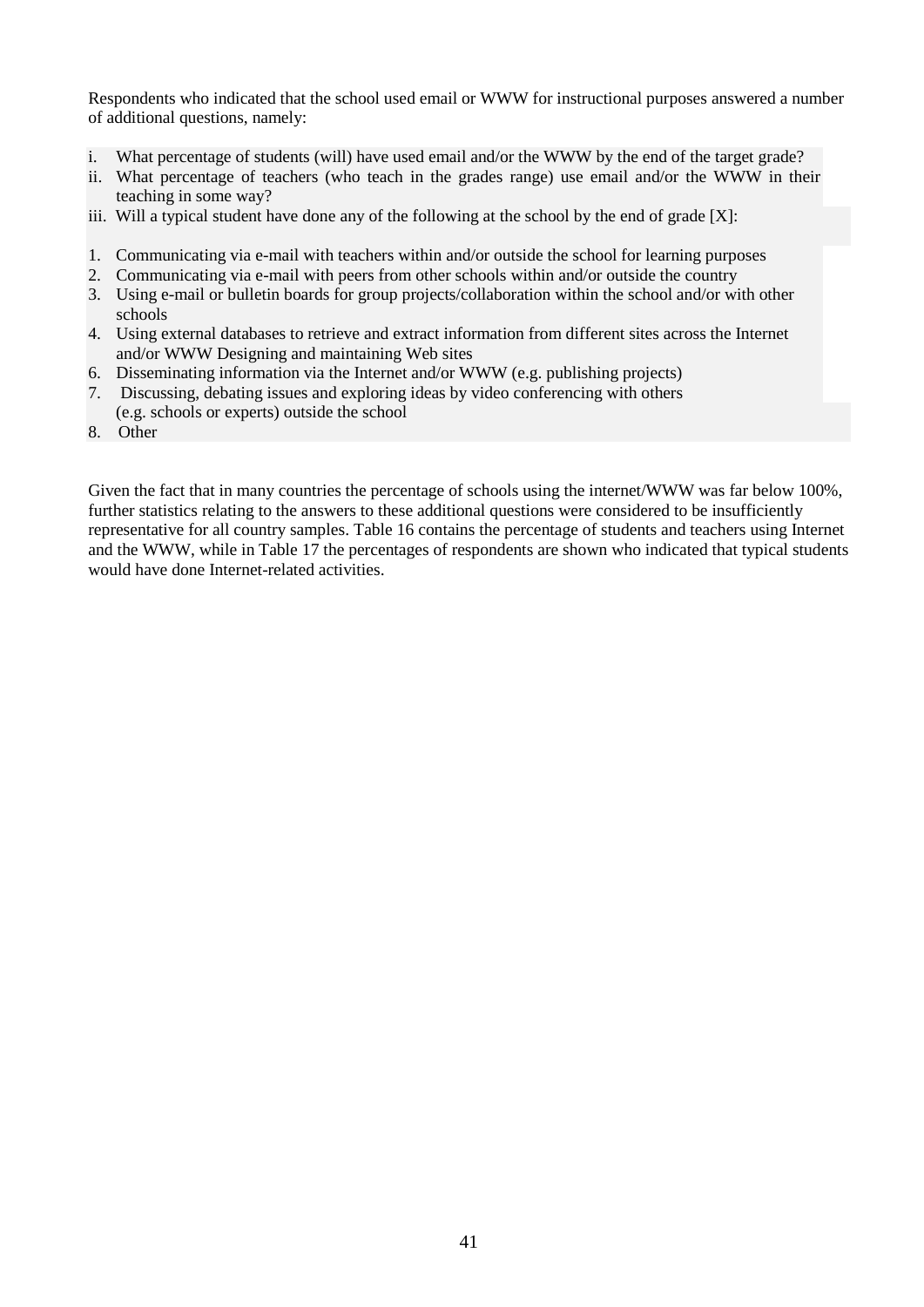Table F.3.2

mail (at schools that used e-mail and/or WWW for instructional purposes)-lower secondary *Percentages of students whose schools (technical respondents) indicated which percentages of teachers (from the grade range) and students (at the end of the target grade) would have used eeducation*

| of Teach using email under Logo<br>a Teachers using e mail. 1.35g | a Teachers Using e mail. 26.50g | e Treachers using e mail. To I Obec<br>Se Teachers Using e mail. 51.75g |                  |                                 | er Stud using e main under Loer |                  | er Suudents using eennay. 1.25g |                | ele Suudents usinge emmili 26,50ele<br>er Sudents Using e chail. S. 1.3.9 |                          | er Students using e mail. 76.100g |              |
|-------------------------------------------------------------------|---------------------------------|-------------------------------------------------------------------------|------------------|---------------------------------|---------------------------------|------------------|---------------------------------|----------------|---------------------------------------------------------------------------|--------------------------|-----------------------------------|--------------|
|                                                                   |                                 |                                                                         |                  |                                 |                                 |                  |                                 |                |                                                                           |                          |                                   |              |
|                                                                   |                                 |                                                                         |                  |                                 |                                 |                  |                                 |                |                                                                           |                          |                                   |              |
|                                                                   |                                 |                                                                         |                  |                                 |                                 |                  |                                 |                |                                                                           |                          |                                   |              |
|                                                                   |                                 |                                                                         |                  |                                 |                                 |                  |                                 |                |                                                                           |                          |                                   |              |
| er Teachers using email: none<br><b>Country</b>                   |                                 |                                                                         |                  | ele Suudents usinge email: none |                                 |                  |                                 |                |                                                                           |                          |                                   |              |
| Belgium-French *                                                  | 65                              | 18                                                                      | 12               | $\overline{4}$                  | $\boldsymbol{0}$                | $\boldsymbol{0}$ | 69                              | 10             | 9                                                                         | 5                        | $\overline{4}$                    | $\sqrt{2}$   |
| Bulgaria                                                          | 78                              | 17                                                                      | 4                | 1                               | $\overline{0}$                  | $\boldsymbol{0}$ | 79                              | 11             | $\overline{7}$                                                            | 1                        | 1                                 | $\mathbf{1}$ |
| Canada *                                                          | 18                              | 23                                                                      | 20               | 17                              | 14                              | 9                | 18                              | 4              | 8                                                                         | 14                       | 16                                | 41           |
| China Hong Kong                                                   | 68                              | 16                                                                      | 7                | $\mathbf{1}$                    | 4                               | $\overline{4}$   | 69                              | 7              | 7                                                                         | 4                        | 3                                 | 10           |
| Chinese Taipei                                                    | 44                              | 25                                                                      | $\tau$           | 5                               | 4                               | 14               | 46                              | 13             | 5                                                                         | 11                       | 3                                 | 22           |
| Cyprus                                                            | 91                              | 9                                                                       | $\boldsymbol{0}$ | $\Omega$                        | $\boldsymbol{0}$                | $\boldsymbol{0}$ | 91                              | 6              | 2                                                                         | $\theta$                 | $\Omega$                          | 1            |
| <b>Czech Republic</b>                                             | 80                              | 11                                                                      | 7                | $\overline{2}$                  | $\theta$                        | $\boldsymbol{0}$ | 78                              | $\overline{c}$ | 3                                                                         | $\overline{\mathcal{L}}$ | 3                                 | 10           |
| Denmark                                                           | 15                              | 21                                                                      | 22               | 21                              | 13                              | $\overline{7}$   | 16                              | 12             | 12                                                                        | 9                        | 16                                | 35           |
| Finland                                                           | 5                               | 12                                                                      | 30               | 27                              | 20                              | $\tau$           | 5                               | 1              | $\overline{2}$                                                            | 10                       | 21                                | 63           |
| France                                                            | 59                              | 29                                                                      | 9                | $\overline{2}$                  | $\overline{0}$                  | $\boldsymbol{0}$ | 62                              | 12             | 9                                                                         | $\overline{7}$           | 3                                 | 6            |
| Hungary                                                           | 69                              | 19                                                                      | 5                | 6                               | $\overline{0}$                  | $\mathbf{1}$     | 67                              | 3              | 6                                                                         | 4                        | $\overline{4}$                    | 15           |
| Iceland                                                           | 41                              | 11                                                                      | 12               | 11                              | 10                              | 16               | 38                              | 5              | 4                                                                         | $\overline{c}$           | $\overline{7}$                    | 43           |
| Israel *                                                          | 68                              | 21                                                                      | 6                | $\overline{c}$                  | 1                               | $\overline{2}$   | 70                              | 11             | 6                                                                         | 5                        | $\overline{c}$                    | 5            |
| Italy *                                                           | 44                              | 29                                                                      | 16               | 6                               | 3                               | 1                | 54                              | 25             | 8                                                                         | 6                        | 3                                 | 3            |
| Japan                                                             | 75                              | 19                                                                      | 5                | 1                               | $\boldsymbol{0}$                | $\boldsymbol{0}$ | 75                              | 8              | 3                                                                         | $\overline{2}$           | 1                                 | 12           |
| Jordan                                                            | 81                              | 9                                                                       | 4                | 3                               | 3                               | 1                | 81                              | $\overline{4}$ | 4                                                                         | 6                        | 3                                 | 1            |
| Luxembourg                                                        | 3                               | 58                                                                      | 26               | 13                              | $\overline{0}$                  | $\mathbf{0}$     | 3                               | 17             | 31                                                                        | 3                        | $\Omega$                          | 45           |
| New Zealand *                                                     | 27                              | 26                                                                      | 22               | 17                              | 3                               | 5                | 27                              | 18             | 12                                                                        | 10                       | 6                                 | 28           |
| Norway                                                            | 22                              | 19                                                                      | 22               | 20                              | 13                              | 4                | 25                              | 15             | 12                                                                        | 11                       | 12                                | 25           |
| <b>Russian Federation *</b>                                       | $\thicksim$                     | $\thicksim$                                                             | $\thicksim$      | $\thicksim$                     | $\thicksim$                     | $\thicksim$      | $\thicksim$                     | $\thicksim$    | $\thicksim$                                                               | $\thicksim$              | $\thicksim$                       | $\tilde{}$   |
| Singapore                                                         | 30                              | 23                                                                      | 12               | 17                              | 11                              | 7                | 29                              | 15             | 10                                                                        | 15                       | 6                                 | 25           |
| Slovenia                                                          | 32                              | 32                                                                      | 25               | 8                               | 2                               | 1                | 31                              | 22             | 33                                                                        | 8                        | $\overline{2}$                    | 5            |
| South Africa *                                                    | 69                              | 15                                                                      | 6                | 4                               | 4                               | 1                | 68                              | 10             | 3                                                                         | $\overline{c}$           | 1                                 | 16           |
| Thailand                                                          | 86                              | 11                                                                      | $\overline{c}$   | $\mathbf{1}$                    | $\overline{0}$                  | $\boldsymbol{0}$ | 85                              | 8              | $\overline{2}$                                                            | $\overline{2}$           | $\mathbf 1$                       | $\mathbf{1}$ |

Notes: \*: country did not satisfy all sampling criteria. ~: no data collected. See Appendix D for rules of thumb for estimating the standard errors for percentages.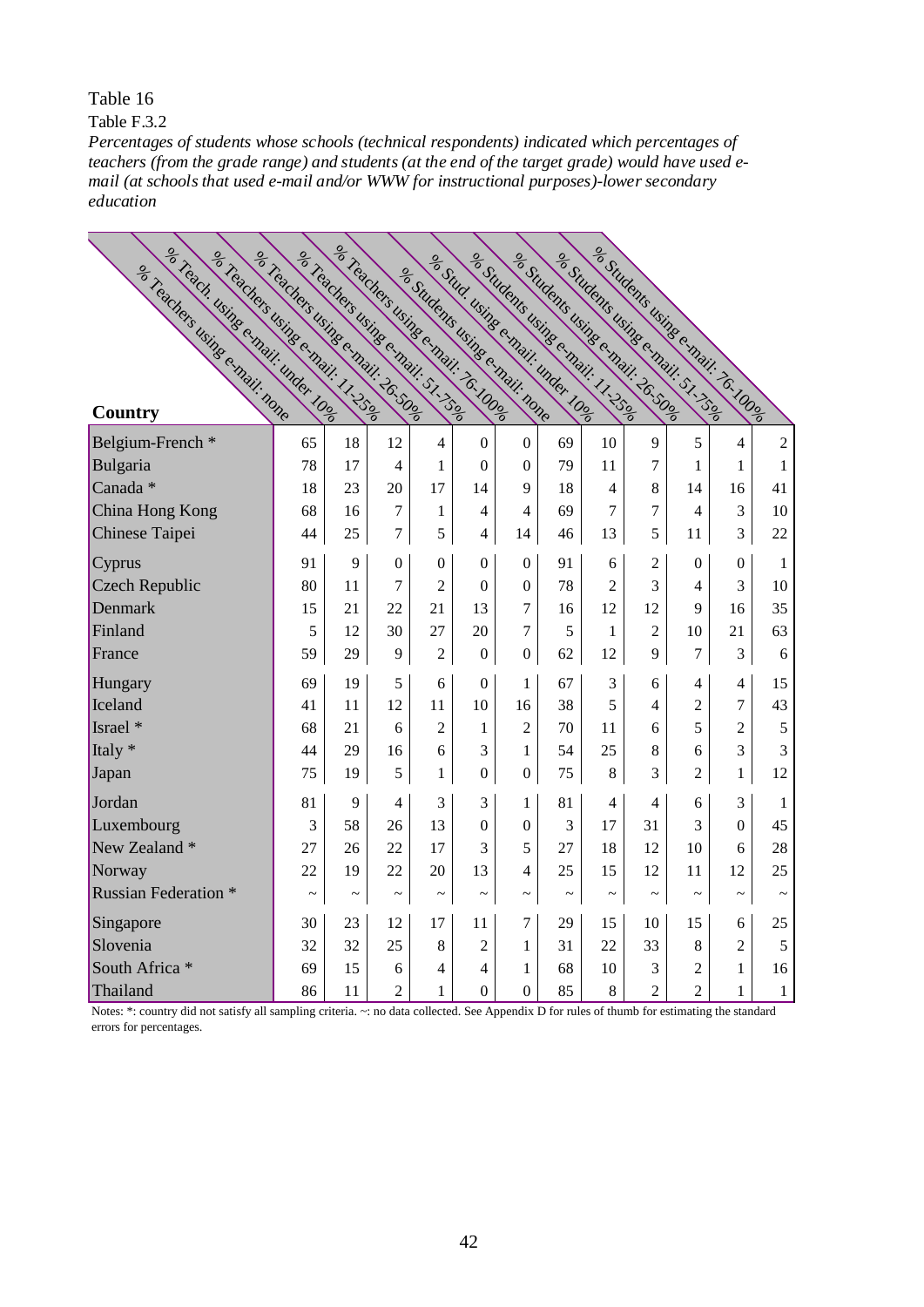Table F.4.2

the end of the target grade would have practiced particular Internet/WWW related activities (at *Percentages of students whose schools (technical respondents) indicated that typical students by schools that used e-mail and/or WWW for instructional purposes)-lower secondary education*

| C. C. Mall leadh. Hiside outside schl.<br>2- E-mail beers in Country<br>3. Group Projects in Louiside schl. | A. Info From extended data bases |                       |                       | 5. Design maintenance Web sites | 6. Disseminate publish incomediation | 7. Discussion video contenencing<br>8. Other Internet related activities |                       |                |
|-------------------------------------------------------------------------------------------------------------|----------------------------------|-----------------------|-----------------------|---------------------------------|--------------------------------------|--------------------------------------------------------------------------|-----------------------|----------------|
|                                                                                                             |                                  |                       |                       |                                 |                                      |                                                                          |                       |                |
|                                                                                                             |                                  |                       |                       |                                 |                                      |                                                                          |                       |                |
|                                                                                                             |                                  |                       |                       |                                 |                                      |                                                                          |                       |                |
|                                                                                                             |                                  |                       |                       |                                 |                                      |                                                                          |                       |                |
|                                                                                                             |                                  |                       |                       |                                 |                                      |                                                                          |                       |                |
| Belgium-French*                                                                                             | 16                               | 15                    | 3                     | 28                              | 8                                    | 5                                                                        | 4                     | 1              |
| Bulgaria                                                                                                    | 8                                | 15                    | 10                    | 10                              | 4                                    | 5                                                                        | 1                     | $\overline{2}$ |
| Canada *                                                                                                    | 28                               | 37                    | 19                    | 66                              | 19                                   | 26                                                                       | 3                     | 10             |
| China Hong Kong                                                                                             | 11                               | 10                    | 4                     | 27                              | 11                                   | 6                                                                        | 1                     | 0              |
| Chinese Taipei                                                                                              | 21                               | 11                    | 7                     | 53                              | 12                                   | 7                                                                        | 0                     | $\overline{2}$ |
| Cyprus                                                                                                      | 1                                | $\overline{c}$        | 1                     | 5                               | $\overline{0}$                       | 1                                                                        | 0                     | $\overline{0}$ |
| <b>Czech Republic</b>                                                                                       | $\overline{7}$                   | 16                    | 7                     | 13                              | 8                                    | 3                                                                        | 4                     | 3              |
| Denmark                                                                                                     | 16                               | 44                    | 23                    | 84                              | 12                                   | 8                                                                        | 3                     | 16             |
| Finland                                                                                                     | 29                               | 49                    | 12                    | 79                              | 48                                   | 12                                                                       | 4                     | 10             |
| France                                                                                                      | 10                               | 23                    | 17                    | 28                              | 11                                   | 8                                                                        | $\overline{c}$        | 3              |
| Hungary                                                                                                     | 12                               | 22                    | 4                     | 27                              | 1                                    | 2                                                                        | $\overline{0}$        | 6              |
| Iceland                                                                                                     | 12                               | 39                    | 19                    | 49                              | 21                                   | 9                                                                        | 3                     | 18             |
| Israel *                                                                                                    | 9                                | 16                    | 9                     | 22                              | 3                                    | $\mathfrak{D}$                                                           | 5                     | 5              |
| Italy *                                                                                                     | 23                               | 18                    | 12                    | 28                              | $\overline{7}$                       | 12                                                                       | 4                     | 4              |
| Japan                                                                                                       | 5                                | 6                     | 5                     | 18                              | 1                                    | 9                                                                        | $\boldsymbol{0}$      | $\overline{0}$ |
| Jordan                                                                                                      | 9                                | 9                     | 7                     | 9                               | 4                                    | 5                                                                        | 5                     | 3              |
| Luxembourg                                                                                                  | 39                               | 38                    | 37                    | 64                              | 12                                   | 14                                                                       | 7                     | 16             |
| New Zealand *                                                                                               | 25                               | 36                    | 14                    | 53                              | 12                                   | 18                                                                       | 6                     | 7              |
| Norway                                                                                                      | 8                                | 23                    | 14                    | 66                              | 6                                    | 6                                                                        | 3                     | 12             |
| <b>Russian Federation *</b>                                                                                 | $\tilde{\phantom{a}}$            | $\tilde{\phantom{a}}$ | $\tilde{\phantom{a}}$ | $\tilde{\phantom{a}}$           | $\tilde{\phantom{a}}$                | $\tilde{\phantom{a}}$                                                    | $\tilde{\phantom{a}}$ | $\tilde{}$     |
| Singapore                                                                                                   | 34                               | 54                    | 21                    | 55                              | 40                                   | 24                                                                       | 7                     | 10             |
| Slovenia                                                                                                    | 31                               | 40                    | 33                    | 51                              | 28                                   | 23                                                                       | 9                     | 9              |
| South Africa *                                                                                              | 14                               | 20                    | 8                     | 16                              | 4                                    | 5                                                                        | 0                     | 1              |
| Thailand                                                                                                    | 5                                | 7                     | 2                     | 10                              | 2                                    | 4                                                                        | $\overline{0}$        | $\mathbf{1}$   |

Notes: \*: country did not satisfy all sampling criteria. ~: no data collected. See Appendix D for rules of thumb for estimating the standard errors for percentages.

As Table 16 and Table 17 show, Jordanian secondary students and teachers who teach in the grade range had very low experience with email and/or Internet/WWW.

# **ICT-related learning opportunities**

In order to answer research question 4 "Which ICT-related learning opportunities do schools offer to students?", respondents were requested to indicate whether a typical student would have used any of the following technology applications at school by the end of the target grade: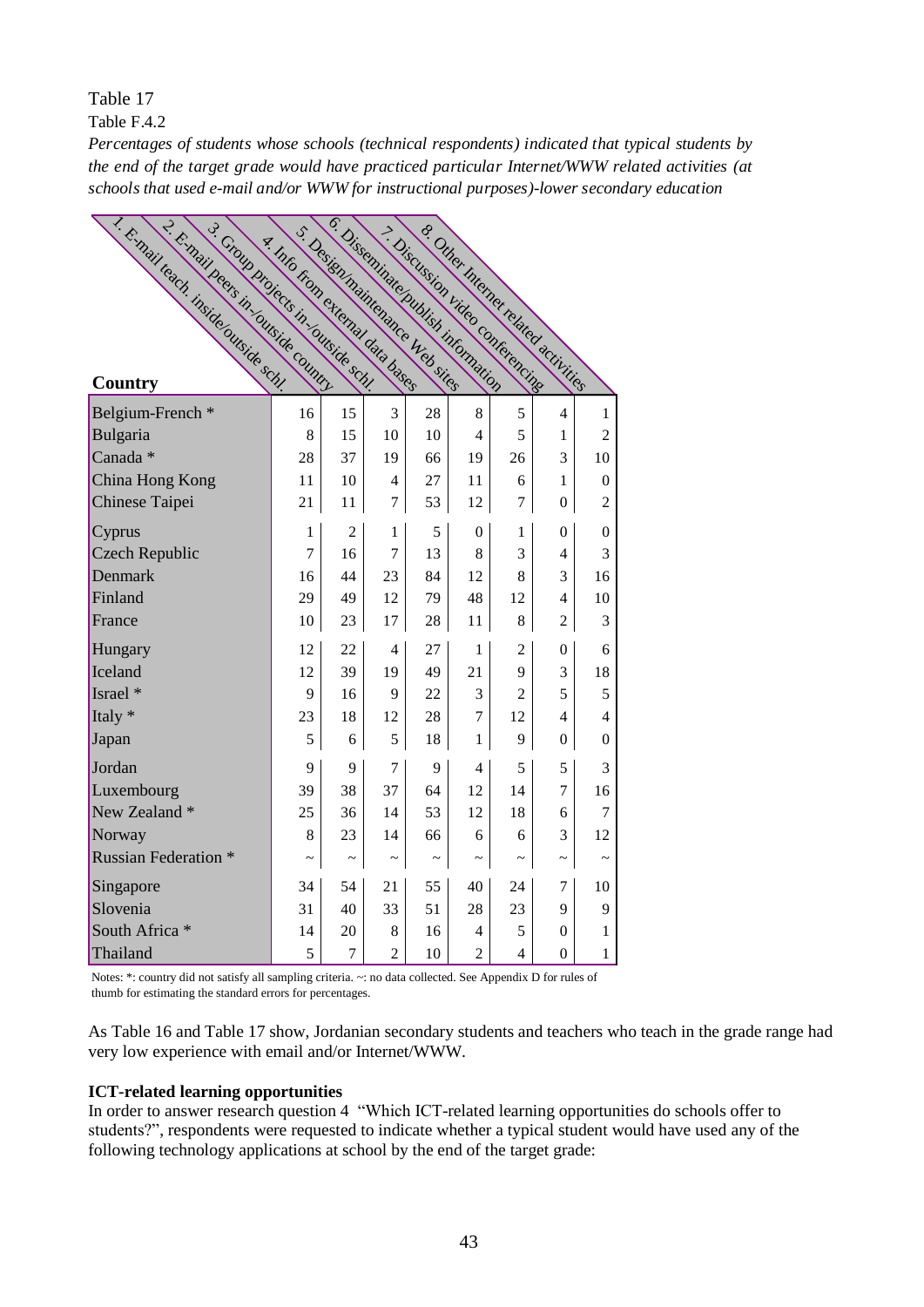- 1. Simulations of natural or man made systems (e.g. work environments, human and animal populations, etc.)
- 2. Dynamic modeling and graphical modeling of mathematical functions.
- 3. Software for simple data manipulation and statistical analysis.
- 4. Word processing / desk top publishing .
- 5. Hard- and software for real time data collection (data logging) and data manipulation for science investigations .
- 6. Spreadsheets packages.
- 7. Software supporting creative works (music/ arts.
- 8. Computer aided design/ Computer aided manufacturing.
- 9. An interactive multimedia encyclopedia on CD ROM.
- 10. Software for learning programming skills .

Table 18 contains, for each ICT application per country , the percentage of students at schools where respondents indicated that a particular application would have been used by time a typical student would have reached the end of the target grade.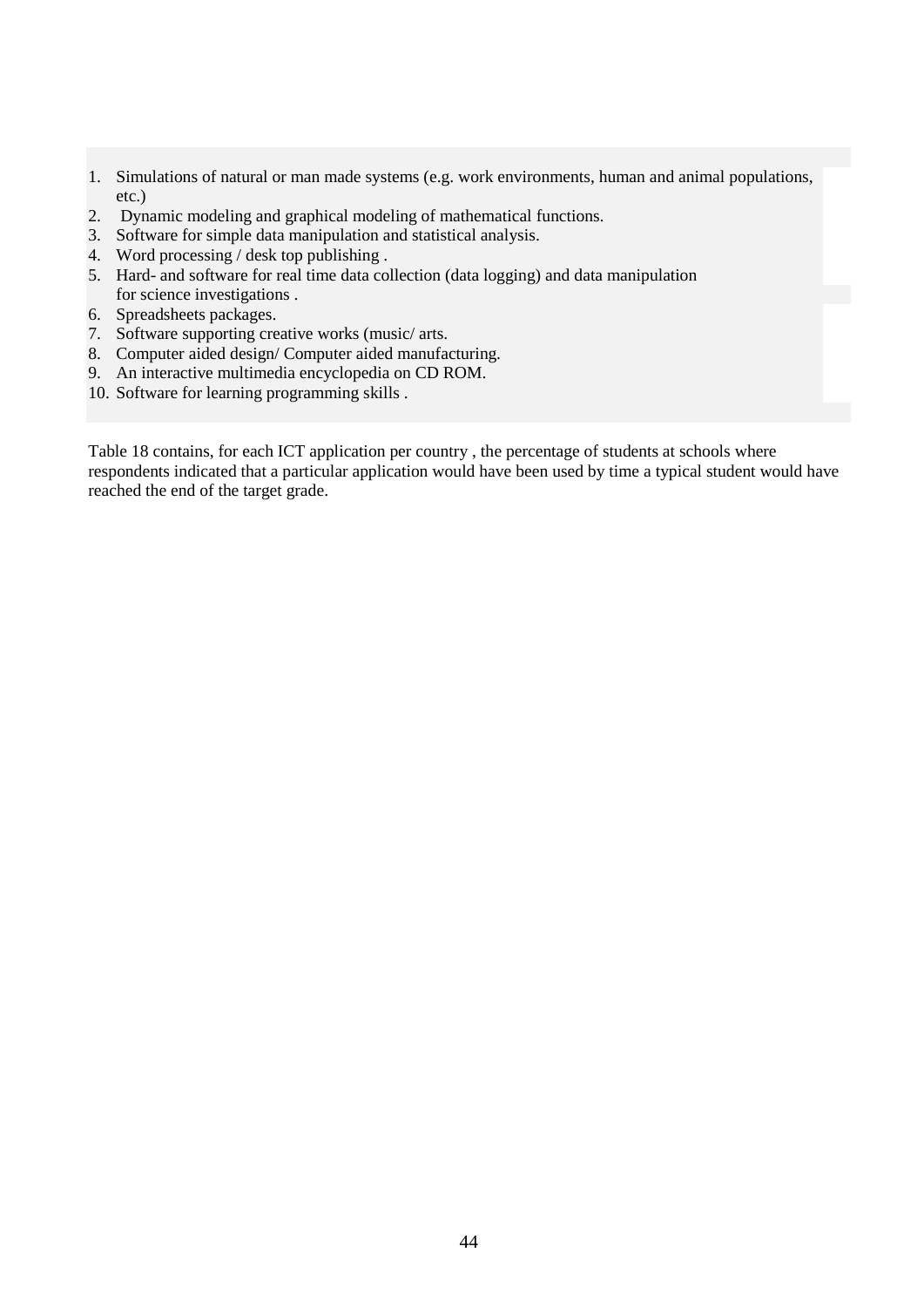Table 3.4.2

*Percentage of students whose schools (technical respondents) indicated that a typical student would have used particular ICT applications at the end of the target grade- lower secondary education.*

*Last column: average values and standard errors (between brackets) for an indicator of application coverage.*

| 3. Sonware data manipul. statistics<br>2. Modeline mathematic, Timetions<br>1. Simulations or natural systems | s. Hard. SS tin. real line data coll.<br>4. Word Processing destroy Public |                  |                |     |                  |                  | s. Computer aided design manufac-<br>9. Interactive encycl. O. ROM<br>10. Software for programming |                  |    |        |                              |
|---------------------------------------------------------------------------------------------------------------|----------------------------------------------------------------------------|------------------|----------------|-----|------------------|------------------|----------------------------------------------------------------------------------------------------|------------------|----|--------|------------------------------|
|                                                                                                               |                                                                            |                  |                |     |                  |                  |                                                                                                    |                  |    |        | <b>Application coverage.</b> |
|                                                                                                               |                                                                            |                  |                |     |                  |                  |                                                                                                    |                  |    |        |                              |
|                                                                                                               |                                                                            |                  |                |     |                  |                  |                                                                                                    |                  |    |        |                              |
|                                                                                                               |                                                                            |                  |                |     |                  |                  |                                                                                                    |                  |    |        |                              |
| Country                                                                                                       |                                                                            |                  |                |     |                  |                  |                                                                                                    |                  |    |        |                              |
| Belgium-French <sup>*</sup>                                                                                   | $\overline{4}$                                                             | 6                | $\overline{7}$ | 66  | 5                | 24               | 38                                                                                                 | 9                | 49 | 13     | 22(1.5)                      |
| Bulgaria                                                                                                      | 8                                                                          | 13               | 19             | 64  | 5                | 22               | 19                                                                                                 | 1                | 16 | 24     | 19(0.7)                      |
| Canada *                                                                                                      | 20                                                                         | 31               | 51             | 97  | 14               | 66               | 30                                                                                                 | 39               | 79 | 27     | 46(0.6)                      |
| China Hong Kong                                                                                               | $\overline{c}$                                                             | 5                | 29             | 83  | $\sqrt{2}$       | 65               | 16                                                                                                 | 9                | 38 | 49     | 30(0.6)                      |
| Chinese Taipei                                                                                                | 1                                                                          | $\overline{c}$   | $\overline{c}$ | 97  | $\boldsymbol{0}$ | 40               | 31                                                                                                 | 11               | 20 | 6      | 21(0.7)                      |
| Cyprus                                                                                                        | 20                                                                         | $\boldsymbol{0}$ | $\overline{0}$ | 57  | 6                | $\boldsymbol{0}$ | 22                                                                                                 | 52               | 16 | 20     | 19(1.6)                      |
| <b>Czech Republic</b>                                                                                         | 15                                                                         | 13               | 53             | 95  | 5                | 75               | 36                                                                                                 | 3                | 47 | 27     | 37(1.2)                      |
| Denmark                                                                                                       | 22                                                                         | 44               | 57             | 99  | 10               | 96               | 54                                                                                                 | 1                | 85 | 8      | 48 (0.9)                     |
| Finland                                                                                                       | 6                                                                          | 25               | 38             | 99  | 5                | 89               | 45                                                                                                 | 3                | 63 | 47     | 42(1.0)                      |
| France                                                                                                        | 12                                                                         | 33               | 39             | 99  | 18               | 91               | 23                                                                                                 | 54               | 84 | $10\,$ | 46(1.0)                      |
| Hungary                                                                                                       | 6                                                                          | 22               | 39             | 97  | 32               | 96               | 43                                                                                                 | 12               | 36 | 18     | 37(6.4)                      |
| Iceland                                                                                                       | 9                                                                          | 31               | 26             | 89  | 12               | 47               | 30                                                                                                 | $\overline{c}$   | 34 | 3      | 28(1.1)                      |
| Israel *                                                                                                      | 33                                                                         | 52               | 53             | 93  | 27               | 75               | 32                                                                                                 | 19               | 58 | 24     | 47(1.8)                      |
| Italy *                                                                                                       | 10                                                                         | 32               | 48             | 81  | 21               | 73               | 16                                                                                                 | 22               | 53 | 40     | 40(1.5)                      |
| Japan                                                                                                         | 10                                                                         | 44               | 27             | 72  | 12               | 33               | 30                                                                                                 | $\overline{7}$   | 14 | 31     | 28(1.3)                      |
| Jordan                                                                                                        | 23                                                                         | 37               | 56             | 93  | 44               | 61               | 28                                                                                                 | 27               | 58 | 57     | 48(1.8)                      |
| Luxembourg                                                                                                    | 6                                                                          | 13               | 36             | 97  | 14               | 72               | 8                                                                                                  | 15               | 43 | 37     | 34(1.5)                      |
| New Zealand *                                                                                                 | 25                                                                         | 26               | 71             | 98  | 16               | 85               | 43                                                                                                 | 36               | 92 | 23     | 52(1.0)                      |
| Norway                                                                                                        | 4                                                                          | $\,8\,$          | 27             | 96  | $\overline{4}$   | 79               | 28                                                                                                 | $\boldsymbol{0}$ | 70 | 4      | 32(0.3)                      |
| <b>Russian Federation *</b>                                                                                   | $\boldsymbol{0}$                                                           | 22               | 13             | 35  | 3                | 23               | 37                                                                                                 | 1                | 5  | 39     | 18(2.1)                      |
| Singapore                                                                                                     | 17                                                                         | 38               | 45             | 100 | 20               | 60               | 37                                                                                                 | 24               | 84 | 28     | 45(0.0)                      |
| Slovenia                                                                                                      | 53                                                                         | 39               | 58             | 84  | 31               | 70               | 50                                                                                                 | 62               | 73 | 46     | 57(1.8)                      |
| South Africa *                                                                                                | 17                                                                         | 11               | 28             | 70  | 5                | 47               | 18                                                                                                 | 10               | 48 | 22     | 28(2.3)                      |
| Thailand                                                                                                      | $\boldsymbol{7}$                                                           | 9                | 37             | 85  | $8\,$            | 61               | 35                                                                                                 | 12               | 22 | 18     | 29(0.8)                      |

The results in Table 18 indicate that in almost all countries including Jordan, word-processing was one of the most popular ICT applications, spreadsheets were used in a good number of countries (usage was greatest in Denmark, Finland, France, and Hungary, and lowest in Belgium-French, Bulgaria, Cyprus, and the Russian Federation). For Jordan, the results from Table 18 indicated that popular ICT applications were:

- 1. Word processing / desk top publishing (93%).
- 2. Spreadsheets packages (61%).
- 3. An interactive multimedia encyclopedia on CD ROM (58%).
- 4. Software for learning programming skills (57%).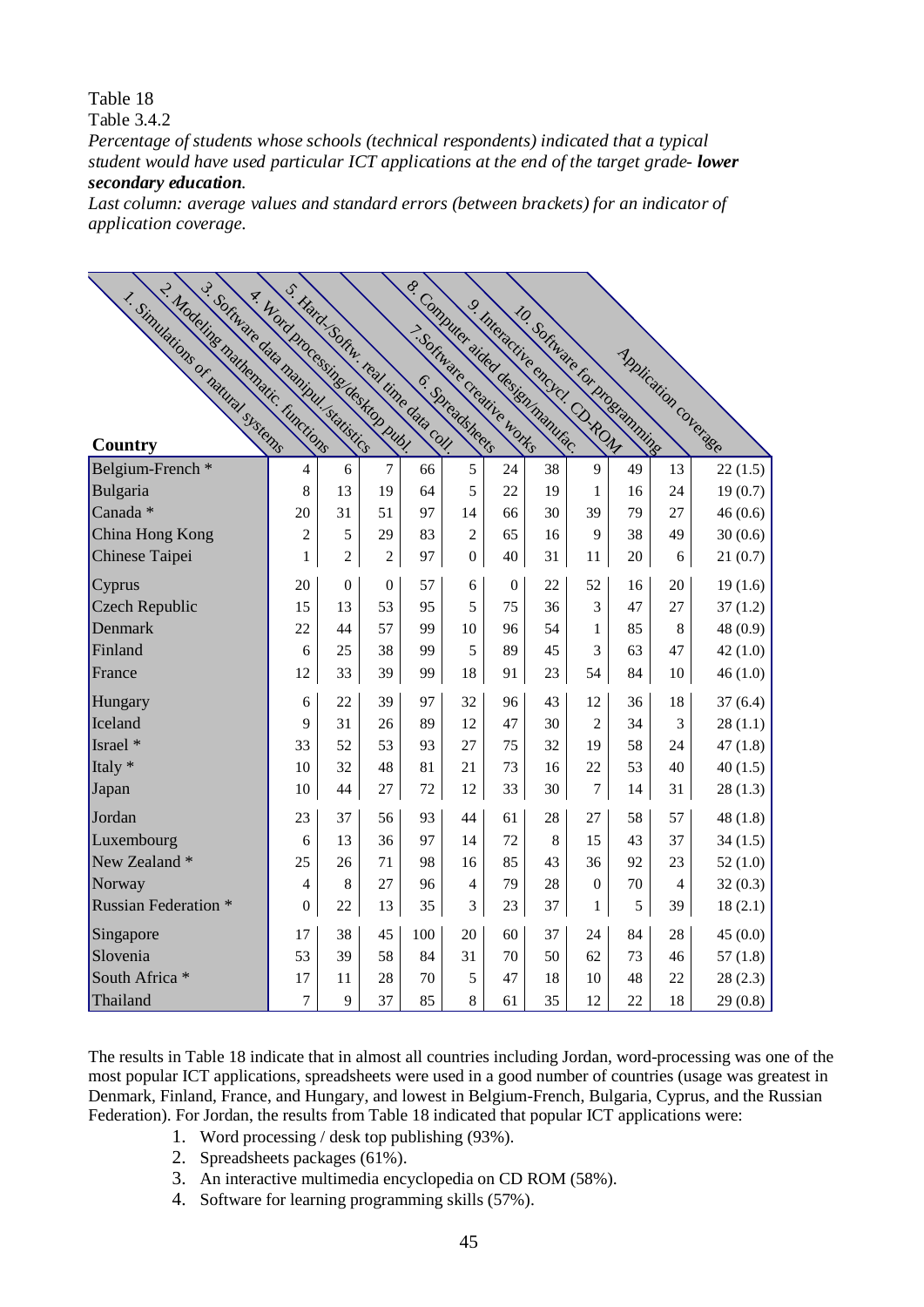The index of 'application coverage' was highest in New Zealand and Slovenia, and lowest in Bulgaria, Cyprus, and the Russian Federation, Jordan was in the middle 'application coverage' equal [48 (1.8)]. It is interesting to note that the percentages for some applications in Table 18 (notably for spreadsheets) are higher than for comparable applications in Table 15. This situation seems to indicate that, in practice, certain learning activities occurred to a greater extent than might have been expected on the basis of educational targets of the schools.

### **Perceived ICT-Related Opportunities Regarding the Emerging Pedagogical Practices**

In the previous section regarding the pedagogical paradigm of the schools, Table 8 was included to show the list of instructional activities that was presented to school principals, who were then asked to indicate to what extent these practices were present in their schools. This same list was used when principals were asked to rate the extent to which these activities had been realized through ICT (the answer options were 'not at all', 'to some extent', and 'a lot').

Table 19 contains the percentages of students at schools where principals claimed that, for each activity, it was realized 'a lot' via ICT.

# Table 19

Table F.5.2

Table F5.2: ~ *been realized a lot with the help of ICT-lower secondary educationPercentages of students whose school principals indicated per instructional activity that it had*

| 1. Independent learning by students<br>2. Wester students: addit instruc-<br>3. Differences in entrance felicies<br>Country | S. Emphasis on development skills<br>y. Students learn info.segrety |                |    | E. Same materials, same bace |                | Theadh Iradis all study advisition<br>& Stud responsible own learnings<br>9. Students work on own Bace |                | 11. Stud determine self taking less<br>10. Comernine projects students |    |    | 13. Parts school subjects condition<br>12- Students Reim by doing |    |                | <b>ICY sprenditives trad inportant</b><br><b>ICY opportunities emergings</b> |            |
|-----------------------------------------------------------------------------------------------------------------------------|---------------------------------------------------------------------|----------------|----|------------------------------|----------------|--------------------------------------------------------------------------------------------------------|----------------|------------------------------------------------------------------------|----|----|-------------------------------------------------------------------|----|----------------|------------------------------------------------------------------------------|------------|
| Belgium-French *                                                                                                            | 7                                                                   | 7              | 5  | 24                           | $\overline{7}$ | $\overline{4}$                                                                                         | 3              | 12                                                                     | 16 | 9  | $\overline{c}$                                                    | 9  | 6              | 37(1.6)                                                                      | 25(1.7)    |
| Bulgaria                                                                                                                    | 21                                                                  | 9              | 18 | 36                           | 45             | 13                                                                                                     | 30             | 21                                                                     | 27 | 26 | 6                                                                 | 38 | 17             | 41(1.2)                                                                      | 50(1.3)    |
| Canada <sup>*</sup>                                                                                                         | 28                                                                  | 19             | 11 | 68                           | 24             | 8                                                                                                      | 48             | 12                                                                     | 20 | 24 | $\overline{4}$                                                    | 34 | 16             | 56(0.6)                                                                      | 57(0.6)    |
| Chinese Taipei                                                                                                              | 13                                                                  | 9              | 24 | 19                           | 28             | 21                                                                                                     | 15             | 10                                                                     | 19 | 13 | 9                                                                 | 33 | 9              | 47(1.2)                                                                      | 56(1.3)    |
| Cyprus                                                                                                                      | 30                                                                  | $\mathbf{1}$   | 9  | 26                           | 23             | 16                                                                                                     | 30             | 13                                                                     | 23 | 35 | 8                                                                 | 34 | 13             | 44(3.5)                                                                      | 43 (3.9)   |
| Czech Republic                                                                                                              | 40                                                                  | 12             | 32 | 48                           | 44             | 14                                                                                                     | 40             | 24                                                                     | 46 | 14 | 8                                                                 | 43 | 36             | 51(1.7)                                                                      | 55(1.8)    |
| Denmark                                                                                                                     | 24                                                                  | 30             | 18 | 58                           | 26             | $\overline{c}$                                                                                         | 8              | 5                                                                      | 33 | 45 | 3                                                                 | 26 | 24             | 62(0.9)                                                                      | 46(1.0)    |
| Finland                                                                                                                     | 16                                                                  | $\overline{4}$ | 9  | 47                           | 22             | 8                                                                                                      | 26             | 12                                                                     | 21 | 11 | $\theta$                                                          | 38 | 9              | 51(1.0)                                                                      | 51(1.3)    |
| France                                                                                                                      | 15                                                                  | 20             | 10 | 26                           | 13             | 6                                                                                                      | 12             | $\overline{7}$                                                         | 19 | 14 | 3                                                                 | 21 | 12             | 44(1.3)                                                                      | 42(1.4)    |
| China Hong Kong                                                                                                             | 13                                                                  | 6              | 10 | 24                           | 13             | 9                                                                                                      | 13             | $\overline{7}$                                                         | 14 | 16 | 15                                                                | 19 | 8              | 40(0.9)                                                                      | 42(0.9)    |
| Hungary                                                                                                                     | 39                                                                  | 9              | 30 | 72                           | 31             | 11                                                                                                     | 24             | 20                                                                     | 40 | 24 | $\overline{c}$                                                    | 38 | 30             | 56(1.4)                                                                      | 47(1.6)    |
| Iceland                                                                                                                     | 5                                                                   | 22             | 19 | 19                           | 19             | 8                                                                                                      | 22             | 8                                                                      | 26 | 8  | 3                                                                 | 11 | $\overline{c}$ | 47(1.4)                                                                      | 46(1.9)    |
| Israel *                                                                                                                    | 34                                                                  | 33             | 24 | 39                           | 29             | 15                                                                                                     | 33             | 21                                                                     | 37 | 36 | 4                                                                 | 30 | 19             | 58(2.1)                                                                      | 52(2.3)    |
| Italy *                                                                                                                     | 10                                                                  | 13             | 5  | 35                           | 23             | 6                                                                                                      | 12             | $\overline{4}$                                                         | 11 | 15 | 4                                                                 | 33 | 21             | 41 $(1.7)$                                                                   | 43(1.7)    |
| Japan                                                                                                                       | 12                                                                  | 4              | 3  | 19                           | 17             | 8                                                                                                      | 17             | 9                                                                      | 18 | 11 | 1                                                                 | 17 | 4              | 31(1.5)                                                                      | 41(1.6)    |
| Jordan                                                                                                                      | 29                                                                  | 12             | 22 | 31                           | 41             | 8                                                                                                      | 24             | 12                                                                     | 13 | 25 | 14                                                                | 39 | 17             | 50(1.8)                                                                      | 53 $(1.9)$ |
| Luxembourg                                                                                                                  | 12                                                                  | $\overline{0}$ | 18 | 64                           | 33             | 19                                                                                                     | 29             | 6                                                                      | 17 | 19 | 6                                                                 | 39 | 22             | 46(3.1)                                                                      | 56(3.7)    |
| New Zealand *                                                                                                               | 12                                                                  | 11             | 7  | 53                           | 14             | 4                                                                                                      | 32             | 6                                                                      | 13 | 10 | $\overline{2}$                                                    | 20 | 9              | 53(1.1)                                                                      | 53 $(0.9)$ |
| Norway                                                                                                                      | 16                                                                  | 45             | 9  | 55                           | $\overline{7}$ | $\overline{c}$                                                                                         | $\overline{2}$ | 5                                                                      | 11 | 21 | $\mathbf{1}$                                                      | 20 | 15             | 53 $(0.4)$                                                                   | 32(0.4)    |
| <b>Russian Federation</b> *                                                                                                 | 13                                                                  | 5              | 21 | 28                           | 40             | 11                                                                                                     | 29             | 9                                                                      | 35 | 14 | 6                                                                 | 28 | 10             | 40(2.6)                                                                      | 50(3.1)    |
| Singapore                                                                                                                   | 25                                                                  | 12             | 13 | 42                           | 29             | 21                                                                                                     | 27             | 16                                                                     | 15 | 27 | 4                                                                 | 25 | 13             | 53(0.5)                                                                      | 57(0.3)    |
| South Africa *                                                                                                              | 15                                                                  | 15             | 10 | 35                           | 41             | 15                                                                                                     | 21             | 14                                                                     | 28 | 24 | 3                                                                 | 45 | 8              | 41 $(2.6)$                                                                   | 49 (3.0)   |
| Thailand                                                                                                                    | 16                                                                  | 6              | 18 | 10                           | 24             | 22                                                                                                     | 25             | 14                                                                     | 18 | 16 | $\overline{2}$                                                    | 29 | 7              | 47(0.9)                                                                      | 57(1.0)    |
| Slovenia                                                                                                                    | 45                                                                  | 8              | 28 | 46                           | 21             | 15                                                                                                     | 35             | 40                                                                     | 44 | 26 | 10                                                                | 34 | 31             | 56(2.0)                                                                      | 50(2.2)    |

Notes: \*: country did not satisfy all sampling criteria. Last two columns: average values and standard errors (in brackets) for indicators of the

emerging and traditionally important ICT-opportunities. Standard error (se): value  $\pm 2*$ se provides 95% confidence interval for the population. See

Appendix D for rules of thumb for estimating the standard errors for percentages.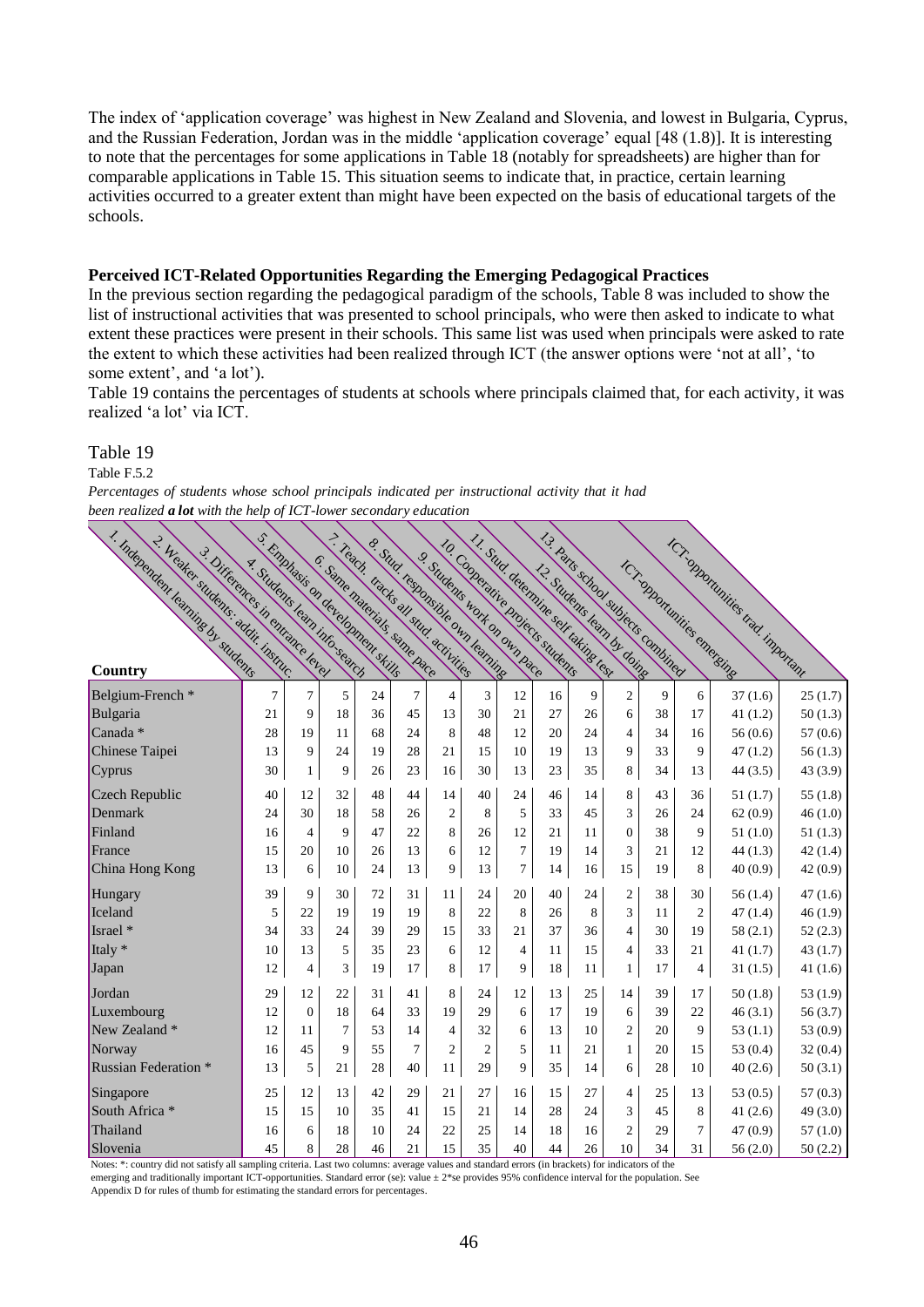A first observation from Table 19 is that extreme high percentages do not occur. However, given that, in some countries, a substantial number of school principals indicated that ICT is used for realizing pedagogical practices in the school. Overall, it seems that 'Students learning to search for information, process data, and present information' and 'Students learning by doing' were perceived as major contributions of ICT. Also, school principals in substantial number of countries mentioned 'a lot' of ICT contribution in relation to the item on independent learning. For Jordan, the main contributions of ICT were*: 1. the emphasis in learning is on the development of skills (41%); 2. Students learning by doing (39%); 3, Students learning to search for information process data, and present information (31%).*

These observations suggest that educational practitioners acknowledge the potential that ICT has to facilitate strategies related to active learning (items 2 and 3).

The box plot of the emerging ICT-related opportunities indicator as shown in Figure 11 contain information about the median value and dispersion of the values across schools in each country.



**Lower Secondary Education**

Figure 11 Box plots of indicators concerning emerging ICT-related opportunities .

Figure 11 shows that, relatively high values on the indicator were observed in Canada, Denmark, Hungary, Israel, New Zealand, Norway, and Slovenia. Also the results show that for Jordan, the indicators were on average when compared with other countries.

### **Perceived ICT-related opportunities regarding the traditionally important paradigm.**

The instructional activities listed in Table 11 included activities that were seen as indicative of the traditionally important paradigm. These items are:

- 5- The emphasis in learning is on the development of skills
- 6. Students working on the same learning materials at the same pace and/or sequence,
- 7. Teachers keeping track of all student activities and progress

The results were shown in Figure 12.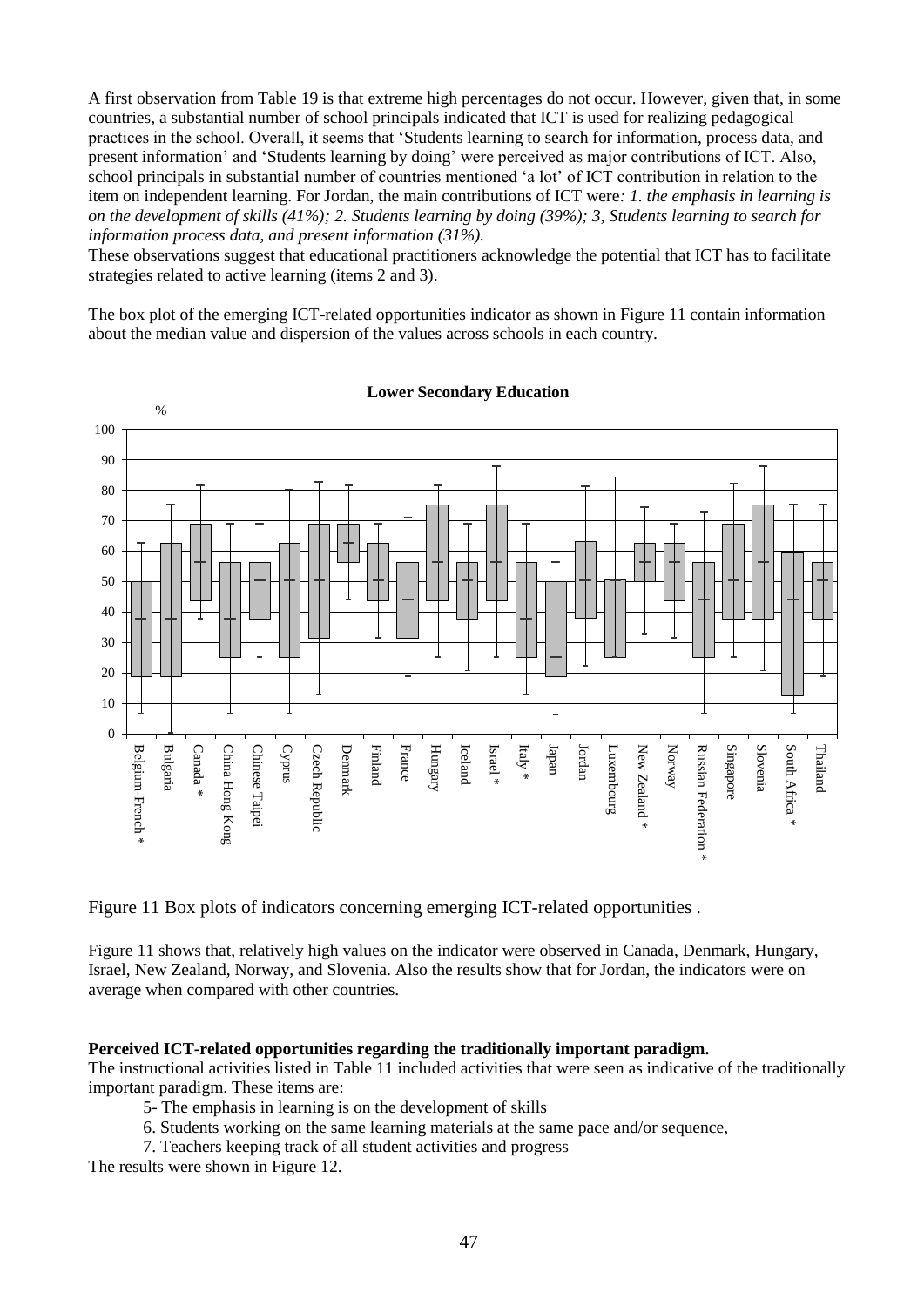The box plots in Figure 12 suggest that most percentages for the indicator of traditionally important ICTrelated opportunities were slightly above or below 50%. For Jordan it was around 50%. However, as was the case in other countries, the variation between schools is very large.



# **Lower Secondary Education**

Figure 12 Box plots of indicators concerning the traditionally important ICT-related opportunities .

A comparison of Figures 11 and 12 suggested that, according to the perceptions of school principals, ICT plays a role in realizing both emergent and traditionally important ICT opportunities.

### **Summary and Reflections**

This chapter has shown the presence of both emergent and traditionally important ICT orientation in Jordan. Jordan school principals show indications that in a substantial number of schools (roughly 1/3) innovative pedagogical practices are occurring, such as: students, learning to search for information, process data and present information. The median score for the emerging pedagogical practices for Jordan secondary schools is 52% which is comparable with other countries. Results from this chapter indicated that emerging ICT-related objectives had been adopted to a high degree in Israel and Singapore, for Jordan it was on average when comparing with other countries. Regarding the use of internet in schools for pedagogical purposes, the results showed that Jordanian secondary school students were least likely to be in schools using email and WWW for instructional purposes when compared with other countries.

A first breakdown of the pedagogical practice indicators by the number of years of ICT use did not lend strong support to the hypothesis that long-term experience with ICT would facilitate the emerging practices (and not the traditionally important practices). An example is illustrated in Figure 13, which shows the breakdown of the mean values on indicators of the emergent and traditionally important pedagogical practices by levels of student:computer ratios in Jordan secondary schools. Figure 13 also indicates that where as schools with high emerging practice conditions tended to have low student:computer ratios, this tend was not apparent for the traditionally important pedagogical practices. Given that low student:computer ratios point to favorable conditions regarding computer hardware in the schools, the hypothesis could be drawn that ICT might differentially affect emerging pedagogical practices.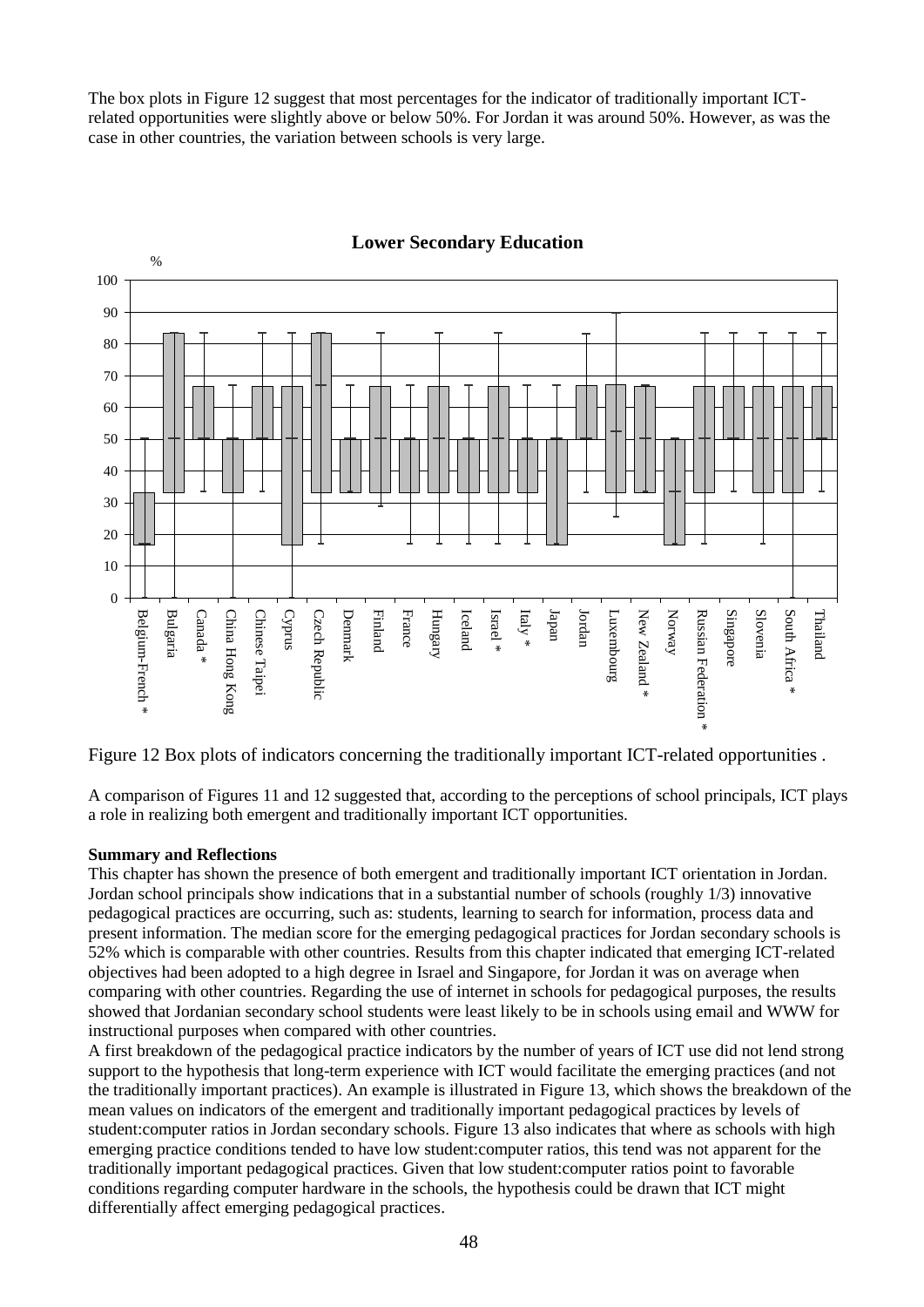# **Chapter 4: Staff development**

*As teachers play a key role in any innovation, their training is an essential condition for success. In this chapter, indicators on teacher training will be reviewed. The results presented here revealed that the Jordanian respondents saw a lack of ICT-related knowledge among teachers as a major obstacle to realizing the ICT-related objectives of the schools. In this context it was not surprising to observe that most schools had adopted a policy that all teachers should receive training for using ICT in their instructional practice. However, it appeared that in most schools this policy had not yet been satisfactorily realized. Nevertheless, even in the absence of ICT-training requirements a substantial number of teachers had attended basic ICT courses. It seems that for most of the schools there is a need for additional continuous staff development regarding ICT.*

### **Introduction**

Teachers play a key role in any educational innovation. If teachers are not able to apply new methods, an innovation will fail, therefore, the main goal for the Ministry of Education in Jordan is that of turning teachers into ICT users, through teacher education and in-service training.

The MOE has realized the importance of focusing on the human capital developmental factors on-line with the future knowledge-based world economies. In addition to large scale infrastructure initiatives that the MOE is involved with at the current time, there are some specifically targeted activities that are intended to build and support capacity in the utilization of ICT for teaching and Learning. These activities include Discovery Schools project, the Intel and World Links teacher training programs, and the schools-on-line project.

In this chapter the following research questions will be covered in the different sections that will follow.

- 1. To what extent are teachers adequately trained?
- 2. Do schools have adopted specific policies regarding staff development on ICT?
- 3. To what extent are staff development facilities available in schools?
- 4. How is ICT related knowledge transferred in the school?
- 5. Which ICT-related courses are available for teachers?
- 6. To what extent are technical resource persons in the school adequately prepared to support maintenance and pedagogical ICT related activities?

#### **Are teachers adequately trained?**

A considerable number of school principals (61%) indicated that they perceived a lack of teachers' knowledge or skills as a major obstacle in realizing the school's ICT related objectives (see Table 6, which was already shown in Chapter 2)). However, there is only a small group (although still substantial, namely 22%) of school principals who reported that it is a major obstacle that teachers feel uncomfortable because some students are more competent with ICT than they are. Although in, for instance, France and Luxembourg "Lack of training opportunities', was mentioned less frequently it was still mentioned by substantial groups of respondents in most countries

### **Policies with regard to staff development and its realization**.

Staff development is an expensive activity, and it was therefore reasonable to expect that schools would set priorities with regard to training all staff members. In order to answer research question two 'Do schools have adopted specific policies regarding staff development on ICT?', school principals were asked if it was the policy of the school to train all staff or only some staff members and to what extent their school had realized this policy. The percentages of students whose principals indicated that there was a policy and the percentages reflecting that this was almost completely or fully realized are shown in Table 20. The percentages for realization were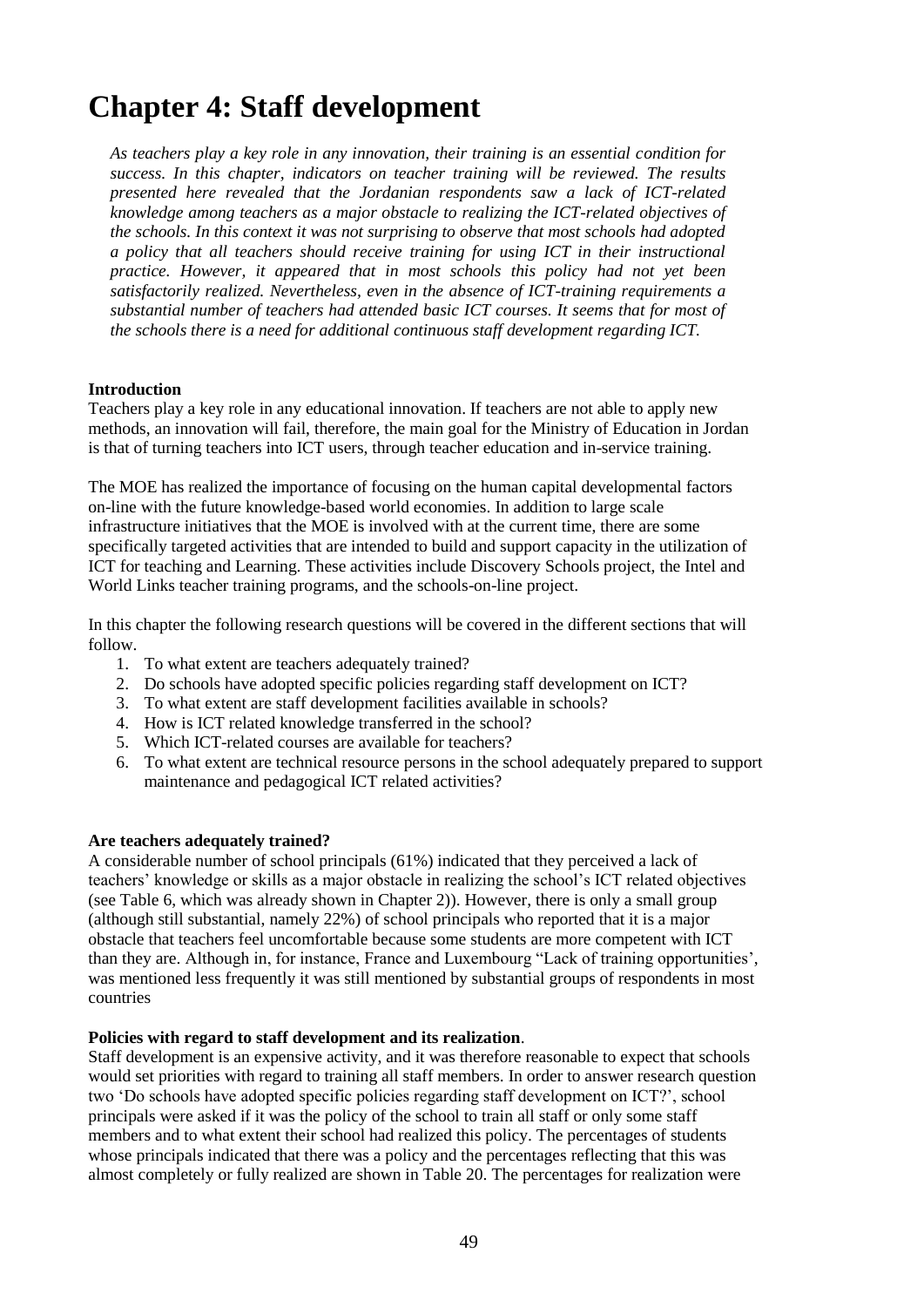not confined to the existence of a policy, as it was assumed that realization could also happen in the absence of explicit policies.

### Table 20

Table 5.1

Percentage of students at schools that had adopted goals regarding the training of teachers and percentages of schools that had realized these goals *almost or fully* in primary, lower secondary and upper secondary education.

| Primary Education                                                                                                                      | Lower Secondary Education Upper Secondary Education |                       |                                                                                |                                     |                                                                     |             |                                       |             |                                                                                                              |                       |                          |             |
|----------------------------------------------------------------------------------------------------------------------------------------|-----------------------------------------------------|-----------------------|--------------------------------------------------------------------------------|-------------------------------------|---------------------------------------------------------------------|-------------|---------------------------------------|-------------|--------------------------------------------------------------------------------------------------------------|-----------------------|--------------------------|-------------|
| Coal training all leadings to use ICT<br>Coal train few teach 1Cr specialist<br>Real. Trail. all leadhers to use ICT<br><b>Country</b> | Real train Fow leads , CT spec.                     |                       | Coal training all leadings to use ICR<br>Coal train few teach . ICT specialist |                                     | Real Train all leadings to the ICT<br>Real train Few teach Kr spec. |             | Coal training all teachers to use ICY |             | Coal train few teach tor specialist<br>Real. Train all leadlers to use ICT<br>Real train few leads for spec- |                       |                          |             |
| Belgium-French <sup>*</sup>                                                                                                            | $\tilde{\phantom{a}}$                               | $\tilde{\phantom{a}}$ | $\tilde{\phantom{a}}$                                                          |                                     | 81                                                                  | 95          | 10                                    | 42          | 78                                                                                                           | 95                    | 11                       | 43          |
| Bulgaria                                                                                                                               | $\tilde{\phantom{a}}$                               | $\thicksim$           | $\tilde{}$                                                                     | $\tilde{}$<br>$\tilde{\phantom{a}}$ | 71                                                                  | 83          | $\overline{2}$                        | 16          | 72                                                                                                           | 88                    | 1                        | 15          |
| Canada <sup>*</sup>                                                                                                                    | 85                                                  | 76                    | 23                                                                             | 34                                  | 80                                                                  | 74          | 17                                    | 29          | 81                                                                                                           | 73                    | 16                       | 35          |
| China Hong Kong                                                                                                                        | 95                                                  | 93                    | 4                                                                              | 10                                  | 95                                                                  | 88          | $\overline{c}$                        | 13          | 95                                                                                                           | 88                    | $\overline{c}$           | 13          |
| Chinese Taipei                                                                                                                         | 91                                                  | 88                    | 23                                                                             | 40                                  | 97                                                                  | 90          | 15                                    | 34          | 97                                                                                                           | 87                    | 31                       | 41          |
| Cyprus                                                                                                                                 | 85                                                  | 62                    | 3                                                                              | 10                                  | 38                                                                  | 49          | $\boldsymbol{0}$                      | 8           | 92                                                                                                           | 89                    | $\overline{\mathcal{A}}$ | 12          |
| Czech Republic                                                                                                                         | $\tilde{\phantom{0}}$                               | $\tilde{\phantom{a}}$ | $\tilde{\phantom{a}}$                                                          | $\tilde{\phantom{a}}$               | 83                                                                  | 78          | 12                                    | 31          | 84                                                                                                           | 89                    | 17                       | 45          |
| Denmark                                                                                                                                | $\tilde{}$                                          | $\thicksim$           | $\tilde{\phantom{a}}$                                                          | $\thicksim$                         | 85                                                                  | 88          | 19                                    | 60          | $\tilde{\phantom{a}}$                                                                                        | $\tilde{\phantom{a}}$ | $\tilde{\phantom{a}}$    |             |
| Finland                                                                                                                                | 97                                                  | 87                    | 32                                                                             | 35                                  | 98                                                                  | 94          | 31                                    | 38          | $\tilde{}$                                                                                                   | $\tilde{\phantom{a}}$ | $\tilde{\phantom{a}}$    |             |
| France                                                                                                                                 | 73                                                  | 57                    | 3                                                                              | 5                                   | 82                                                                  | 87          | 5                                     | 20          | 85                                                                                                           | 88                    | $\overline{4}$           | 30          |
| Hungary                                                                                                                                | $\tilde{\phantom{a}}$                               | $\tilde{}$            | $\tilde{}$                                                                     | $\tilde{\phantom{a}}$               | 97                                                                  | 68          | $\overline{7}$                        | 15          | $\tilde{}$                                                                                                   | $\thicksim$           | $\thicksim$              | $\thicksim$ |
| Iceland                                                                                                                                | 80                                                  | 78                    | 10                                                                             | 21                                  | 78                                                                  | 77          | 8                                     | 25          | 79                                                                                                           | 69                    | $\overline{7}$           | $25\,$      |
| Israel *                                                                                                                               | 89                                                  | 83                    | 30                                                                             | 34                                  | 95                                                                  | 84          | 31                                    | 25          | 95                                                                                                           | 89                    | 28                       | 32          |
| Italy *                                                                                                                                | 86                                                  | 72                    | 23                                                                             | 32                                  | 90                                                                  | 75          | 14                                    | $22\,$      | 91                                                                                                           | 80                    | 17                       | 33          |
| Japan                                                                                                                                  | 74                                                  | 41                    | 16                                                                             | $\overline{7}$                      | 67                                                                  | 47          | 12                                    | 11          | 45                                                                                                           | 48                    | $\boldsymbol{7}$         | 10          |
| Latvia <sup>*</sup>                                                                                                                    | $\tilde{\phantom{a}}$                               | $\tilde{\phantom{a}}$ | $\tilde{}$                                                                     | $\tilde{\phantom{a}}$               | $\thicksim$                                                         | $\tilde{}$  | $\thicksim$                           | $\thicksim$ | 91                                                                                                           | 83                    | 18                       | $20\,$      |
| Jordan                                                                                                                                 | $\tilde{}$                                          | $\tilde{\phantom{a}}$ | $\tilde{}$                                                                     | $\tilde{}$                          | 87                                                                  | 83          | 39                                    | 39          | 91                                                                                                           | 76                    | 14                       | 13          |
| Luxembourg                                                                                                                             | $\tilde{\phantom{0}}$                               | $\tilde{}$            | $\tilde{}$                                                                     | $\tilde{\phantom{a}}$               | 71                                                                  | 100         | 5                                     | 51          | 71                                                                                                           | 98                    | 5                        | 49          |
| New Zealand *                                                                                                                          | 95                                                  | 73                    | 30                                                                             | 39                                  | 93                                                                  | 77          | 22                                    | 37          | $\tilde{}$                                                                                                   | $\tilde{\phantom{a}}$ | $\tilde{\phantom{a}}$    |             |
| Norway                                                                                                                                 | 95                                                  | 86                    | 20                                                                             | 38                                  | 97                                                                  | 88          | 24                                    | 47          | 97                                                                                                           | 85                    | 24                       | 46          |
| <b>Russian Federation</b> *                                                                                                            |                                                     |                       |                                                                                |                                     | 51                                                                  | 44          | $6\vert$                              | 13          | 51                                                                                                           | 44                    | $6 \overline{6}$         | 13          |
| Singapore                                                                                                                              | 99                                                  | 85                    | 80                                                                             | 36                                  | 99                                                                  | 87          | 74                                    | 36          | 100                                                                                                          | 93                    | 58                       | 46          |
| Slovak Republic *                                                                                                                      | $\tilde{}$                                          | $\thicksim$           | $\tilde{}$                                                                     | $\thicksim$                         | $\thicksim$                                                         | $\thicksim$ | $\thicksim$                           | $\thicksim$ | 18                                                                                                           | 21                    | 17                       | 29          |
| Slovenia                                                                                                                               | 98                                                  | 92                    | 21                                                                             | 46                                  | 98                                                                  | 93          | 17                                    | 53          | 99                                                                                                           | 94                    | 23                       | 42          |
| South Africa *                                                                                                                         | $\tilde{}$                                          | $\thicksim$           | $\thicksim$                                                                    | $\thicksim$                         | 64                                                                  | 65          | 6                                     | 24          | 60                                                                                                           | 67                    | $\tau$                   | 21          |
| Thailand                                                                                                                               | $\tilde{\phantom{a}}$                               | $\tilde{}$            | $\tilde{}$                                                                     | $\thicksim$                         | 90                                                                  | 91          | 48                                    | 48          | $\thicksim$                                                                                                  | $\tilde{\phantom{a}}$ | $\tilde{\phantom{a}}$    | $\thicksim$ |

The overall observation from Table 20 is that, training all teachers to use ICT was a policy goal of the majority of schools in most countries. However, in Cyprus and the Russian Federation this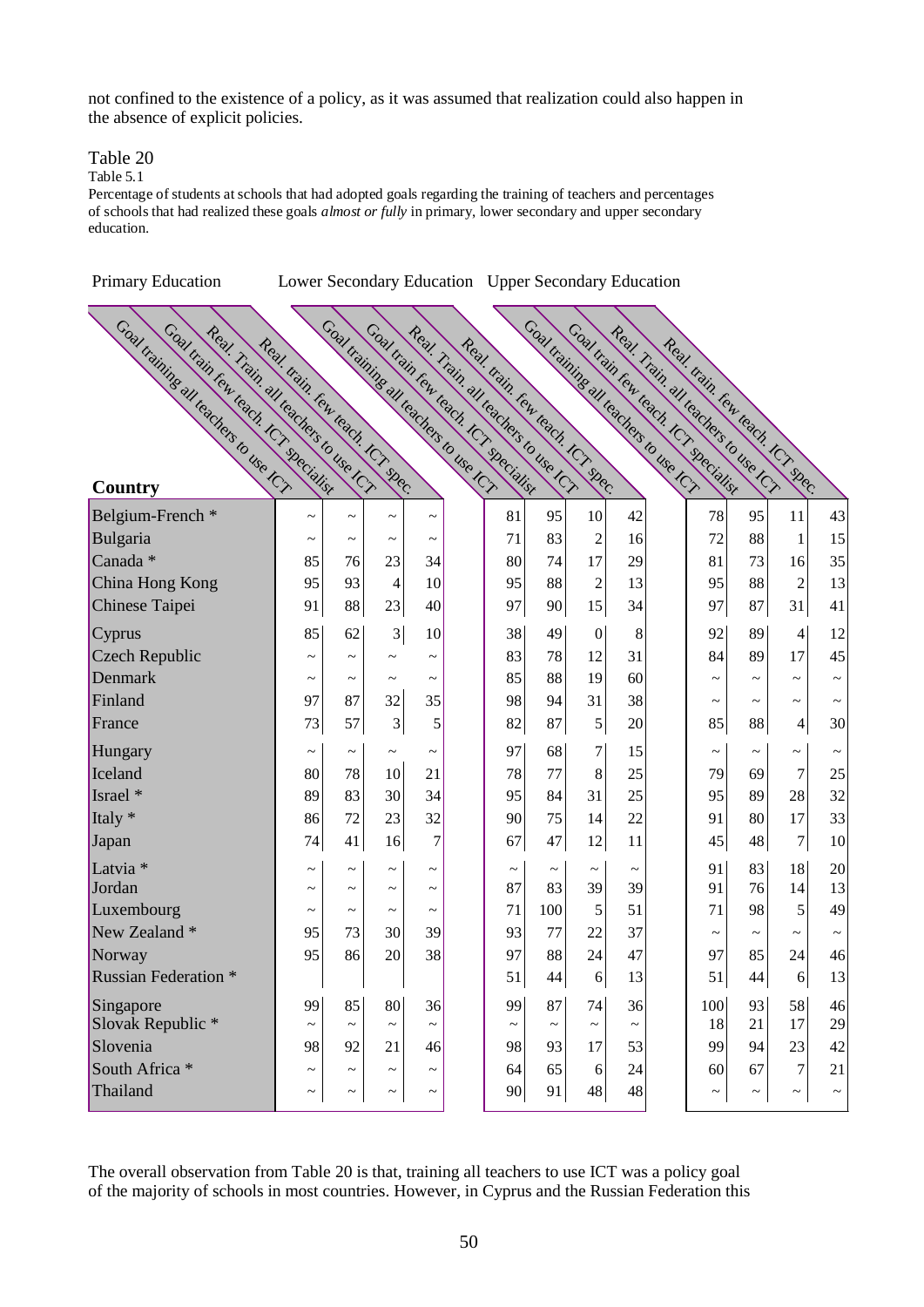was much less the case In Jordan, the training of all teachers was a policy goal at a majority (87%) of schools, and this goal had been almost or fully realized at 39% of the schools. In addition to the data given in table 20, information was solicited from school principals regarding the extent to which training was obligatory for teachers at the targeted grade range and for which types of courses, moreover, the principals were requested to indicate if a substantial number of teachers from the targeted grade range actually had taken particular types of courses. The questionnaire item addressing these issues was worded as follows: 16. The following contains some questions about the ICT-related training for teachers of grades \*-\*.

 *Tick 'no' or 'yes' for each question.*

|    |                                                                                    | No       | Yes      |
|----|------------------------------------------------------------------------------------|----------|----------|
| A) |                                                                                    |          |          |
|    | Is it obligatory for:                                                              |          |          |
|    | 1. All grades *-* teachers to take at least some basic computer courses?           | $\Omega$ | $\Omega$ |
|    | 2. All grades *-* teachers to regularly take courses to update their ICT-knowledge |          |          |
|    | and skills?                                                                        | $\Omega$ | $\Omega$ |
|    |                                                                                    |          |          |
| B) |                                                                                    |          |          |
|    | Have a substantial number of teachers from grades $*$ - $*$ .                      |          |          |
|    | 1. Attended at least some basic computer courses?                                  | $\Omega$ | $\Omega$ |
|    | 2. Regularly attended courses to update their ICT-knowledge and skills?            | $\Omega$ | $\Omega$ |

Figures 13 and 14 contain respectively the percentages of students whose principals answered questions A1/B1 and A2/B2 affirmatively. The percentages for the items in part B of the question were not dependent on part A, because it was assumed that part B could occur in the absence of obligatory prescriptions.





Figure 5.1 Percentages of students at schools where it was obligatory that all teachers from the targeted grade range had taken some basic ICT-course and percentages reflecting if a substantial number of teachers actually had taken such course in lower secondary education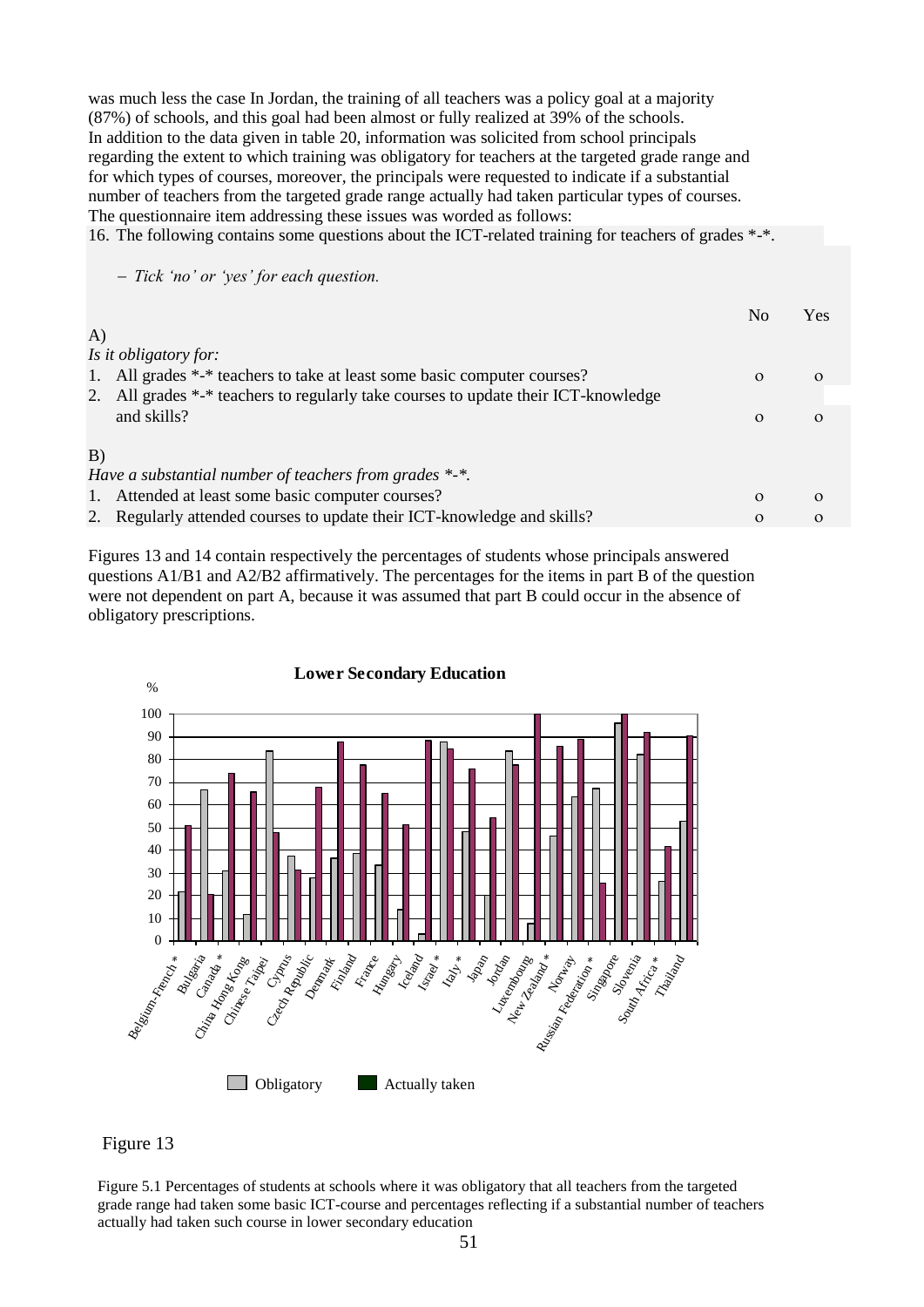#### **Lower Secondary Education**



### Figure 14

Percentages of students at schools where it was obligatory that all teachers from the targeted grade range take course to regularly update their ICT-knowledge and percentages reflecting if a substantial number of teachers actually had taken such courses in lower secondary education.

It appears from Figure 13 that especially in Bulgaria, Chinese Taipei, Israel, Singapore, and Slovenia all teachers from the targeted grade range were obliged to attend a basic course in ICT. In these countries it was also claimed that it was obligatory for teachers to regularly update their ICT knowledge, although this was the case to a lesser extent in Slovenia. For Jordan, the results from this figure reveal that, all teachers from the targeted grade range were obliged to attend basic course in ICT in 80% of the schools, which is a high percentage as compared with other countries. It is quite interesting to compare these figures with the percentage of students whose principals indicated that a substantial number of teachers had attended basic courses or were regularly updating their ICT knowledge. The percentage of schools where a substantial number of teachers had attended basic ICT courses was especially high in Denmark, Iceland, Israel, Luxembourg, New Zealand, Norway, Singapore, Slovenia, and Thailand. This attendance happened to a much lesser extent in Bulgaria and the Russian Federation. With regard to the requirement of regular updating of knowledge, relatively high percentages were evident for lower secondary education in Thailand, Jordan and Singapore respectively.

#### **Methods of transferring ICT-related knowledge**

It is known from innovation theories that continuous staff development is an important prerequisite for sustained implementation of change. Therefore, it seemed relevant to investigate to what extent schools had set up mechanisms for facilitating the transfer of ICT-related knowledge among teachers in the schools in order to address the question 'How is ICT related knowledge transferred in the school?'.. Transfer may, for example, occur via working groups, the computer coordinator, newsletters, a cascade approach (trained teachers who further disseminate information within the school) and courses within the school. Alternatively, it may be left to individual initiatives within the school's informal communication network. Table 21 contains the percentages of school principals who indicated that each of these arrangements existed.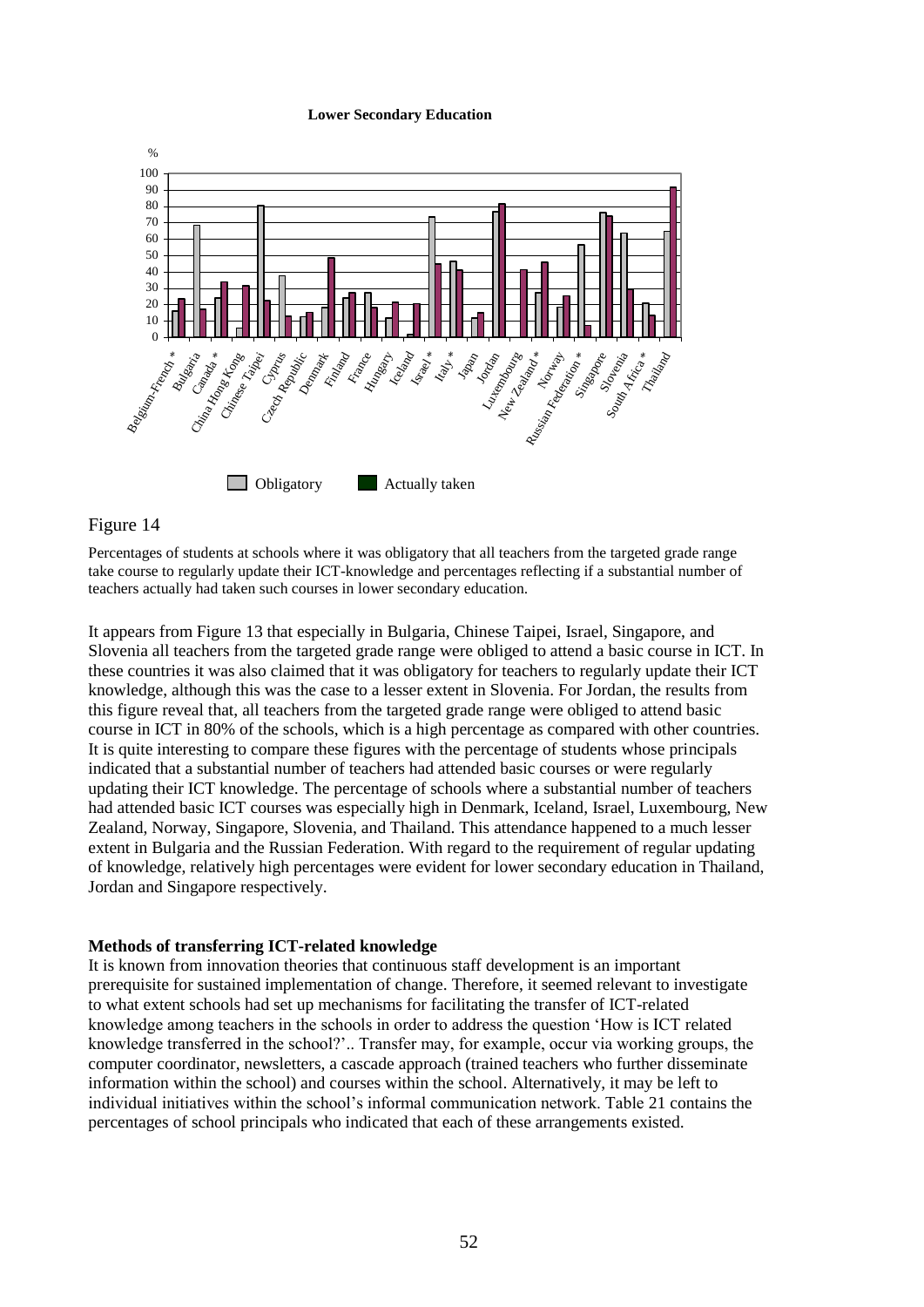Table 5.2.2

Percentage of students at schools in lower secondary education where certain arrangements were available regarding the transfer of ICT knowledge among teachers.

| T. Via informal contacts communic.<br>2. Via subduls ICT working enough<br>3. Regular tiem on start meetings |                             |                |                | S. Teacher reneats extends course.<br>6. Counties by an extending agency |              | & Via Commuter Condition |    |    | 10. Transfer ter knowledge, other |                |
|--------------------------------------------------------------------------------------------------------------|-----------------------------|----------------|----------------|--------------------------------------------------------------------------|--------------|--------------------------|----|----|-----------------------------------|----------------|
|                                                                                                              | A. Via a recular newsletter |                |                |                                                                          |              | > Lia in school counsel  |    |    |                                   |                |
| Belgium-French *                                                                                             | 75                          | 15             | 7              | $\overline{4}$                                                           | 60           | 21                       | 28 | 56 | 23                                | $\overline{0}$ |
| Bulgaria                                                                                                     | 71                          | 5              | 4              | 5                                                                        | 10           | 28                       | 16 | 19 | 38                                | 5              |
| Canada *                                                                                                     | 90                          | 45             | 16             | 12                                                                       | 36           | 32                       | 44 | 65 | 22                                | 6              |
| China Hong Kong                                                                                              | 88                          | 44             | 17             | 12                                                                       | 33           | 44                       | 57 | 45 | 12                                | 3              |
| Chinese Taipei                                                                                               | 79                          | 14             | 5              | $\overline{2}$                                                           | 46           | 38                       | 59 | 58 | 6                                 | 1              |
| Cyprus                                                                                                       | 74                          | 14             | 0              | $\theta$                                                                 | $\mathbf{0}$ | $\overline{0}$           | 1  | 1  | 49                                | 2              |
| <b>Czech Republic</b>                                                                                        | 85                          | 6              | 11             | $\theta$                                                                 | 17           | 10                       | 32 | 35 | 17                                | $\overline{c}$ |
| Denmark                                                                                                      | 92                          | 23             | 5              | 14                                                                       | 33           | 50                       | 63 | 78 | 50                                | 6              |
| Finland                                                                                                      | 67                          | 7              | 3              | $\overline{2}$                                                           | 19           | 33                       | 45 | 72 | 14                                | 9              |
| France                                                                                                       | 86                          | $\overline{7}$ | $\overline{7}$ | $\mathbf{1}$                                                             | 12           | 11                       | 18 | 43 | 44                                | 2              |
| Hungary                                                                                                      | 30                          | 21             | 7              | 14                                                                       | 25           | 17                       | 25 | 29 | 36                                | $\overline{4}$ |
| Iceland                                                                                                      | 85                          | 3              | 6              | $\overline{2}$                                                           | 9            | 33                       | 30 | 79 | 45                                | 13             |
| Israel *                                                                                                     | 49                          | 34             | 11             | 5                                                                        | 46           | 53                       | 57 | 65 | 17                                | 6              |
| Italy *                                                                                                      | 74                          | 32             | 13             | 5                                                                        | 29           | 45                       | 72 | 44 | 18                                | 4              |
| Japan                                                                                                        | 72                          | 18             | 8              | 3                                                                        | 14           | 41                       | 38 | 41 | 18                                | 1              |
| Jordan                                                                                                       | 50                          | 27             | 26             | 11                                                                       | 28           | 28                       | 38 | 37 | 28                                | 10             |
| Luxembourg                                                                                                   | 89                          | 6              | $\theta$       | $\theta$                                                                 | 24           | 52                       | 43 | 74 | 52                                | 0              |
| New Zealand *                                                                                                | 90                          | 61             | 13             | 12                                                                       | 31           | 38                       | 61 | 74 | 20                                | 1              |
| Norway                                                                                                       | 87                          | 16             | 4              | 1                                                                        | 16           | 38                       | 61 | 73 | 22                                | 3              |
| <b>Russian Federation *</b>                                                                                  | 68                          | 9              | 9              | $\overline{2}$                                                           | 22           | 45                       | 8  | 8  | 22                                | 6              |
| Singapore                                                                                                    | 96                          | 79             | 59             | 15                                                                       | 57           | 87                       | 92 | 87 | 8                                 | 14             |
| Slovenia                                                                                                     | 91                          | 6              | 14             | 45                                                                       | 16           | 57                       | 37 | 83 | 1                                 | 6              |
| South Africa *                                                                                               | 74                          | 12             | 7              | $\overline{2}$                                                           | 14           | 14                       | 26 | 41 | 38                                | $\overline{c}$ |
| Thailand                                                                                                     | 59                          | 26             | 15             | 5                                                                        | 50           | 41                       | 72 | 29 | 5                                 | 3              |

From this table it appears that, overall, the most prevalent arrangements involved informal contacts, computer coordinators, courses run by external agencies, and in-school courses. Moreover the respondents in Jordan indicated that transfer took place in the following ways:-

- 1) informal contacts/communication (50%).
- 2) in-school courses (38%).
- 3) computer coordinator (37%).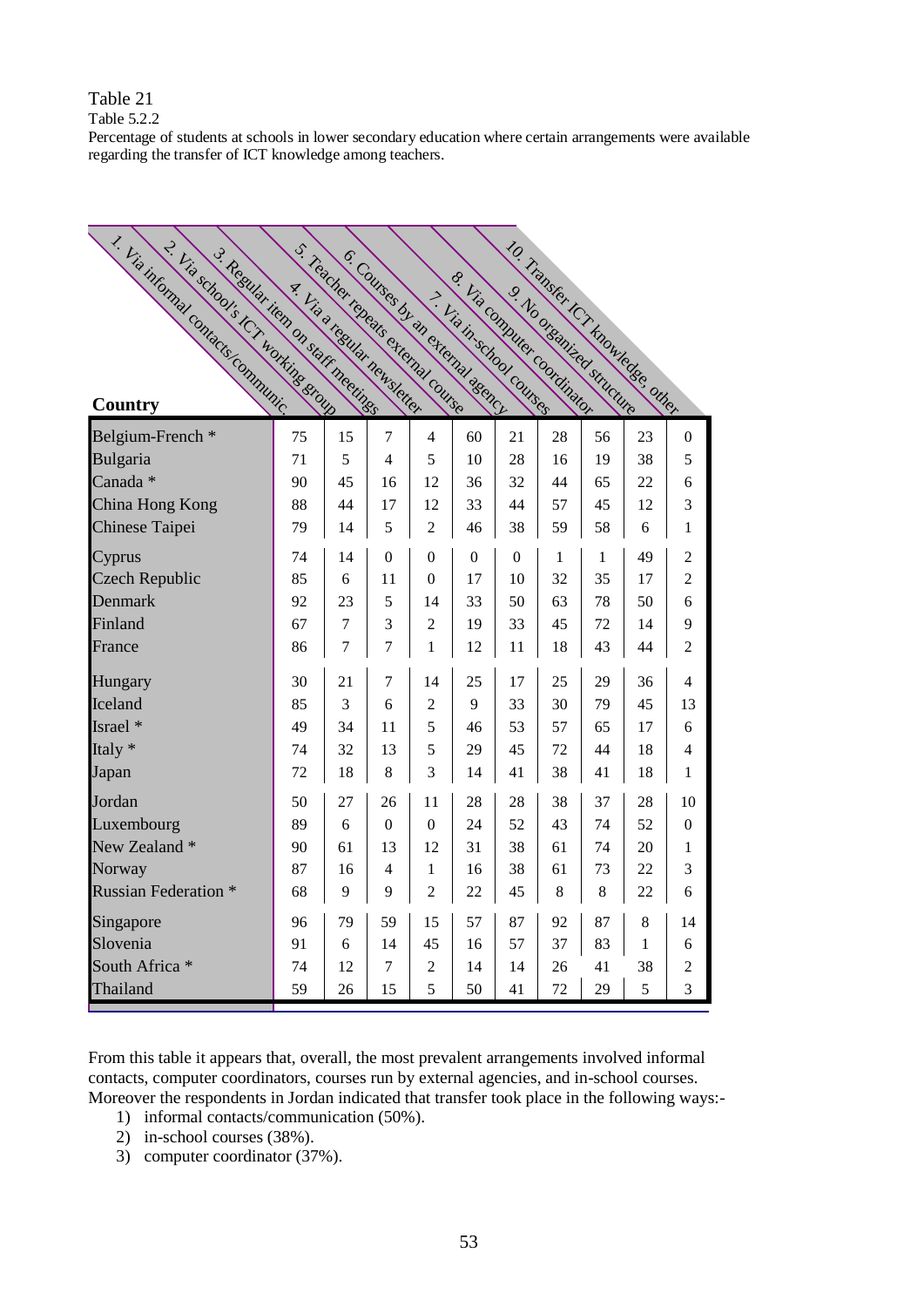The percentages of students at schools whose technical respondents indicated that no organized structure for internal ICT-information exchange existed were below 50% in all countries except Denmark and Luxembourg.

# **Availability of ICT training courses**

The availability of training courses is a crucial condition for raising the ICT qualifications of staff. Therefore, a question about this topic was included in the questionnaires in order to address research question four 'Which ICT-related courses are available for teachers?'.

The respondents answering the technical questionnaire were asked if each of the following courses was available in-house or via external agencies for teachers from the targeted grade range:

- 1. General introductory course (how to use a computer, principles of software and hardware, functions of mouse, printer)
- 2. General introductory course (history of ICT, relevance, consequences of computer use, etc.) .
- 3. Introductory course for applications/standard tools (basic word-processing, spreadsheet, databases, etc.) .
- 4. Introductory course for Internet use (retrieve information, send/receive e-mails, etc.) .
- 5. Introductory technical course for operating and maintaining computer systems.
- 6. Advanced course for applications/standard tools (e.g. advanced word-processing, complex relational databases) .
- 7. Advanced course for Internet use (e.g. creating websites/develop a home page, advanced use of Internet, video conferencing) .
- 8. Advanced technical course for operating and maintaining computer systems (e.g. networks, special equipment).
- 9. General course about didactical/pedagogical principles of computer use.
- 10. Subject-specific training (with subject-specific learning software, e.g. tutorials or drill and practice software).
- 11. Programming course, where teachers can learn how to create their own software (also with authorware).
- 12. Special course with digital video- and audio-equipment.

The percentages of respondents who checked the in-house availability of each possible course are shown in Table 22. Table 23 contains the percentages for externally available courses.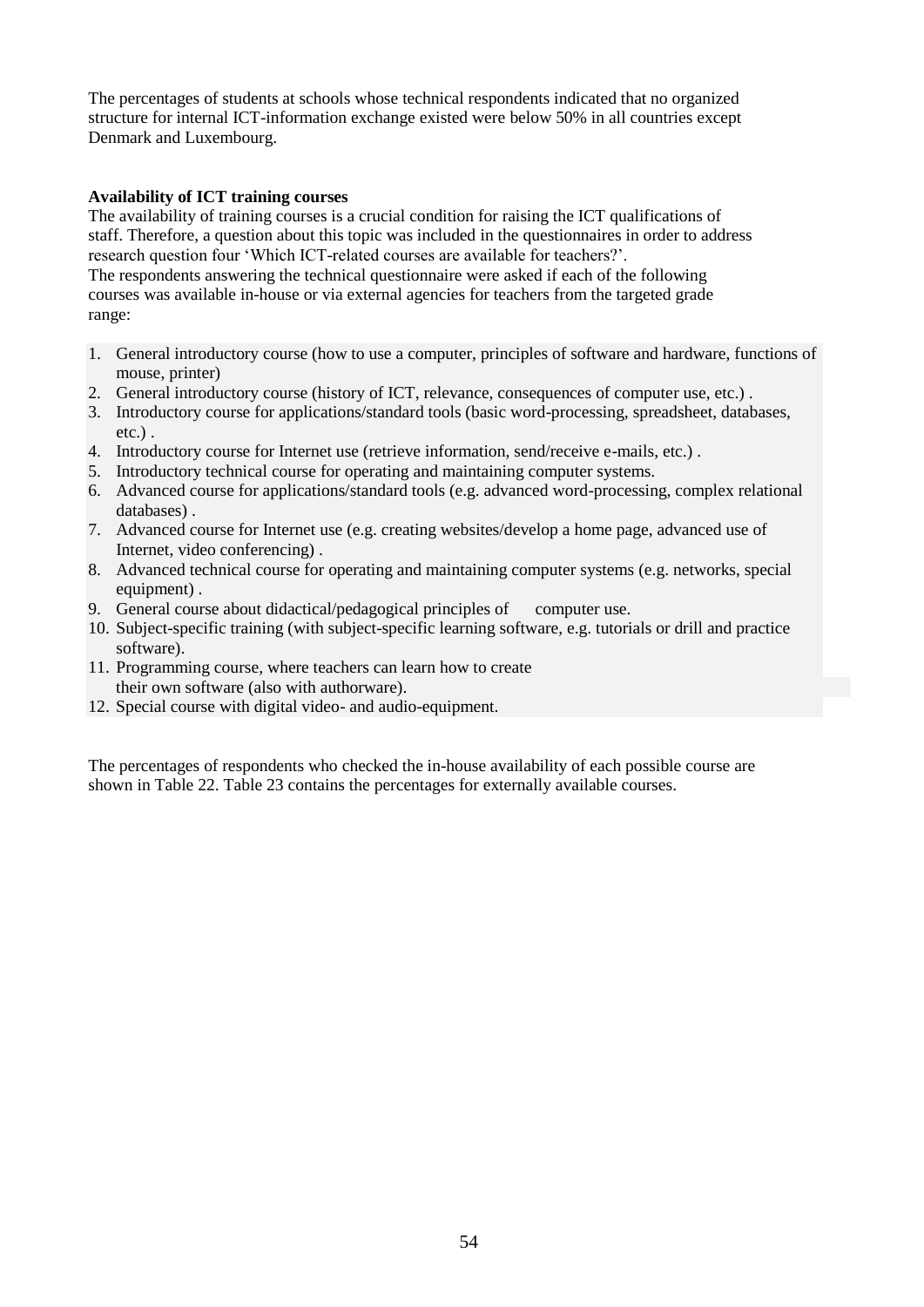Table H.2.2

~ *courses were available for teachers of the targeted grade range-lower secondary educationPercentages of students whose schools (technical respondents) indicated that in-house ICT-*

| 2. Introduction, history, relevance<br>1. Ceneral technical introduction<br>3. Introduction in applications | y. Introduction the or the Internet |                       |            | S. Introduction maintenance<br>5. Advanced application use |                       | 9. Ceneral didactical principles<br>8. Advanced maintenance<br>7. Advanced Internet use |                       |                       | 12. Disting Video audio chuinnent<br>11. Proclamming own software<br>10. Subject specific training |                       |                       |                       |
|-------------------------------------------------------------------------------------------------------------|-------------------------------------|-----------------------|------------|------------------------------------------------------------|-----------------------|-----------------------------------------------------------------------------------------|-----------------------|-----------------------|----------------------------------------------------------------------------------------------------|-----------------------|-----------------------|-----------------------|
| Country                                                                                                     |                                     |                       |            |                                                            |                       |                                                                                         |                       |                       |                                                                                                    |                       |                       |                       |
| Belgium-French *                                                                                            | $\sim$                              | $\tilde{}$            | $\tilde{}$ | $\sim$                                                     | $\sim$                | $\sim$                                                                                  | $\sim$                | $\tilde{\phantom{a}}$ | $\tilde{\phantom{a}}$                                                                              | $\tilde{\phantom{a}}$ | $\thicksim$           | $\tilde{}$            |
| Bulgaria                                                                                                    | 32                                  | 15                    | 22         | 13                                                         | 6                     | 5                                                                                       | 3                     | 1                     | $\overline{\mathcal{L}}$                                                                           | 3                     | 4                     | $\overline{2}$        |
| Canada *                                                                                                    | 65                                  | 20                    | 58         | 69                                                         | 9                     | 15                                                                                      | 15                    | 3                     | 10                                                                                                 | 25                    | $\overline{2}$        | 10                    |
| China Hong Kong                                                                                             | 53                                  | 23                    | 63         | 48                                                         | 11                    | 17                                                                                      | 6                     | 5                     | 6                                                                                                  | 4                     | 3                     | 8                     |
| Chinese Taipei                                                                                              | $\tilde{\phantom{a}}$               | $\sim$                | $\tilde{}$ | $\tilde{}$                                                 | $\tilde{\phantom{a}}$ | $\tilde{\phantom{a}}$                                                                   | $\tilde{\phantom{a}}$ | $\tilde{\phantom{a}}$ | $\tilde{}$                                                                                         | $\tilde{\phantom{a}}$ | $\tilde{\phantom{a}}$ | $\sim$                |
| Cyprus                                                                                                      | 28                                  | 15                    | 14         | $\overline{0}$                                             | 5                     | 5                                                                                       | $\theta$              | $\overline{0}$        | 19                                                                                                 | 14                    | $\theta$              | $\boldsymbol{0}$      |
| <b>Czech Republic</b>                                                                                       | 58                                  | 16                    | 45         | 18                                                         | 4                     | 13                                                                                      | 3                     | 1                     | 6                                                                                                  | 25                    | $\mathbf{1}$          | 2                     |
| Denmark                                                                                                     | 67                                  | 15                    | 65         | 63                                                         | 9                     | 12                                                                                      | 11                    | 5                     | 8                                                                                                  | 18                    | $\overline{2}$        | 15                    |
| Finland                                                                                                     | 41                                  | 5                     | 35         | 51                                                         | 6                     | 7                                                                                       | 15                    | 3                     | 4                                                                                                  | 9                     | 5                     | 3                     |
| France                                                                                                      |                                     | $\tilde{\phantom{a}}$ | $\tilde{}$ | $\tilde{}$                                                 |                       | $\tilde{\phantom{a}}$                                                                   |                       | $\tilde{\phantom{a}}$ |                                                                                                    | $\tilde{ }$           | $\tilde{\phantom{a}}$ | $\tilde{\phantom{a}}$ |
| Hungary                                                                                                     | 46                                  | 14                    | 41         | 22                                                         | 15                    | 10                                                                                      | 2                     | 2                     | 2                                                                                                  | 4                     | 3                     | $\boldsymbol{0}$      |
| Iceland                                                                                                     | 30                                  | $\overline{2}$        | 26         | 22                                                         | $\overline{c}$        | $\overline{4}$                                                                          | 5                     | $\theta$              | 1                                                                                                  | 13                    | 1                     | 1                     |
| Israel *                                                                                                    | 51                                  | 11                    | 47         | 26                                                         | 6                     | 18                                                                                      | 8                     | 1                     | 11                                                                                                 | 21                    | 6                     | 3                     |
| Italy *                                                                                                     | 77                                  | 46                    | 67         | 43                                                         | 15                    | 12                                                                                      | 21                    | 3                     | 11                                                                                                 | 18                    | 16                    | 6                     |
| Japan                                                                                                       | 48                                  | 45                    | 11         | 22                                                         | 32                    | 9                                                                                       | 6                     | $\overline{4}$        | 8                                                                                                  | 19                    | 6                     | 7                     |
| Jordan                                                                                                      | 56                                  | 35                    | 49         | 41                                                         | 11                    | 28                                                                                      | 11                    | 9                     | 35                                                                                                 | 19                    | 15                    | 12                    |
| Luxembourg                                                                                                  | $\tilde{\phantom{a}}$               | $\tilde{\phantom{a}}$ | $\sim$     | $\tilde{\phantom{a}}$                                      | $\sim$                | $\sim$                                                                                  |                       | $\tilde{}$            | $\sim$                                                                                             |                       | $\sim$                |                       |
| New Zealand *                                                                                               | 74                                  | 20                    | 68         | 71                                                         | 17                    | 27                                                                                      | 19                    | 6                     | 9                                                                                                  | 27                    | 7                     | 17                    |
| Norway                                                                                                      | $\tilde{\phantom{a}}$               | $\tilde{\phantom{a}}$ | $\sim$     | $\tilde{ }$                                                | $\tilde{\phantom{a}}$ |                                                                                         |                       |                       | $\tilde{\phantom{a}}$                                                                              | $\sim$                | $\tilde{\phantom{a}}$ |                       |
| <b>Russian Federation *</b>                                                                                 | 12                                  | $\overline{0}$        | 5          | 1                                                          | 4                     | $\boldsymbol{0}$                                                                        | $\overline{0}$        | $\overline{0}$        | $\overline{2}$                                                                                     | 4                     | $\mathbf{1}$          | 2                     |
| Singapore                                                                                                   | 57                                  | 28                    | 53         | 41                                                         | 24                    | 16                                                                                      | 24                    | 4                     | 28                                                                                                 | 50                    | 17                    | 26                    |
| Slovenia                                                                                                    | 81                                  | 26                    | 78         | 54                                                         | 8                     | 38                                                                                      | 12                    | 5                     | 17                                                                                                 | 37                    | 5                     | 3                     |
| South Africa *                                                                                              | 69                                  | 26                    | 69         | 39                                                         | 11                    | 10                                                                                      | 10                    | 5                     | 8                                                                                                  | 5                     | 7                     | 3                     |
| Thailand                                                                                                    | 78                                  | 51                    | 73         | 14                                                         | 24                    | 21                                                                                      | $\overline{4}$        | 3                     | 27                                                                                                 | 14                    | 7                     | $\overline{7}$        |

Notes: \*: country did not satisfy all sampling criteria. ~: no data collected. See Appendix D for rules of thumb for estimating the standard errors for percentages.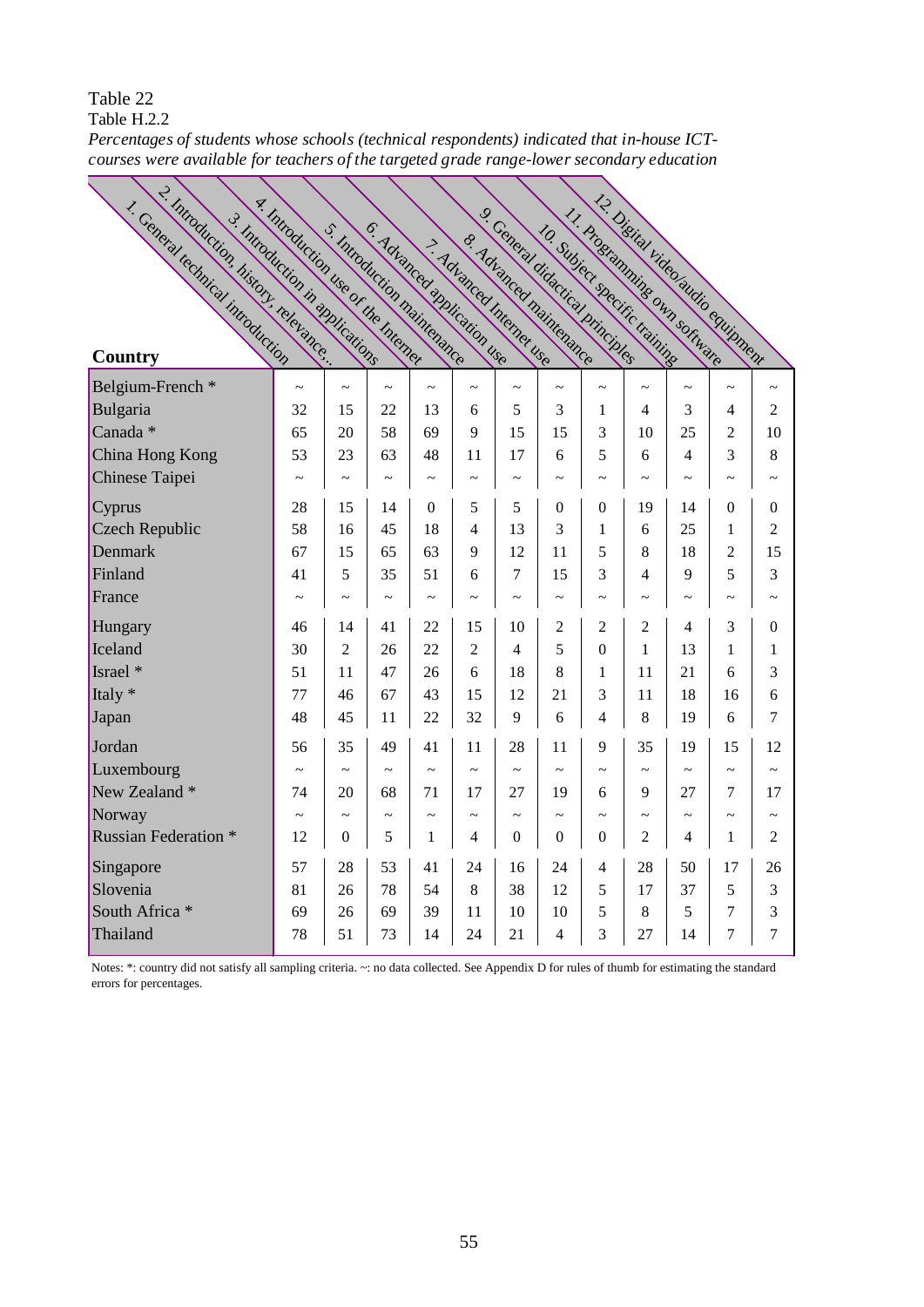Table 23

Table H.3.2

| Percentages of students whose schools (technical respondents) indicated that external ICT- |  |  |
|--------------------------------------------------------------------------------------------|--|--|
| courses were available for teachers of the targeted grade range-lower secondary education  |  |  |

| 2. Introduction, history, relevance<br>1. Ceneral technical introduction | y. Introduction the or the Internet |                       |                       |                                                            |                | 9. Ceneral didactical principles                    |                       |                       |                               | 12. Disital video saudio convinnent |                       |                       |
|--------------------------------------------------------------------------|-------------------------------------|-----------------------|-----------------------|------------------------------------------------------------|----------------|-----------------------------------------------------|-----------------------|-----------------------|-------------------------------|-------------------------------------|-----------------------|-----------------------|
| 3. Introduction in applications<br><b>Country</b>                        |                                     |                       |                       | S. Introduction maintenance<br>6. Advanced application the |                | 8. Advanced maintenance<br>> Advisited Internet use |                       |                       | 10. Subject specific training | 11. Programming own software        |                       |                       |
| Belgium-French <sup>*</sup>                                              | $\tilde{}$                          | $\tilde{\phantom{a}}$ | $\tilde{\phantom{a}}$ | $\tilde{\phantom{a}}$                                      | $\sim$         | $\tilde{}$                                          | $\sim$                | $\tilde{\phantom{a}}$ | $\sim$                        | $\tilde{}$                          | $\sim$                | $\tilde{}$            |
| Bulgaria                                                                 | 37                                  | 22                    | 34                    | 30                                                         | 11             | 15                                                  | 11                    | 7                     | 15                            | 11                                  | 17                    | 7                     |
| Canada <sup>*</sup>                                                      | 44                                  | 27                    | 49                    | 46                                                         | 30             | 36                                                  | 42                    | 26                    | 21                            | 34                                  | 20                    | 23                    |
| China Hong Kong                                                          | 37                                  | 31                    | 47                    | 46                                                         | 31             | 37                                                  | 39                    | 28                    | 25                            | 32                                  | 35                    | 25                    |
| Chinese Taipei                                                           | $\sim$                              | $\tilde{\phantom{a}}$ | $\tilde{\phantom{a}}$ | $\tilde{\phantom{a}}$                                      | $\tilde{}$     | $\tilde{\phantom{a}}$                               | $\sim$                | $\tilde{\phantom{a}}$ | $\tilde{\phantom{a}}$         | $\tilde{\phantom{a}}$               | $\tilde{\phantom{a}}$ | $\tilde{\phantom{a}}$ |
| Cyprus                                                                   | 61                                  | 19                    | 67                    | 40                                                         | $\overline{0}$ | 13                                                  | 8                     | $\theta$              | 40                            | 31                                  | 14                    | 8                     |
| Czech Republic                                                           | 28                                  | 10                    | 31                    | 20                                                         | 8              | 14                                                  | 10                    | 8                     | 5                             | $\tau$                              | 7                     | $\overline{c}$        |
| Denmark                                                                  | 36                                  | 26                    | 51                    | 44                                                         | 38             | 33                                                  | 34                    | 38                    | 33                            | 38                                  | 14                    | 34                    |
| Finland                                                                  | 38                                  | 12                    | 43                    | 44                                                         | 23             | 25                                                  | 36                    | 23                    | 19                            | 18                                  | 15                    | 16                    |
| France                                                                   | $\tilde{\phantom{a}}$               |                       | $\tilde{\phantom{a}}$ | $\tilde{}$                                                 |                | $\sim$                                              | $\tilde{\phantom{a}}$ |                       | $\sim$                        |                                     | $\tilde{\phantom{a}}$ | $\tilde{\phantom{a}}$ |
| Hungary                                                                  | 47                                  | 21                    | 53                    | 45                                                         | 26             | 37                                                  | 27                    | 24                    | 22                            | 25                                  | 18                    | 13                    |
| Iceland                                                                  | 66                                  | 41                    | 68                    | 73                                                         | 46             | 48                                                  | 63                    | 40                    | 38                            | 31                                  | 21                    | 21                    |
| Israel *                                                                 | 29                                  | 17                    | 38                    | 39                                                         | 6              | 19                                                  | 11                    | 7                     | 18                            | 16                                  | 6                     | 3                     |
| Italy *                                                                  | 19                                  | 14                    | 16                    | 19                                                         | $\overline{2}$ | 8                                                   | 9                     | 8                     | 8                             | 11                                  | 8                     | 4                     |
| Japan                                                                    | 72                                  | 73                    | 63                    | 69                                                         | 50             | 51                                                  | 55                    | 46                    | 54                            | 42                                  | 54                    | 44                    |
| Jordan                                                                   | 45                                  | 38                    | 52                    | 46                                                         | 24             | 27                                                  | 23                    | 20                    | 27                            | 21                                  | 23                    | 15                    |
| Luxembourg                                                               |                                     |                       |                       |                                                            | $\sim$         |                                                     |                       |                       |                               |                                     |                       |                       |
| New Zealand *                                                            | 13                                  | 12                    | 22                    | 21                                                         | 13             | 17                                                  | 17                    | 18                    | 13                            | 17                                  | 11                    | 12                    |
| Norway                                                                   | $\thicksim$                         | $\tilde{\phantom{a}}$ | $\tilde{\phantom{a}}$ | $\tilde{}$                                                 | $\sim$         | $\tilde{\phantom{a}}$                               | $\tilde{\phantom{a}}$ | $\tilde{}$            | $\sim$                        | $\sim$                              | $\tilde{\phantom{a}}$ | $\tilde{}$            |
| <b>Russian Federation</b> *                                              | 42                                  | 24                    | 43                    | 24                                                         | 27             | 5                                                   | 4                     | 5                     | 24                            | 25                                  | 34                    | 4                     |
| Singapore                                                                | 52                                  | 29                    | 84                    | 78                                                         | 42             | 35                                                  | 48                    | 21                    | 30                            | 48                                  | 41                    | 25                    |
| Slovenia                                                                 | 31                                  | 11                    | 39                    | 40                                                         | 37             | 37                                                  | 37                    | 26                    | 34                            | 38                                  | 21                    | 16                    |
| South Africa <sup>*</sup>                                                | 23                                  | 13                    | 28                    | 20                                                         | 13             | 10                                                  | 15                    | 11                    | 3                             | 3                                   | 7                     | $\overline{2}$        |
| Thailand                                                                 | 24                                  | 16                    | 28                    | 17                                                         | 18             | 16                                                  | 11                    | 11                    | 18                            | 17                                  | 13                    | 8                     |

Notes: \*: country did not satisfy all sampling criteria. ~: no data collected. See Appendix D for rules of thumb for estimating the standard errors for percentages.

Not surprisingly, with regard to the in-house training facilities, the largest percentages were observed for courses relating to basic computer-handling skills and the use of basic applications (word-processing, spreadsheets, and databases). It should be noted, however, that in some countries only a small group of students were at school where this introductory training could be handled inside the school, for example, in Bulgaria, Cyprus, and the Russian Federation. In Jordan, most important courses regarding to in-house training facilities are the following:

1- General introductory course (how to use a computer, principles of software and hardware, functions of mouse, printer) (56%).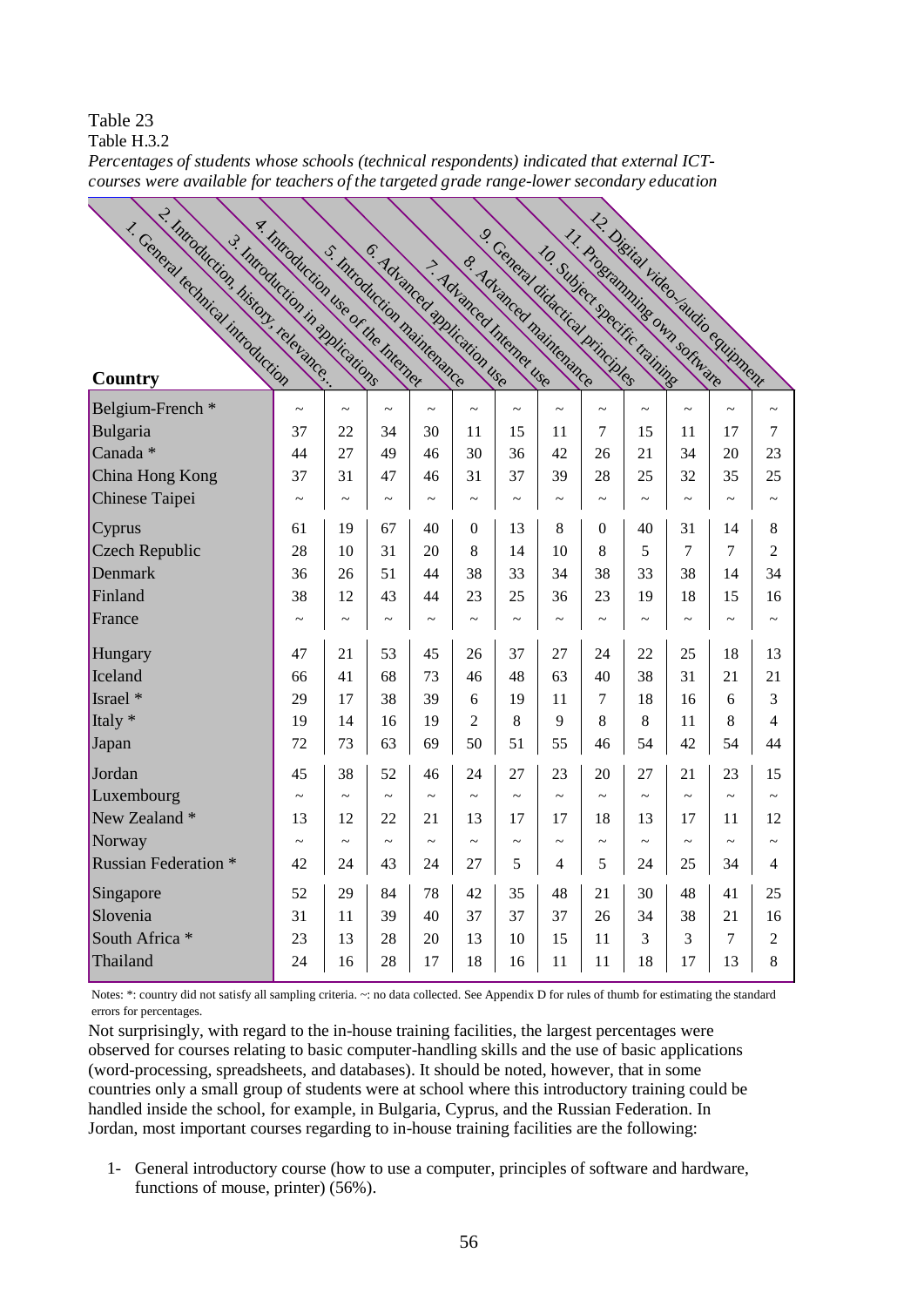- 2- Introductory course for applications/standard tools (basic word-processing, spreadsheet, databases, etc.) (49%).
- 3- Introductory course for Internet use (retrieve information, send/receive e-mails, etc.)  $(41\%)$ .

In relation to the external courses, it seems reasonable to expect that training facilities would be available for most of the above-mentioned topics. However, as the data in Table 23 reveal, this was, according to the perceptions of the technical respondents, clearly not the case. Another finding of relevance was that relatively small groups of the questionnaire respondents indicated that external courses were available that dealt with the didactical/pedagogical principles of computer use and with subject-specific training. The availability of such courses may be hypothesized as an important factor affecting the use of ICT in daily classroom practices. In Jordan, the questionnaire respondents indicated that external courses were available that dealt with the following:

- 1. Introductory course for applications/standard tools (basic word-processing, spreadsheet, databases, etc.) (52%).
- 2. Introductory course for Internet use (retrieve information, send/receive e-mails, etc.)  $(46\%)$ .
- 3. General introductory course (how to use a computer, principles of software and hardware, functions of mouse, printer) (45%).

A more condensed impression of the extent of availability of in-house and external courses can be gained from Figure 15. In-house availability in this figure reflects the average percentage of courses that were checked. External availability was calculated in the same way. In general, and not surprisingly, more external than in-house courses were available to teachers. Relatively high availability of external courses existed, for instance, in China Hong Kong, Cyprus, Hungary, Iceland, Japan, Russian Federation, and Singapore, while it was relatively low in, for example, Italy, New Zealand, South Africa, and Thailand. For Jordan, it appears that the availability of external courses was little bit higher than the availability of in-house courses.



Figure 15 Average percentages across schools of available in-house and external courses from list of 12 lower secondary education.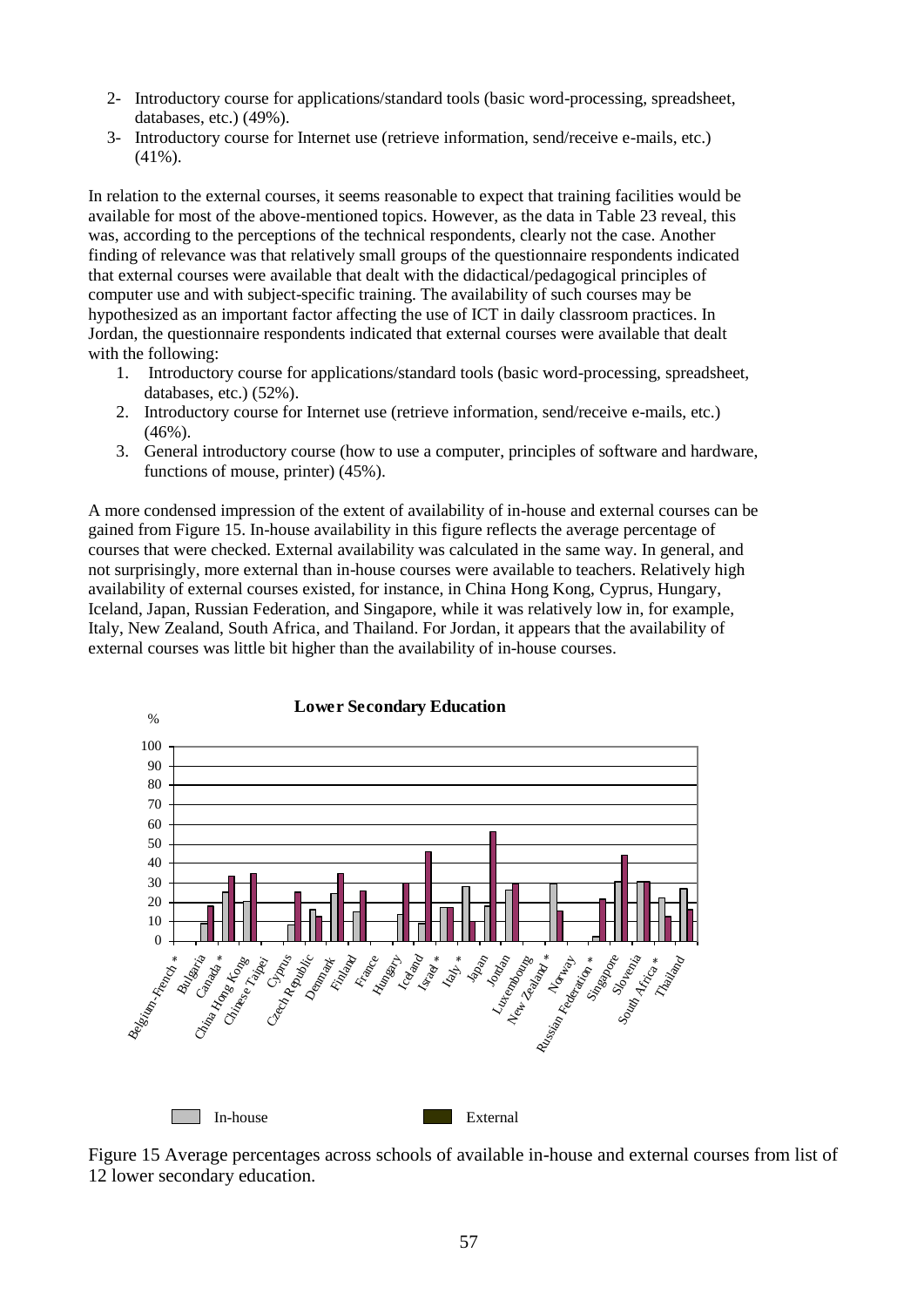On the whole, however, the availability of courses tends (at least in the perception of school principals) to be low. This is consistent with the finding that a substantial number of school principals reported that a lack of training facilities was a major obstacle in realizing the schools' ICT-related objectives (see Table 3), while also a meaningful number of respondents found the quality of available teacher training courses was insufficient (53%). Although this was also seen often as a major obstacle for most of the other countries, in Jordan it was mentioned most frequently.

# **Knowledge and skills of technology coordinators in the schools**

If one assumes that the person who answered the technical questionnaire also plays an important role in transferring knowledge within the school, then it is interesting to know to what extent these persons were adequately prepared for their work in supporting ICT activities within the school. In order to acquire and estimate of such an indicator, the questionnaire respondents were asked to rate how well prepared they thought they were in each of the following areas:

#### *General*

- 1. MS-Windows
- 2. MacOs
- 3. MS-DOS
- 4. Word processing
- 5. Databases
- 6. Spreadsheets

# *Instructional processes*

- 7. Subject specific applications
- 8. Application of student progress tracking software
- 9. Didactical and organizational integration of computers in subjects
- 10. The use of specific programs for subjects
- 11. Evaluation and selection of instructional software
- 12. Use of computers for individualized learning programs
- 13. The use of multimedia application
- 14. Adaptation of software to fit school purposes

### *E-mail, Internet, WWW*

15. The use of e-mail for educational purposes

16. The use of the Internet/WWW for educational purposes

### *Presentation*

17. The use of software for making presentations

If the area was not relevant, respondents were allowed to check a box titled not applicable. Table 24 contains the percentages of respondents who answered each item affirmatively. Some general observations can be made on the basis of the data in this table. Overall, it seems that the highest self-assessment of adequacy of preparation occurred for word-processing. It is not surprising to find that these self-assessments were low for the Mac operating system because the majority of schools did not use these operating systems, In some countries (for example, Canada, Singapore, and Slovenia) 85% or more of the respondents indicated that they felt adequately prepared for use of the Internet for instructional purposes. However, this was barely the case in other countries (for example, Bulgaria, Cyprus, Czech Republic, Japan, Russian Federation, and Thailand).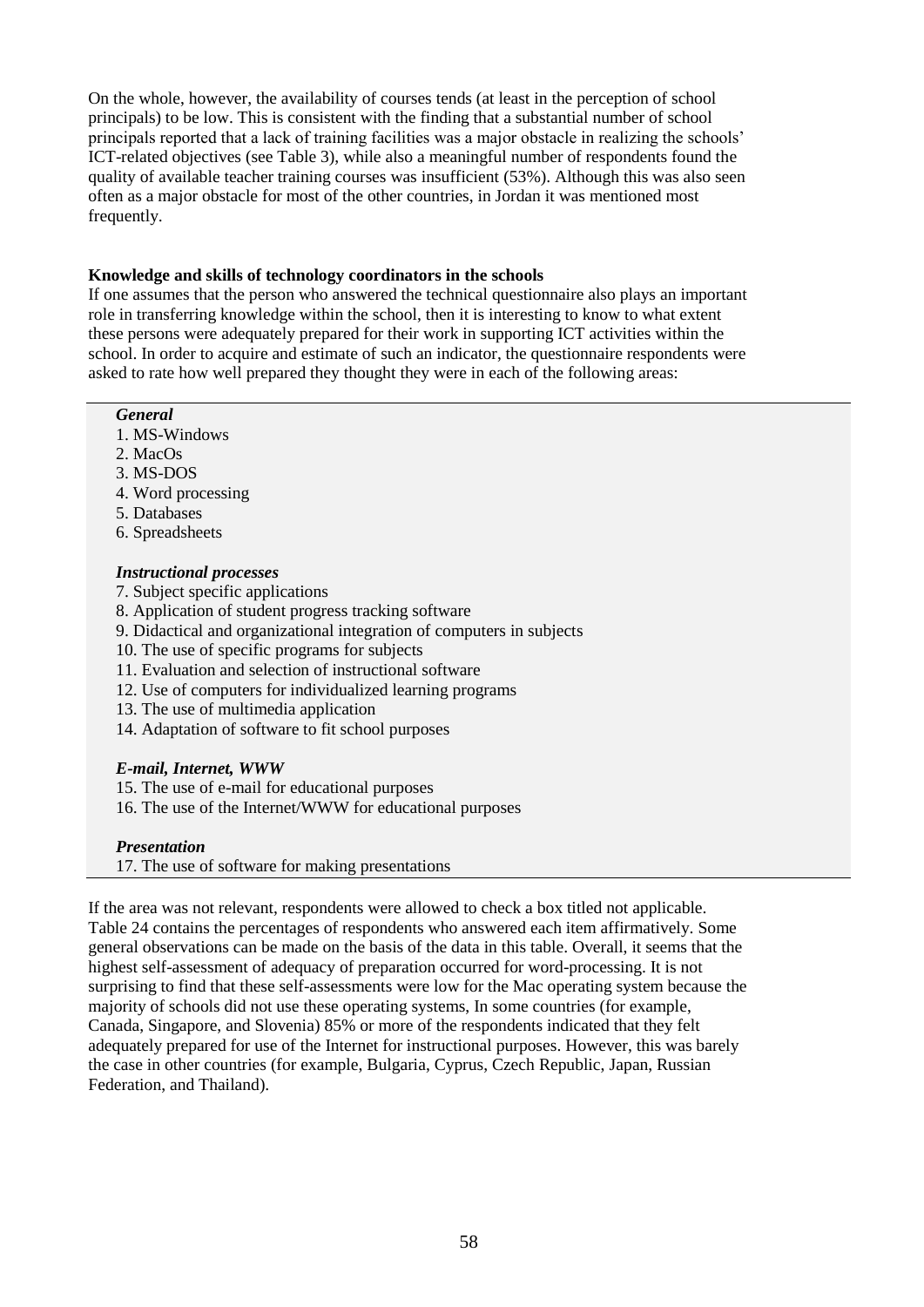Table H.1.2

*Percentages of students whose schools (technical respondents) indicated that they were adequately prepared for supporting ICT-activities in particular areas in the school-lower secondary education*

|                             |    |                                 |    | s. Application student program<br>7. Subject specific mplications |    | s Didatical integration of Cr. |    |    | 10. Use specific progr. for subjects<br>13 Use of multipadia modications<br>12. Use for individual learning |    |                           |    |    | Is Use of email for instruction |    | 17. Use or spring. For Dressed Unions |    |
|-----------------------------|----|---------------------------------|----|-------------------------------------------------------------------|----|--------------------------------|----|----|-------------------------------------------------------------------------------------------------------------|----|---------------------------|----|----|---------------------------------|----|---------------------------------------|----|
| 2. Mac Operating System     |    |                                 |    |                                                                   |    |                                |    |    | 11 Eval select instruct soliar.                                                                             |    | I. Adaptation of software |    |    | In Use Internet for instruction |    |                                       |    |
|                             |    |                                 |    |                                                                   |    |                                |    |    |                                                                                                             |    |                           |    |    |                                 |    |                                       |    |
|                             |    |                                 |    |                                                                   |    |                                |    |    |                                                                                                             |    |                           |    |    |                                 |    |                                       |    |
|                             |    |                                 |    |                                                                   |    |                                |    |    |                                                                                                             |    |                           |    |    |                                 |    |                                       |    |
| Country                     |    | A. Word Processing<br>3. MS.DOS |    |                                                                   |    |                                |    |    |                                                                                                             |    |                           |    |    |                                 |    |                                       |    |
| Belgium-French *            | 88 | 6                               | 75 | 94                                                                | 62 | 74                             | 23 | 18 | 20                                                                                                          | 24 | 26                        | 22 | 43 | 28                              | 59 | 57                                    | 39 |
| Bulgaria                    | 75 | 17                              | 85 | 89                                                                | 70 | 82                             | 37 | 21 | 23                                                                                                          | 34 | 56                        | 27 | 41 | 38                              | 38 | 33                                    | 26 |
| $Canada*$                   | 82 | 29                              | 64 | 94                                                                | 78 | 84                             | 61 | 44 | 41                                                                                                          | 55 | 59                        | 34 | 70 | 54                              | 79 | 88                                    | 75 |
| China Hong Kong             | 95 | 9                               | 89 | 97                                                                | 85 | 89                             | 54 | 10 | 32                                                                                                          | 41 | 50                        | 57 | 64 | 25                              | 71 | 72                                    | 83 |
| Chinese Taipei              | 95 | 2                               | 93 | 97                                                                | 58 | 74                             | 47 | 25 | 44                                                                                                          | 46 | 58                        | 43 | 68 | 26                              | 82 | 84                                    | 72 |
| Cyprus                      | 70 | 6                               | 47 | 70                                                                | 30 | 24                             | 78 | 19 | 23                                                                                                          | 20 | 9                         | 11 | 29 | 13                              | 28 | 33                                    | 11 |
| Czech Republic              | 89 | 8                               | 79 | 93                                                                | 50 | 78                             | 58 | 29 | 33                                                                                                          | 43 | 57                        | 49 | 53 | 33                              | 36 | 35                                    | 28 |
| Denmark                     | 93 | 5                               | 64 | 97                                                                | 65 | 89                             | 54 | 15 | 41                                                                                                          | 58 | 55                        | 45 | 65 | 44                              | 72 | 76                                    | 53 |
| Finland                     | 89 | 3                               | 88 | 95                                                                | 76 | 92                             | 46 | 13 | 25                                                                                                          | 50 | 33                        | 22 | 46 | 23                              | 70 | 74                                    | 49 |
| France                      | 78 | 4                               | 63 | 90                                                                | 53 | 80                             | 40 | 26 | 12                                                                                                          | 23 | 20                        | 30 | 51 | 26                              | 37 | 41                                    | 43 |
| Hungary                     | 96 | 4                               | 95 | 98                                                                | 74 | 92                             | 64 | 69 | 53                                                                                                          | 40 | 59                        | 67 | 66 | 41                              | 53 | 57                                    | 51 |
| Iceland                     | 85 | 29                              | 51 | 98                                                                | 55 | 79                             | 44 | 46 | 43                                                                                                          | 53 | 51                        | 61 | 73 | 46                              | 80 | 79                                    | 68 |
| Israel *                    | 77 | 8                               | 55 | 91                                                                | 79 | 60                             | 48 | 37 | 56                                                                                                          | 53 | 53                        | 50 | 62 | 64                              | 50 | 52                                    | 77 |
| Italy *                     | 92 | 6                               | 77 | 89                                                                | 59 | 83                             | 57 | 16 | 50                                                                                                          | 59 | 53                        | 27 | 72 | 48                              | 67 | 73                                    | 60 |
| Japan                       | 58 | 12                              | 60 | 77                                                                | 41 | 70                             | 48 | 55 | 16                                                                                                          | 38 | 22                        | 27 | 28 | 29                              | 27 | 30                                    | 26 |
| Jordan                      | 96 | 20                              | 84 | 100                                                               | 97 | 97                             | 83 | 56 | 53                                                                                                          | 75 | 65                        | 68 | 82 | 70                              | 66 | 72                                    | 86 |
| Luxembourg                  | 88 | $\Omega$                        | 89 | 87                                                                | 69 | 87                             | 27 | 12 | 18                                                                                                          | 21 | 27                        | 5  | 24 | 34                              | 78 | 81                                    | 69 |
| New Zealand *               | 82 | 35                              | 60 | 97                                                                | 81 | 88                             | 48 | 39 | 67                                                                                                          | 44 | 53                        | 30 | 60 | 42                              | 80 | 77                                    | 67 |
| Norway                      | 72 | $\overline{2}$                  | 51 | 88                                                                | 32 | 65                             | 26 | 13 | 13                                                                                                          | 21 | 27                        | 22 | 36 | 11                              | 54 | 58                                    | 38 |
| <b>Russian Federation</b> * | 70 | 7                               | 76 | 88                                                                | 73 | 87                             | 54 | 35 | 36                                                                                                          | 50 | 67                        | 66 | 29 | 48                              | 26 | 20                                    | 28 |
| Singapore                   | 98 | 6                               | 62 | 100                                                               | 59 | 85                             | 76 | 34 | 44                                                                                                          | 61 | 88                        | 74 | 75 | 64                              | 85 | 85                                    | 97 |
| Slovenia                    | 96 | 6                               | 76 | 98                                                                | 52 | 86                             | 71 | 28 | 68                                                                                                          | 75 | 55                        | 54 | 62 | 58                              | 83 | 86                                    | 69 |
| South Africa <sup>*</sup>   | 81 | 5                               | 77 | 92                                                                | 78 | 88                             | 48 | 22 | 24                                                                                                          | 44 | 43                        | 24 | 47 | 32                              | 56 | 55                                    | 49 |
| Thailand                    | 63 | 4                               | 53 | 68                                                                | 37 | 50                             | 18 | 4  | $\overline{4}$                                                                                              | 4  | 9                         | 19 | 10 | 10                              | 10 | 11                                    | 23 |

Notes: \*: country did not satisfy all sampling criteria. See Appendix D for rules of thumb for estimating the standard errors for percentages.

On the basis of the answers from Jordanian respondents, the rank order of items addressing adequacy of preparation appeared to be as follows:

- 1. Word processing (100%)
- 2. Databases (97%)
- 3. Spreadsheets (97%)
- 4. MS-Windows (96%)
- 5. The use of software for making presentations (86%)
- 6. MS-DOS (84%)
- 7. Subject specific applications (83%)
- 8. The use of multimedia application (82%)
- 9. The use of specific programs for subjects (75%)
- 10. The use of the Internet/WWW for educational purposes (72%)
- 11. Adaptation of software to fit school purposes (70%)
- 12. Use of computers for individualized learning programs (68%)
- 13. The use of e-mail for edu16.7cational purposes (66%)
- 14. Evaluation and selection of instructional software (65%)
- 15. Application of student progress tracking software (56%)
- 16. Didactical and organizational integration of computers in subjects (53%)
- 17. MacOs (20%)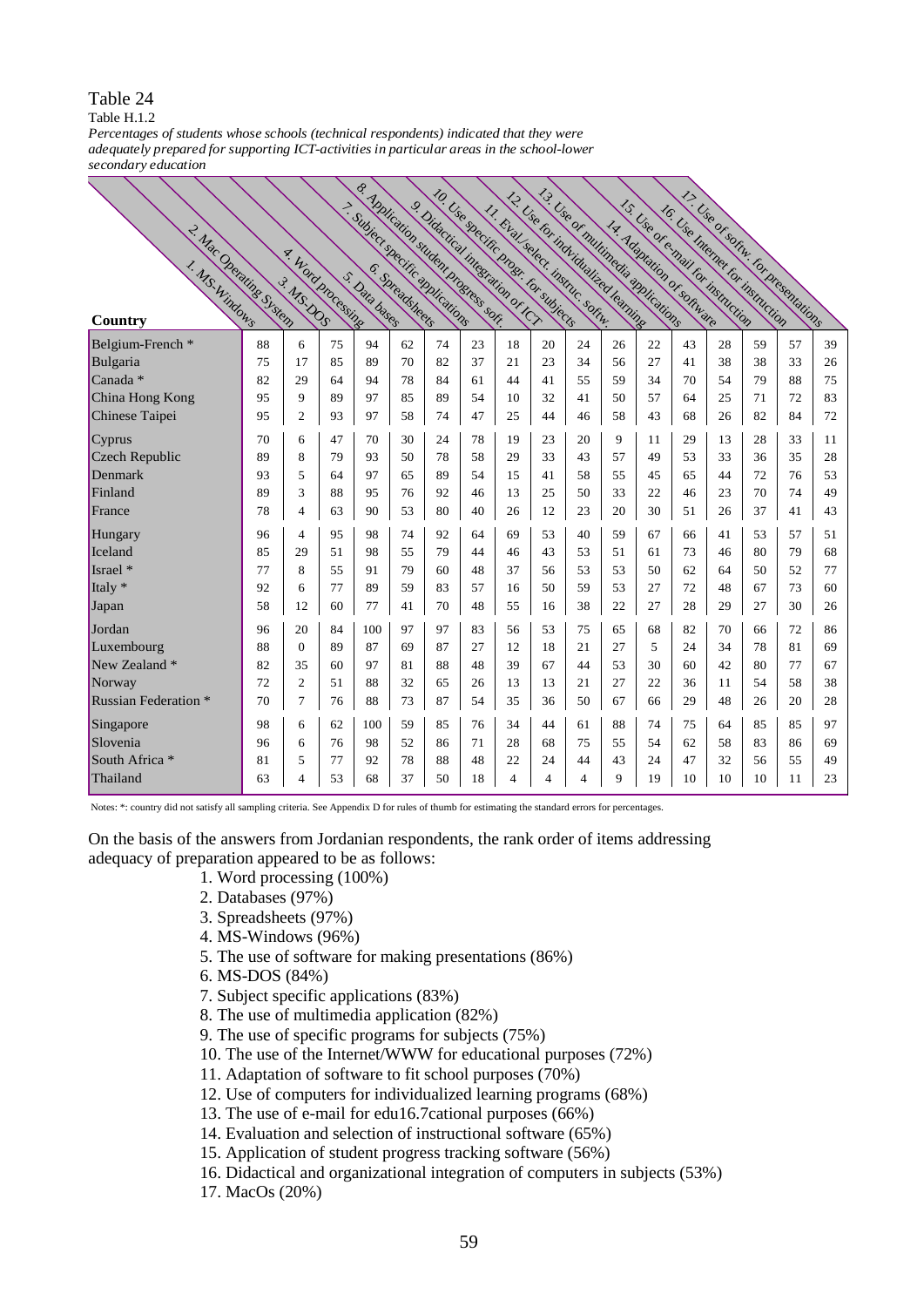From these items two scales were created, one reflecting the extent to which general ICT skillls were mastered and one which reflected the instructionally related topics. Figure 16 contains the average percentages for each of these scales in each country.



Figure 16 Average values of self-ratings from technical respondents regarding the adequacy of preparation for supporting general ICT-related activities and pedagogical ICT-related activities-lower secondary education.

A first observation from this figure is that the self-ratings for the general (or alternatively more technical) ICT-related activities were much higher than for the instructionally related activities. With regard to the latter activities, the ratings were relatively high in Jordan, Hungary and Singapore. However, the instructionally related ratings were comparatively low in Belgium-French, Cyprus, France, Luxembourg, Norway, and Thailand.

# **Summary**

This chapter described a number of indicators relating to staff development. The results presented here revealed that the Jordanian respondents saw a lack of ICT-related knowledge among teachers as a major obstacle to realizing the ICT-related objectives of the schools. In this context it was not surprising to observe that most schools had adopted a policy that all teachers should receive training for using ICT in their instructional practice. However, it appeared that in most schools this policy had not yet been satisfactorily realized. Nevertheless, even in the absence of ICT-training requirements a substantial number of teachers had attended basic ICT courses. It seems that for most of the schools there is a need for additional continuous staff development regarding ICT.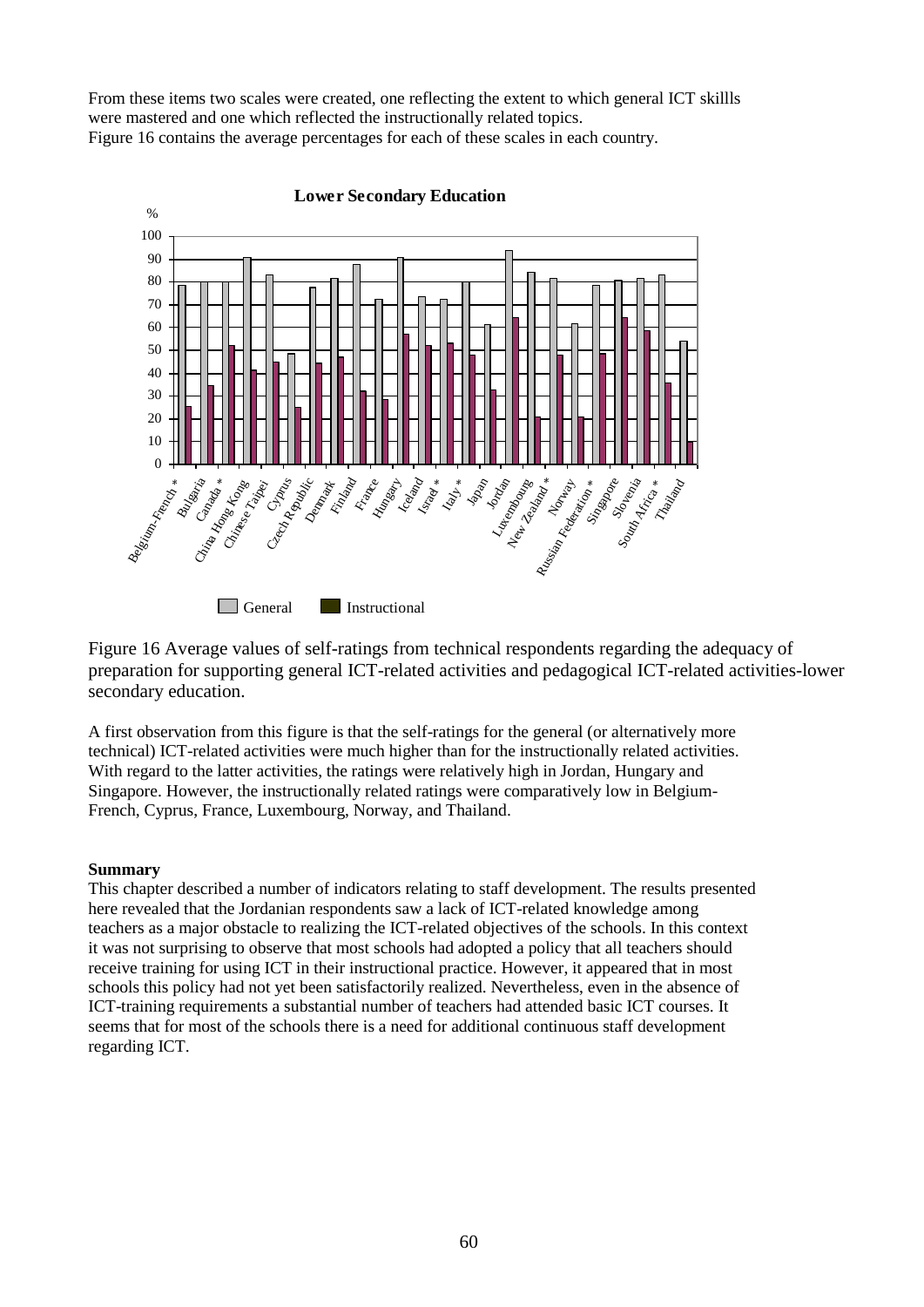# **Chapter 5: Management and Organization**

*This chapter reports on principals attitudes to ICT and the degree to which schools have developed and realized an ICT-related vision and policy. Findings relating to the extent to which ICT is used to monitor students for school administration are also presented, as are findings relating to the problems that schools face when implementing ICT.*

### **Introduction**

The relationship between school leadership and the use of ICT is twofold. First, school managers can use ICT as a tool to support the execution of their administrative and managerial tasks (Visscher, 1995; Visscher & Wild, 1997; Visscher, Fung, & Wild, 1999). Second, school managers, as leaders of their schools, often can take the important role of encouraging and facilitating the use of ICT within their schools for administrative and managerial work (Visscher, 1996) as well as for instructional activities (Akker, Keursten, & Plomp, 1992). The second consideration refers to the concept of educational leadership (Creamers, 1994; Levine & Lezotte, 1990), whereby school managers can influence and improve what happens in the teaching/learning process. The extent to which school principals promote the use of ICT in their schools probably depends on the degree to which they consider ICT useful. Their views on this matter can be manifested in a number of ways, such as how they incorporate ICT into their own school tasks and the school policy measures that they effect to promote the incorporation of ICT into their schools.

This chapter addresses the following questions: 1. To what extent do school leaders have positive attitudes regarding the added value of ICT? ; 2. Do schools have explicit written policies on ICT? ; 3.To what extent is there a common vision in schools on ICT-related goals? ; 4. What kind of measures did schools take to regulate the computer related activities in the school? 5.Are computers used for supporting the monitoring of student progress? ; 6. To what extent are infrastructural characteristics (electricity, telecommunication facilities, and available space in the school) experienced as serious obstacle for realizing the school's ICT related goals?.

#### **Attitudes and beliefs of school principals toward ICT**

School principals can be important agents of change. Principals attitudes toward computers can play an important role in the successful implementation of ICT in education (Pelgrum & Plomp, 1991). Table 25 present the outcomes for the scales used to measure the principals attitudes. The final column shows the results for the whole attitude scale (24 items, see question 15 of the Principal Questionnaire in Appendix C). The other columns contain the results of four sub-scales and two singletons (Single-item scales):

- 1. The impact of ICT on achievement (five items: questions 15-1,10,16,18,23);
- 2. The relevance of internet (six items: questions 15-5,6,7,9,19,24);
- 3. The impact of ICT on school management (five items: questions 15-2,3,4,15,21);
- 4. The contribution of ICT to life-long learning (six items: questions 15-8,11,12,13,14,20);
- 5. The importance of in-service training courses on computers (single item: question 17);
- 6. The importance of all teachers acquiring ICT certification (single item: question 22).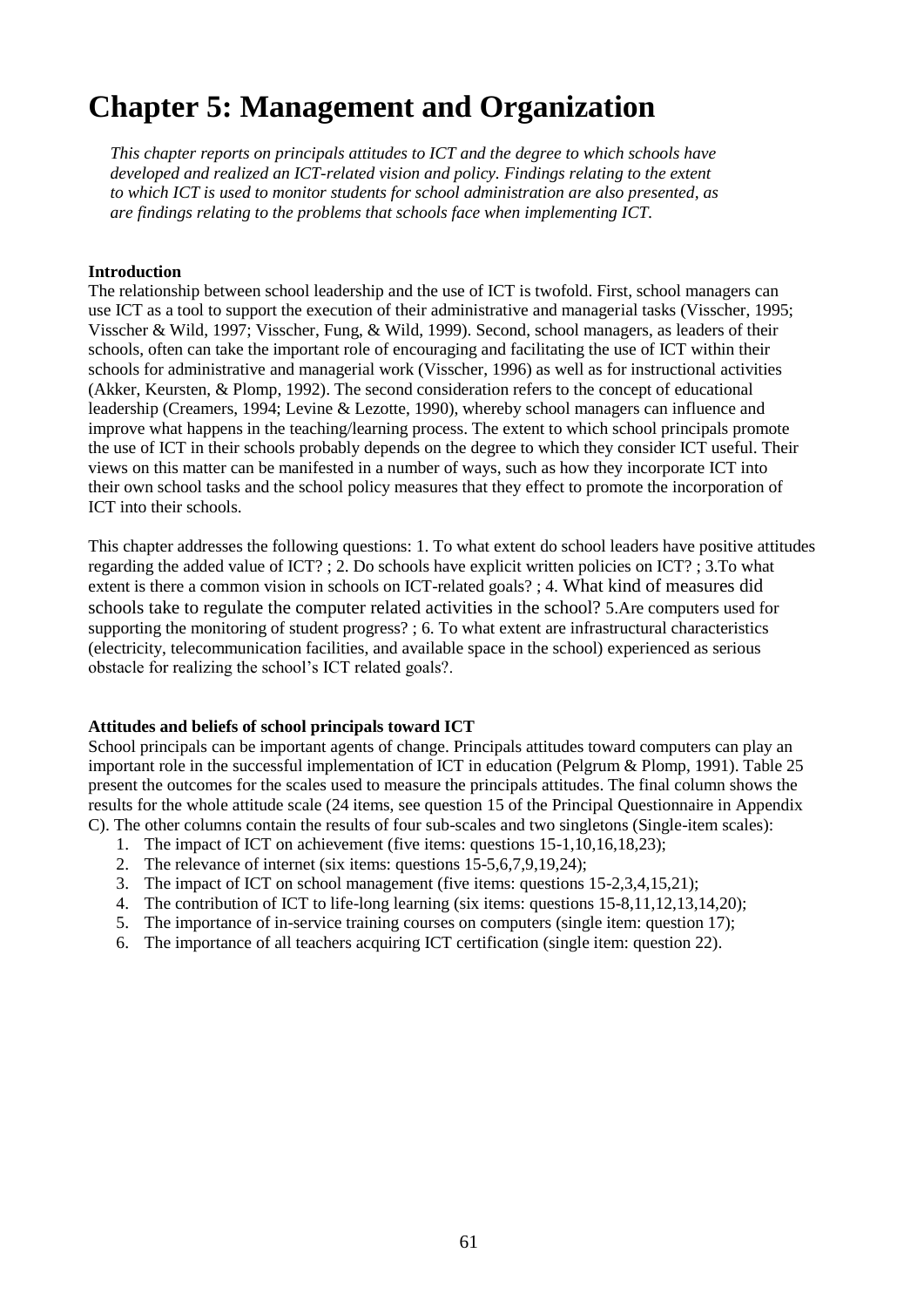Table 6-1-2

*Principals' attitude towards ICT in lower secondary education. Average values and standard errors (between brackets) for attitudes.*

|                             |                         | 3.ICT impact school management | A.ICr contribution lifetons learning | S.Make in serv. ICT train. Compute. | C.Teach, must acquire tCT certific. | Attitude towards ICT in the school |          |
|-----------------------------|-------------------------|--------------------------------|--------------------------------------|-------------------------------------|-------------------------------------|------------------------------------|----------|
| 1.ICT impact on achievement |                         |                                |                                      |                                     |                                     |                                    |          |
|                             | 2 Relevance of Internet |                                |                                      |                                     |                                     |                                    |          |
|                             |                         |                                |                                      |                                     |                                     |                                    |          |
|                             |                         |                                |                                      |                                     |                                     |                                    |          |
|                             |                         |                                |                                      |                                     |                                     |                                    |          |
| Country                     |                         |                                |                                      |                                     |                                     |                                    |          |
| Belgium-French <sup>*</sup> | 67(1.2)                 | 75 (0.9)                       | 73(1.1)                              | 76 (0.9)                            | 79 (1.7)                            | 60(2.1)                            | 73 (0.8) |
| Bulgaria                    | 85 (0.5)                | 84(0.5)                        | 86(0.5)                              | 82(0.5)                             | 79 (0.9)                            | 79 (0.8)                           | 84(0.5)  |
| Canada *                    | 76(0.5)                 | 86 (0.4)                       | 81(0.5)                              | 81 (0.5)                            | 82(0.7)                             | 67(0.9)                            | 81 (0.4) |
| China Hong Kong             | 65(0.5)                 | 79 (0.5)                       | 73 (0.5)                             | 74(0.5)                             | 71(0.8)                             | 61(0.8)                            | 73 (0.4) |
| Chinese Taipei              | 78 (1.0)                | 86 (0.9)                       | 81 (0.9)                             | 82(1.0)                             | 84 (1.4)                            | 80(1.4)                            | 82 (0.9) |
| Cyprus                      | 83(1.2)                 | 84(1.0)                        | 86(1.0)                              | 83 (0.9)                            | 92(1.0)                             | 93(1.3)                            | 86 (0.7) |
| Czech Republic              | 73 (0.9)                | 75(0.9)                        | 81 (0.7)                             | 75(0.8)                             | 76(1.7)                             | 81(1.2)                            | 76(0.6)  |
| Denmark                     | 64(1.0)                 | 81 (0.9)                       | 70(0.9)                              | 69(0.9)                             | 89(1.1)                             | 87(1.3)                            | 73(0.8)  |
| Finland                     | 57(1.1)                 | 82(0.6)                        | 70(0.8)                              | 69(0.8)                             | 66(1.7)                             | 47(1.7)                            | 69(0.7)  |
| France                      | 67(0.8)                 | 72(0.9)                        | 71(0.9)                              | 74(0.7)                             | 78(1.3)                             | 73(1.3)                            | 71(0.7)  |
| Hungary                     | 69(1.0)                 | 72(0.8)                        | 70(0.8)                              | 69(0.8)                             | 59 $(1.6)$                          | 58(1.6)                            | 70(0.7)  |
| Iceland                     | 73 (0.7)                | 88 (0.5)                       | 80(0.7)                              | 80(0.7)                             | 84 (0.9)                            | 69(1.1)                            | 81(0.5)  |
| Israel *                    | 86(1.2)                 | 88(1.1)                        | 88(1.1)                              | 89 (1.0)                            | 94(1.3)                             | 82(3.0)                            | 88 (0.9) |
| Italy *                     | 84(1.3)                 | 86(1.1)                        | 88(1.0)                              | 82(1.2)                             | 88(1.6)                             | 79(2.1)                            | 85(1.0)  |
| Japan                       | 68(1.2)                 | 68(1.3)                        | 62(1.3)                              | 68(1.3)                             | 72(2.0)                             | 46(2.8)                            | 66(1.0)  |
| Jordan                      | 80(1.3)                 | 79 (1.4)                       | 78(1.2)                              | 78(1.2)                             | 78 (2.0)                            | 90(1.5)                            | 80(1.2)  |
| Luxembourg                  | 63(3.2)                 | 84(2.5)                        | 76(1.9)                              | 73(2.3)                             | 74 (4.2)                            | 67(4.1)                            | 74(2.3)  |
| New Zealand *               | 74 (0.9)                | 82(0.7)                        | 83 (0.7)                             | 81(0.8)                             | 79 (1.4)                            | 75(1.3)                            | 80(0.7)  |
| Norway                      | 67(0.3)                 | 79 (0.3)                       | 71(0.3)                              | 73(0.3)                             | 91(0.3)                             | 70(0.6)                            | 73(0.2)  |
| <b>Russian Federation *</b> | 87(1.3)                 |                                | 86(1.4)                              | 80(1.4)                             | 90(1.7)                             | 74(2.5)                            |          |
| Singapore                   | 89 (0.2)                | 94(0.1)                        | 89(0.1)                              | 92(0.1)                             | 92(0.2)                             | 85(0.3)                            | 91(0.1)  |
| Slovenia                    | 70(1.1)                 | 79 (0.9)                       | 77(1.0)                              | 73 (0.9)                            | 66(1.7)                             | 72(1.6)                            | 75(0.8)  |
| South Africa *              | 78 (1.6)                | 77(1.7)                        | 84(1.3)                              | 81(1.7)                             | 86(1.8)                             | 70(2.8)                            | 80(1.3)  |
| Thailand                    | 86(0.6)                 | 81 (0.7)                       | 89 (0.6)                             | 84 (0.7)                            | 88 (0.8)                            | 76(1.0)                            | 85(0.6)  |

Table 25 indicates that, in each country the mean scorer for each sub-scale and the entire scale was higher than 60 (Jordan 80%), meaning that principals tended to have a positive attitude toward ICT usage in their respective schools. Nevertheless, countries differed in the extent to which principals were positive. In all countries the principals held positive attitudes toward ICT. Countries in which principals had a very positive attitude towards ICT in the school (in general, column 8) (a score higher than 80) were Bulgaria, Canada, Chinese Taipei, Cyprus, Iceland, Israel, Italy, Jordan, New Zealand, Singapore, South Africa, and Thailand. Less positive attitudes (scores between 65 and 70) were found for Finland, Hungary, and Japan. In relation to the different sub-scales, the scores on the sub-scale *relevance of Internet* were in some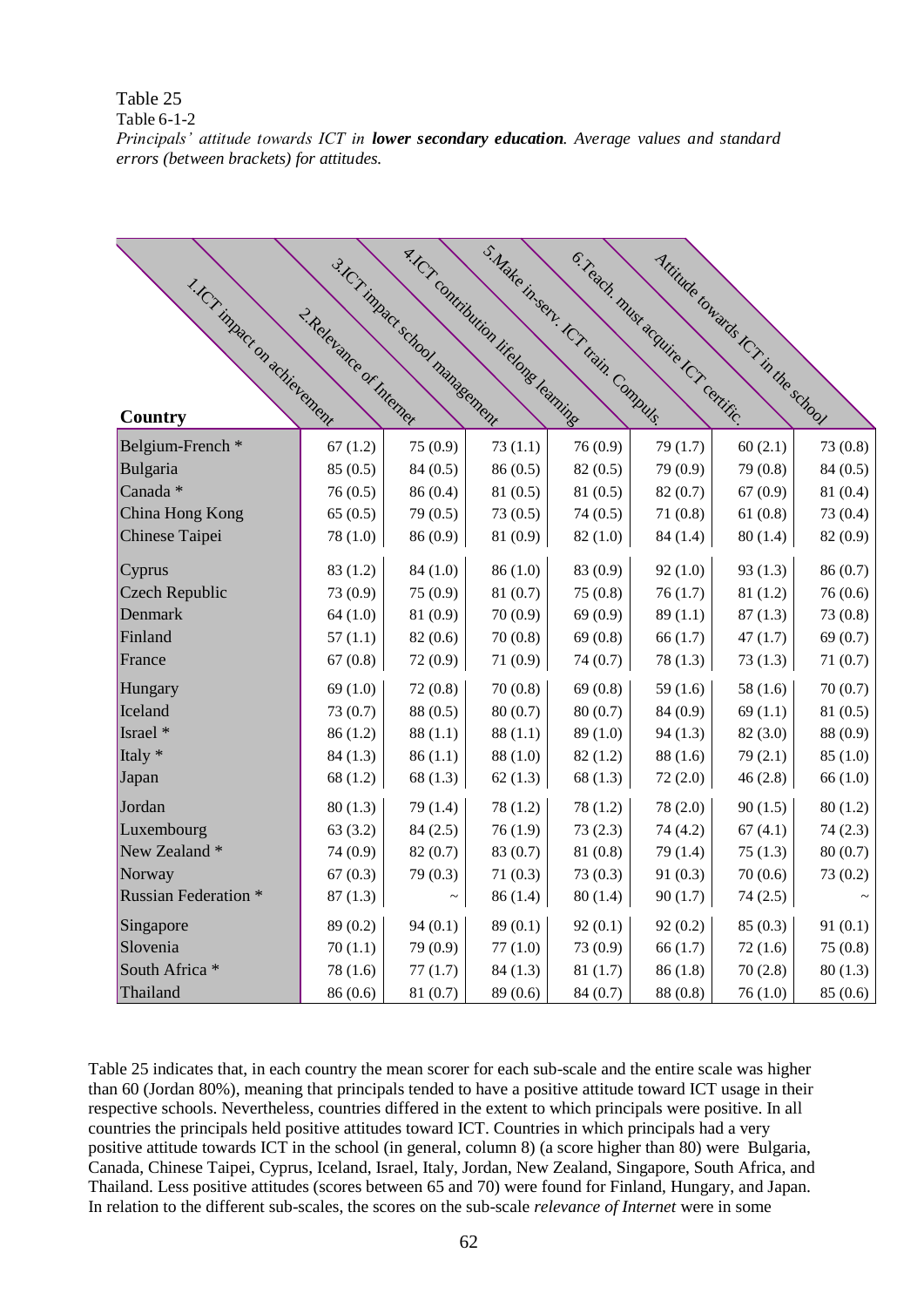countries higher (at least five points) than the scores on the other three sub-scales. The differences between the scores on these three sub-scales were small. This pattern was observed in Canada, China Hong Kong, Denmark, Finland, Iceland, Luxembourg, and Norway. For Jordan, the average values for the sub-scales were:

- *7. The impact of ICT on achievement (80);*
- *8. The relevance of internet (79);*
- *9. The impact of ICT on school management (78);*
- *10. The contribution of ICT to life-long learning (78);*
- *11. The importance of in-service training courses on computers (78);*
- *12. The importance of all teachers acquiring ICT certification (90).*

These results indicated that, Jordanian principals had a very positive attitude on all sub-scales scores > 75)

#### **The existence of explicit school policies**

Schools can express their interest in ICT through their school policies and, as such, develop a framework for action concerning the use of computers in their institutions (Pelgrum & Pomp, 1991). Table 26 shows the percentages of schools with a written ICT policy or statement for the targeted grade range (second column).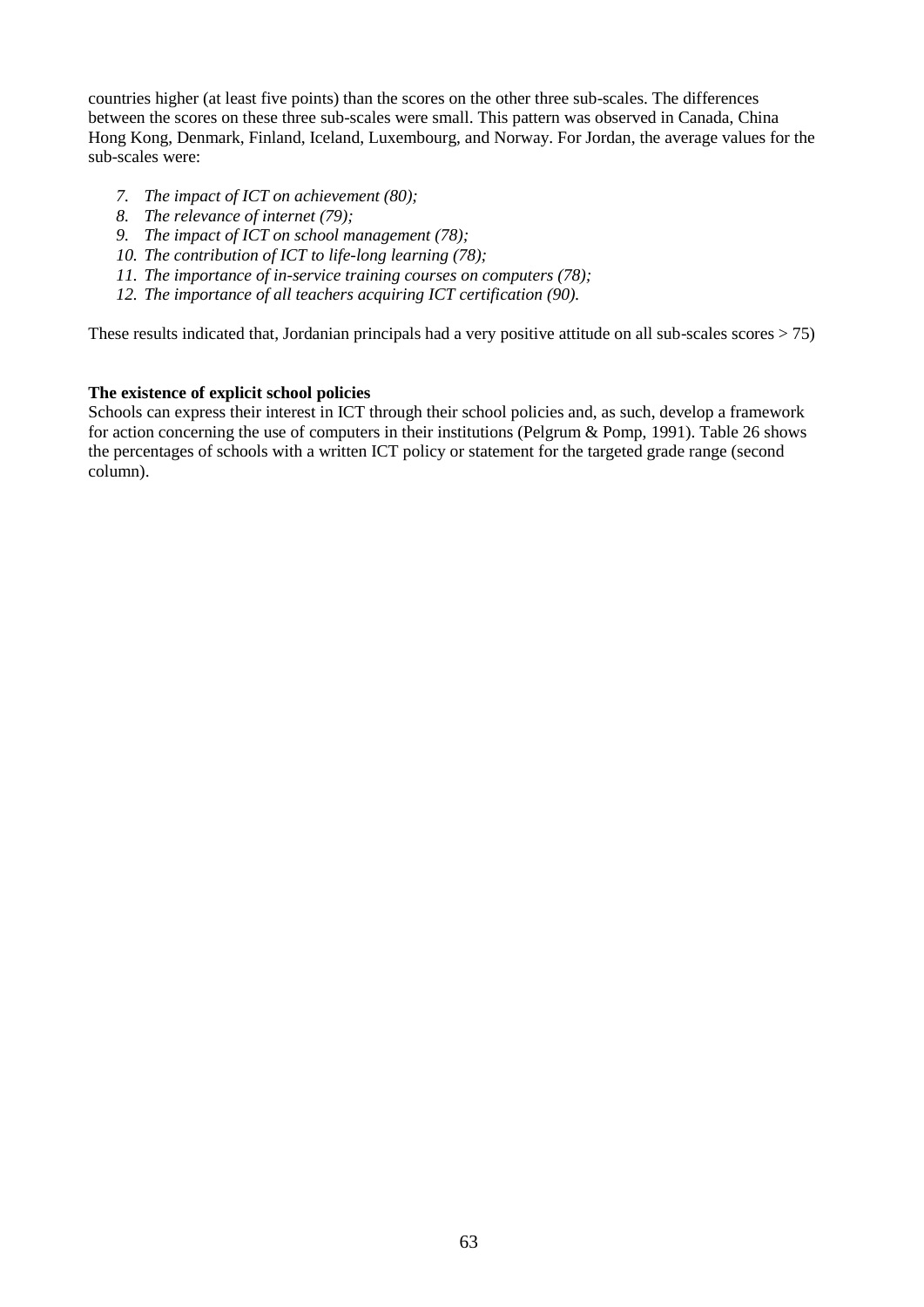#### Table 6-2-2

*Percentage of students whose principals indicated that their school has a written policy or statement with regard to the use of computers for educational purposes by students in the grade range, and the issues included – lower secondary education.*

*Final column: Average values and standard errors (between brackets) for number of policy issues included.*

| 1. Use or comp.current chool. Leaf<br>2. Use or comp. next school Learn | 3. Hians hardware replacem. Uneriad.<br>A. Hans stati developm tch training |                       |                       |                       | S.Specificamp.telated Lasks best | 6. Plans for software acquisition |                       |             |                       | Mean number of policies (mat. 8) |
|-------------------------------------------------------------------------|-----------------------------------------------------------------------------|-----------------------|-----------------------|-----------------------|----------------------------------|-----------------------------------|-----------------------|-------------|-----------------------|----------------------------------|
|                                                                         |                                                                             |                       |                       |                       |                                  |                                   |                       |             |                       |                                  |
|                                                                         |                                                                             |                       |                       |                       |                                  |                                   |                       |             |                       |                                  |
|                                                                         |                                                                             |                       |                       |                       |                                  |                                   |                       |             |                       |                                  |
|                                                                         |                                                                             |                       |                       |                       |                                  | T. Kawin or access                |                       |             |                       |                                  |
| Country                                                                 |                                                                             |                       |                       |                       |                                  |                                   |                       |             |                       |                                  |
| Belgium-French *                                                        | 34                                                                          | 80                    | 91                    | 67                    | 87                               | 57                                | 45                    | 70          | 76                    | 5.7(0.3)                         |
| Bulgaria                                                                | 50                                                                          | 79                    | 79                    | 57                    | 58                               | 53                                | 35                    | 45          | 69                    | 4.8(0.2)                         |
| Canada <sup>*</sup>                                                     | 67                                                                          | 84                    | 59                    | 57                    | 62                               | 52                                | 51                    | 52          | 96                    | 5.1(0.1)                         |
| China Hong Kong                                                         | 42                                                                          | 78                    | 44                    | 58                    | 86                               | 41                                | 59                    | 33          | 72                    | 4.7(0.1)                         |
| Chinese Taipei                                                          | $\tilde{\phantom{a}}$                                                       | $\thicksim$           | $\thicksim$           | $\thicksim$           | $\thicksim$                      | $\thicksim$                       | $\tilde{\phantom{a}}$ | $\thicksim$ | $\thicksim$           |                                  |
| Cyprus                                                                  | 24                                                                          | 100                   | 19                    | 13                    | 28                               | 41                                | 13                    | 26          | 19                    | 2.6(0.7)                         |
| <b>Czech Republic</b>                                                   | 26                                                                          | 87                    | 51                    | 75                    | 52                               | 62                                | 40                    | 32          | 30                    | 4.3(0.3)                         |
| Denmark                                                                 | 49                                                                          | 90                    | 82                    | 78                    | 90                               | 54                                | 68                    | 54          | 64                    | 5.8(0.2)                         |
| Finland                                                                 | 48                                                                          | 86                    | 42                    | 56                    | 46                               | 80                                | 28                    | 29          | 67                    | 4.3(0.2)                         |
| France                                                                  | 56                                                                          | 85                    | 62                    | 78                    | 87                               | 32                                | 78                    | 57          | 89                    | 5.7(0.1)                         |
| Hungary                                                                 | 74                                                                          | 75                    | 69                    | 57                    | 74                               | 44                                | 58                    | 35          | 51                    | 4.6(0.2)                         |
| Iceland                                                                 | 53                                                                          | 97                    | 89                    | 59                    | 57                               | 51                                | 32                    | 74          | 57                    | 5.1(0.2)                         |
| Israel *                                                                | $\tilde{\phantom{a}}$                                                       | $\sim$                | $\tilde{\phantom{a}}$ | $\tilde{\phantom{a}}$ |                                  |                                   | $\tilde{\phantom{a}}$ | $\thicksim$ | $\tilde{\phantom{a}}$ |                                  |
| Italy *                                                                 | 41                                                                          | 81                    | 49                    | 44                    | 65                               | 35                                | 48                    | 6           | 57                    | 3.8(0.2)                         |
| Japan                                                                   | 54                                                                          | 63                    | 34                    | 23                    | 62                               | 61                                | 38                    | 9           | 29                    | 3.2(0.2)                         |
| Jordan                                                                  | 66                                                                          | 74                    | 72                    | 35                    | 48                               | 40                                | 53                    | 58          | 38                    | 4.2(0.2)                         |
| Luxembourg                                                              |                                                                             | $\tilde{\phantom{a}}$ |                       |                       |                                  |                                   | $\tilde{\phantom{0}}$ | $\thicksim$ | $\tilde{\phantom{a}}$ |                                  |
| New Zealand *                                                           | 50                                                                          | 81                    | 59                    | 74                    | 71                               | 55                                | 55                    | 51          | 80                    | 5.3(0.2)                         |
| Norway                                                                  | $\tilde{\phantom{a}}$                                                       | $\tilde{}$            | $\tilde{\phantom{a}}$ | $\tilde{\phantom{a}}$ | $\thicksim$                      | $\tilde{}$                        | $\tilde{\phantom{a}}$ | $\thicksim$ | $\thicksim$           |                                  |
| <b>Russian Federation *</b>                                             | 55                                                                          | 43                    | 38                    | 26                    | 32                               | 24                                | 22                    | 19          | 11                    | 2.2(0.3)                         |
| Singapore                                                               | 78                                                                          | 92                    | 87                    | 82                    | 95                               | 91                                | 91                    | 66          | 73                    | 6.8(0.1)                         |
| Slovenia                                                                | 54                                                                          | 90                    | 36                    | 84                    | 77                               | 63                                | 82                    | 69          | 54                    | 5.6(0.2)                         |
| South Africa *                                                          | 22                                                                          | 80                    | 85                    | 85                    | 60                               | 50                                | 65                    | 35          | 55                    | 5.2(0.5)                         |
| Thailand                                                                | 75                                                                          | 79                    | 58                    | 67                    | 84                               | 52                                | 58                    | 56          | 69                    | 5.2(0.1)                         |

Less than 50% schools of Belgium French, China Hong Kong, Cyprus, the Czech Republic, Italy, and South Africa had a written ICT policy. Countries with high percentages of schools with a written policy document were Singapore (78%), Hungary (74%), Thailand (75%), Canada (67%), and Jordan (66%). Table 26 also shows (in relation to the total number of schools with a written policy) the percentages of schools in Jordan with policies regarding each of the following issues: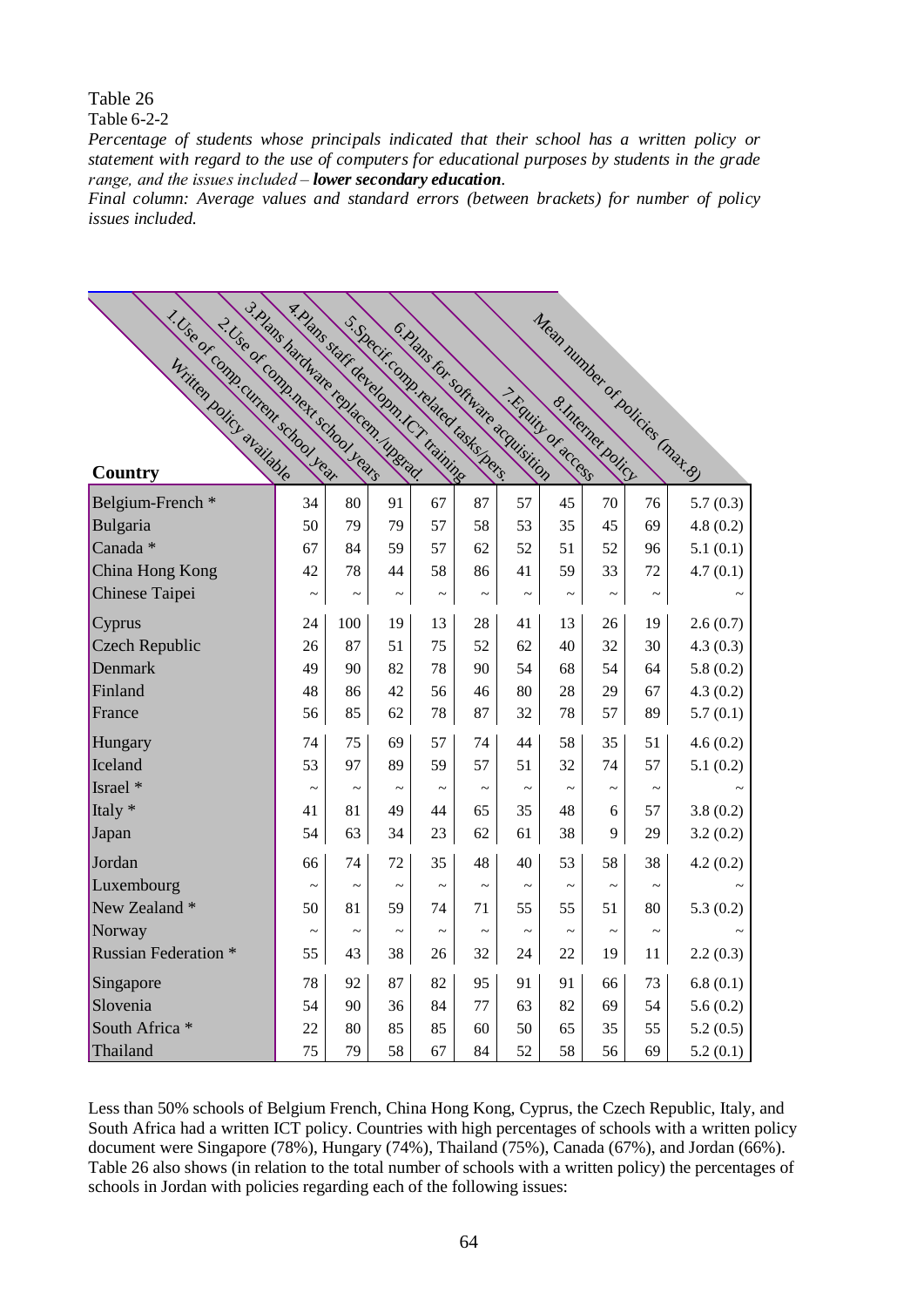- 1. Use of computers in the current school year *(74%)*;
- 2. Use of computers in the forthcoming school years *(72%)*;
- 3. Plans for hardware replacement *(35%)*;
- 4. Plans for staff development with regard to ICT training *(48%)*;
- 5. Specification for computer-related tasks and persons in charge *(40%)*;
- 6. Plans for software acquisition *(53%)*;
- 7. Equity of access *(58%)*;
- 8. Internet policy *(38%)*.

The last column of Table 26 shows the mean number of topics (and its standard error) included in the written ICT policy. The mean was calculated on the basis of the maximum of eight topics listed above. In the majority of the countries, the mean number of issues included in the written policy varied between 3 and 5 *(Jordan: 4.2 more than 50% of the schools have a written ICT policy )*. In Cyprus, where only about one-third of the schools had a written ICT policy, the mean number of topics included was relatively low. The same was the case in Italy, Japan, and the Russian Federation, although in these countries more schools reported having a written policy.

The policy issue *use of computers in the current school year* was included in the written policy of about 75% or more of the schools in almost all countries *(Jordan: 74%)*.

#### **Development of an ICT-related vision**

The use of ICT in schools to a certain extent can be coordinated by developing a common vision regarding the use of computers within schools, and by paying attention to norms and values associated with the use of Internet and the WWW. Table 27 shows the data relating to these two matters.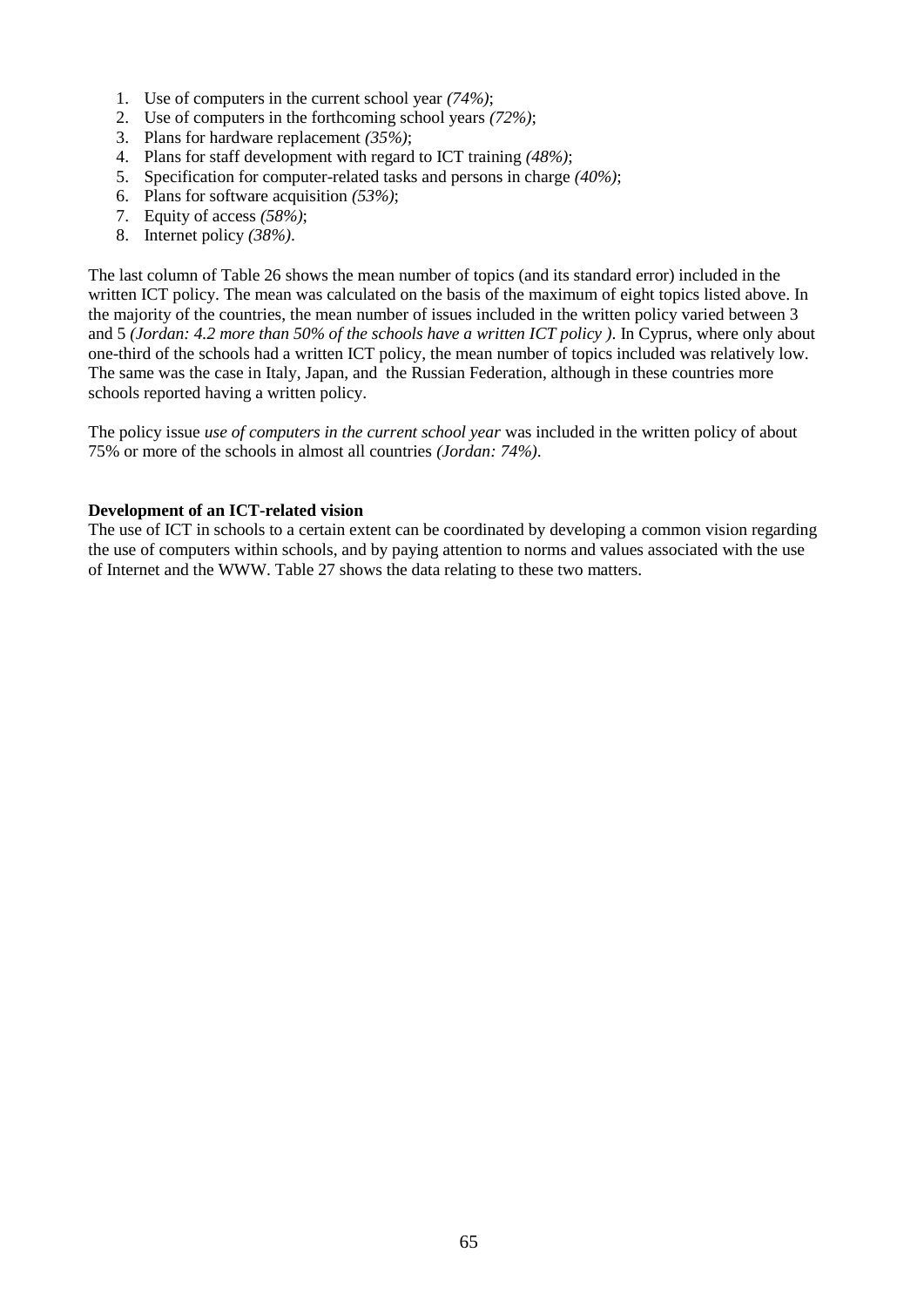Table  $6-3-2$ 

*Percentage of students whose principals indicated that the development of a common vision on the use of computers respectively the attention to norms and values in using Internet/WWW is a policy goal, and the percentage of students whose principals indicated that these goals have not or only partially been realized – lower secondary education.*

|                             |                  | Development of a<br>common vision |           | Paying attention to<br>norms/values using<br>Internet/WWW |          |             |  |  |
|-----------------------------|------------------|-----------------------------------|-----------|-----------------------------------------------------------|----------|-------------|--|--|
|                             | realized<br>goal |                                   |           | goal                                                      | realized |             |  |  |
| <b>Country</b>              | yes              | not                               | partially | yes                                                       | not      | partially   |  |  |
| Belgium-French *            | 79               | 46                                | 49        | 82                                                        | 26       | 36          |  |  |
| Bulgaria                    | 93               | 34                                | 55        | 68                                                        | 63       | 19          |  |  |
| Canada *                    | 84               | 17                                | 57        | 93                                                        | 5        | 32          |  |  |
| China Hong Kong             | 94               | 22                                | 72        | 86                                                        | 38       | 52          |  |  |
| Chinese Taipei              | 95               | 12                                | 64        | 81                                                        | 25       | 46          |  |  |
| Cyprus                      | 53               | 90                                | 10        | 37                                                        | 82       | 14          |  |  |
| <b>Czech Republic</b>       | 84               | 29                                | 59        | 48                                                        | 65       | 17          |  |  |
| <b>Denmark</b>              | 58               | 34                                | 60        | 73                                                        | 21       | 44          |  |  |
| Finland                     | 89               | 32                                | 63        | 98                                                        | 6        | 67          |  |  |
| France                      | 79               | 57                                | 40        | 78                                                        | 51       | 23          |  |  |
| Hungary                     | 94               | 41                                | 54        | 91                                                        | 40       | 30          |  |  |
| Iceland                     | 86               | 44                                | 47        | 81                                                        | 44       | 39          |  |  |
| Israel *                    | 75               | 36                                | 50        | 74                                                        | 49       | 20          |  |  |
| Italy *                     | 69               | 41                                | 50        | 72                                                        | 34       | 34          |  |  |
| Japan                       | 71               | 46                                | 46        | 47                                                        | 68       | 21          |  |  |
| Jordan                      | 90               | 9                                 | 55        | 67                                                        | 33       | 23          |  |  |
| Luxembourg                  | 92               | 22                                | 61        | 86                                                        | 31       | 24          |  |  |
| New Zealand *               | 89               | 11                                | 62        | 88                                                        | 9        | 45          |  |  |
| Norway                      | 69               | 58                                | 35        | 74                                                        | 51       | 40          |  |  |
| <b>Russian Federation *</b> | 34               | 39                                | 48        | $\tilde{ }$                                               |          | $\thicksim$ |  |  |
| Singapore                   | 94               | 7                                 | 56        | 83                                                        | 29       | 48          |  |  |
| Slovenia                    | 93               | 15                                | 67        | 91                                                        | 16       | 40          |  |  |
| South Africa *              | 69               | 50                                | 42        | 69                                                        | 41       | 34          |  |  |
| Thailand                    | 91               | 5                                 | 45        | 66                                                        | 24       | 41          |  |  |

Columns 2 and 5 of this table contain the percentages of principals who said that "developing a common vision" and "Paying attention to norms and values when using the Internet/WWW" was a policy goal of their school. In almost all countries, at least two-thirds of the schools had developed a common vision on ICT as a policy goal. The only exception for lower secondary level were Cyprus (53%), Denmark (58%) and the Russian Federation (34%). "Paying attention to norms and values when using the Internet/WWW" was a policy goal in at least 40% of the schools in all countries. In most of the countries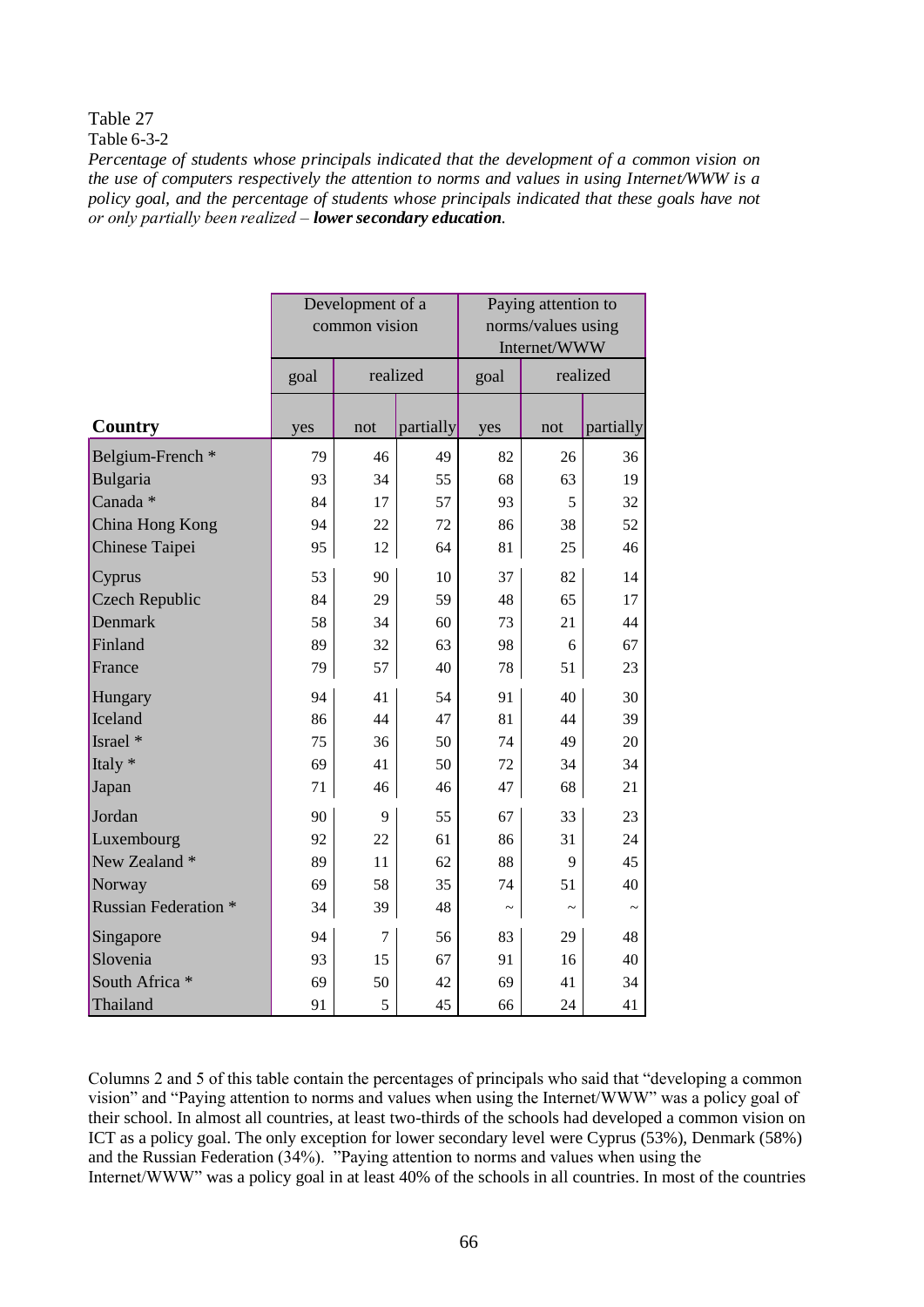this percentage was higher than 60%. For Jordan, the results were: *"developing a common vision (90%)" and "Paying attention to norms and values when using the Internet/WWW (67%)"*

As far as the realization of these goals is concerned, the following picture emerges. The majority of principals answered that the two goals had not been realized or had been only partially realized (The percentage of schools in which the goals had been realized fully is not shown in the table, but can be inferred from subtracting the sum of the percentages that are shown from 100). "A common vision" was partially or fully realized by 50% or more of the schools in almost all countries, Jordan (55% and 36%). There were a few exceptions to this general trend. The exceptions were Cyprus (10% and 0%), France (40% and 3%), and Norway (35% and 7%).

# **Regulation of computer-related activities**

Research Question Four 'What kind of measures did schools take to regulate the computer related activities in the school?' In order to investigate this question, Table 28 shows the outcomes for six particular measures that schools could take to regulate (to a certain degree) computer-related activities:

- 1. Preventing unauthorized system access or entry;
- 2. Honoring intellectual property rights (e.g. software copyrights);
- 3. Prohibiting access to adults only material;
- 4. Restricting game-playing on school computers;
- 5. Specifying compulsory student computer-related knowledge and skills;
- 6. Stimulating local community (parents and/or others) access to school computers or the Internet.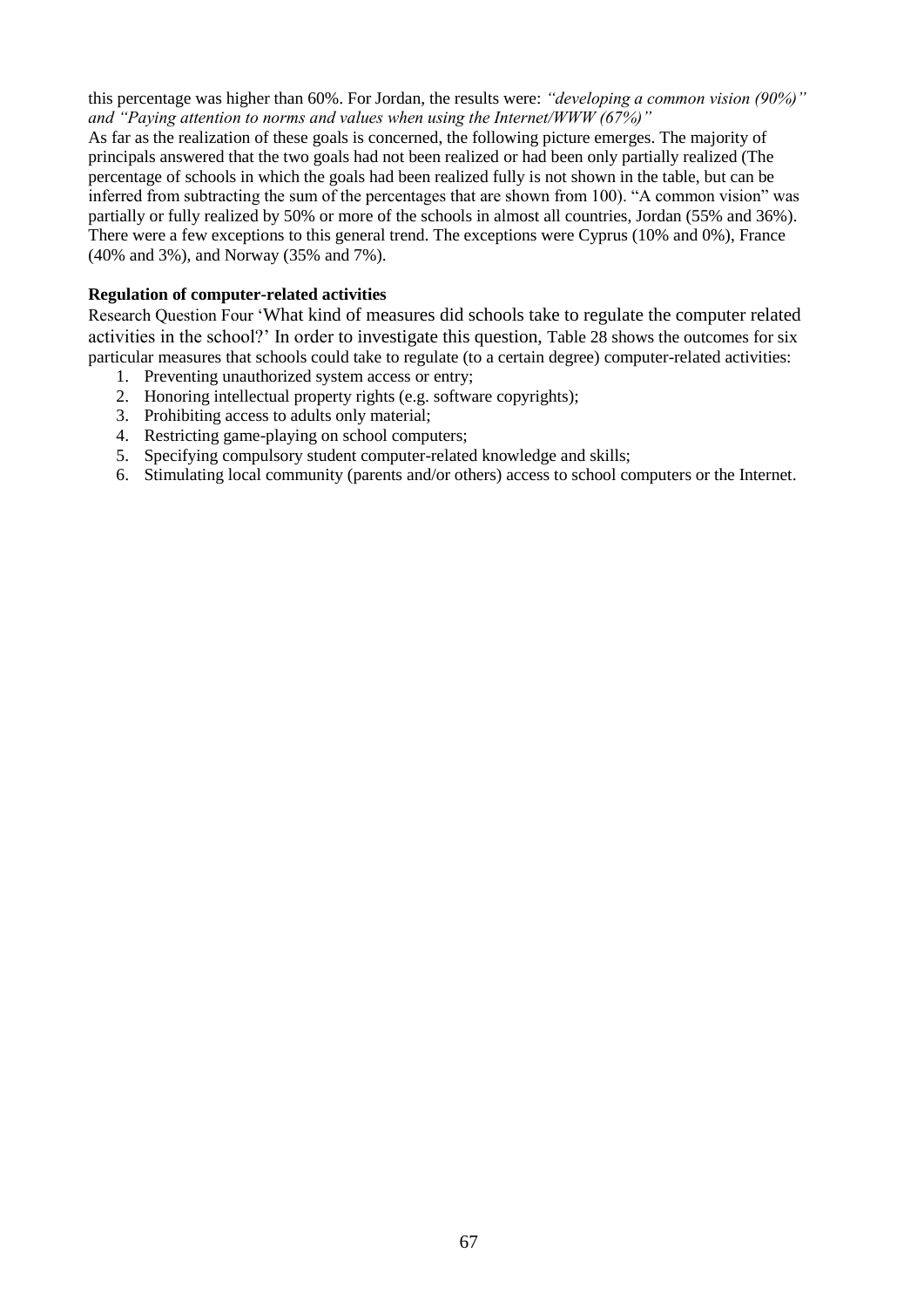Table  $6-4-2$ 

*Percentage of students whose principals indicated that particular measures have been set up in their school – lower secondary education.*

*Final column: Average values and standard errors (between brackets) for number of measures indicated.*

| 3. Prohibition acc. adults only mater.<br>- 2. Honoring intellect property rights<br>1. Prevention unauthor. System acc. | y. Restrict same play school comp. |          | S. S. Hec .: Commuts study Comm Known<br>6. Local Community acc. to Internet |          |          |                  | Mean number or measures (max. 6) |
|--------------------------------------------------------------------------------------------------------------------------|------------------------------------|----------|------------------------------------------------------------------------------|----------|----------|------------------|----------------------------------|
| Country                                                                                                                  |                                    |          |                                                                              |          |          |                  |                                  |
|                                                                                                                          |                                    |          |                                                                              |          |          |                  |                                  |
| Belgium-French <sup>*</sup>                                                                                              | 63<br>67                           | 48<br>31 | 53                                                                           | 70       | 25       | 24               | 2.8(0.1)                         |
| Bulgaria<br>Canada *                                                                                                     | 90                                 | 79       | 38<br>87                                                                     | 62<br>89 | 63<br>42 | 15<br>26         | 2.8(0.1)                         |
| China Hong Kong                                                                                                          | 73                                 | 80       | 59                                                                           | 62       | 50       | 6                | 4.1(0.0)<br>3.3(0.0)             |
| Chinese Taipei                                                                                                           | 39                                 | 83       | 70                                                                           | 46       | 60       | 28               | 3.3(0.1)                         |
|                                                                                                                          |                                    |          |                                                                              |          |          |                  |                                  |
| Cyprus                                                                                                                   | 36                                 | 18       | 32                                                                           | 51       | 46       | 12               | 1.9(0.2)                         |
| <b>Czech Republic</b>                                                                                                    | 63                                 | 64       | 53                                                                           | 21       | 40       | 12               | 2.6(0.1)                         |
| Denmark                                                                                                                  | 68                                 | 98       | 40                                                                           | 75       | 37       | 16               | 3.3(0.1)                         |
| Finland                                                                                                                  | 58                                 | 88       | 40                                                                           | 84       | 47       | 21               | 3.4(0.1)                         |
| France                                                                                                                   | 50                                 | 58       | 46                                                                           | 60       | 38       | 15               | 2.7(0.1)                         |
| Hungary                                                                                                                  | 55                                 | 43       | 46                                                                           | 46       | 72       | 29               | 2.9(0.1)                         |
| Iceland                                                                                                                  | 67                                 | 57       | 73                                                                           | 81       | 20       | 11               | 3.1(0.1)                         |
| Israel *                                                                                                                 | 64                                 | 55       | 46                                                                           | 62       | 42       | 22               | 2.9(0.2)                         |
| Italy $*$                                                                                                                | 52                                 | 53       | 43                                                                           | 57       | 18       | 12               | 2.3(0.1)                         |
| Japan                                                                                                                    | 8                                  | 17       | 16                                                                           | 19       | 34       | $\boldsymbol{7}$ | 1.0(0.1)                         |
| Jordan                                                                                                                   | 45                                 | 55       | 64                                                                           | 61       | 59       | 15               | 3.0(0.1)                         |
| Luxembourg                                                                                                               | 83                                 | 77       | 73                                                                           | 97       | 75       | 47               | 4.5(0.2)                         |
| New Zealand *                                                                                                            | 91                                 | 73       | 76                                                                           | 88       | 42       | 41               | 4.1(0.1)                         |
| Norway                                                                                                                   | 59                                 | 44       | 36                                                                           | 59       | 23       | 15               | 2.4(0.0)                         |
| <b>Russian Federation</b> *                                                                                              | 33                                 | 16       | 39                                                                           | 26       | 57       | $\boldsymbol{7}$ | 1.8(0.2)                         |
|                                                                                                                          |                                    |          |                                                                              | 77       |          |                  |                                  |
| Singapore                                                                                                                | 73                                 | 66       | 56                                                                           |          | 68       | 16               | 3.6(0.0)                         |
| Slovenia                                                                                                                 | 68                                 | 85       | 52                                                                           | 72       | 28       | 22               | 3.3(0.1)                         |
| South Africa *                                                                                                           | 55                                 | 58       | 45                                                                           | 66       | 23       | 22               | 2.7(0.2)                         |
| Thailand                                                                                                                 | 27                                 | 32       | 32                                                                           | 42       | 29       | 19               | 1.8(0.1)                         |

Columns 2 through 7 in this table contain the percentages of principals who answered that these measures had been taken in their schools. The final column presents the mean number of measures (and its standard error) mentioned by principals in each country. A score of 3.6 (0.0) means here that, on average, a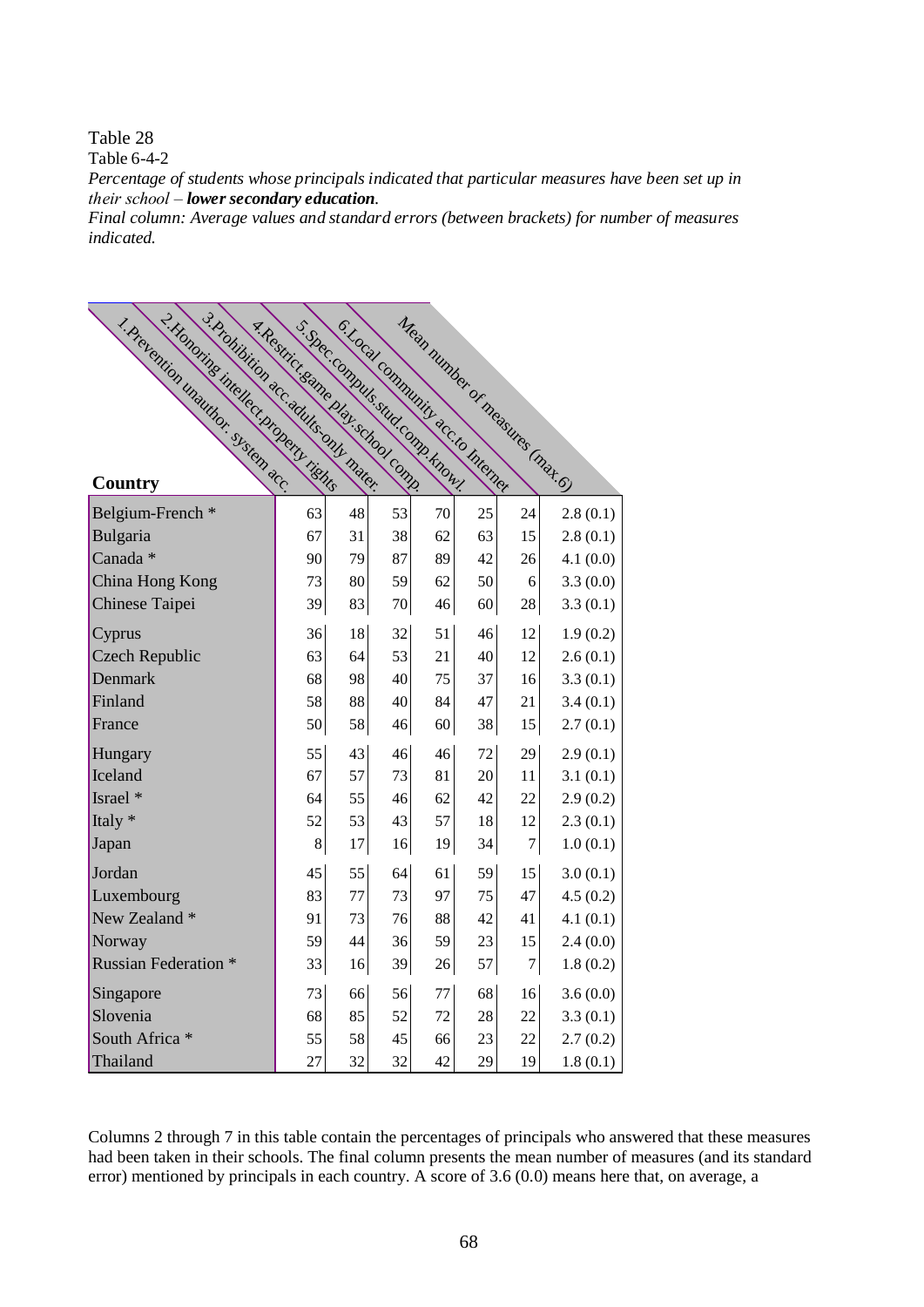principal checked 3.6 out of the six measures with a standard error of 0.0. Jordanian principals indicated the following measures to regulate computer-related activities had been set up in their schools:

- 1. Prohibiting access to adults only material (64%);
- 2. Restricting game-plying on school computers (61%);
- 3. Specifying compulsory student computer-related knowledge and skills (59%);
- 4. Honoring intellectual property rights (e.g. software copyrights) (55%);
- 5. Preventing unauthorized system access or entry (45%);
- 6. Stimulating local community (parents and/or others) access to school computers or the Internet  $(15\%)$ .

On average, in Jordan schools, three measures or more were taken. In many countries, more than 50% of the schools had taken the first five measures.

# **Use of ICT for monitoring student progress and for school administration**

Principals were asked whether their school had been "using computers to keep track of student data" as a policy goal (see the second column of Table 29) and to what extent their school computers were being used for this purpose.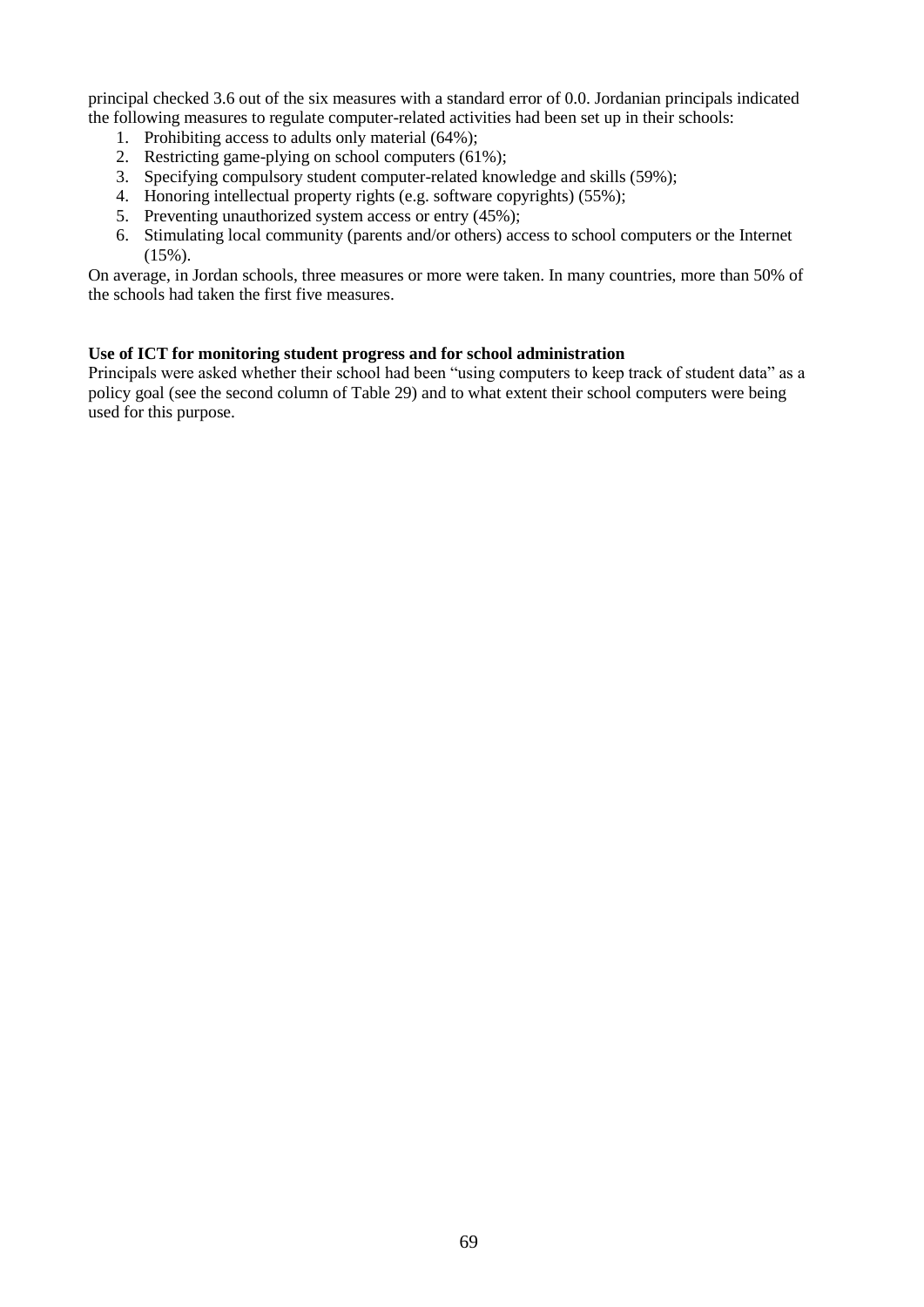Table  $6-5-2$ 

*Percentage of students whose school principals indicated to what extent computers are being used* to keep track of students' learning process and for other student data - **lower secondary** *education.*

|                             | Policy goal:<br>using<br>computers for<br>student data |                  | Using computers for<br>student data |              | Frequency computer use to keep<br>track of student's learning progress |            |                       |                                  |
|-----------------------------|--------------------------------------------------------|------------------|-------------------------------------|--------------|------------------------------------------------------------------------|------------|-----------------------|----------------------------------|
| Country                     | yes                                                    | not              | partially                           | fully        |                                                                        | a few      |                       | never times monthly weekly/daily |
| Belgium-French <sup>*</sup> | 98                                                     | 1                | 13                                  | 86           | 51                                                                     | 40         | 6                     | $\mathfrak{2}$                   |
| Bulgaria                    | 83                                                     | 52               | 34                                  | 14           | 72                                                                     | 24         | $\overline{2}$        | 1                                |
| Canada <sup>*</sup>         | 92                                                     | $\overline{2}$   | 19                                  | 79           | $\mathbf{1}$                                                           | 23         | 18                    | 58                               |
| China Hong Kong             | 78                                                     | 21               | 57                                  | 23           | 21                                                                     | 57         | 15                    | 6                                |
| Chinese Taipei              | 97                                                     | $\overline{2}$   | 35                                  | 64           | 11                                                                     | 20         | 31                    | 38                               |
| Cyprus                      | 87                                                     | $\overline{0}$   | $\overline{4}$                      | 96           | 9                                                                      | 57         | 31                    | 3                                |
| <b>Czech Republic</b>       | 94                                                     | 5                | 22                                  | 73           | 26                                                                     | 65         | 7                     | $\overline{c}$                   |
| <b>Denmark</b>              | 97                                                     | 1                | 10                                  | 89           | 8                                                                      | 73         | 12                    | 6                                |
| Finland                     | 100                                                    | 1                | $\overline{4}$                      | 95           | 10                                                                     | 49         | 23                    | 18                               |
| France                      | 97                                                     | $\overline{2}$   | 20                                  | 78           | 18                                                                     | 50         | 25                    | $\overline{7}$                   |
| Hungary                     | 93                                                     | 29               | 38                                  | 32           | 38                                                                     | 55         | 5                     | $\overline{2}$                   |
| Iceland                     | 98                                                     | 17               | 44                                  | 39           | 15                                                                     | 42         | 26                    | 17                               |
| Israel *                    | 90                                                     | 10               | 36                                  | 54           | 15                                                                     | 40         | 32                    | 13                               |
| Italy *                     | 97                                                     | 3                | 19                                  | 78           | 45                                                                     | 39         | 10                    | 5                                |
| Japan                       | 76                                                     | $8\,$            | 50                                  | 42           | $\tilde{}$                                                             | $\tilde{}$ | $\tilde{}$            | $\tilde{}$                       |
| Jordan                      | 92                                                     | 7                | 38                                  | 56           | 12                                                                     | 30         | 21                    | 37                               |
| Luxembourg                  | 100                                                    | $\boldsymbol{0}$ | 21                                  | 79           | 43                                                                     | 57         | $\theta$              | $\mathbf{0}$                     |
| New Zealand *               | 95                                                     | $\overline{2}$   | 45                                  | 53           | $\overline{3}$                                                         | 25         | 20                    | 52                               |
| Norway                      | 95                                                     | 5                | 33                                  | 62           | $\tilde{}$                                                             | $\tilde{}$ | $\tilde{\phantom{a}}$ |                                  |
| <b>Russian Federation *</b> | 41                                                     | 60               | 39                                  | $\mathbf{1}$ | 70                                                                     | 25         | 5                     | $\boldsymbol{0}$                 |
| Singapore                   | 97                                                     | 3                | 44                                  | 53           | $\mathbf{1}$                                                           | 72         | 20                    | 8                                |
| Slovenia                    | 97                                                     | 4                | 42                                  | 54           | 34                                                                     | 53         | 9                     | 3                                |
| South Africa *              | 91                                                     | 7                | 22                                  | 71           | 19                                                                     | 37         | 21                    | 22                               |
| Thailand                    | 96                                                     | $\mathbf{1}$     | 37                                  | 63           | 32                                                                     | 40         | 23                    | 6                                |

Table 29 shows that, in almost all countries, the percentage of schools that had been "using computers to keep track of students 'learning process' as a policy goal was about 90% or higher *(Jordan: 92)*. Only Bulgaria (83%), China Hong Kong (78%), Japan (76%), and the Russian Federation (41%) had lower scores. In Bulgaria, and the Russian Federation this goal had yet to be realized in 52%, and 60% respectively. In most countries the goal had been realized partially or fully in more than 50% of the schools (*Jordan 93%*).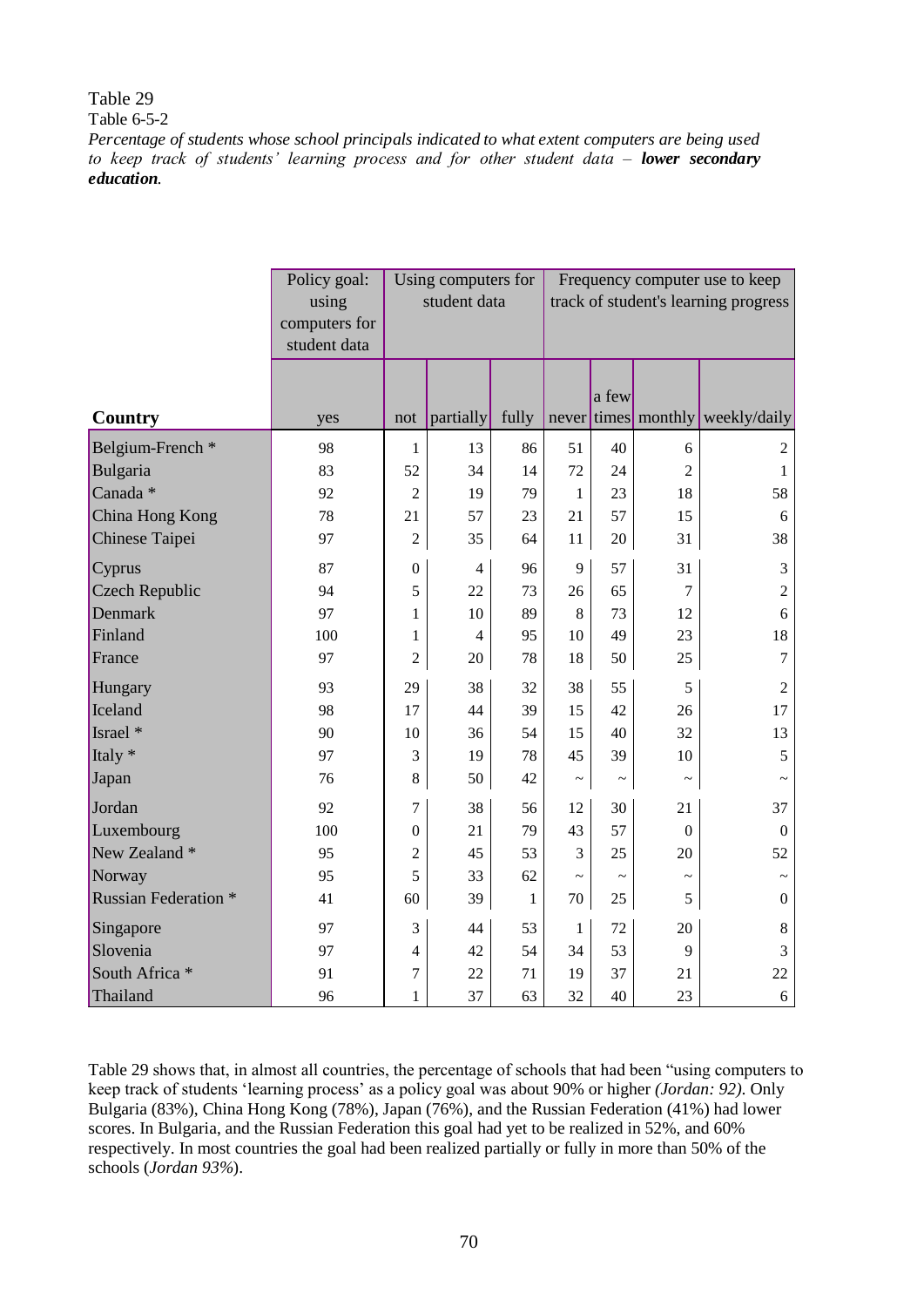A considerable number of schools in Belgium-French, Bulgaria, Hungary, Italy, Luxembourg, the Russian Federation, Slovenia, and Thailand had never used computers for keeping track of students learning progress. In the majority of countries, schools that used computers for this purpose, but did so only a few times each school year. The exceptions were Jordan, Canada, Chinese Taipei, Finland, Iceland, Israel, New Zealand, and South Africa. In these countries 40% or more used the computer for monitoring student progress on monthly or weekly basis *(Jordan 58%).*

# **Administrative Use**

Computers can be used for various school administrative activities (Fung, Visscher, Barta, & Teather, 1997; Visscher, 1991; Visscher, 1996; Visscher & Wild, 1997). The questionnaire for school principals listed five ways that the school could benefit from using the computer in the school administrative area. These were:

- 1. Updating the library database;
- 2. Creating and updating the lesson schedule;
- 3. Staff administration;
- 4. Financial administration;
- 5. Communication with parents and others outside school.

Principals were asked to indicate the frequency per school year with which the school carried out each activity. Table 30 contains the frequencies and mean scores across all five activities. The percentages of principals who indicated that they never used the computer for a particular activity are not shown in the table. (These percentages are equal to the difference between 100% and the sum of the percentages that are shown.)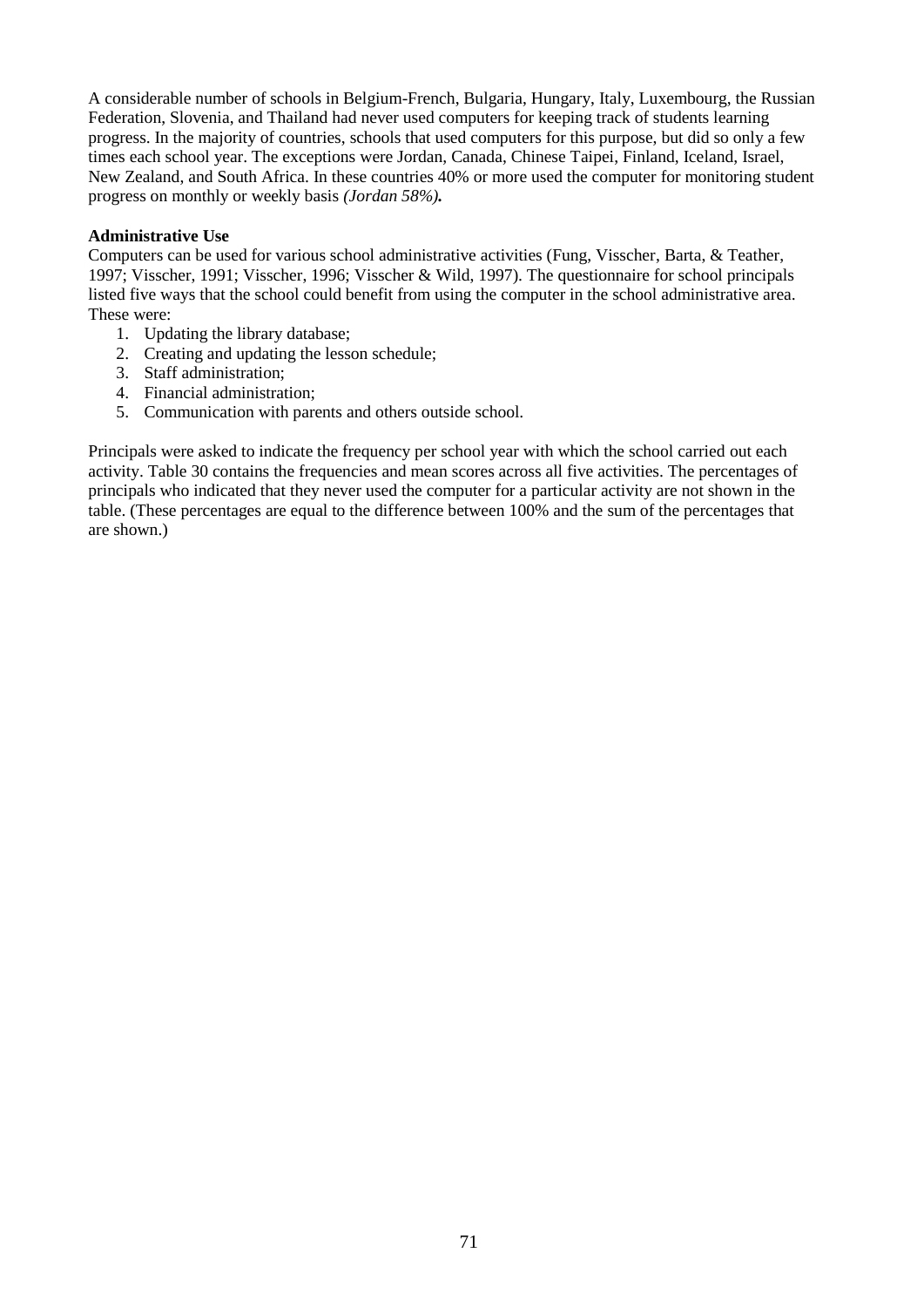Table 6-6-2

*Percentage of students whose principals indicated that in their schools computers are used for particular administrative activities a few times or more during a school year – lower secondary education.*

*Final column: Average values and standard errors (between brackets) for number of activities.*

| 2. Creatings undating less sched.<br>1. Undating library data<br><b>Country</b> | 3. Statt administration | S.Communic with parents ??<br>4. Financial administration |     |        | Mean no. of activities (mat. S.) |          |
|---------------------------------------------------------------------------------|-------------------------|-----------------------------------------------------------|-----|--------|----------------------------------|----------|
| Belgium-French*                                                                 | 73                      | 76                                                        | 99  | 96     | 70                               | 4.1(0.1) |
| Bulgaria                                                                        | 20                      | 42                                                        | 54  | 50     | 26                               | 1.9(0.1) |
| Canada *                                                                        | 88                      | 79                                                        | 94  | 97     | 87                               | 4.5(0.0) |
| China Hong Kong                                                                 | 80                      | 88                                                        | 87  | 81     | 66                               | 4.0(0.0) |
| Chinese Taipei                                                                  | 75                      | 94                                                        | 97  | 99     | 66                               | 4.3(0.1) |
| Cyprus                                                                          | 20                      | 54                                                        | 52  | 17     | 33                               | 1.8(0.2) |
| <b>Czech Republic</b>                                                           | 30                      | 47                                                        | 94  | 83     | 74                               | 3.2(0.1) |
| Denmark                                                                         | 89                      | 88                                                        | 99  | 98     | 90                               | 4.6(0.0) |
| Finland                                                                         | 29                      | 90                                                        | 93  | 86     | 79                               | 3.8(0.1) |
| France                                                                          | 93                      | 81                                                        | 100 | 99     | 77                               | 4.5(0.0) |
| Hungary                                                                         | 49                      | 47                                                        | 86  | 82     | 57                               | 3.2(0.1) |
| Iceland                                                                         | 79                      | 95                                                        | 88  | 77     | 90                               | 4.2(0.1) |
| Israel *                                                                        | 65                      | 70                                                        | 74  | 69     | 46                               | 3.1(0.2) |
| Italy *                                                                         | 69                      | 64                                                        | 96  | 95     | 81                               | 4.1(0.1) |
| Japan                                                                           |                         |                                                           |     |        |                                  |          |
| Jordan                                                                          | 56                      | 78                                                        | 76  | 60     | 51                               | 3.2(0.1) |
| Luxembourg                                                                      | 93                      | 93                                                        | 100 | 100    | 88                               | 4.7(0.1) |
| New Zealand *                                                                   | 99                      | 92                                                        | 99  | 99     | 83                               | 4.7(0.0) |
| Norway                                                                          |                         |                                                           |     | $\sim$ |                                  |          |
| <b>Russian Federation *</b>                                                     | 5                       | 20                                                        | 29  | 15     |                                  |          |
| Singapore                                                                       | 100                     | 89                                                        | 100 | 100    | 81                               | 4.7(0.0) |
| Slovenia                                                                        | 94                      | 59                                                        | 99  | 98     | 73                               | 4.2(0.1) |
| South Africa *                                                                  | 52                      | 49                                                        | 84  | 90     | 74                               | 3.5(0.1) |
| Thailand                                                                        | 48                      | 66                                                        | 84  | 92     | 57                               | 3.5(0.1) |

From the final column, it is evident that in the majority of countries the computer was used, on average, for at least three of the five school administrative activities. The mean number of activities was lower than 3 in two countries: Bulgaria (1.9), and Cyprus (1.8). The computer was used quite widely for all five school administrative activities in most countries (except in those that, on general, did not use the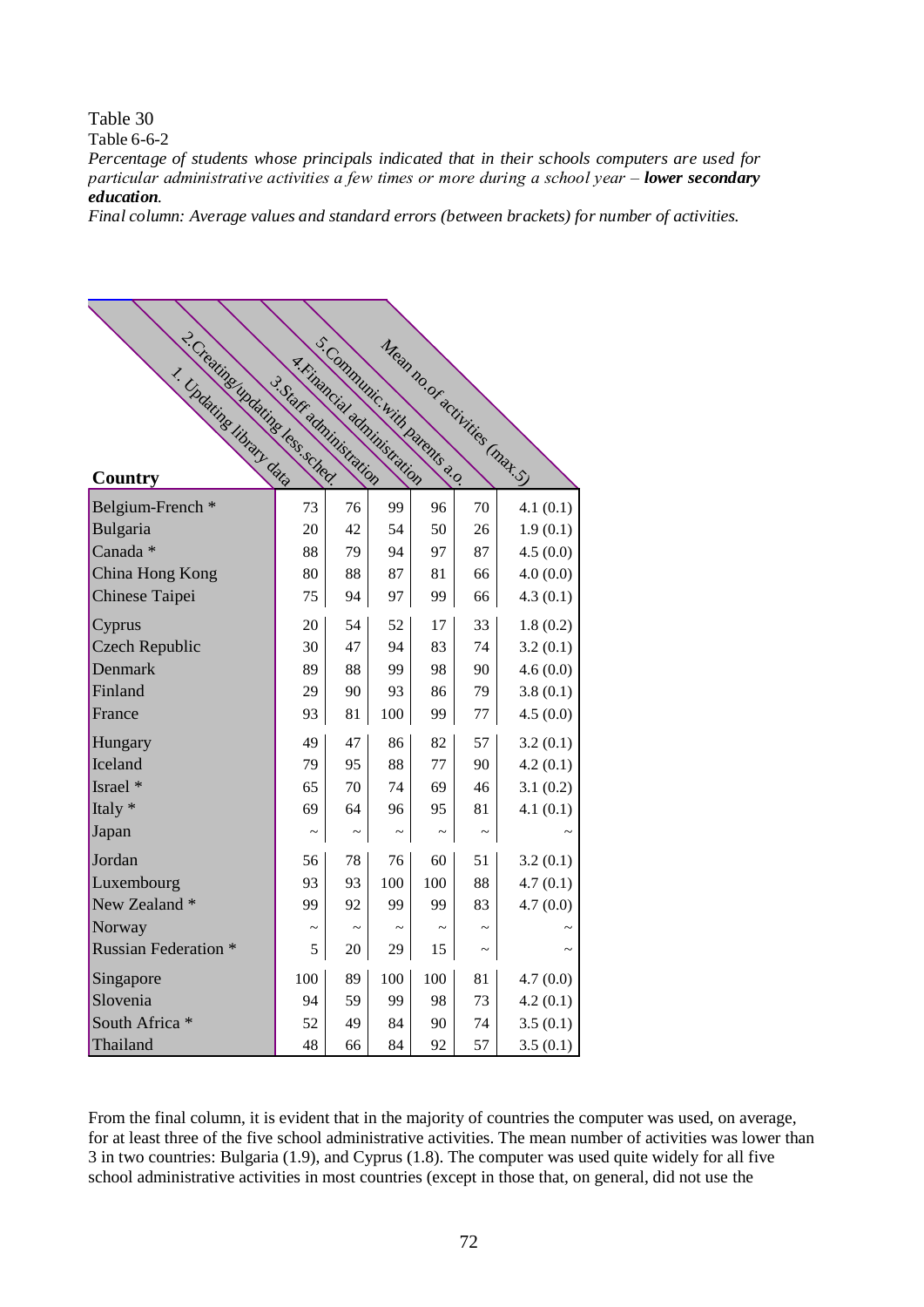computer much in this area), including Bulgaria, Cyprus. In Jordan, the computer was used quit widely for the five school administrative activities as the following:

- 1. Updating the library database (56%);
- 2. Creating and updating the lesson schedule (78%);
- 3. Staff administration (76%);
- 4. Financial administration (60%);
- 5. Communication with parents and others outside school (51%).

## **Problems realizing ICT goals**

Research Question Six concerned 'To what extent are infrastructural characteristics (electricity, telecommunication facilities, and available space in the school) experienced as serious obstacle for realizing the school's ICT related goals?' In order to investigate this question, Table 6, (which was already shown in Chapter2) contains the percentages of principals indicating that they experienced specific obstacles in realizing their schools computer-related goals The numbers in the following list refer to the numbers in Table 6; (The missing numbers (items) were discussed in Chapter 2 and 4) the list of highest percentages of obstacles occurred given to Jordanian schools principals was as follows:

- 4- Insufficient time for teachers to prepare lessons in which computers are used (82%).
- 5- Difficult to integrate computers in classroom instruction practices (64%).
- 7- Problems in scheduling enough computer time for different classes (79%).
- 8- Difficult to use with low-achieving students (65%).
- 9- No time in the school schedule for using the Internet/WWW (64%).
- 10- No time in teachers' schedules to explore opportunities for using the Internet/WWW (66%).

From this outcome it may tentatively be inferred that obstacles 4, 5, 7, 8, 9, and 10 were experienced by many Jordanian schools principals as a major obstacle for realizing the school's ICT-related goals. These obstacles were also mentioned by a very large group of principals in some other countries (Belgium – French, China Hong Kong, China Taipei, Cyprus, and Russian Federation; in most case by 50% or more of them).

### **Summary and reflections**

The general conclusion that can be drawn from the results presented in this chapter is that, schools in Jordan are doing much to develop their ICT-related policies, visions, and attitudes. Much is also being achieved in terms of computer usage for student monitoring and school administration. During the case studies more in depth observations will be performed on the nature of these monitoring systems. The attitudes of Jordanian schools principals toward the benefits of ICT in their schools in general tended to be very positive (80%), although the depth of that opinion varied considerably. In some countries, school leaders were very positive; in others they were only very slight positive.

As far as ICT policies are concerned, the results showed that in Jordan about 66% of the schools had developed school policy measures concerning the use ICT within their schools. Many schools had included about half of the policy issues listed in the questionnaire. A similar picture emerges from the research results concerning the development of an ICT vision and its realization. Although 90% of Jordan school principals indicated that the development of a common vision on the use of computers was a policy goal.

Many schools were benefiting from using the computer for school administration (in Jordan, the computer was used quit widely for the five school administrative activities >50% (see Table 30)). This chapter shows that the following obstacles were experienced by many Jordanian schools principals as a major obstacle for realizing the school's ICT-related goals: insufficient time for teachers to prepare lessons in which computers are used; difficult to integrate computers in classroom instruction practices; problems in scheduling enough computer time for different classes; difficult to use with low-achieving students; no time in the school schedule for using the Internet/WWW; and no time in teachers' schedules to explore opportunities for using the Internet/WWW . These obstacles were also mentioned by a very large group of principals in some other countries.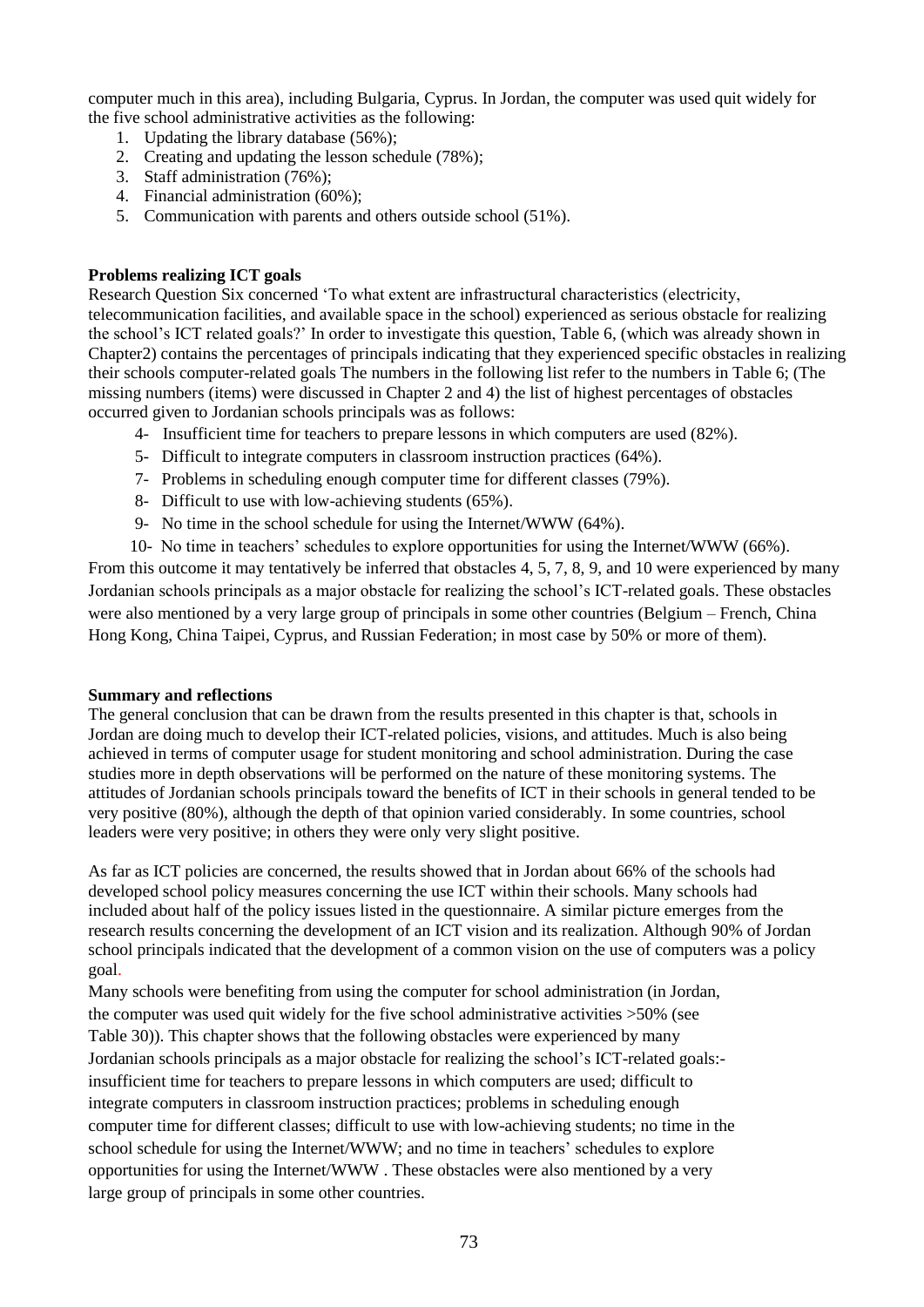# **Chapter 6: Summary, reflections and recommendations**

*In this chapter a summary will be provided of the main findings from this first round of the Jordan ICT-monitor. Also reflections on these findings will be presented against the background of a policy framework that was recently published by the ministry of education. Where appropriate, policy recommendations will be included.*

### **Summary of main findings**

The results of this first round of the Jordan ICT-assessment showed that in the past few years the access to ICTs in Jordan secondary schools has improved considerably. Almost all MOE-schools had in Spring 2004 access to computers. About 70% of the schools possessed already in 2003 fifteen computers or more, which in 1999 was the case for almost none of the schools. In a typical school there was, in Spring 2004, one computer available for every 30 students. Further, it was observed that there exists a substantial variation between schools in terms of the availability of computers: from 1 computer for 15 students to 1 computer for 60 students. Most schools possess general purpose software of the kind that is usually provided together with computers that operate under Windows (Word processor, spreadsheet, PowerPoint, and Internet browser). However, the availability of software that is suited for applying ICT in school subjects was still quite low. In theory, a compensation for this might be the Internet, where many valuable educational source materials can be found (although not always in the national language and tuned to the specific curricular context of the schools). However, in Spring 2004, the access to the Internet was still very low in Jordan schools. In the perception of educational practitioner the insufficient availability of hardware, software and connectivity are still major obstacles in realizing the school's ICT related goals. Whether this concern is justified needs to be further investigated when (around October 2004) a selection of schools will be visited in order to determine to what extent there exists an imbalance between infrastructure, school vision, pedagogical practices, readiness of teachers to implement ICT, curricular orientations, and the like.

There are indications that Jordan schools tend to emphasize, in this stage of the introduction of ICT, learning *about* computers. This typically occurs in the first stage of introducing computers through which many countries have gone and which is followed by a stage of intensified integration in school subjects. The results show that, in Jordan schools, emerging pedagogical practices are beginning to be realized. In this regard the ambitions of Jordan schools are quite high, which points to a sound innovation spirit. It was also observed that in this respect great differences existed between schools: some schools seem to be much more innovation oriented than other schools. This observation is of interest for the second stage of the Jordan ICTassessment, when the exact nature of innovation in schools can be investigated in-depth in order to determine what are the possible causes of these differences and what can be learned from this. In Spring 2004 the use of e-mail was still rather low, because, as mentioned above, many schools were not yet connected to the Internet. An important observation in connection with the integration of ICTs in the curriculum is that more than 80% of the school principals mentioned that a major obstacle is that teacher do not have enough time to prepare lessons in which computers are used.

A very crucial condition for changing pedagogical practices and integrating ICTs is that teachers and support staff need to be adequately trained in order to feel comfortable to apply ICTs in their daily instructional activities. A substantial number of school principals think that many teachers don't have yet the required knowledge and skills, despite the fact that almost all teachers have received some form of training. Also the technical resource persons in the schools, indicated that, although their technical knowledge was quite acceptable, only half of them indicated that they were well prepared regarding the didactical and organizational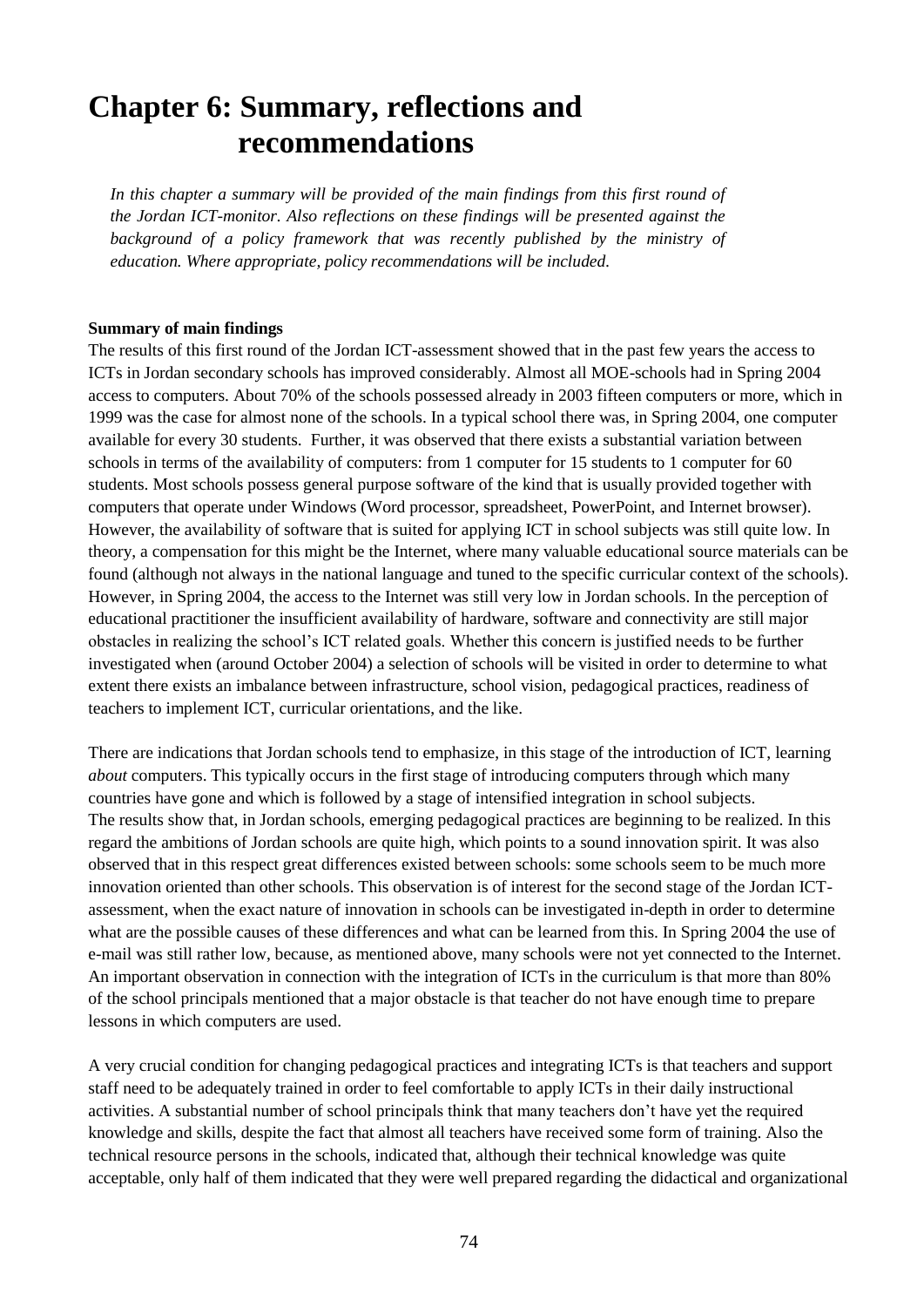integration of computers. This is not a phenomenon that only existed in Jordan, it was observed in a substantial number of other countries.

After many years of exploring the possibilities for integrating ICT in education it seems that in countries which already started in the mid 1980s, the awareness has grown that, next to infrastructure, curricular flexibility and staff development, managerial and organizational factors play a crucial role in this process. School leaders, for instance, have a very important gate-keeping function in stimulating and steering global change processes in the school. This is only possible when they have a positive attitude towards ICTs and acknowledge the potential benefits of applying these new technologies. This may lead to stimulating the adoption of common vision in the school and establishing written policies in which objectives and trajectories towards further integration of ICTs in the learning processes are documented. From the data it appears that Jordan school principals have very high expectation regarding the benefits of ICTs: they expect increased achievements of students, they underscore the relevance of using the Internet and see ICTs as important for life long learning. Roughly 70% of the schools have written policies in which mainly issues like equity of access, computer related tasks and staff development have been specified. Most schools are aware that a common vision on ICTs in the school needs to be developed, but in a majority of cases (64%) it was indicated that this objective was only partially or not yet at all realized.

From the results of the first round of this ICT-assessment, as summarized above, it appears that there is reason to recommend further stimulation of developments in several areas. These recommendations will be reviewed in the next section.

## **Reflections and recommendations**

Recently, the Ministry of Education drafted a policy framework that contains the guiding objectives for the ERfKE I project. The basis of this framework is the vision of His Majesty King Abdullah II's vision of Jordan as the IT 'hub' of the Middle East:

**"***The Hashemite Kingdom of Jordan has the quality competitive human resource development systems that provide all people with lifelong learning experiences relevant to their current and future needs in order to respond to and stimulate sustained economic development through an educated population and a skilled workforce."*

In this policy framework a distinction is made between several main areas for which policy goals have been set: infrastructure, curriculum, staff development and regulations. In the sections below the policy goals in each of these areas will be reviewed in the light of the findings from the first round of this ICT-assessment and, where appropriate, policy recommendations will be made. Only those policy goals will be reviewed that explicitly refer to what is expected to happen in schools.

The results from the monitor may inform the Jordan policy-making and –planning processes on implementing ICTs in education. Policy goals are –ideally- an integral part of a monitor *process* as illustrated in the Figure below: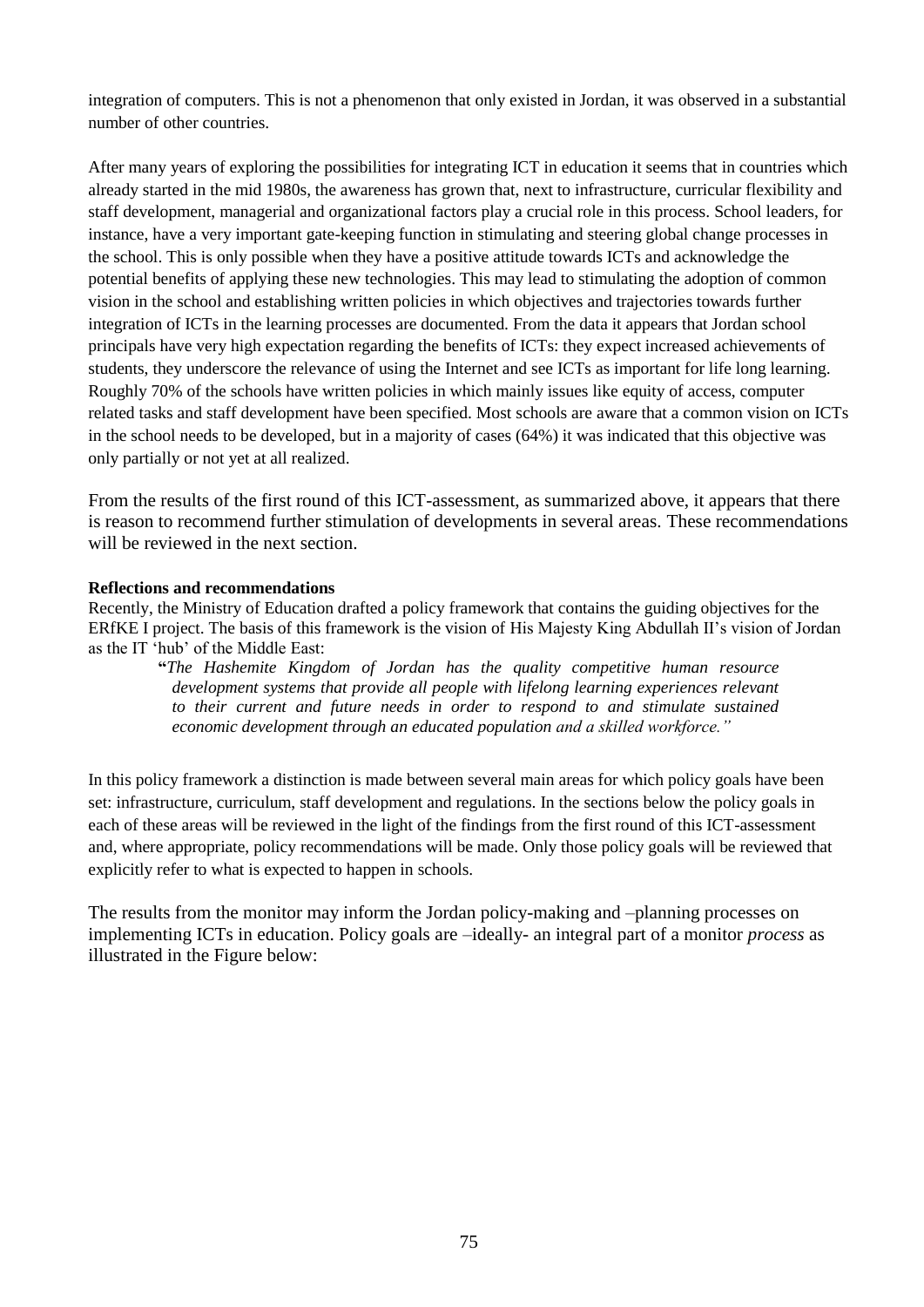

Figure 17 Main phases in a monitoring cycle.

This Figure illustrates that four main steps constitute the basis of a monitoring cycle. Assessments are conducted to determine to what extent policy goals are realized. Value judgments about the discrepancy between goals and realization take place in a next step which may lead to identifying weaknesses, which can constitute the basis for undertaking interventions (via policy measures) in order to realize improvements, after which a next monitoring cycle can start. Part of this process may be that the policy goals are changed, for instance maybe to make them a bit more realistic. The current section is addressing the third phase of the cycle that is shown above.

#### **Infrastructure**

# **Deployment** *All the public schools in the country will be provided with computers and Science laboratories equipped with PCs, other multimedia accessories, and appropriate software. One desktop computer will be provided for each of the following: teacher's lounge, school library, and the administration office and a number of classrooms determined by the size of the school. Printers will be provided for the laboratories, teachers' lounge, school library, the Principal's office, and at least one classroom.*

In the assessment questions were asked about the location of computers in the school, although not exactly according to the categories (principals, library, etc.) as specified in the MOE-objectives. From the results it appeared that nearly 100% of the schools possessed computers that were in use for administrative purposes only. Usually (in  $\frac{3}{4}$  of the schools) this was only one PC. From this finding it seems unlikely that many schools already had a computer available in the principal's office. Quite a number of schools (roughly 80%) reported that one or more computers were available for teachers'-use-only. It is not known where these computers were located. The location of computers in at least one classroom is an objective that still needs to be realized, because 99% of the schools reported that none of the computers were located in classrooms. With regard to the number of printers in the schools, the policy objective implies that ultimately 5 printers need to be made available. The monitor shows that this was currently only the case in 2% of the schools. A typical school (around 50%) possessed two printers.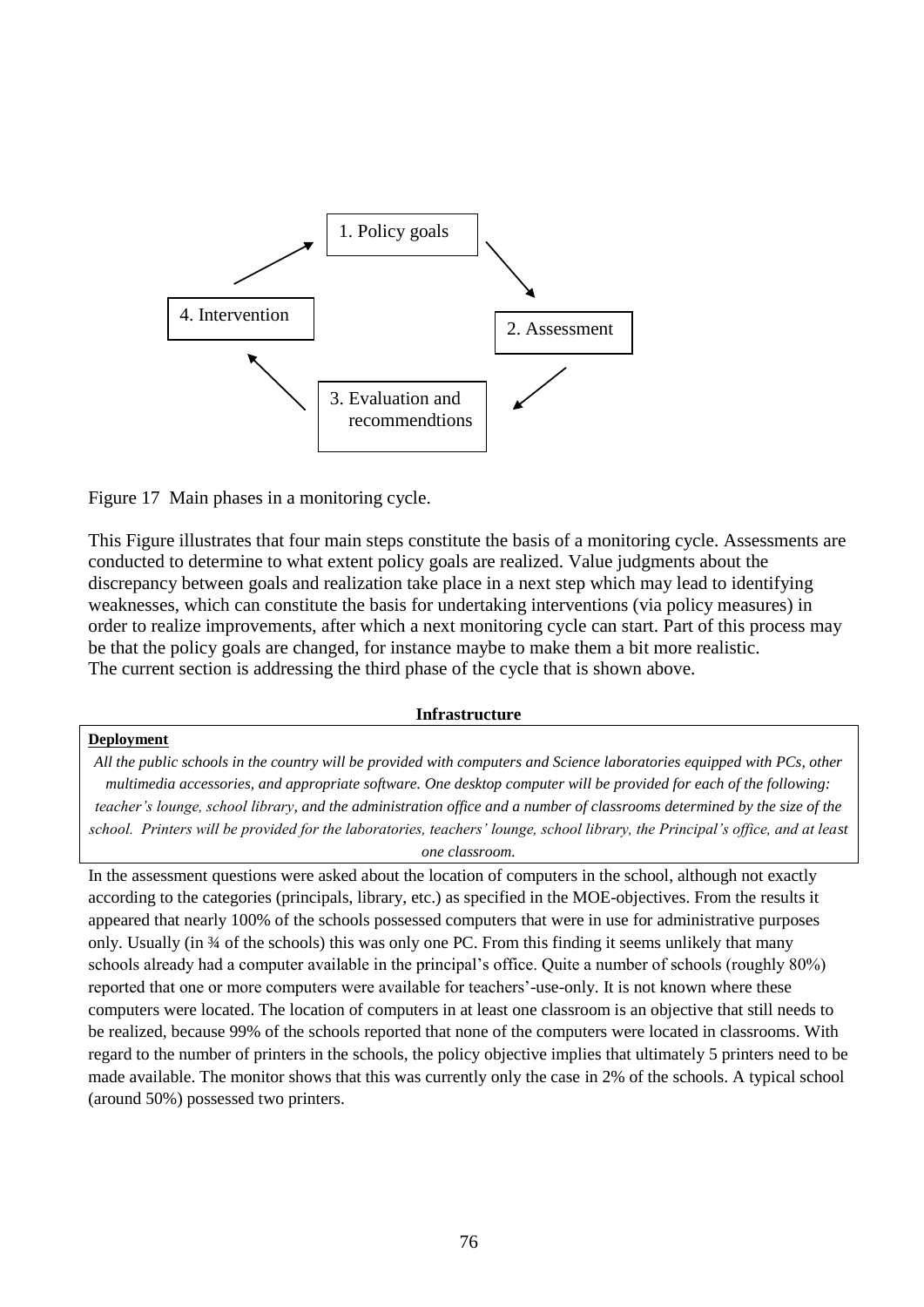### **Student Access**

*All schools will be provided with enough PCs, multimedia projectors, and other accessories to achieve the target of one PC for six students (1:6) ratio or better.*

The typical secondary school in Jordan currently has a student:computer ratio of 30, it varies from 15 to 60. This shows that in some schools the infrastructure is much better than in other schools. This variation may be, from an equity perspective, of concern to policy makers and therefore it is recommended to pay attention to this phenomenon and to monitor in the forthcoming years to what extent the differences between schools are diminishing. Furthermore, it appeared that in Spring 2004 third (1/3) of the schools possessed a videoprojector. Hence, this is also a matter for policy measures and monitoring in the forthcoming years.

# **Maintenance and Support**

*Continuous maintenance of the ICT infrastructure, including connections, hardware, and software will be provided on a regional (directorate) basis with a national helpdesk function available. Directorate level teams will provide the necessary technical support to computer equipment in each school. Designated teachers or students within the school will be expected to provide simple basic support for users within the school.*

From the assessment it appears that roughly 60% of the respondents indicated that maintenance is a high priority issue. In combination with the observation that 65% of the technology coordinators in the schools indicated that a lack of technical support was a major obstacle for realizing the school's ICT related objectives, it seems fair to state that the realization of the above MOE-objective needs further political attention in the forthcoming years.

## **Connectivity**

(Intranet/Internet): All schools, libraries, Directorate offices and LRC's will be connected to the MOE Intranet via a fiberoptics-based national network. Other forms of connection such as ADSL and leased lines using existing telephone cables will be employed until the broadband network is fully installed.

The assessment shows that this objective still needs to be realized. According to the current governmental initiatives it may be expected that in the forthcoming years great progress can be expected in this area.

# **Local Area Network (LAN)**

*Within schools a LAN will allow users to access resources both inside and outside of the school. The LAN will be installed in all of the computer labs, the library, the Principal's office, the teachers' lounge, and all classrooms. The LAN may be a combination of wireless and wired connections.*

This objective seems to be realized, in so far as it concerns the connection of computers to a LAN **inside** the school in for all school computers in 40% of the schools, while in 65% of the schools half o the available computers are connected to a LAN. Around 20% of the schools reported that none or virtually none of the computers were connected to a LAN.

# **Operating System**

*There will be one operating system used across the country for educational purposes to ensure effective connectivity and efficiency.*

From the assessment results it clearly appears that this objective has been realized in roughly 80% of the schools. This means that a substantial number of schools still use other operating systems and therefore it is recommended to try to locate these schools and investigate what are the reasons for not using a Windows operating system.

# **Software**

*A GUI and package of office productivity tools (word processing, spreadsheet, presentation) will be the universal MOE standards for all workstations, e-learning portals (Eduwave) and e-content.*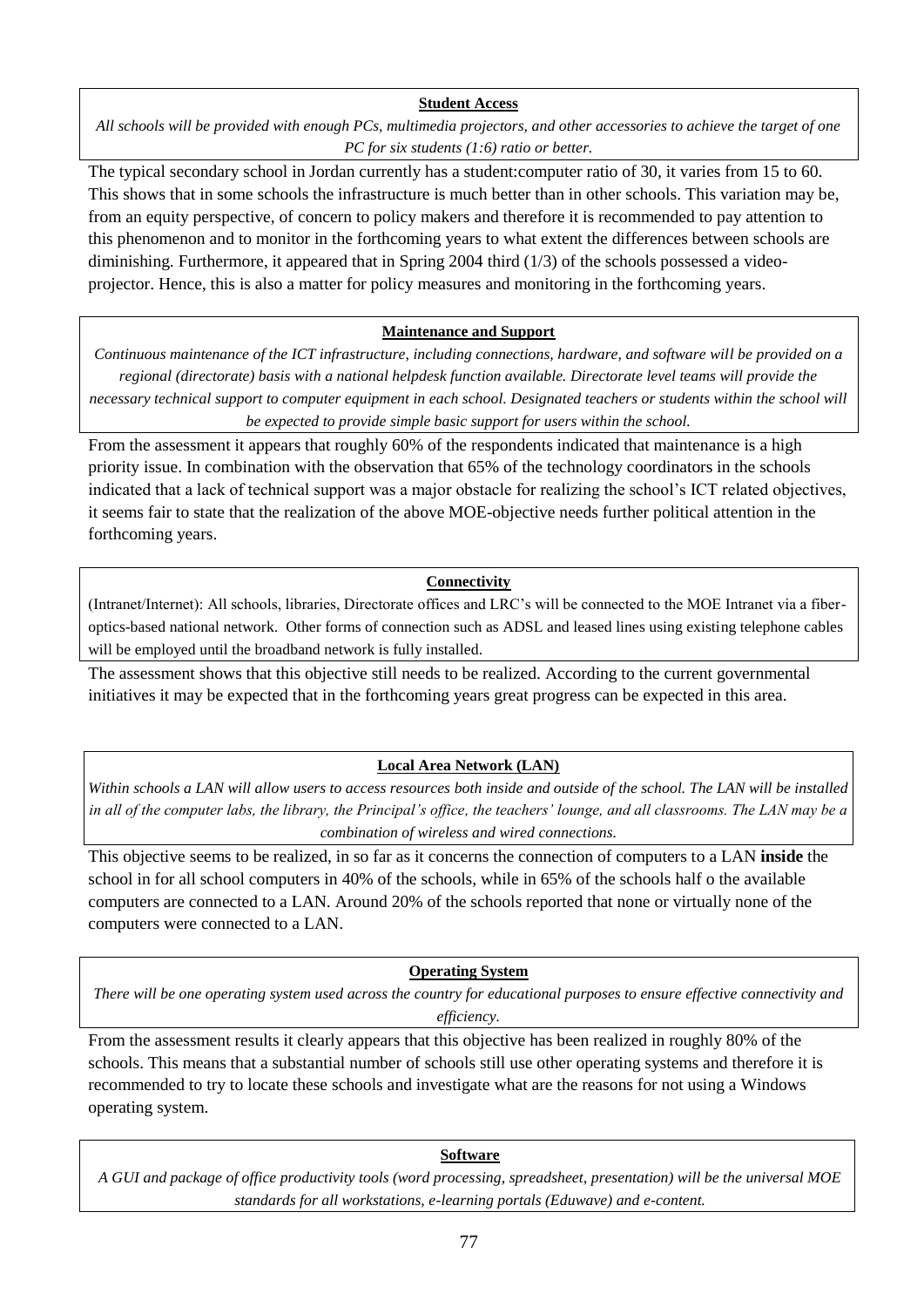The assessment shows that most schools (roughly 90%) have access to office productivity tools. However, it was also shown that software that is suited to be used in school subjects is still lacking and therefore in the forthcoming years measures for improvement of this situation need to be effectuated.

### **Curriculum**

The first round of the ICT- assessment consisted of questionnaires administered at school level. When monitoring the implemented curriculum (instructional processes, students' opportunities to learn, etc.) and/or the attained curriculum (students' achieved competencies), data collection on teacherand student-level would be required. However, this not being the case, a few indicators on curriculum issues based on perceptions of school principals and technology coordinators can shed some light on ICTs in the curriculum.

Roughly ¼ of the school principals gave indications that autonomous learning (a pedagogical principle that is seen as important for the school of the future) was present a lot in their schools. This was particularly also reflected in the policy goals of most schools. ICTs can help facilitate this way of learning, because students can search for information and access information sources so that they can construct their own knowledge. This, of course, presupposes that such sources are available and can be accessed, which currently is only the case in a minority of schools.

A substantial number (40 %) of the school principals indicated that learning by doing had been realized a lot in their school with the help of ICTs.

In almost all schools is it expected that students should have acquired in their schools skills in operating computers, word processing and making illustrations with graphic programs and these applications are also used in most schools. This points to the existence of a common vision. On other aspects there exists more diversity. Sixty percent of the school principals indicated that students should be able to write simple programs and roughly 1/3 of the principals responded that working with spreadsheets, communication via e-mail and the use of electronic information would be required. From these observations one may infer that the building of a common vision on necessary ICT competencies is an important issue for policy planning in the forthcoming years. In this process one may consider to make a distinction between core objectives (consisting of attainment targets for the whole populations of students) and optional objectives (that can be selected by students who specialize in particular directions).

# **Staff development**

Almost all schools (and indeed school principals have very pronounced attitudes about this) intent to train *all* teachers to use ICTs and a *few* teachers to become ICT-specialists. These goals are, according to the perception of school principals, realized in 40% of the schools. This is a fairly high percentage when compared with other countries. On the other hand the lack of skills of teachers to use ICT is mentioned by 60% of the schools as a major obstacle in realizing the school's ICT-related objectives. From these observations in combination with the *perceived* lack of availability of courses, it seems fair to state that attention should be given to improving the facilities for staff development. As the training of teachers usually is a very costly activity, it may be worthwhile to explore the possibilities for learning on distance (for instance, via an educational portal) in combination with a cascade approach, whereby one or a few well trained teachers in the school guide their colleagues in acquiring the necessary skills and in making adaptations in their didactical approaches. In particular attention should be paid to training the technical support persons of whom roughly 50% indicated that they were not prepared enough to support the didactical integration of ICTs in the school.

### **Management and organization**

As argued before, the integration of ICTs in education requires the creation of a balance between several conditions of which managerial and organizational conditions are one. These conditions concern aspects such as development of a common vision, leadership, creation of facilities for teachers to develop new ways of working, and the change of structural conditions in the school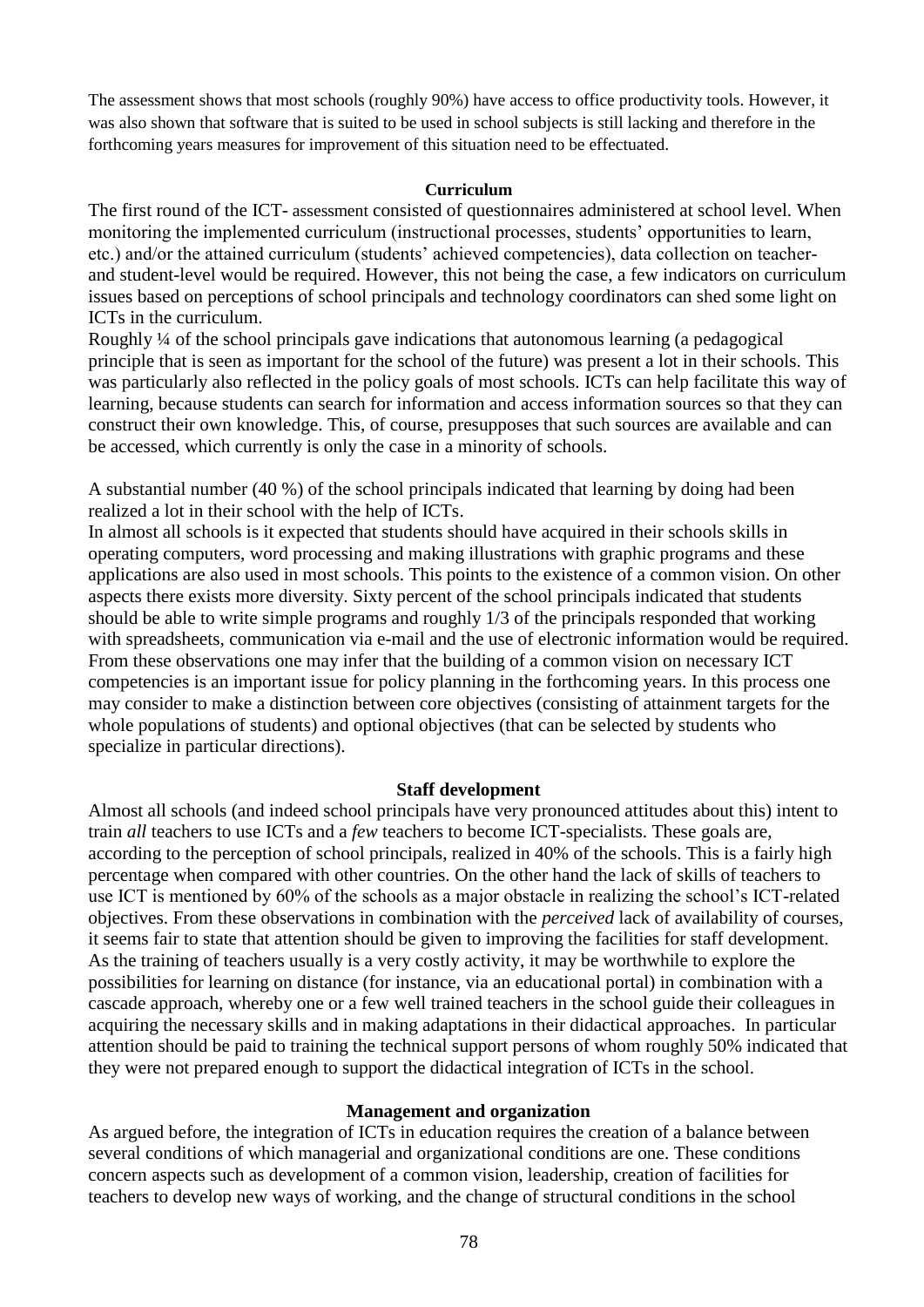buildings. A promising indication of the readiness of school principals to adopt and implement ICTs are the positive attitudes that they had towards the expected impact of ICTs on student achievement and life long learning as well as the management in the school.

In order to get all actors in the school on one line, it is crucial that there exists a shared vision in the school which is laid down in a written policy. A written policy exists in roughly 70% of the Jordan schools, which comparatively speaking is a rather high percentage. Most principals (90%) indicated that the development of a common vision was a policy goal of the school. However, in 2/3 of the schools this goal was not or only partially realized. This could mean that schools need support in this area. The kind of support that is needed could be further articulated on the basis of an investigation, during the case studies, of the questions which factors are inhibiting the realization of a common vision.

From the point of view of managing and guiding learning processes, ICTs can offer much support in storing, processing, retrieving and communicating information about students' learning progress. From the monitor it appeared that 40% of the schools are using ICTs for this purpose on a weekly or daily basis, which comparatively is a high percentage. As the monitor did not contain measures on the satisfaction of educational actors with the systems that are in use, a potential action for the near future might be to search for best practices that already exists in Jordan schools and which can be further disseminated to other schools.

# **Overall reflections**

From the first round of the ICT- assessment it appeared that the large scale introduction of ICTs in Jordan secondary schools had a flying start. Future cycles of the monitor will show whether a high rate of change can be maintained. This report is intended to offer some first indications regarding the areas in which further measures to support change processes might be needed.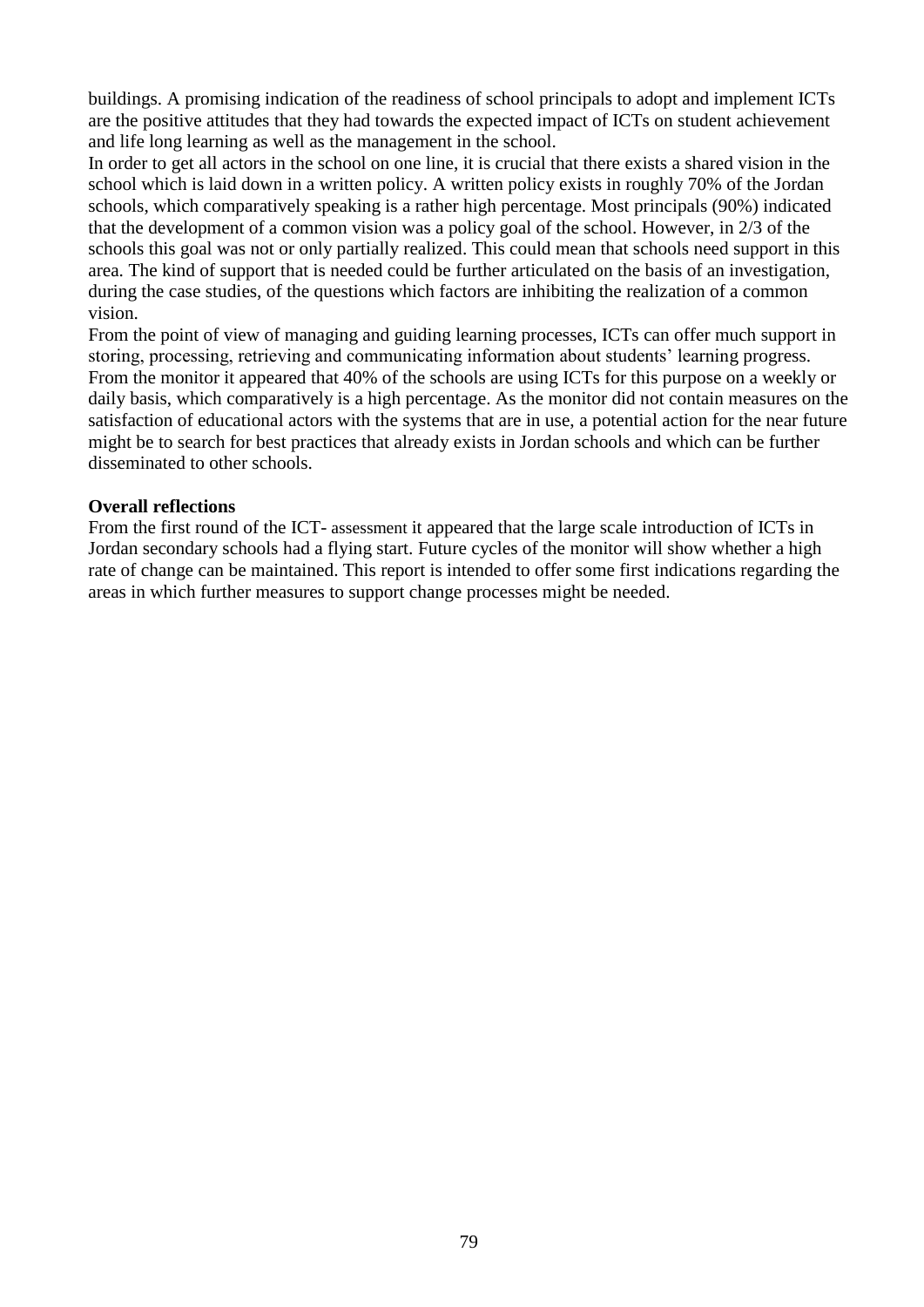# **References**

Akker, J. van den, Keursten, P., and Plomp, Tj. (1992) The integration of computer use in education. *International Journal of Educational Research*, 17, 65-76.

Creemers, B.P.M. (1994) *The effective Classroom*. London: Cassell

Levine, D.U. and Lezotte, L.W. (1990)*. Unusually Effective Schools:* a review and *analysis of research and practice*. Madison, WS: National Center for Effective Schools Research and Development.

Fung, A. C.W., Visscher, A. J., Barta, B.Z., and Teather, D.C.B. (Eds) (1997) *Information Technology in Educational Management for the Schools of the Future*, London: Chapman & Hall.

Harris, S. (2002) Innovative pedagogical practices using ICT in schools in England. *Journal of Computer Assisted Learning,* 18, 449-458.

Mioduser, D. Nashmicas, R. Tobin, D. and Frankish, A. (2002) Models of pedagogical implementation of ICT in Israeli schools. *Journal of Computer Assisted Learning,* 18, 4.5-414.

Pelgrum, WJ, Anderson RE (2002, 2nd revised edition) (Eds) *ICT and the Emerging Paradigm for Life-Long Learning*. Amsterdam: IEA.

Pelgrum, W. J. and Schipper, A. T. (1993) Indicators of computer integration in education*. Computers in Education*, 21,141-149

Pelgrum, W. J. and Plomp, Tj. (1991) *The Use of Computers in Education Worldwide: results from the IEA "Computers in Education" survey in 19 education systems. Oxford: Pergamon Press.* 

Visscher, A. J. (Ed) (1996) Information technology in educational management. *International Journal of Educational Research*, 25 (4), 289-390.

Visscher, A. J. (1995) ITEM in educational systems: Where are we? Where are we going? In B.Z. Barta, M. Telem, and Y. Gev (Eds), *Information Technology in Educational Management* (PP. 233-334). London: Chapman & Hall.

Visscher, A. J. (Ed) (1991) Computer-assisted school administration and management: the state of the art in seven nations*. Journal of Research on Computing in Education*, 24(1), 1-168.

Visscher, A. J., Fung, A. C. W., and Wild, P. (1999) The evaluation of the large-scale implementation of a computer-assisted management information system in China Hong Kong schools. *Studies in Educational Evaluation*, 25 (1), 11-33.

Visscher, A. J. and Wild, P. (1997) The potential of information technology in support of teachers and educational managers managing their work environment. *Education and Information Technologies*, 2(4), 263- 274.